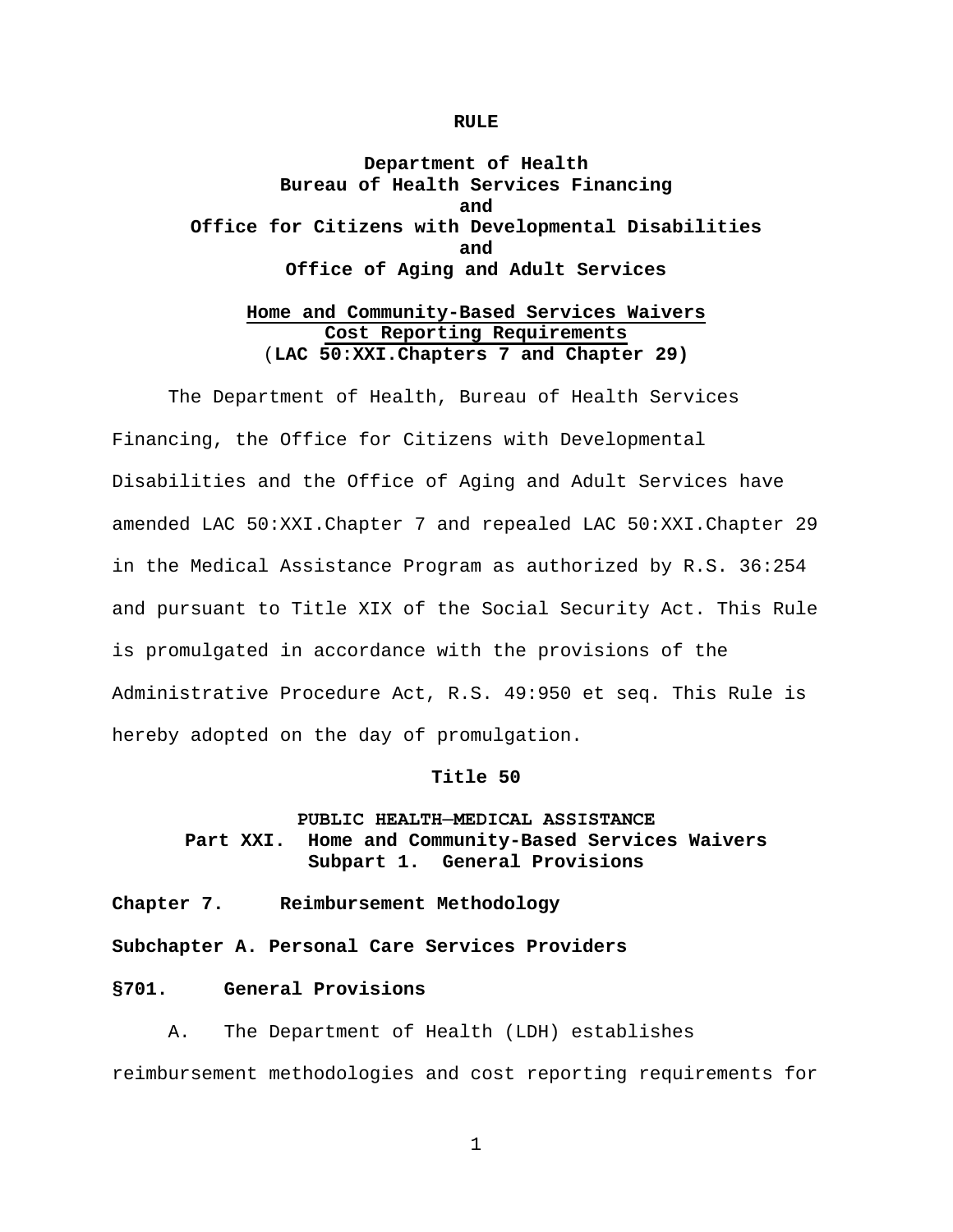providers of home and community-based services waiver programs who provide personal care services (including personal care services, personal care attendant services, community living supports services, attendant care services, personal assistance services, in-home respite, and individual and family support services).

B. – C. Repealed.

AUTHORITY NOTE: Promulgated in accordance with R.S. 36:254 and Title XIX of the Social Security Act.

HISTORICAL NOTE: Promulgated by the Department of Health and Hospitals, Bureau of Health Services Financing and the Office of Aging and Adult Services, LR 39:509 (March 2013), amended LR 42:898 (June 2016), amended by the Department of Health, Bureau of Health Services Financing, the Office for Citizens with Developmental Disabilities and the Office of Aging and Adult Services, LR 47:

## **§703. Cost Reporting Requirements**

A. Effective July 1, 2012, the department implemented mandatory cost reporting requirements for providers of home and community-based waiver services listed above in §701.A. The cost reports will be used to verify expenditures and to support rate setting for the services rendered to waiver participants.

1. – 7. Repealed.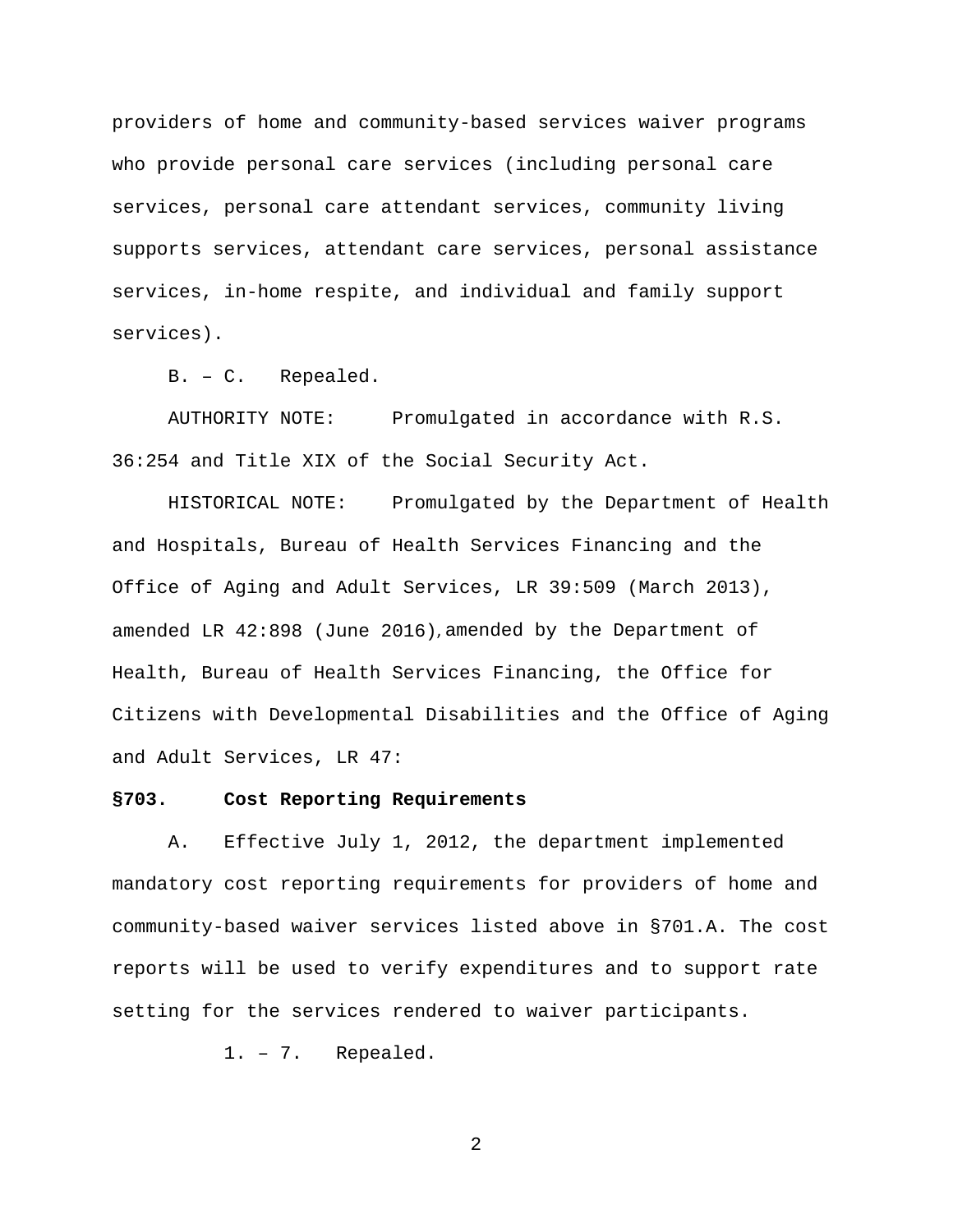B. Providers of services in the following waiver programs shall be required to submit cost reports:

1. Adult Day Health Care Waiver;

- 2. Children's Choice Waiver;
- 3. Community Choices Waiver;
- 4. New Opportunities Waiver;
- 5. Residential Options Waiver; and
- 6. Supports Waiver.

C. Each provider shall complete the LDH approved cost report and submit the cost report(s) to the department no later than five months after the state's fiscal year ends (June 30).

1. – 5. Repealed.

D. When a provider fails to submit a cost report by the last day of November, which is five months after the state fiscal year ends (June 30), a penalty of 5 percent of the total monthly payment for the first month and a progressive penalty of 5 percent of the total monthly payment for each succeeding month may be levied and withheld from the provider's payment for each month that the cost report is due, not extended and not received. The penalty is non-refundable and not subject to an administrative appeal.

AUTHORITY NOTE: Promulgated in accordance with R.S. 36:254 and Title XIX of the Social Security Act.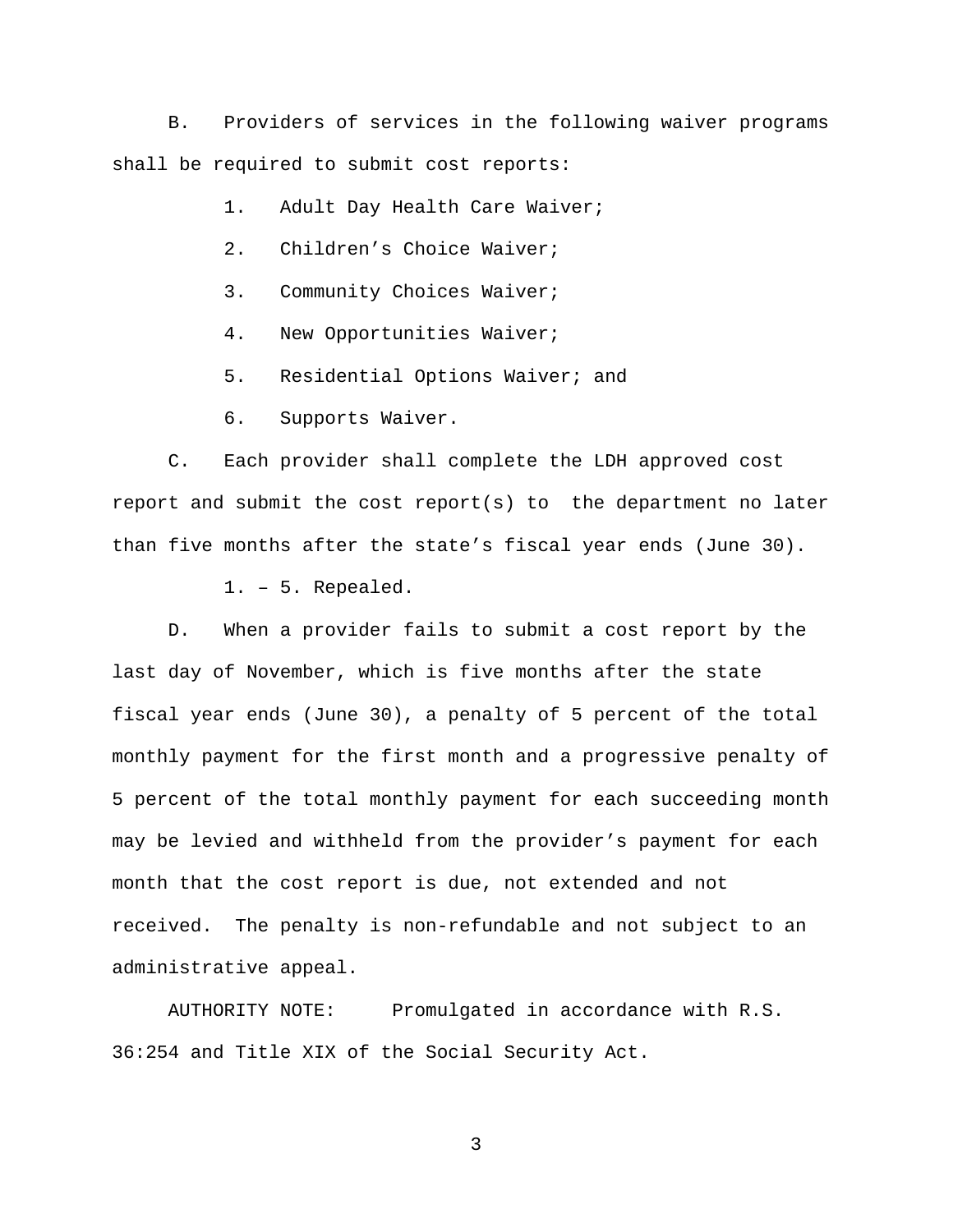HISTORICAL NOTE: Promulgated by the Department of Health and Hospitals, Bureau of Health Services Financing and the Office of Aging and Adult Services, LR 39:509 (March 2013), amended LR 42:898 (June 2016), amended by the Department of Health, Bureau of Health Services Financing, the Office for Citizens with Developmental Disabilities and the Office of Aging and Adult Services, LR 47:

#### **§705. Rate Methodology**

EDITOR'S NOTE: This Section was previously numbered LAC 50:XXI.703 and complies with Act 299 of the 2011 Regular Session of the Louisiana Legislature.

A. Reimbursement for the following services shall be a prospective flat rate for each approved unit of service that is provided to the participant:

- 1. personal care services;
- 2. personal care attendant services;
- 3. community living supports services;
- 4. attendant care services;
- 5. personal assistance services;
- 6. in-home respite; and
- 7. individual and family support services,

collectively referred to as reimbursable assistance services.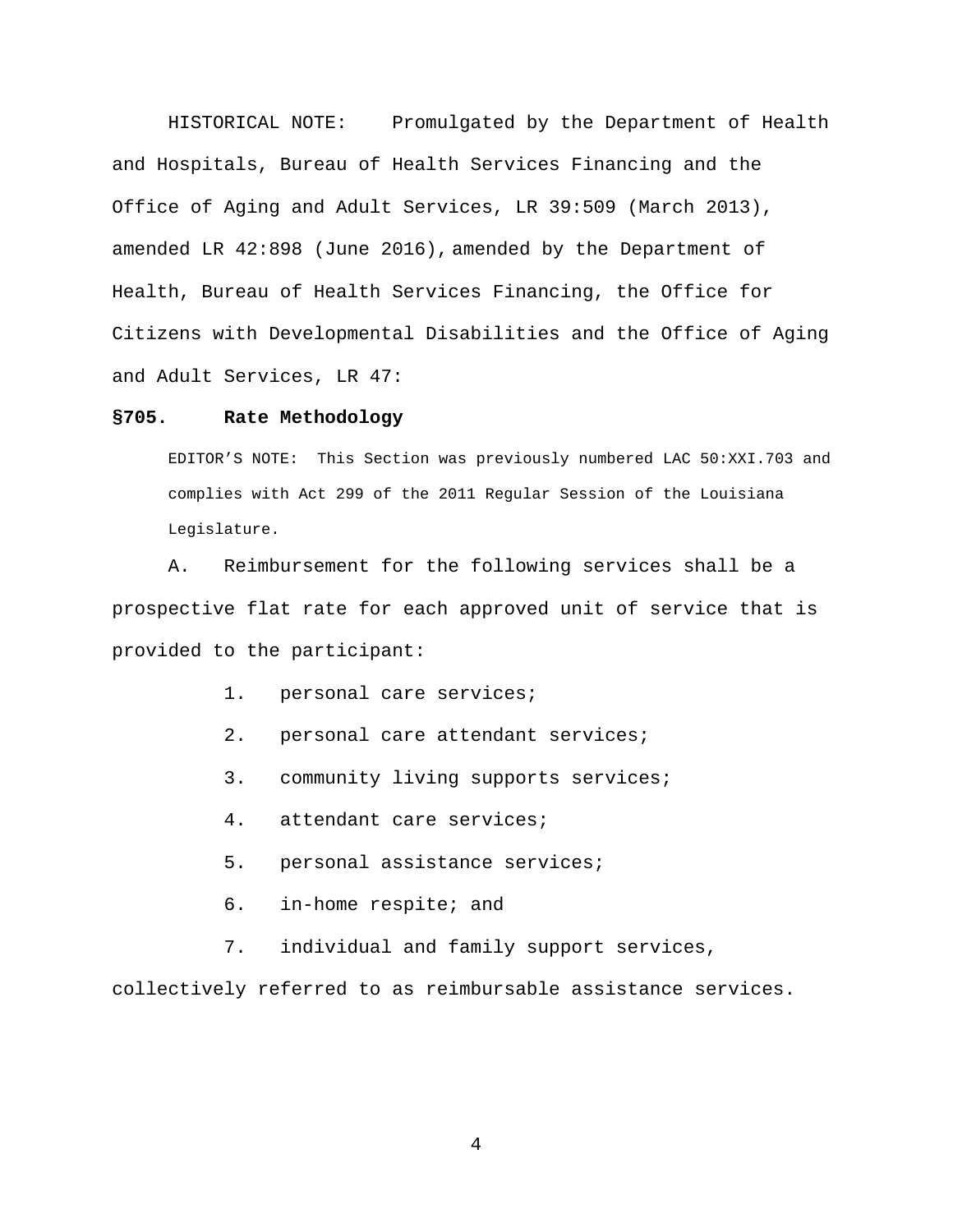B. One quarter hour (15 minutes) shall be the standard unit of service. Reimbursement shall not be paid for the provision of less than one quarter hour (15 minutes) of service.

C. Effective July 1, 2016, a rate validation process occurred to determine the sufficiency of reimbursement rates. This process will be repeated at a minimum of every two years thereafter. The rate validation process will involve the comparison of current provider reimbursement rates to reimbursement rates established using the department's reimbursement methodology.

1. The department's reimbursement methodology will establish an estimated reimbursement rate through the summation of the following two rate component totals:

a. adjusted staff cost rate component; and

b. other operational cost rate component.

2. The adjusted staff cost rate component will be determined in the following manner.

a. Direct service worker wage expense, contract labor expense, and hours worked for reimbursable assistance services will be collected from provider cost reports.

i. Collected wage and contract labor expense will be divided by collected hours worked, on an individual cost report basis, to determine a per hour labor rate for direct service workers.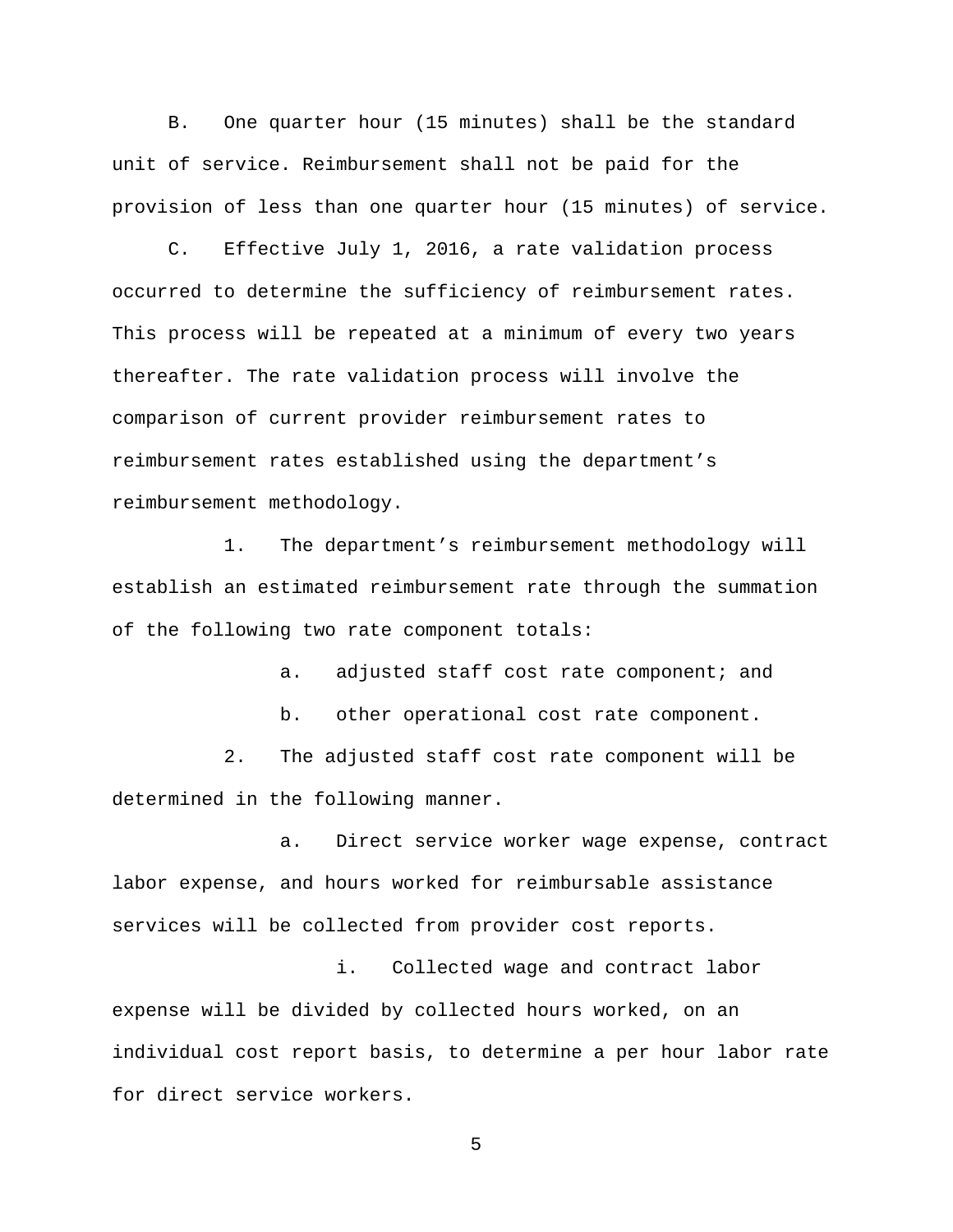ii. The individual cost report hourly labor rates will be aggregated for all applicable filed cost reports, outliers will be removed, and a simple average statewide labor rate will be determined.

b. A blended direct service worker labor rate will be calculated by comparing the simple average statewide labor rate to the most recently available, as of the calculation of the department's rate validation process, average personal care aide wage rate from the *Louisiana Occupational Employment and Wages* report for all Louisiana parishes published by the Louisiana Workforce Commission (or its successor).

i. If the simple average statewide labor rate is less than the wage rate from the *Louisiana Occupational Employment and Wages* report, a blended wage rate will be calculated using 50 percent of both wage rates.

 ii. If the simple average statewide labor rate is equal to or greater than the wage rate from the *Louisiana Occupational Employment and Wages* report, the simple average statewide labor rate will be utilized.

c. An employee benefit factor will be added to the blended direct service worker wage rate to determine the unadjusted hourly staff cost.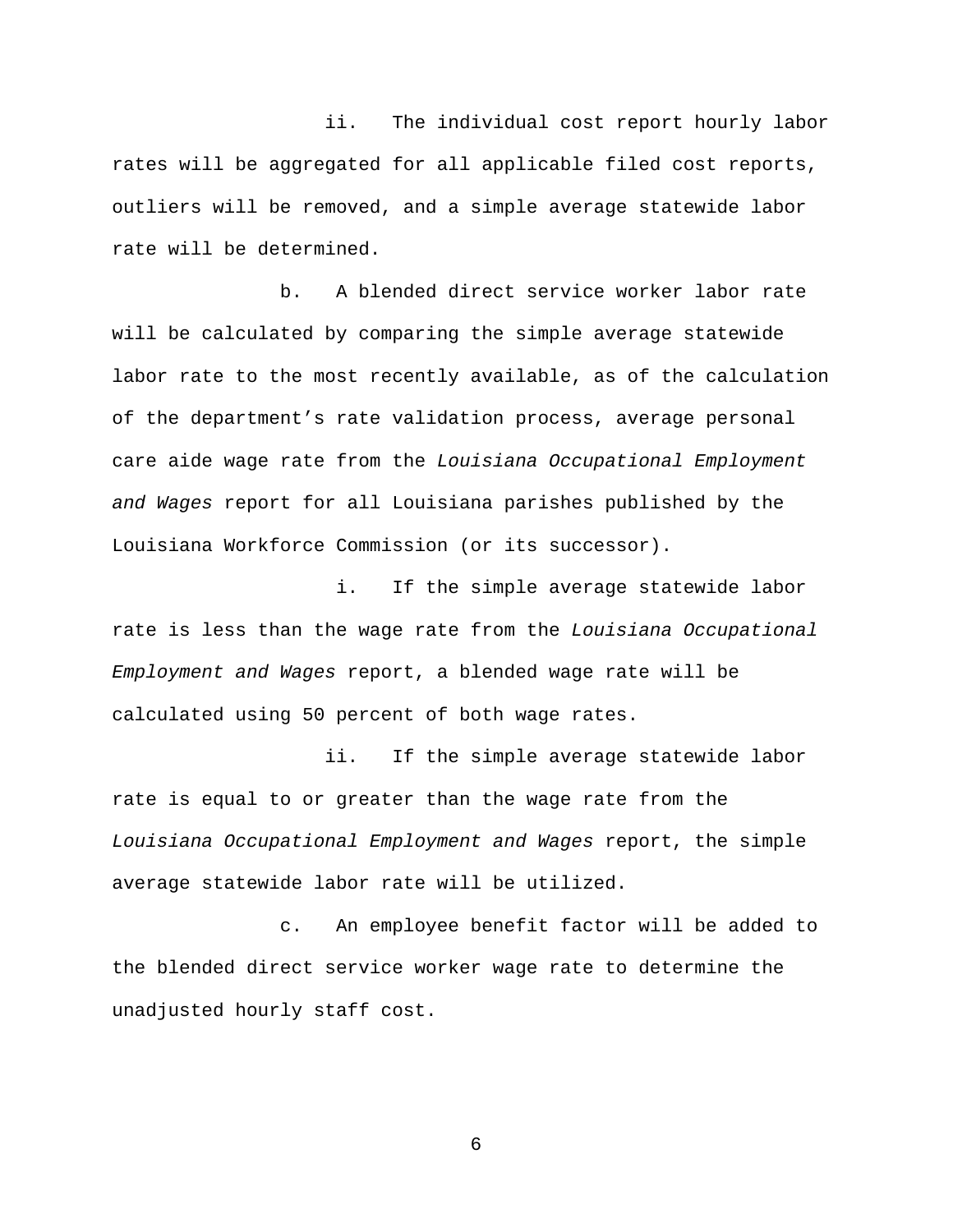i. Employee benefit expense allocated to reimbursable assistance services will be collected from provider cost reports.

 ii. Employee benefit expense, on an individual cost report basis, will be divided by the cost report direct service wage and contract labor expense for reimbursable assistance services to calculate employee benefits as a percentage of labor costs.

 iii. The individual cost report employee benefit percentages will be aggregated for all applicable filed cost reports, outliers will be removed, and a simple average statewide employee benefit percentage will be determined.

 iv. The simple average statewide employee benefit percentage will be multiplied by the blended direct service worker labor rate to calculate the employee benefit factor.

d. The department will be solely responsible for determining if adjustments to the unadjusted hourly staff cost for items that are underrepresented or not represented in provider cost reports is considered appropriate.

e. The unadjusted hourly staff cost will be multiplied by a productive hours' adjustment to calculate the hourly adjusted staff cost rate component total. The productive hours' adjustment allows the reimbursement rate to reflect the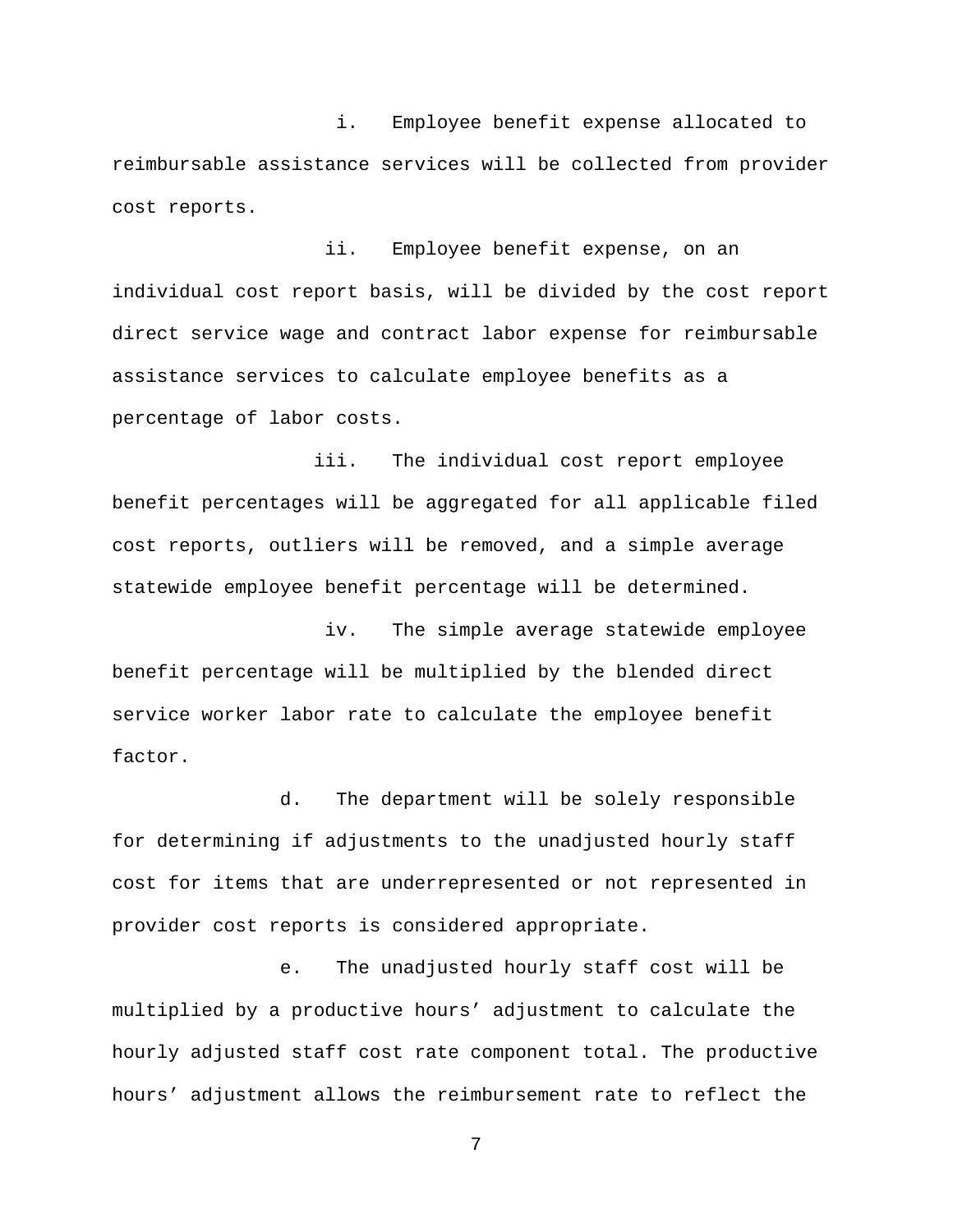cost associated with direct service worker time spent performing required non-billable activities. The productive hours' adjustment will be calculated as follows.

i. The department will determine estimates for the amount of time a direct service worker spends performing required non-billable activities during an eight-hour period. Examples of non-billable time include, but are not limited to: meetings, substitute staff, training, wait-time, supervising, etc.

 ii. The total time associated with direct service worker non-billable activities will be subtracted from eight hours to determine direct service worker total billable time.

 iii. Eight hours will be divided by the direct service worker total billable time to calculate the productive hours' adjustment.

3. The other operational cost rate component will be calculated in the following manner.

a. Capital expense, transportation expense, other direct non-labor expense, and other overhead expense allocated to reimbursable assistance services will be collected from provider cost reports.

b. Capital expense, transportation expense, supplies, and other direct non-labor expense, and other overhead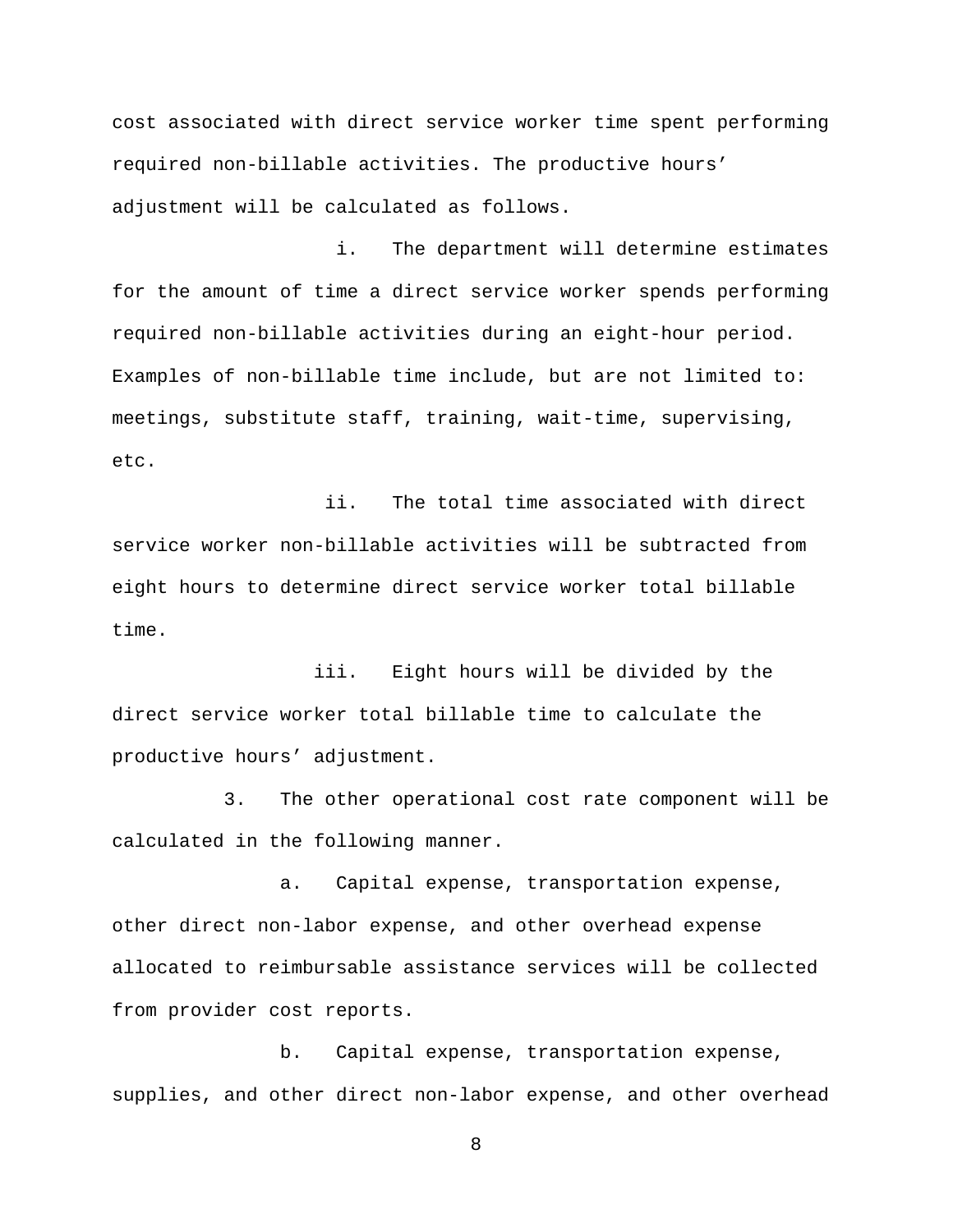expense, on an individual cost report basis, will be divided by the cost report direct service wage and contract labor expense for reimbursable assistance services to calculate other operational costs as a percentage of labor costs.

c. The individual cost report other operational cost percentages will be aggregated for all applicable filed cost reports, outliers will be removed, and a simple average statewide other operational cost percentage will be determined.

d. The simple average other operational cost percentage will be multiplied by the blended direct service worker labor rate to calculate the other operational cost rate component.

4. The calculated department reimbursement rates will be adjusted to a one quarter hour unit of service by dividing the hourly adjusted staff cost rate component and the hourly other operational cost rate component totals by four.

5. The department will be solely responsible for determining the sufficiency of the current reimbursement rates during the rate validation process. Any reimbursement rate change deemed necessary due to rate validation process will be subject to legislative budgetary appropriation restrictions prior to implementation.

AUTHORITY NOTE: Promulgated in accordance with R.S. 36:254 and Title XIX of the Social Security Act.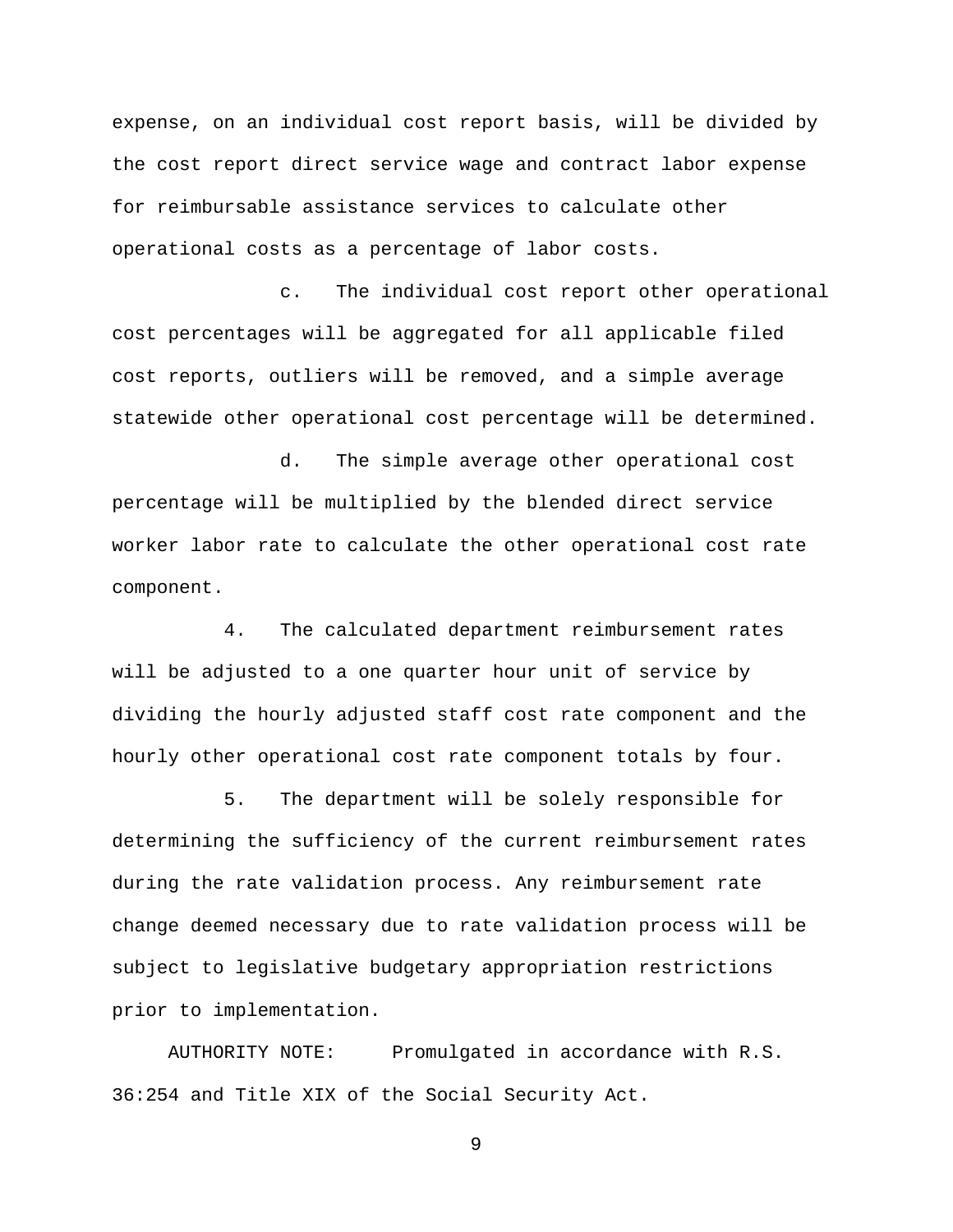HISTORICAL NOTE: Promulgated by the Department of Health, Bureau of Health Services Financing, the Office for Citizens with Developmental Disabilities and the Office of Aging and Adult Services, LR 47:

## **Subchapter B. Adult Day Health Care Providers**

## **§707. General Provisions**

A. The Department of Health (LDH) establishes reimbursement methodologies and cost reporting requirements for Adult Day Health Care (ADHC) providers of home and communitybased waiver programs.

B. ADHC providers in the following waiver programs shall be required to submit cost reports:

1. Adult Day Health Care (ADHC) Waiver;

- 2. Community Choices Waiver; and
- 3. Residential Options Waiver (ROW).

AUTHORITY NOTE: Promulgated in accordance with R.S. 36:254 and Title XIX of the Social Security Act.

HISTORICAL NOTE: Promulgated by the Department of Health, Bureau of Health Services Financing, the Office for Citizens with Developmental Disabilities and the Office of Aging and Adult Services, LR 47:

## **§709. Rate Methodology**

A. Adult day health care providers shall be reimbursed a per quarter hour rate for services provided under a prospective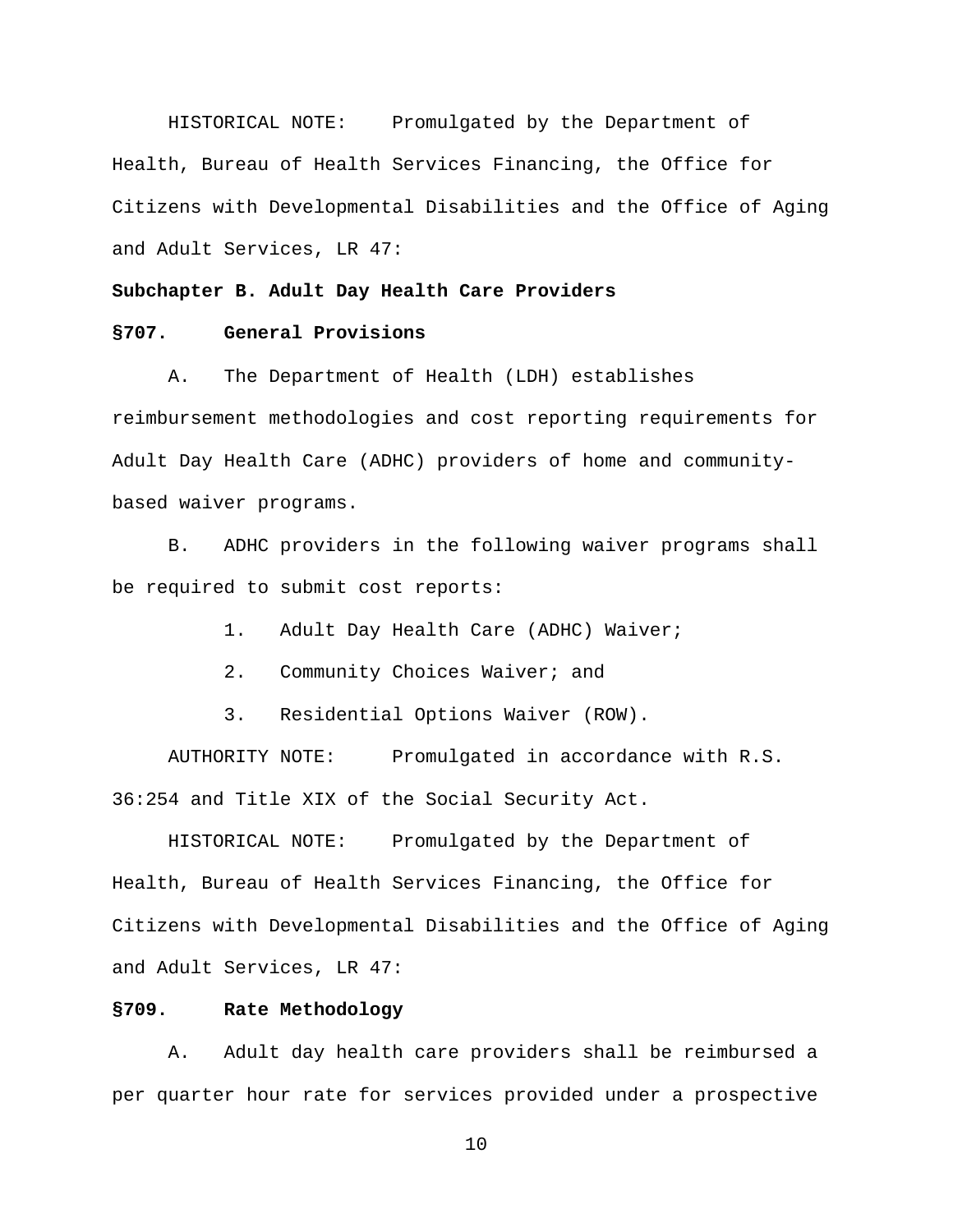payment system (PPS). The system shall be designed in a manner that recognizes and reflects the cost of direct care services provided. The reimbursement methodology is designed to improve the quality of care for all waiver participants by ensuring that direct care services are provided at an acceptable level while fairly reimbursing the providers.

B. Reimbursement shall not be made for ADHC waiver services provided under the waivers prior to the department's approval of the POC.

AUTHORITY NOTE: Promulgated in accordance with R.S. 36:254 and Title XIX of the Social Security Act.

HISTORICAL NOTE: Promulgated by the Department of Health, Bureau of Health Services Financing, the Office for Citizens with Developmental Disabilities and the Office of Aging and Adult Services, LR 47:

### **§711. Cost Reporting**

A. Cost Centers Components

1. Direct Care Costs. This component reimburses for in-house and contractual direct care staffing, social services, and activities (excluding the activities director) and fringe benefits and direct care supplies.

2. Care Related Costs. This component reimburses for in-house and contractual salaries and fringe benefits for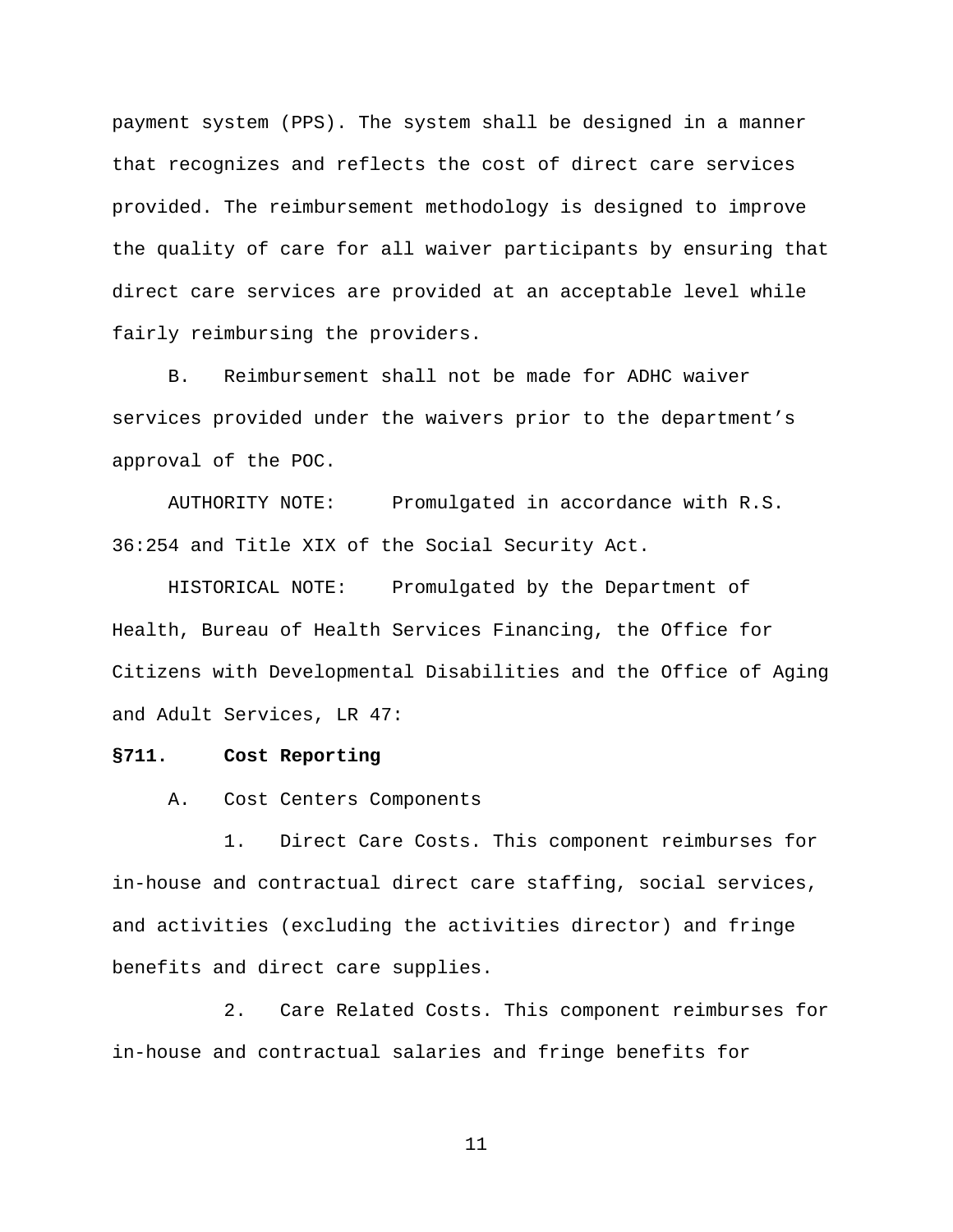supervisory and dietary staff, raw food costs, and care related supplies.

3. Administrative and Operating Costs. This component reimburses for in-house or contractual salaries and related benefits for administrative, housekeeping, laundry, and maintenance staff. Also included are:

a. utilities;

b. accounting;

c. dietary supplies;

d. housekeeping and maintenance supplies; and

e. all other administrative and operating type expenditures.

4. Property. This component reimburses for depreciation, interest on capital assets, lease expenses, property taxes, and other expenses related to capital assets, excluding property costs related to participant transportation.

5. Transportation. This component reimburses for inhouse and contractual driver salaries and related benefits, nonemergency medical transportation, vehicle maintenance, and supply expense, motor vehicle depreciation, interest expense related to vehicles, vehicle insurance, and auto leases.

B. Providers of ADHC services are required to file acceptable annual cost reports of all reasonable and allowable costs. An acceptable cost report is one that is prepared in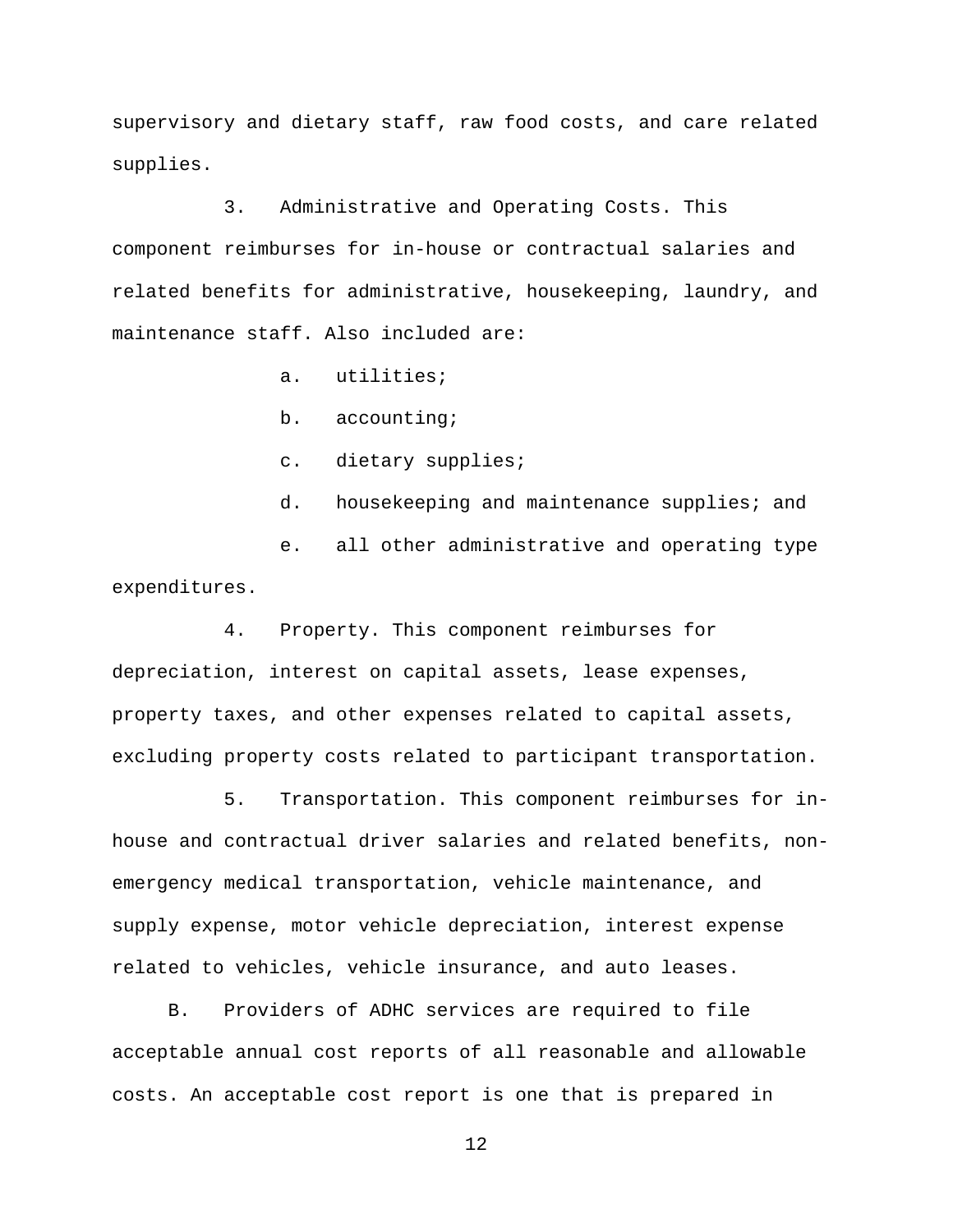accordance with the requirements of this Section and for which the provider has supporting documentation necessary for completion of a desk review or audit. The annual cost reports are the basis for determining reimbursement rates. A copy of all reports and statistical data must be retained by the center for no less than five years following the date cost reports are submitted to the bureau. A chart of accounts and an accounting system on the accrual basis or converted to the accrual basis at year end are required in the cost report preparation process. The bureau or its designee will perform desk reviews of the cost reports. In addition to the desk review, a representative number of the centers shall be subject to a full-scope, annual on-site audit. All ADHC cost reports shall be filed with a fiscal year from July 1 through June 30.

1. When a provider ceases to participate as an ADHC provider the provider must file a cost report covering a period under this program up to the effective date of cessation of participation in the program. Depending on the circumstances involved in the preparation of the provider's final cost report, the provider may file the cost report for a period of not less than one month or not more than 13 months.

C. The cost reporting forms and instructions developed by the Bureau must be used by all ADHC centers participating in the Louisiana Medicaid Program. Hospital based and other provider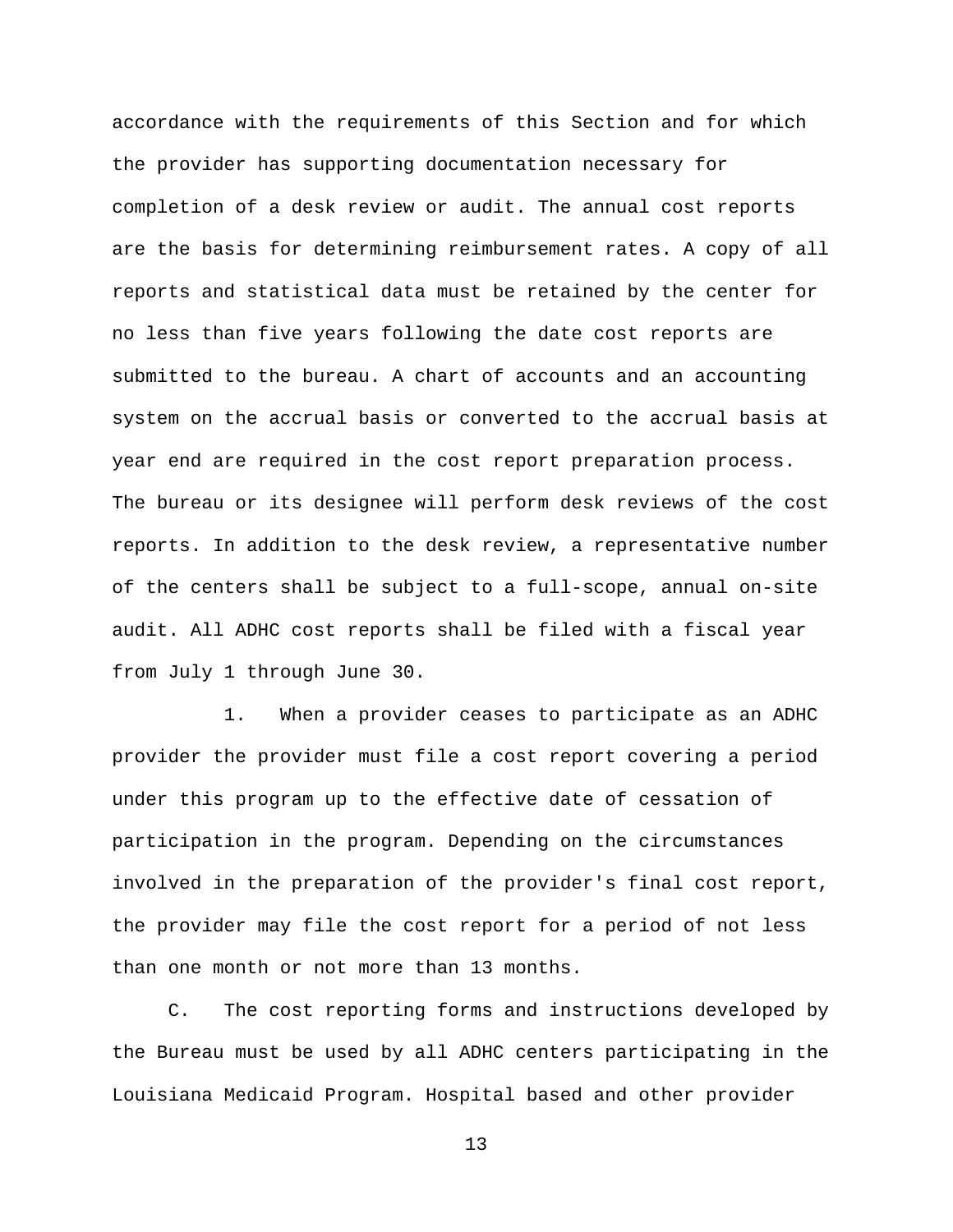based ADHC which use Medicare forms for step down in completing their ADHC Medicaid cost reports must submit copies of the applicable Medicare cost report forms also. All amounts must be rounded to the nearest dollar and must foot and cross foot. Only per diem cost amounts will not be rounded. Cost reports submitted that have not been rounded in accordance with this policy will be returned and will not be considered as received until they are resubmitted.

D. Annual Reporting. Cost reports are to be filed on or before the last day of September following the close of the cost reporting period. Should the due date fall on a Saturday, Sunday, or an official state or federal holiday, the due date shall be the following business day. The cost report forms and schedules must be filed with one copy of the following documents:

1. a cost report grouping schedule. This schedule should include all trial balance accounts grouped by cost report line item. All subtotals should agree to a specific line item on the cost report. This grouping schedule should be done for the balance sheet, income statement, and expenses;

2. a depreciation schedule. The depreciation schedule which reconciles to the depreciation expense reported on the cost report must be submitted. If the center files a home office cost report, copies of the home office depreciation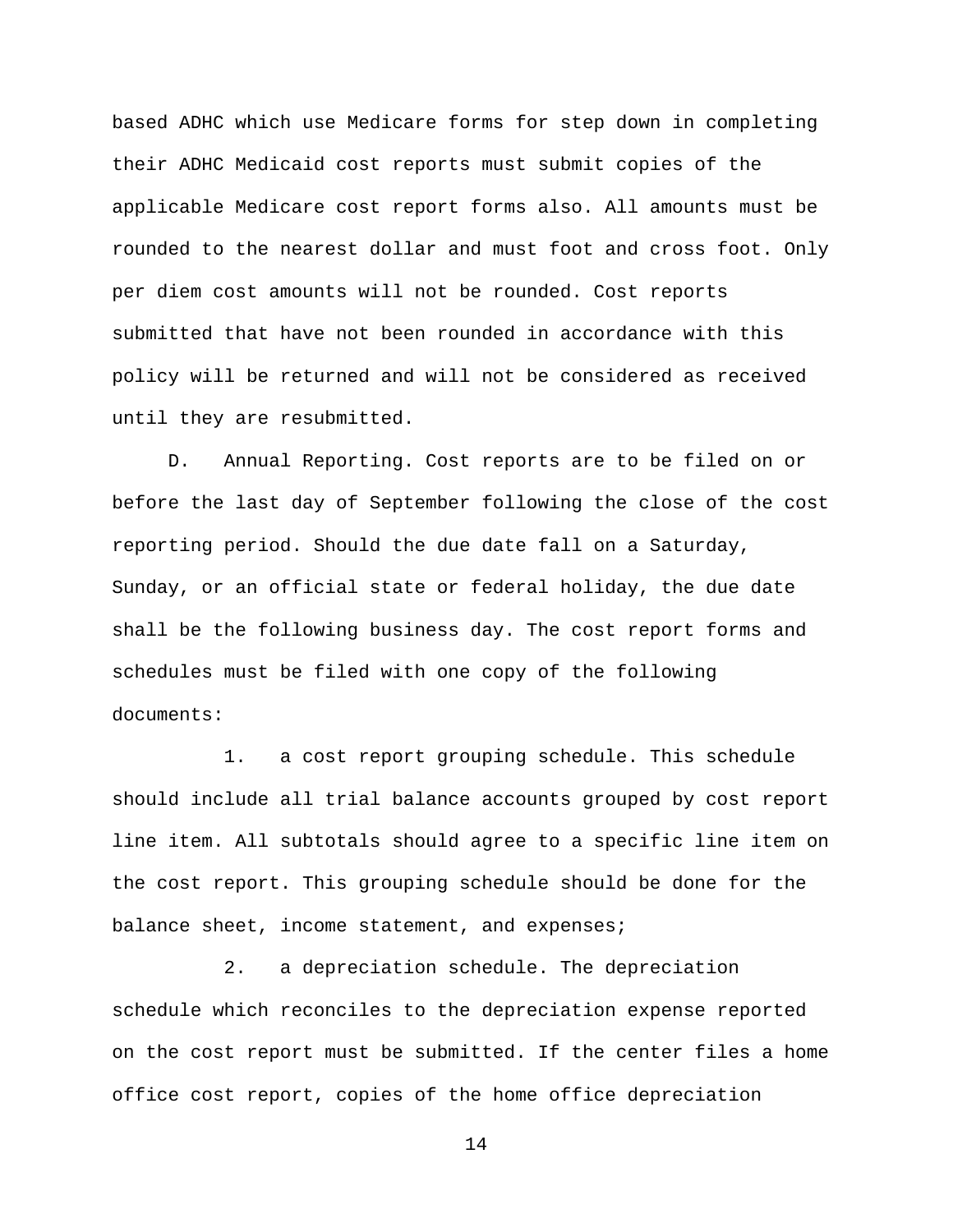schedules must also be submitted with the home office cost report. All hospital based centers must submit a copy of a depreciation schedule that clearly shows and totals assets that are hospital only, ADHC only and shared assets;

3. an amortization schedule(s), if applicable;

4. a schedule of adjustment and reclassification entries;

5. a narrative description of purchased management services and a copy of contracts for managed services, if applicable;

6. for management services provided by a related party or home office, a description of the basis used to allocate the costs to providers in the group and to non-provider activities and copies of the cost allocation worksheet, if applicable. Costs of related management/home offices must be reported on a separate cost report that includes an allocation schedule; and

7. all allocation worksheets must be submitted by hospital-based centers. The Medicare worksheets that must be attached by centers using the Medicare forms for allocation are:

> a. A; b. A-6; c. A-7 parts I, II and III; d. A-8;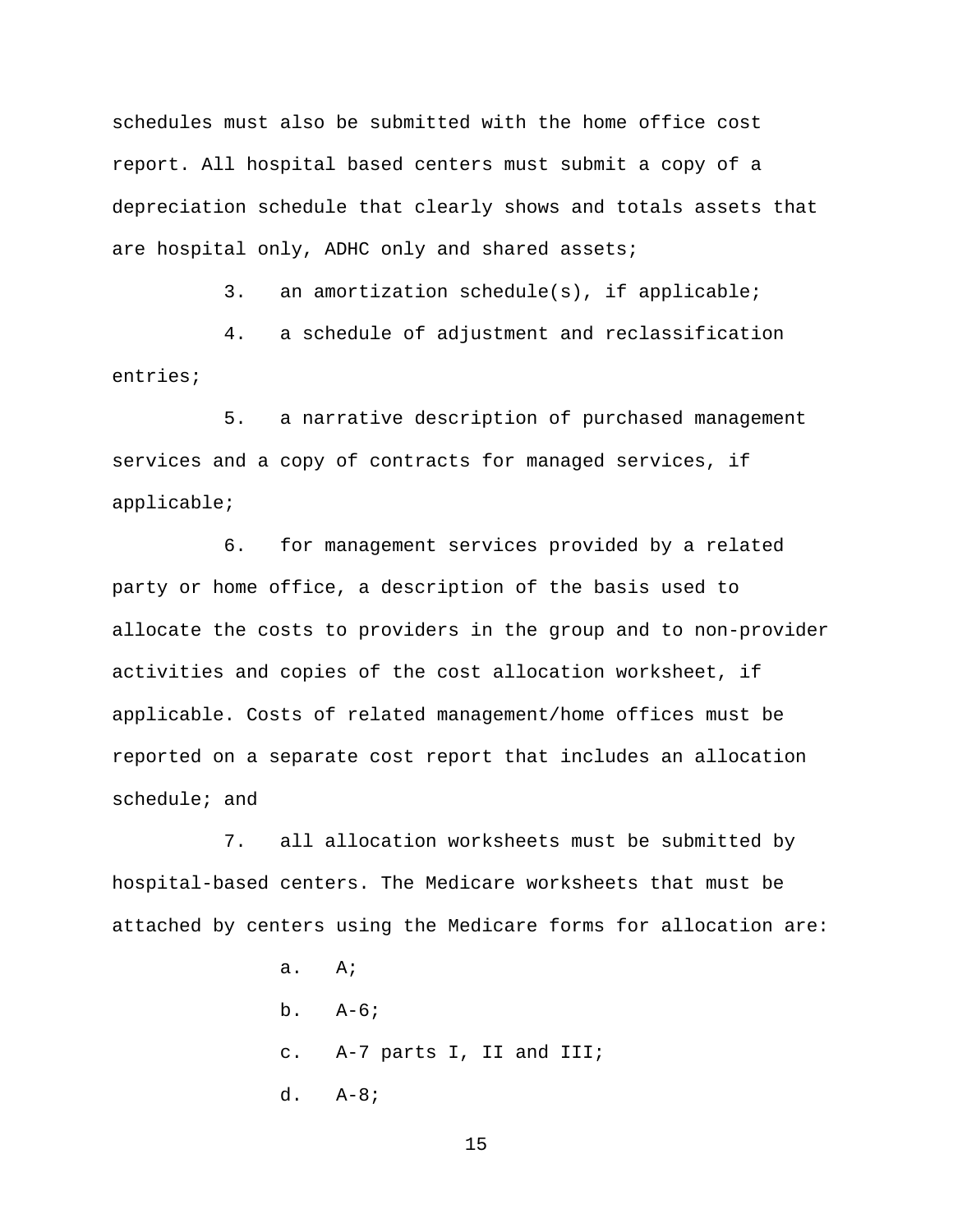- e.  $A-8-1;$
- f. B part 1; and
- g. B-1.

E. Each copy of the cost report must have the original signatures of an officer or center administrator on the certification. The cost report and related documents must be submitted to the address indicated on the cost report instruction form. In order to avoid a penalty for delinquency, cost reports must be postmarked on or before the due date.

F. When it is determined, upon initial review for completeness, that an incomplete or improperly completed cost report has been submitted, the provider will be notified. The provider will be allowed a specified amount of time to submit the requested information without incurring the penalty for a delinquent cost report. For cost reports that are submitted by the due date, 10 working days from the date of the provider's receipt of the request for additional information will be allowed for the submission of the additional information. For cost reports that are submitted after the due date, five working days from the date of the provider's receipt of the request for additional information will be allowed for the submission of the additional information. An exception exists in the event that the due date comes after the specified number of days for submission of the requested information. In these cases, the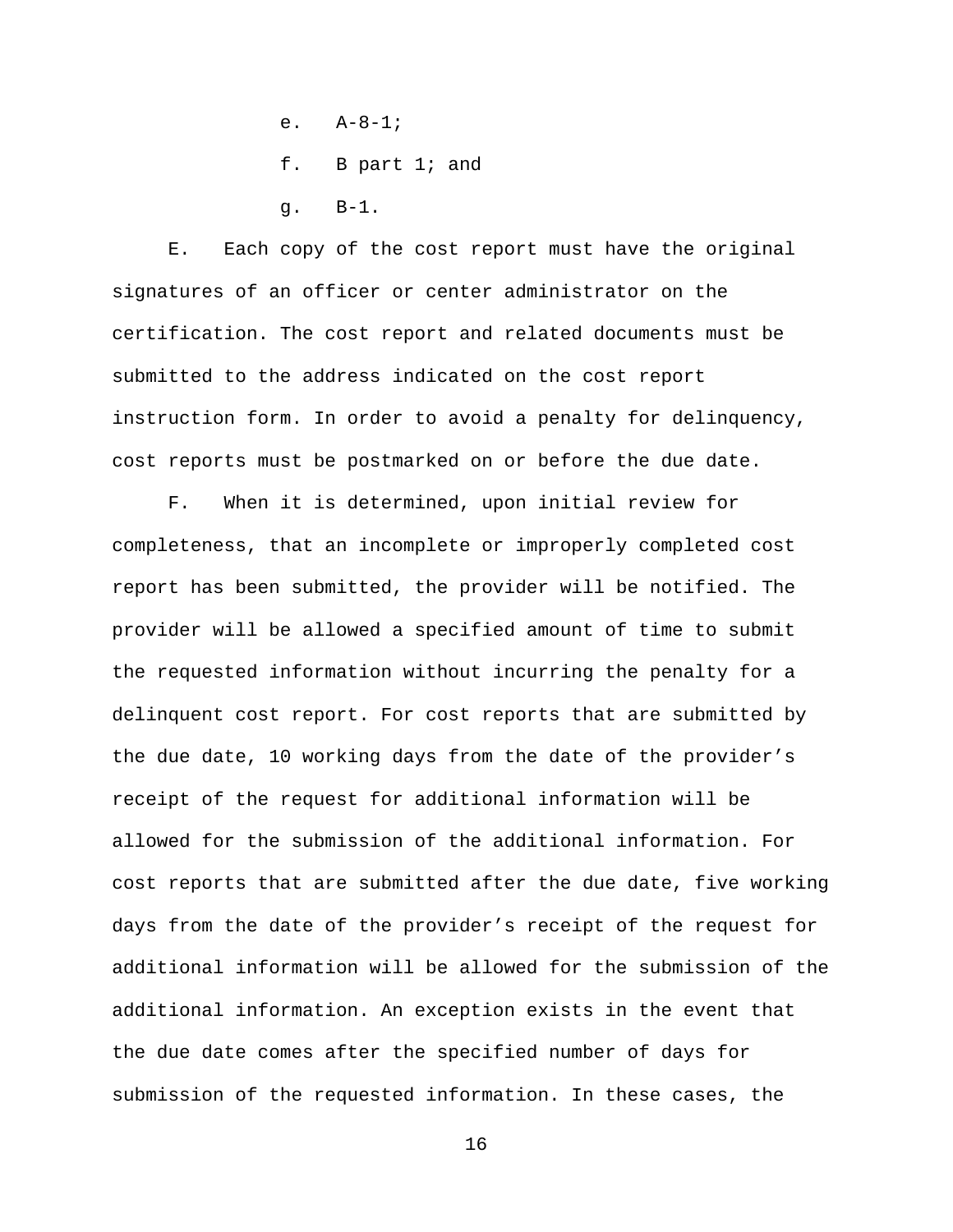provider will be allowed to submit the additional requested information on or before the due date of the cost report. If requested additional information has not been submitted by the specified date, a second request for the information will be made. Requested information not received after the second request may not be subsequently submitted and shall not be considered for reimbursement purposes. An appeal of the disallowance of the costs associated with the requested information may not be made. Allowable costs will be adjusted to disallow any expenses for which requested information is not submitted.

G. Accounting Basis. The cost report must be prepared on the accrual basis of accounting. If a center is on a cash basis, it will be necessary to convert from a cash basis to an accrual basis for cost reporting purposes. Particular attention must be given to an accurate accrual of all costs at the year-end for appropriate recordation of costs in the applicable cost reporting period. Care must be given to the proper allocation of costs for contracts to the period covered by such contracts. Amounts earned although not actually received and amounts owed to creditors but not paid must be included in the appropriate cost reporting period.

H. Supporting Information. Providers are required to maintain adequate financial records and statistical data for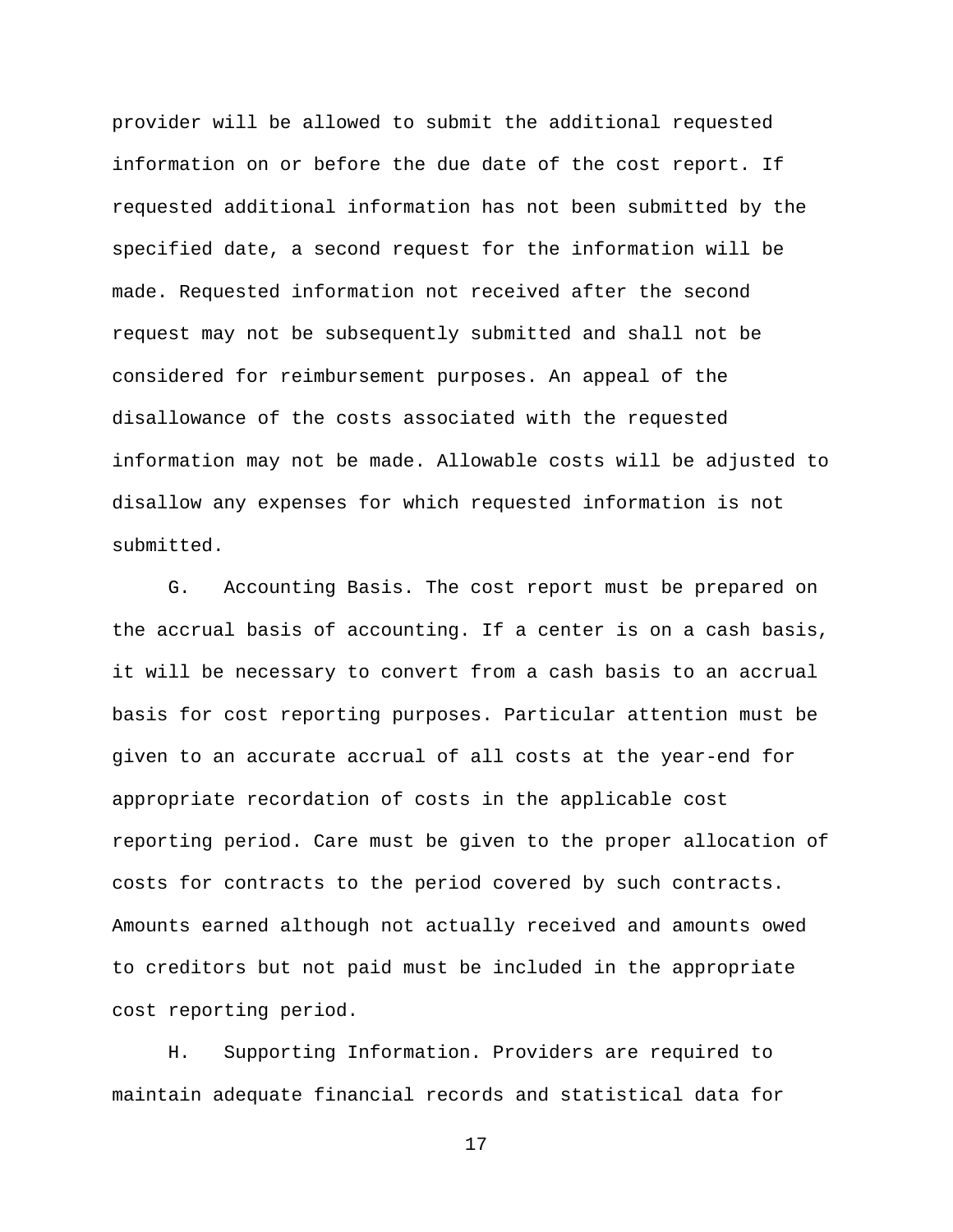proper determination of reimbursable costs. Financial and statistical records must be maintained by the center for five years from the date the cost report is submitted to the Bureau. Cost information must be current, accurate and in sufficient detail to support amounts reported in the cost report. This includes all ledgers, journals, records, and original evidences of cost (canceled checks, purchase orders, invoices, vouchers, inventories, time cards, payrolls, bases for apportioning costs, etc.) that pertain to the reported costs. Census data reported on the cost report must be supportable by daily census records. Such information must be adequate and available for auditing.

I. Attendance Records

1. Attendance data reported on the cost report must be supportable by daily attendance records. Such information must be adequate and available for auditing.

2. Daily attendance records should include the time of each participant's arrival and departure from the center. The attendance records should document the presence or absence of each participant on each day the center is open. The center's attendance records should document all admissions and discharges on the attendance records. Attendance records should be kept for all participants that attend the adult day center. This includes Medicaid, Veteran's Administration, insurance, private, waiver, and other participants. The attendance of all participants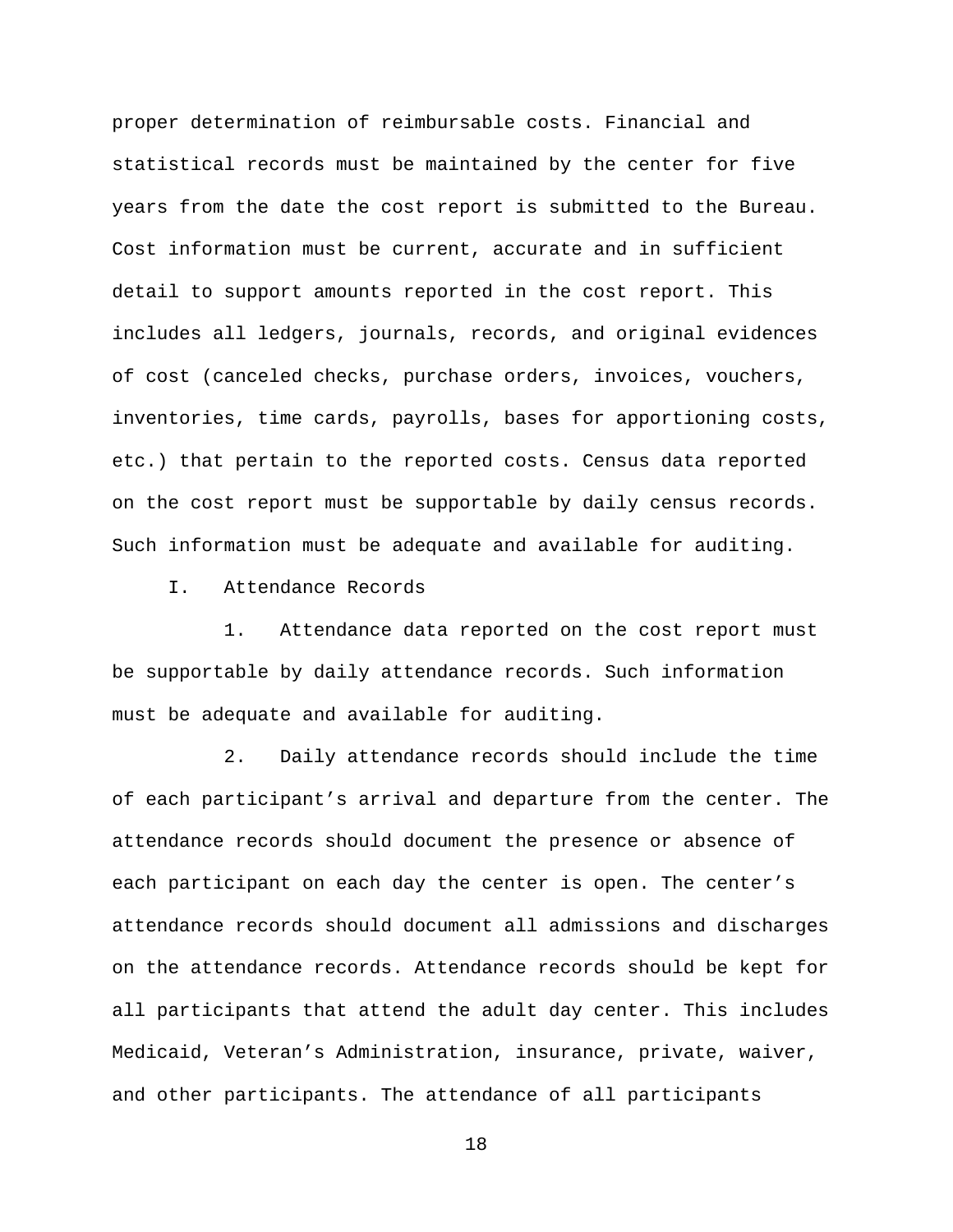should be documented regardless of whether a payment is received on behalf of the participant. Supporting documentation such as admission documents, discharge summaries, nurse's progress notes, sign-in/out logs, etc. should be maintained to support services provided to each participant.

J. Employee Record

1. the provider shall retain written verification of hours worked by individual employees:

a. records may be sign-in sheets or time cards, but shall indicate the date and hours worked;

b. records shall include all employees even on a contractual or consultant basis;

2. verification of employee orientation and inservice training; and

3. verification of the employee's communicable disease screening.

K. Billing Records

1. The provider shall maintain billing records in accordance with recognized fiscal and accounting procedures. Individual records shall be maintained for each participant. These records shall meet the following criteria.

a. Records shall clearly detail each charge and each payment made on behalf of the participant.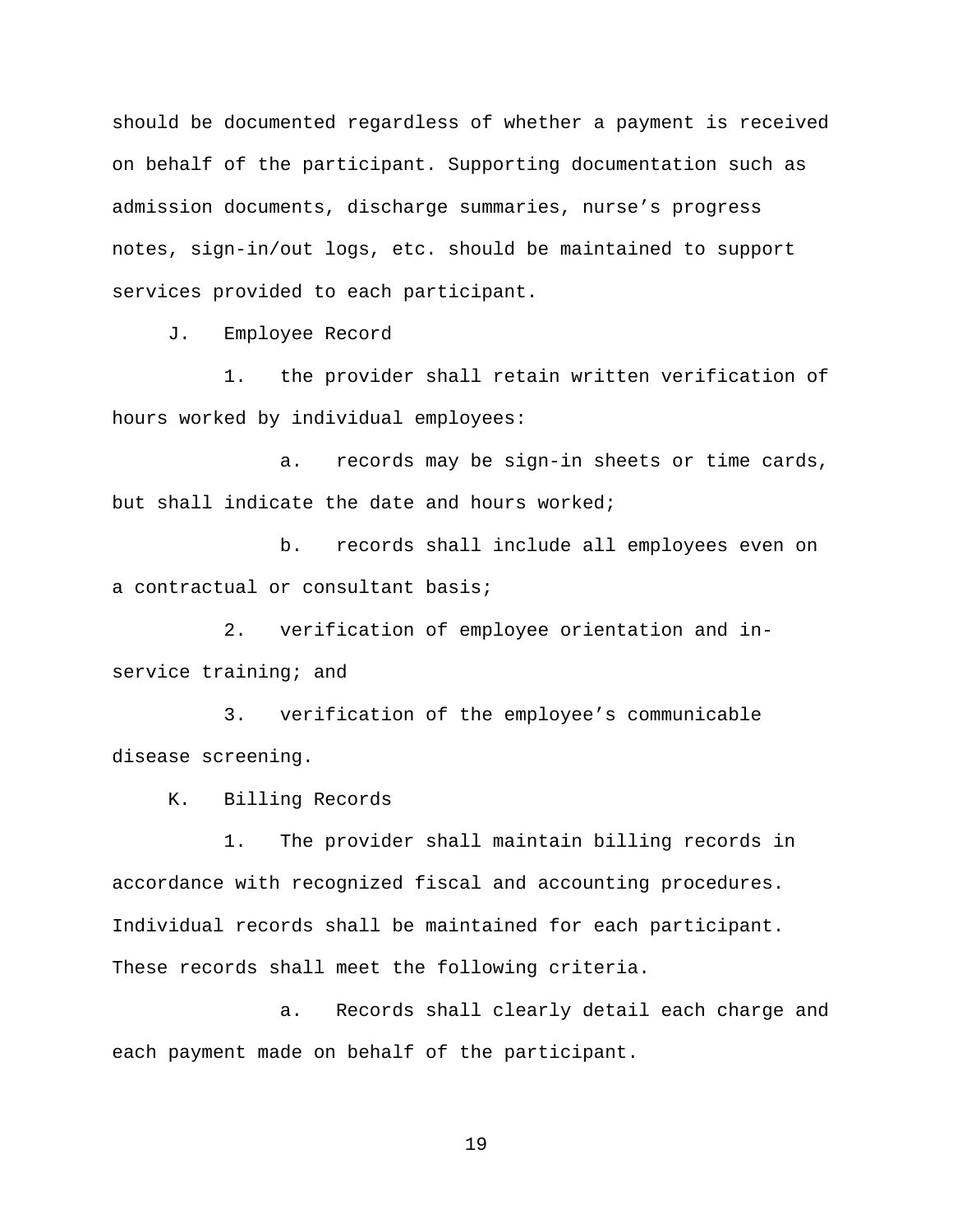b. Records shall be current and shall clearly reveal to whom charges were made and for whom payments were received.

c. Records shall itemize each billing entry.

d. Records shall show the amount of each payment received and the date received.

2. The provider shall maintain supporting fiscal documents and other records necessary to ensure that claims are made in accordance with federal and state requirements.

L. Non-Acceptable Descriptions. Miscellaneous, other, and various, without further detailed explanation, are not acceptable descriptions for cost reporting purposes. If any of these are used as descriptions in the cost report, a request for information will not be made and the related line item expense will be automatically disallowed. The provider will not be allowed to submit the proper detail of the expense at a later date, and an appeal of the disallowance of the costs may not be made.

M. Exceptions. Limited exceptions to the cost report filing requirements will be considered on an individual provider basis upon written request from the provider to the Bureau of Health Services Financing, Rate and Audit Review Section. If an exception is allowed, the provider must attach a statement describing fully the nature of the exception for which prior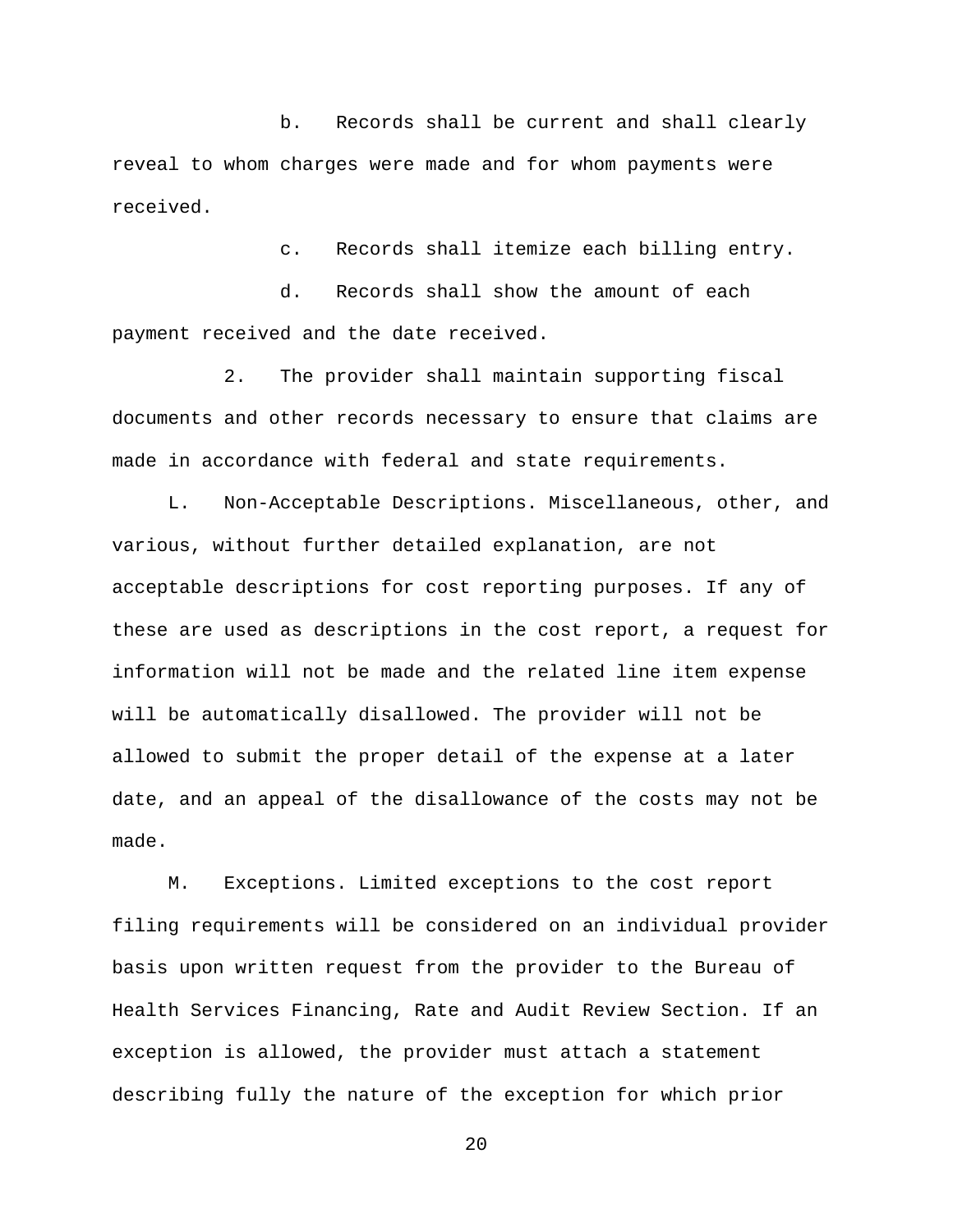written permission was requested and granted. Exceptions which may be allowed with written approval are as follows.

1. If the center has been purchased or established during the reporting period, a partial year cost report may be filed in lieu of the required 12-month report.

2. If the center experiences unavoidable difficulties in preparing the cost report by the prescribed due date, an extension may be requested prior to the due date. Requests for exception must contain a full statement of the cause of the difficulties that rendered timely preparation of the cost report impossible.

N. Delinquent Cost Report. When an ADHC provider fails to submit a cost report by the last day of September following the close of the cost reporting period, a penalty of 5 percent of the monthly payment for the first month and a progressive penalty of 5 percent of the monthly payment for each succeeding month may be levied and withheld from the ADHC provider's payment for each month that the cost report is due, not extended and not received. The penalty is non-refundable and not subject to an administrative appeal.

AUTHORITY NOTE: Promulgated in accordance with R.S. 36:254 and Title XIX of the Social Security Act.

HISTORICAL NOTE: Promulgated by the Department of Health, Bureau of Health Services Financing, the Office for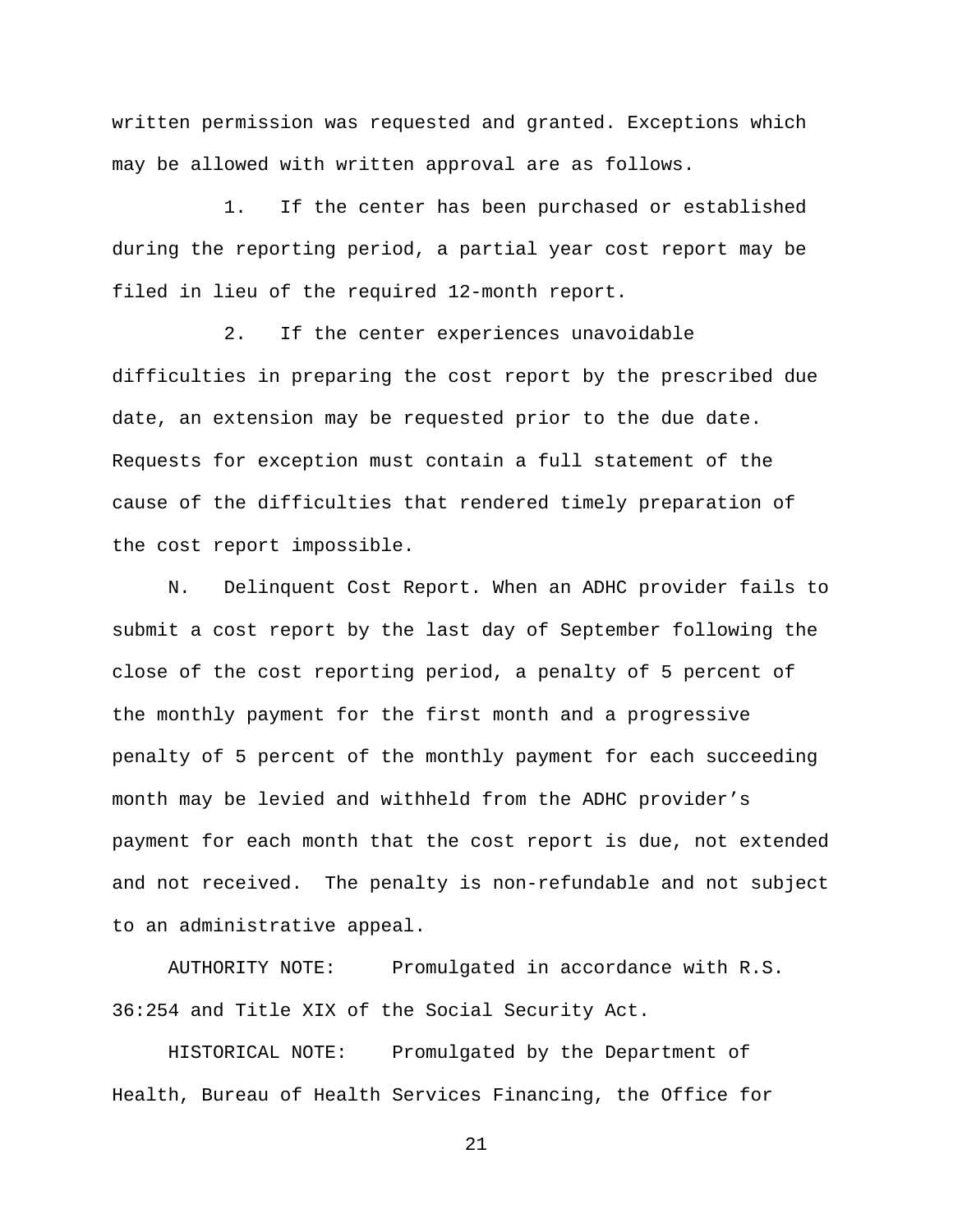Citizens with Developmental Disabilities and the Office of Aging and Adult Services, LR 47:

**§713. Cost Categories Included in the Cost Report**

A. Direct Care (DC) Costs

1. Salaries, Aides-gross salaries of certified nurse aides and nurse aides in training.

2. Salaries, LPNs-gross salaries of nonsupervisory licensed practical nurses and graduate practical nurses.

3. Salaries, RNs-gross salaries of nonsupervisory registered nurses and graduate nurses (excluding director of nursing and participant assessment instrument coordinator).

4. Salaries, Social Services-gross salaries of nonsupervisory licensed social services personnel providing medically needed social services to attain or maintain the highest practicable physical, mental, or psychosocial well-being of the participants.

5. Salaries, Activities―gross salaries of nonsupervisory activities/recreational personnel providing an ongoing program of activities designed to meet, in accordance with the comprehensive assessment, the interest and the physical, mental, and psychosocial well-being of the participants.

6. Payroll Taxes—cost of employer's portion of Federal Insurance Contribution Act (FICA), Federal Unemployment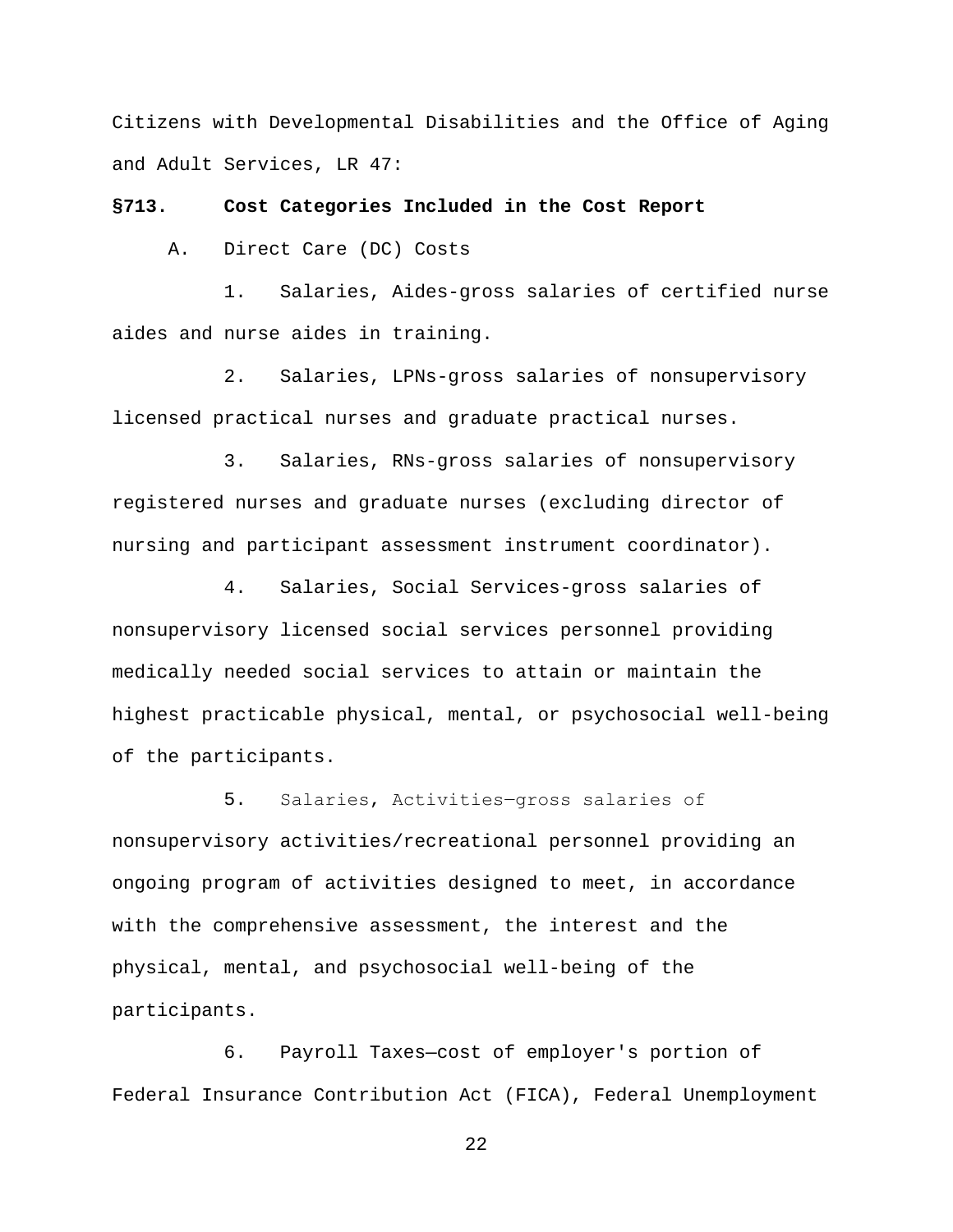Tax Act (FUTA), State Unemployment Tax Act (SUTA), and Medicare tax for direct care employees.

7. Group Insurance, DC―cost of employer's contribution to employee health, life, accident and disability insurance for direct care employees.

8. Pensions, DC-cost of employer's contribution to employee pensions for direct care employees.

9. Uniform Allowance, DC-employer's cost of uniform allowance and/or uniforms for direct care employees.

10. Worker's Comp, DC―cost of worker's compensation insurance for direct care employees.

11. Contract, Aides―cost of aides through contract that are not center employees.

12. Contract, LPNs―cost of LPNs and graduate practical nurses hired through contract that are not center employees.

13. Contract, RNs-cost of RNs and graduate nurses hired through contract that are not center employees.

14. Drugs, Over-the-Counter and Non-Legend―cost of over-the-counter and non-legend drugs provided by the center to its participants. This is for drugs not covered by Medicaid.

15. Medical Supplies―cost of participant-specific items of medical supplies such as catheters, syringes and sterile dressings.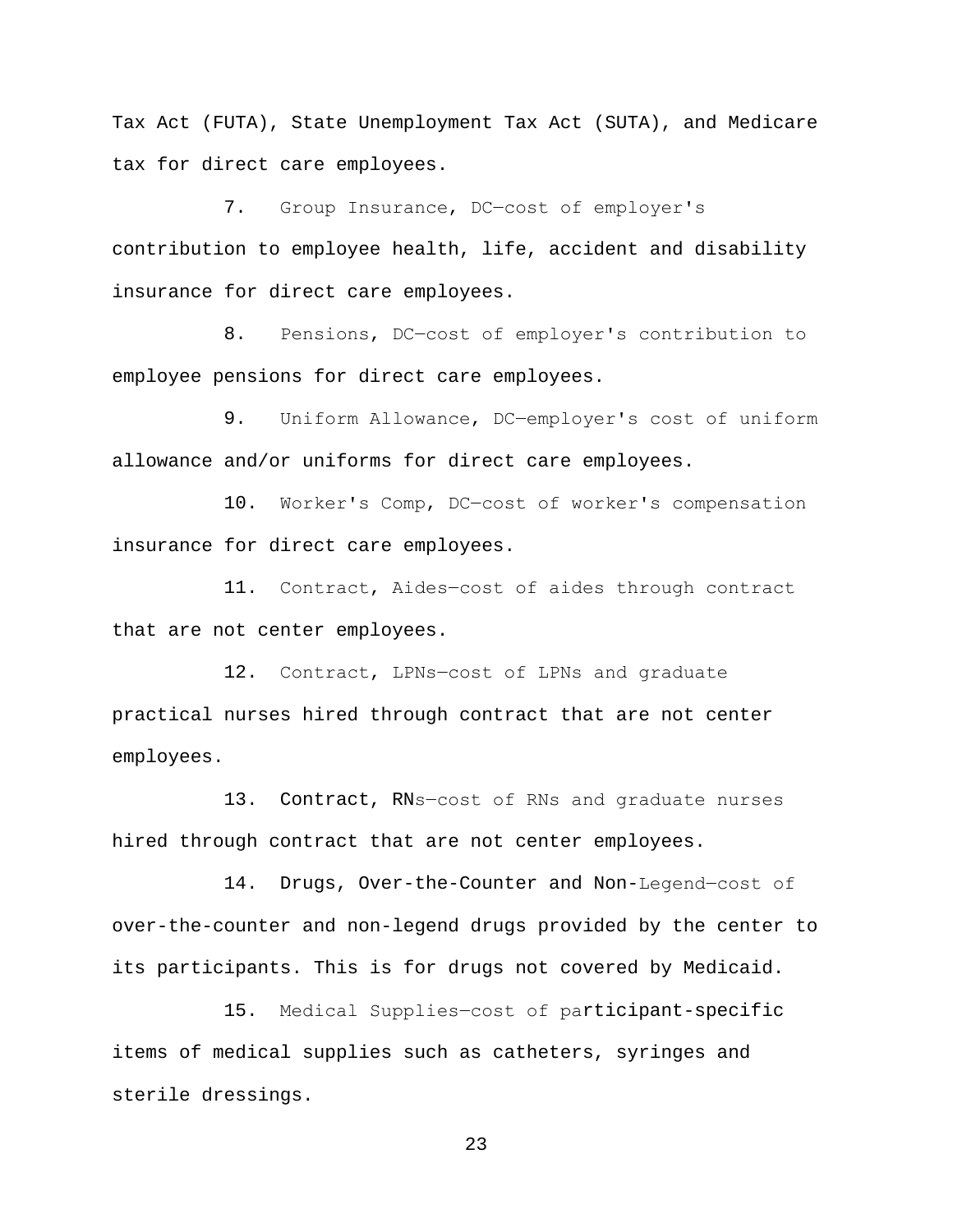16. Medical Waste Disposal―cost of medical waste disposal including storage containers and disposal costs.

17. Recreational Supplies, DC―cost of items used in the recreational activities of the center.

18. Other Supplies, DC—cost of items used in the direct care of participants which are not participant-specific such as prep supplies, alcohol pads, betadine solution in bulk, tongue depressors, cotton balls, thermometers, blood pressure cuffs and under-pads and diapers (reusable and disposable).

19. Allocated Costs, Hospital Based—the amount of costs that have been allocated through the step-down process from a hospital or state institution as direct care costs when those costs include allocated overhead.

20. Miscellaneous, DC—costs incurred in providing direct care services that cannot be assigned to any other direct care line item on the cost report.

21. Total Direct Care Costs—sum of the above line items.

B. Care Related (CR) Costs

1. Salaries—gross salaries for care related supervisory staff including supervisors or directors over nursing, social service, and activities/recreation.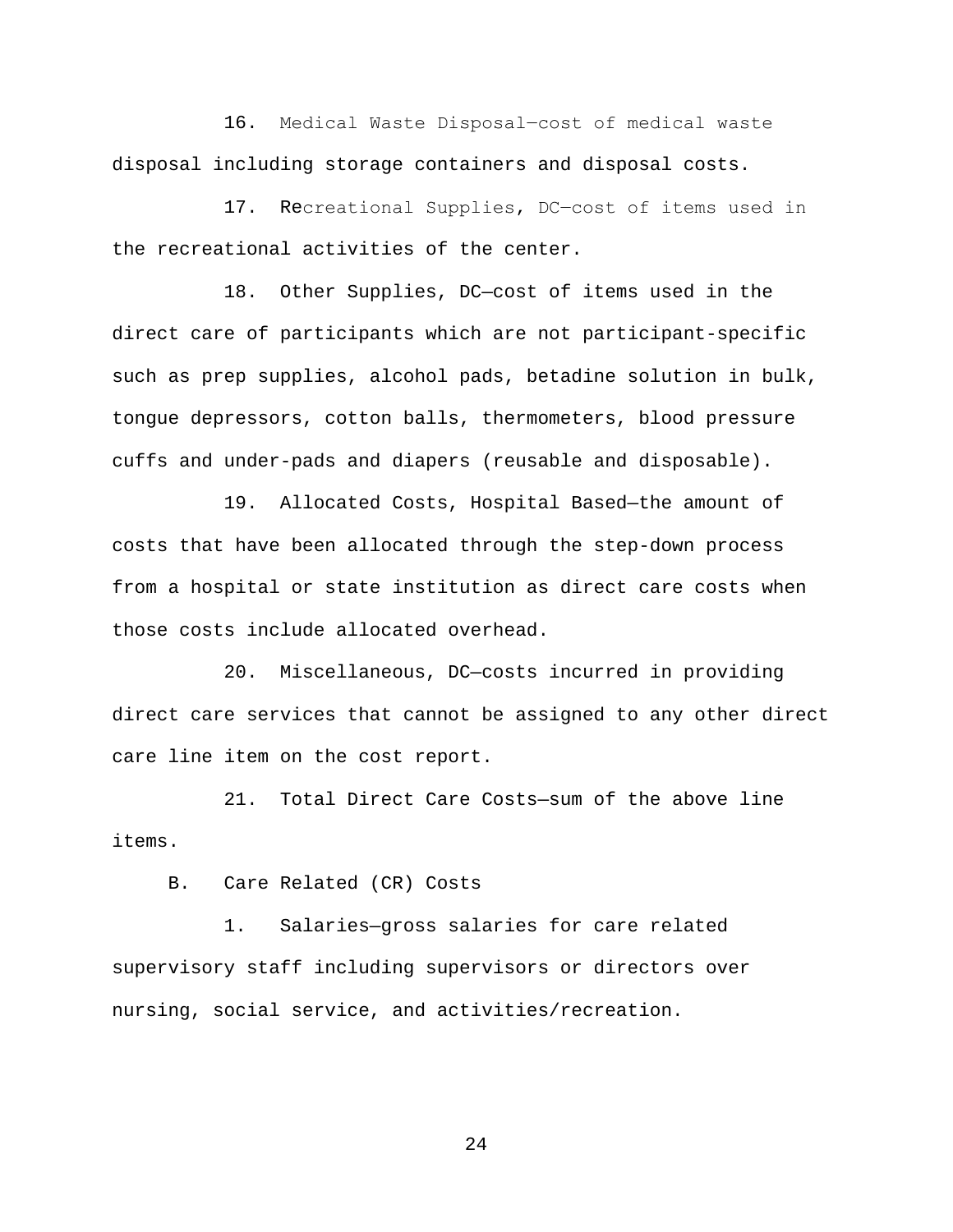2. Salaries, Dietary—gross salaries of kitchen personnel including dietary supervisors, cooks, helpers, and dishwashers.

3. Payroll Taxes—cost of employer's portion of Federal Insurance Contribution Act (FICA), Federal Unemployment Tax Act (FUTA), State Unemployment Tax Act (SUTA), and Medicare tax for care related employees.

4. Group Insurance, CR—cost of employer's contribution to employee health, life, accident, and disability insurance for care related employees.

5. Pensions, CR—cost of employer's contribution to employee pensions for care related employees.

6. Uniform Allowance, CR—employer's cost of uniform allowance and/or uniforms for care related employees.

7. Worker's Comp, CR—cost of worker's compensation insurance for care related employees.

8. Contract, Dietary—cost of dietary services, and personnel hired through contract that are not employees of the center.

9. Consultant Fees, Activities—fees paid to activities personnel, not on the center's payroll, for providing advisory, and educational services to the center.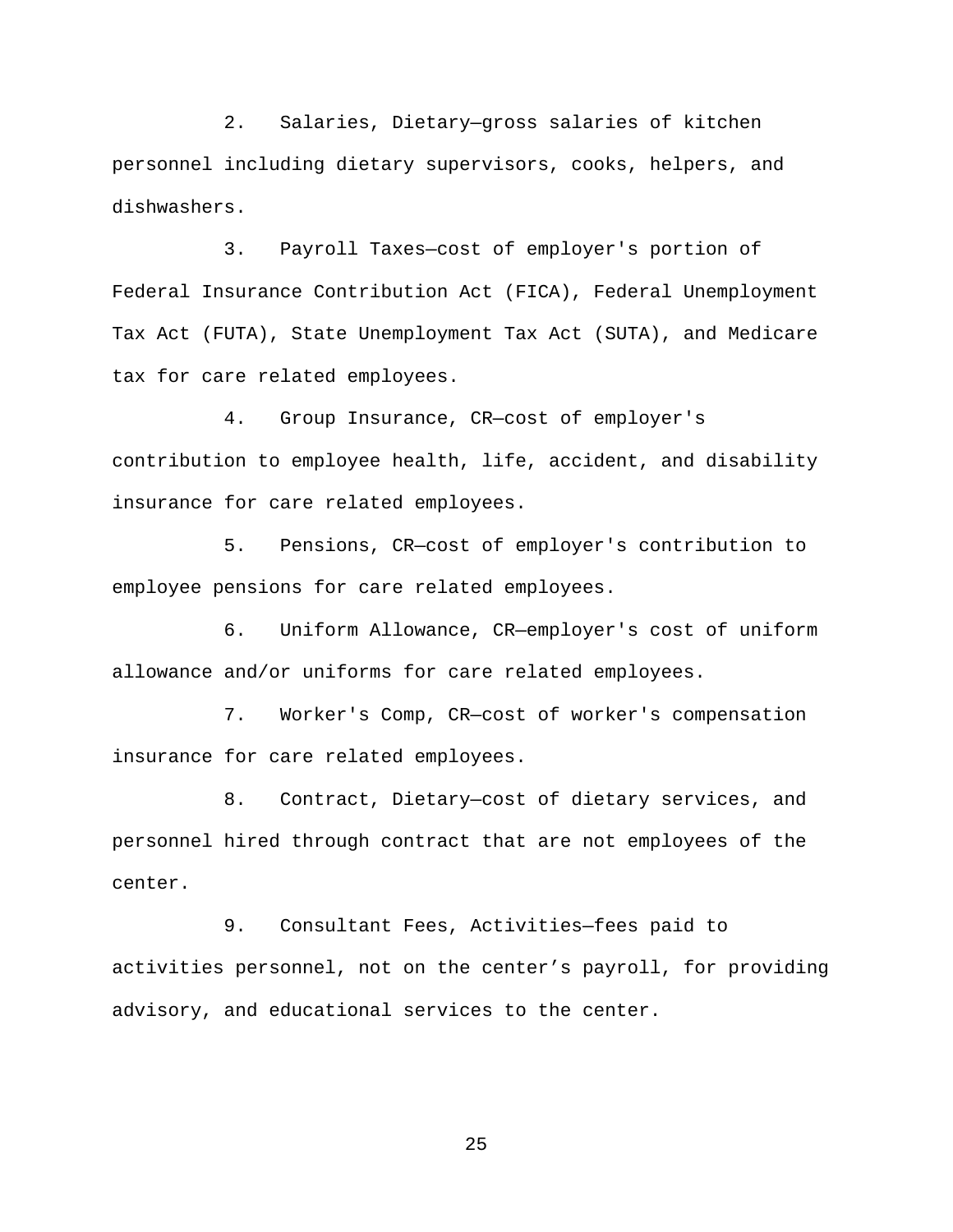10. Consultant Fees, Nursing—fees paid to nursing personnel, not on the center's payroll, for providing advisory, and educational services to the center.

11. Consultant Fees, Pharmacy—fees paid to a registered pharmacist, not on the center's payroll, for providing advisory, and educational services to the center.

12. Consultant Fees, Social Worker—fees paid to a social worker, not on the center's payroll, for providing advisory, and educational services to the center.

13. Consultant Fees, Therapists—fees paid to a licensed therapist, not on the center's payroll, for providing advisory, and educational services to the center.

14. Food, Raw—cost of food products used to provide meals and snacks to participants. Hospital based facilities must allocate food based on the number of meals served.

15. Food, Supplements—cost of food products given in addition to normal meals and snacks under a doctor's orders. Hospital based facilities must allocate food-supplements based on the number of meals served.

16. Supplies, CR—the costs of supplies used for rendering care related services to the participants of the center. All personal care related items such as shampoo and soap administered by all staff must be included on this line.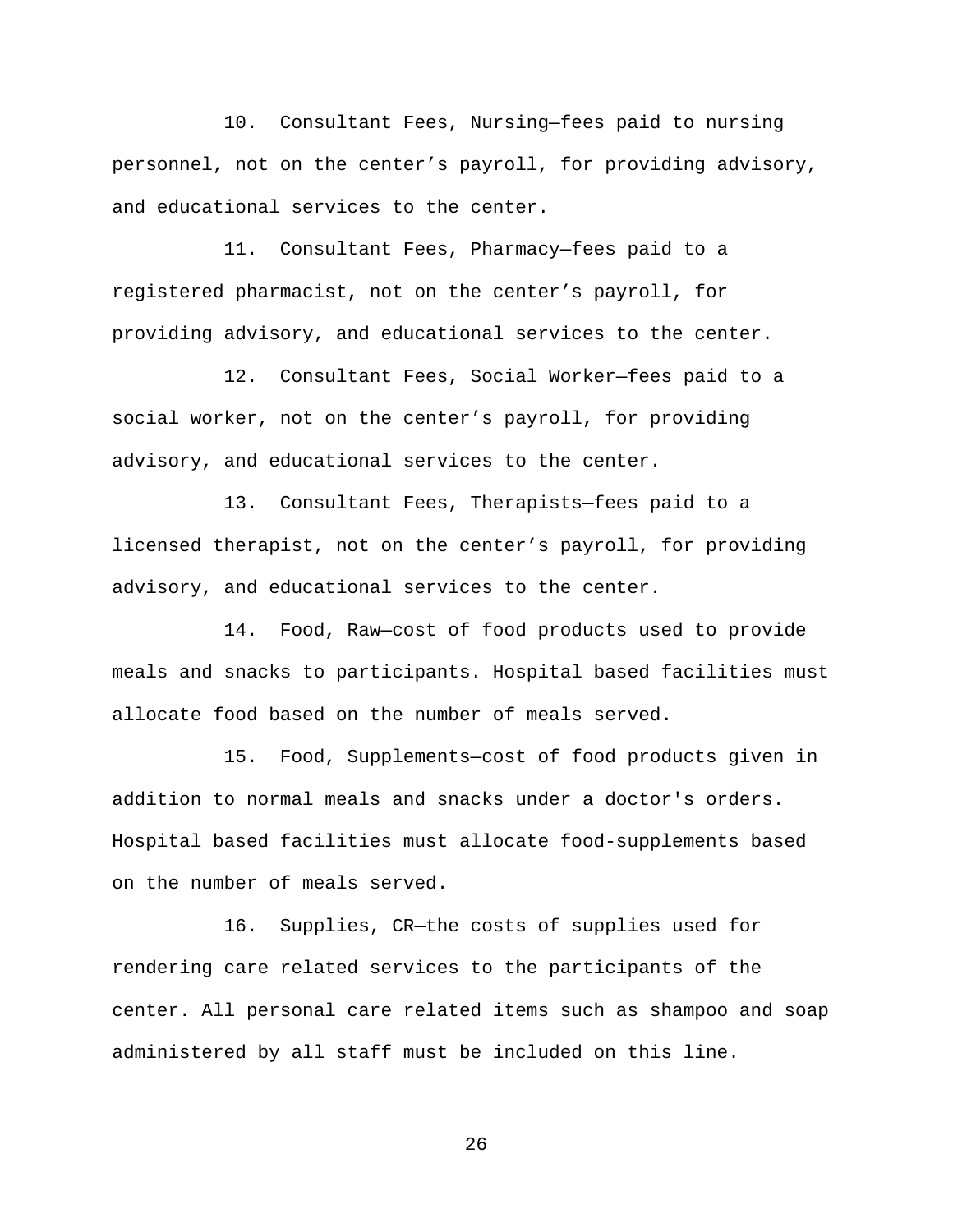17. Allocated Costs, Hospital Based—the amount of costs that have been allocated through the step-down process from a hospital or state institution as care related costs when those costs include allocated overhead.

18. Miscellaneous, CR—costs incurred in providing care related care services that cannot be assigned to any other care related line item on the cost report.

19. Total Care Related Costs—the sum of the care related cost line items.

C. Administrative and Operating Costs (AOC)

1. Salaries, Administrator-gross salary of administrators excluding owners. Hospital based centers must attach a schedule of the administrator's salary before allocation, the allocation method, and the amount allocated to the nursing center.

2. Salaries, Assistant Administrator—gross salary of assistant administrators excluding owners.

3. Salaries, Housekeeping—gross salaries of housekeeping personnel including housekeeping supervisors, maids, and janitors.

4. Salaries, Laundry—gross salaries of laundry personnel.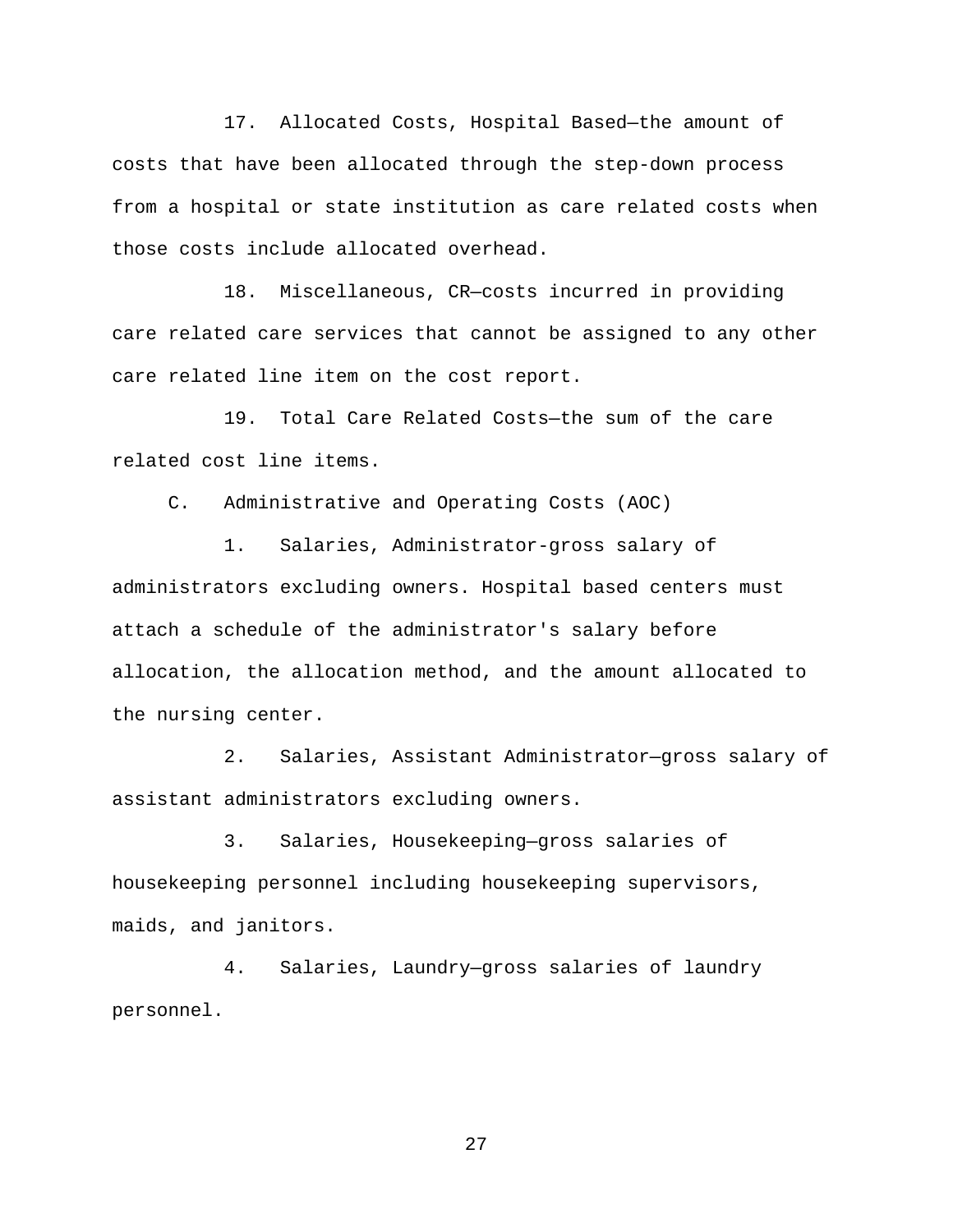5. Salaries, Maintenance—gross salaries of personnel involved in operating and maintaining the physical plant, including maintenance personnel or plant engineers.

6. Salaries, Other Administrative—gross salaries of other administrative personnel including bookkeepers, receptionists, administrative assistants, and other office and clerical personnel.

7. Salaries, Owner or Owner/Administrator—gross salaries of all owners of the center that are paid through the center.

8. Payroll Taxes—cost of employer's portion of Federal Insurance Contribution Act (FICA), Federal Unemployment Tax Act (FUTA), State Unemployment Tax Act (SUTA), and Medicare tax for administrative and operating employees.

9. Group Insurance, AOC—cost of employer's contribution to employee health, life, accident, and disability insurance for administrative, and operating employees.

10. Pensions, AOC—cost of employer's contribution to employee pensions for administration, and operating employees.

11. Uniform Allowance, AOC—employer's cost of uniform allowance and/or uniforms for administration and operating employees.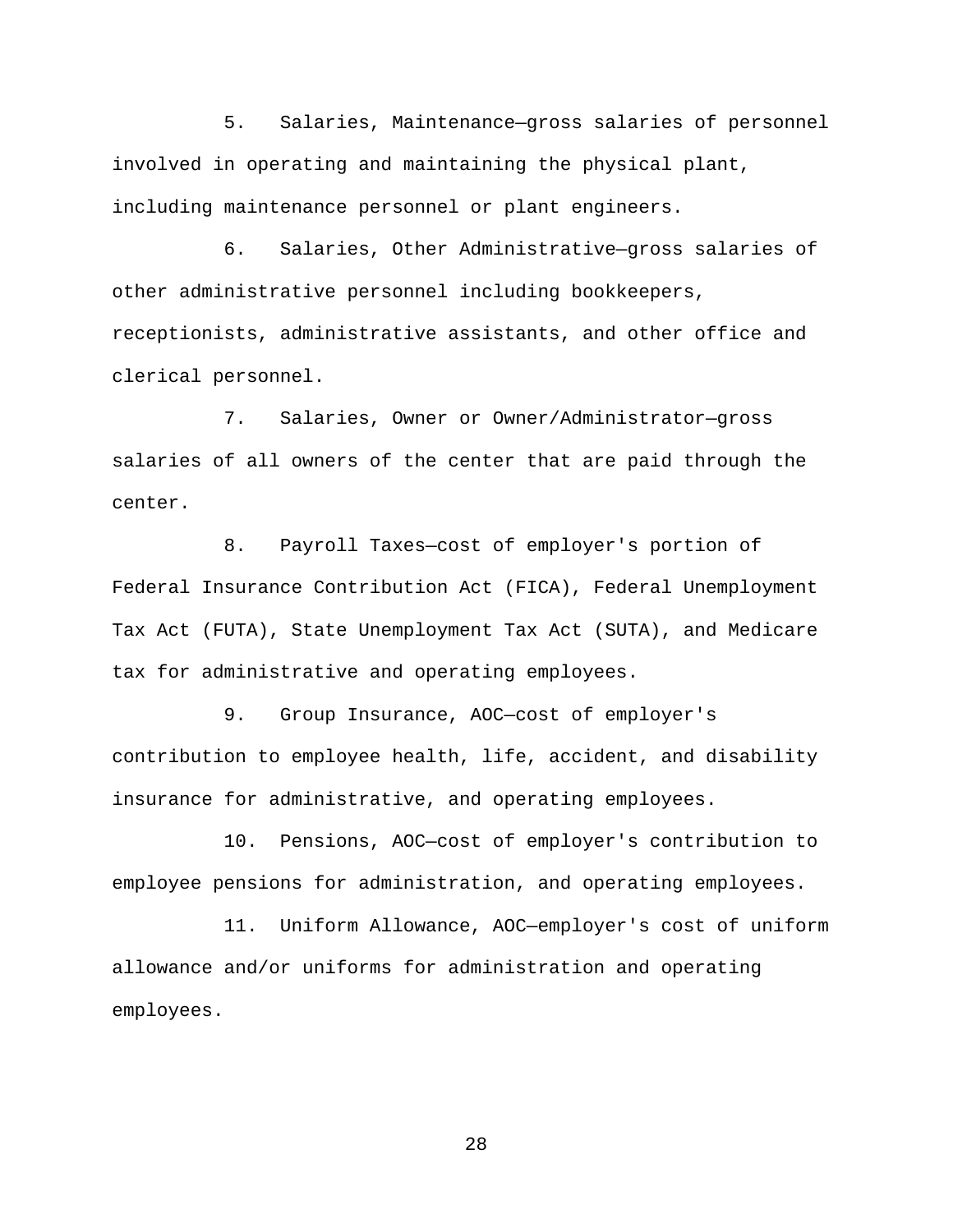12. Worker's Compensation, AOC—cost of worker's compensation insurance for administration and operating employees.

13. Contract, Housekeeping—cost of housekeeping services and personnel hired through contract that are not employees of the center.

14. Contract, Laundry—cost of laundry services and personnel hired through contract that are not employees of the center.

15. Contract, Maintenance—cost of maintenance services and persons hired through contract that are not employees of the center.

16. Consultant Fees, Dietician—fees paid to consulting registered dieticians.

17. Accounting Fees—fees incurred for the preparation of the cost report, audits of financial records, bookkeeping, tax return preparation of the adult day health care center and other related services excluding personal tax planning and personal tax return preparation.

18. Amortization Expense, Non-Capital—costs incurred for legal and other expenses when organizing a corporation must be amortized over a period of 60 months. Amortization of costs attributable to the negotiation or settlement of the sale or purchase of any capital asset on or after July 18, 1984, whether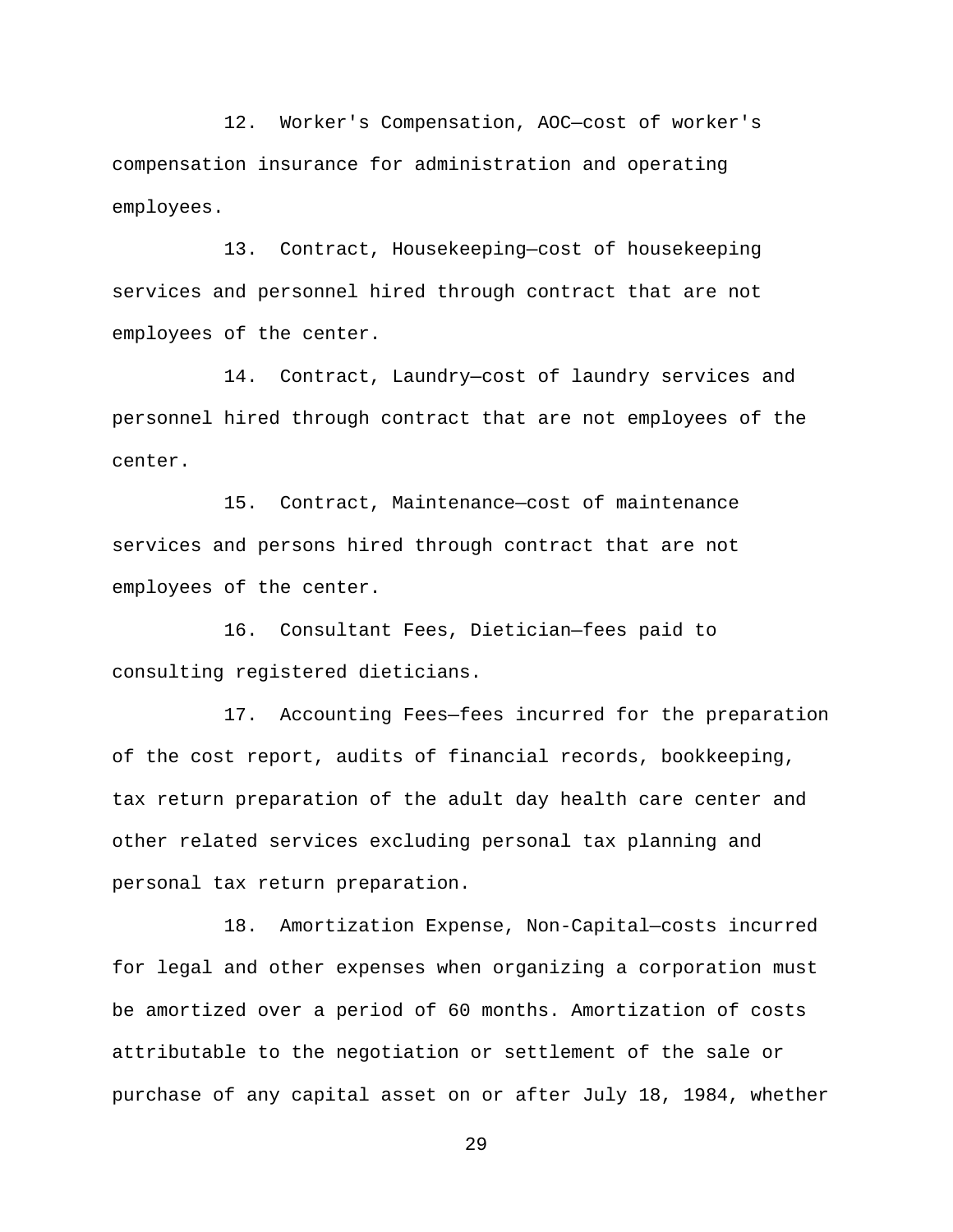by acquisition or merger, for which any payment has previously been made are non-allowable costs. If allowable cost is reported on this line, an amortization schedule must be submitted with the cost report.

19. Bank Service Charges—fees paid to banks for service charges, excluding penalties and insufficient funds charges.

20. Dietary Supplies—costs of consumable items such as soap, detergent, napkins, paper cups, straws, etc., used in the dietary department.

21. Dues—dues to one organization are allowable.

22. Educational Seminars and Training—the registration cost for attending educational seminars and training by employees of the center and costs incurred in the provision of in-house training for center staff, excluding owners or administrative personnel.

23. Housekeeping Supplies—cost of consumable housekeeping items including waxes, cleaners, soap, brooms and lavatory supplies.

24. Insurance, Professional Liability and Other includes the costs of insuring the center against injury and malpractice claims.

25. Interest expense, non-capital interest paid on short term borrowing for center operations.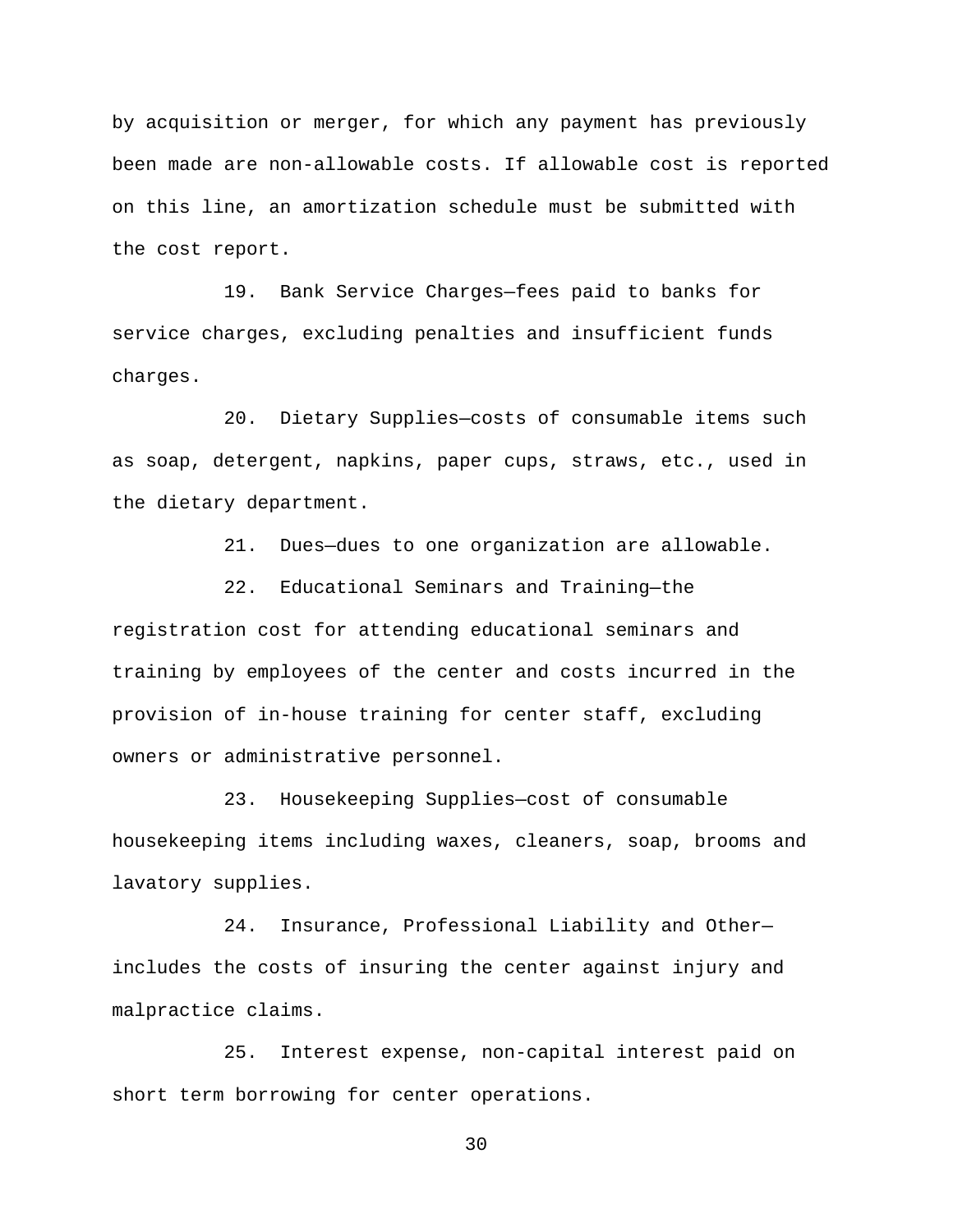26. Laundry Supplies—cost of consumable goods used in the laundry including soap, detergent, starch and bleach.

27. Legal Fees—only actual and reasonable attorney fees incurred for non-litigation legal services related to participant care are allowed.

28. Linen Supplies—cost of sheets, blankets, pillows, and gowns.

29. Management Fees and Home Office Costs—the cost of purchased management services or home office costs incurred that are allocable to the provider. Costs for related management/home office must also be reported on a separate cost report that includes an allocation schedule.

30. Office Supplies and Subscriptions—cost of consumable goods used in the business office such as:

a. pencils, paper and computer supplies;

b. cost of printing forms and stationery including, but not limited to, nursing and medical forms, accounting and census forms, charge tickets, center letterhead and billing forms;

c. cost of subscribing to newspapers, magazines and periodicals.

31. Postage-cost of postage, including stamps, metered postage, freight charges, and courier services.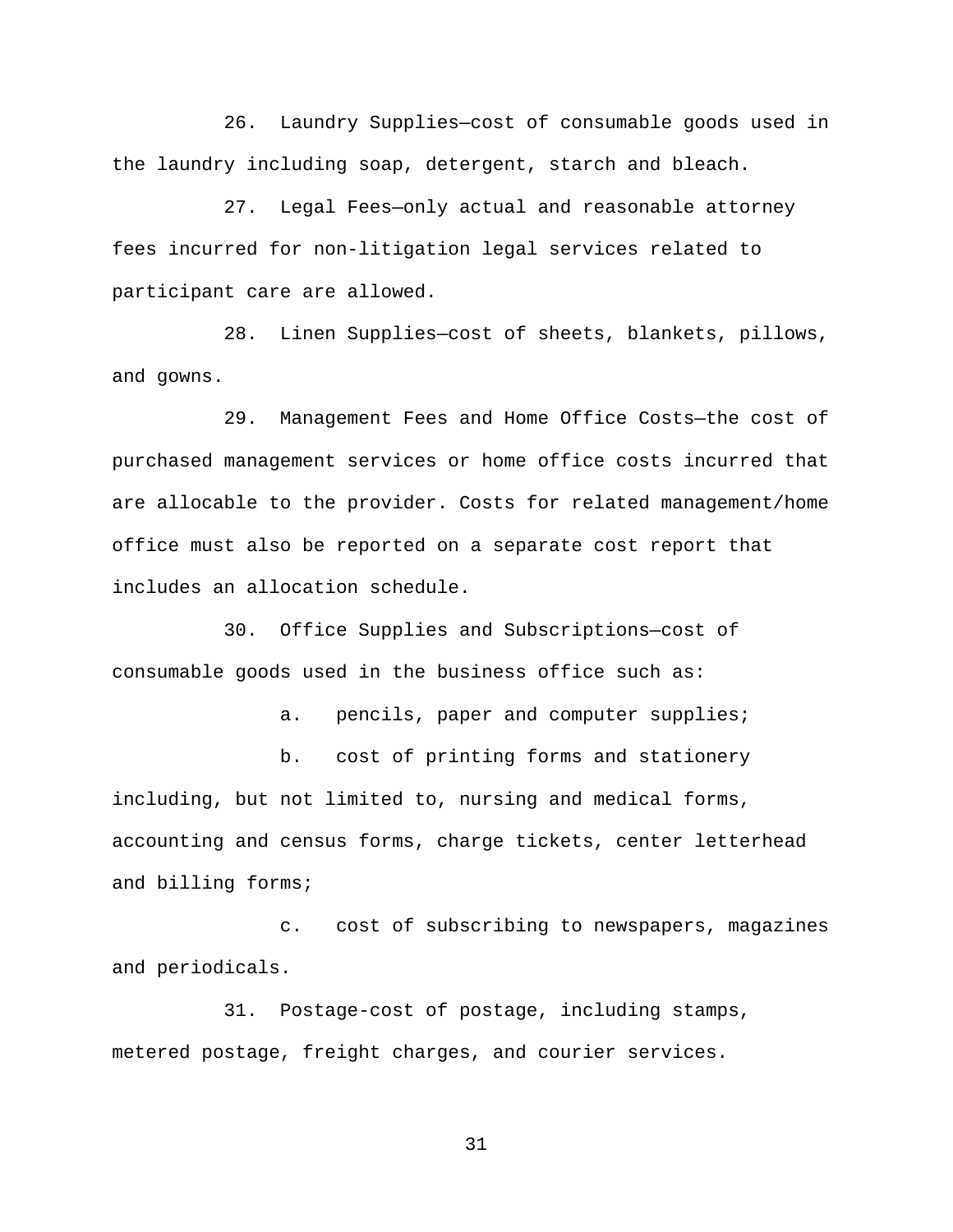32. Repairs and Maintenance—supplies and services, including electricians, plumbers, extended service agreements, etc., used to repair and maintain the center building, furniture and equipment except vehicles. This includes computer software maintenance.

33. Taxes and Licenses—the cost of taxes and licenses paid that are not included on any other line of the cost report. This includes tags for vehicles, licenses for center staff (including nurse aide re-certifications) and buildings.

34. Telephone and Communications—cost of telephone services, internet and fax services.

35. Travel—cost of travel (airfare, lodging, meals, etc.) by the administrator and other authorized personnel to attend professional and continuing educational seminars and meetings or to conduct center business. Commuting expenses and travel allowances are not allowable.

36. Utilities—cost of water, sewer, gas, electric, cable TV and garbage collection services.

37. Allocated Costs, Hospital Based—costs that have been allocated through the step-down process from a hospital as administrative and operating costs.

38. Advertising–costs of employment advertising and soliciting bids. Costs related to promotional advertising are not allowable.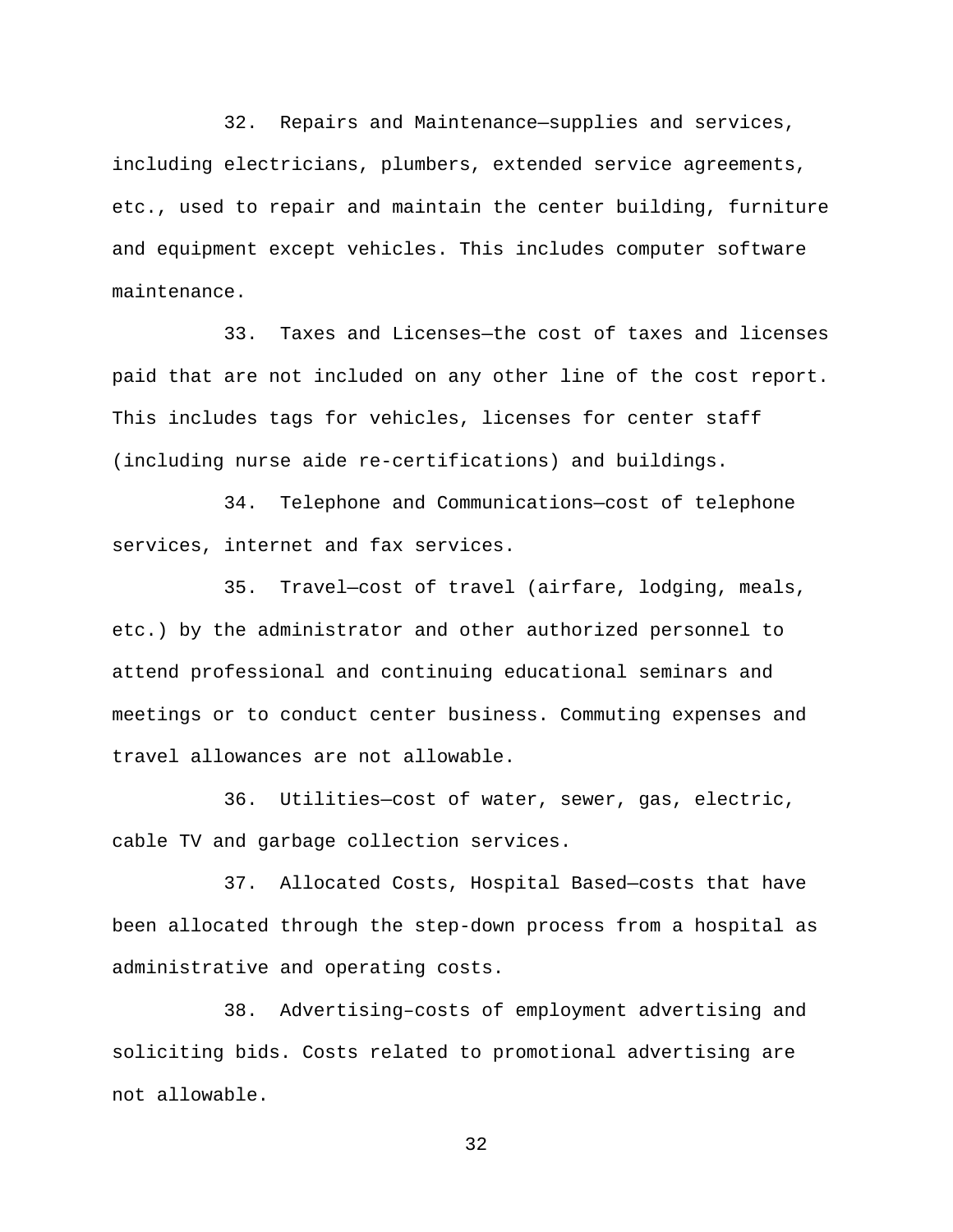39. Maintenance Supplies-supplies used to repair and maintain the center building, furniture and equipment except vehicles.

40. Miscellaneous—costs incurred in providing center services that cannot be assigned to any other line item on the cost report. Examples of miscellaneous expenses are small equipment purchases, all employees' physicals and shots, nominal gifts to all employees, such as a turkey or ham at Christmas, and flowers purchased for the enjoyment of the participants. Items reported on this line must be specifically identified.

41. Total administrative and operating costs.

D. Property and Equipment

1. Amortization Expense, Capital—legal and other costs incurred when financing the center must be amortized over the life of the mortgage. Amortization of goodwill is not an allowable cost. Amortization of costs attributable to the negotiation or settlement of the sale or purchase of any capital asset on or after July 18, 1984, whether by acquisition or merger, for which any payment has previously been made are nonallowable costs. If allowable cost is reported on this line, an amortization schedule must be submitted with the cost report.

2. Depreciation—depreciation on the center's buildings, furniture, equipment, leasehold improvements, and land improvements.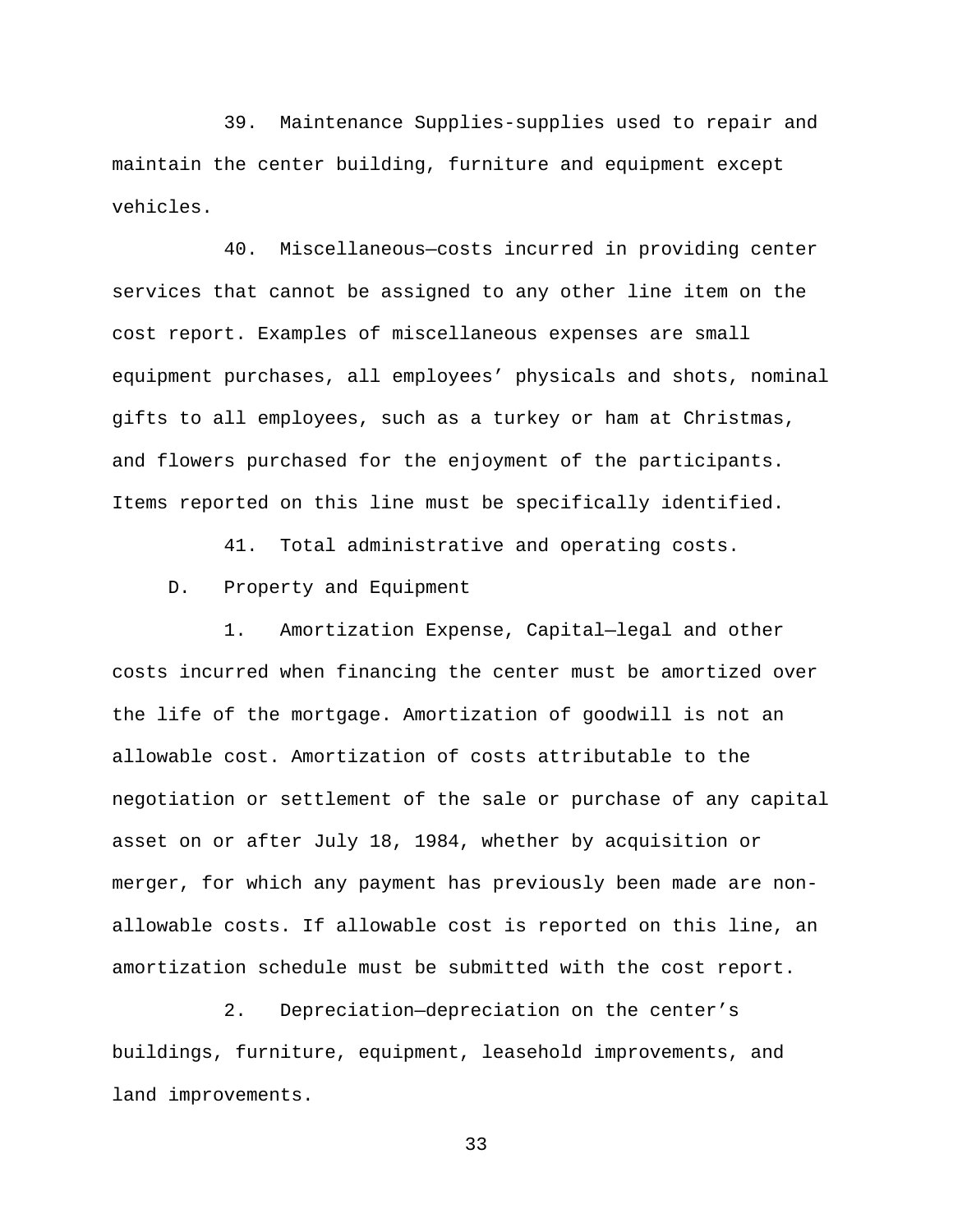3. Interest Expense, Capital—interest paid or accrued on notes, mortgages, and other loans, the proceeds of which were used to purchase the center's land, buildings and/or furniture, and equipment, excluding vehicles.

4. Property Insurance—cost of fire and casualty insurance on center buildings, and equipment, excluding vehicles. HCBS providers that share owned or leased space with other programs, Medicaid or private, should allocate building costs such as property insurance, property taxes, depreciation, etc. based on documented square footage used by each program.

5. Property Taxes—taxes levied on the center's buildings and equipment. HCBS providers that share owned or leased space with other programs, Medicaid or private, should allocate building costs such as property insurance, property taxes, depreciation, etc. based on documented square footage used by each program.

6. Rent, Building—cost of leasing the center's real property.

7. Rent, Furniture and Equipment—cost of leasing the center's furniture and equipment, excluding vehicles.

8. Allocated Costs, Hospital Based—costs that have been allocated through the step-down process from a hospital or state institution as property costs when those costs include allocated overhead.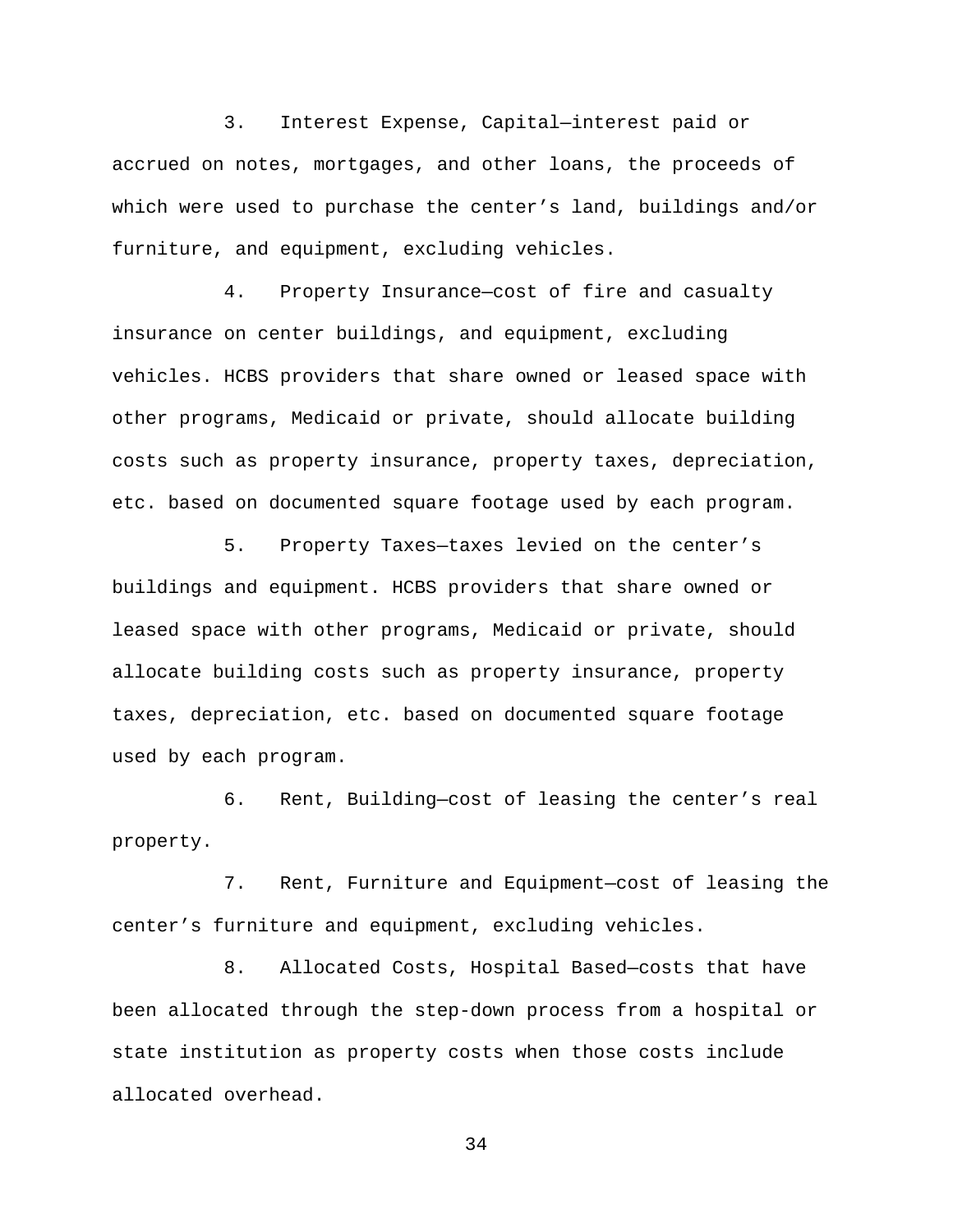9. Miscellaneous, Property—any capital costs related to the center that cannot be assigned to any other property and equipment line item on the cost report.

10. Total property and equipment.

E. Transportation Costs

1. Salaries, Drivers—gross salaries of personnel involved in transporting participants to and from the center.

2. Payroll Taxes, Transportation—the cost of the employer's portion of Federal Insurance Contribution Act (FICA), Federal Unemployment Tax Act (FUTA), State Unemployment Tax Act (SUTA), and Medicare tax for drivers.

3. Employee Benefits, Transportation—the cost of group insurance, pensions, uniform allowances, and other employee benefits related to drivers.

4. Workers' Compensation, Transportation—the cost of workers' compensation insurance for drivers.

5. Non-Emergency Medical Transportation—the cost of purchased non-emergency medical transportation services including, but not limited to:

a. payments to employees for use of their personal vehicle(s);

b. ambulance companies; and

c. other transportation companies for transporting participants of the center.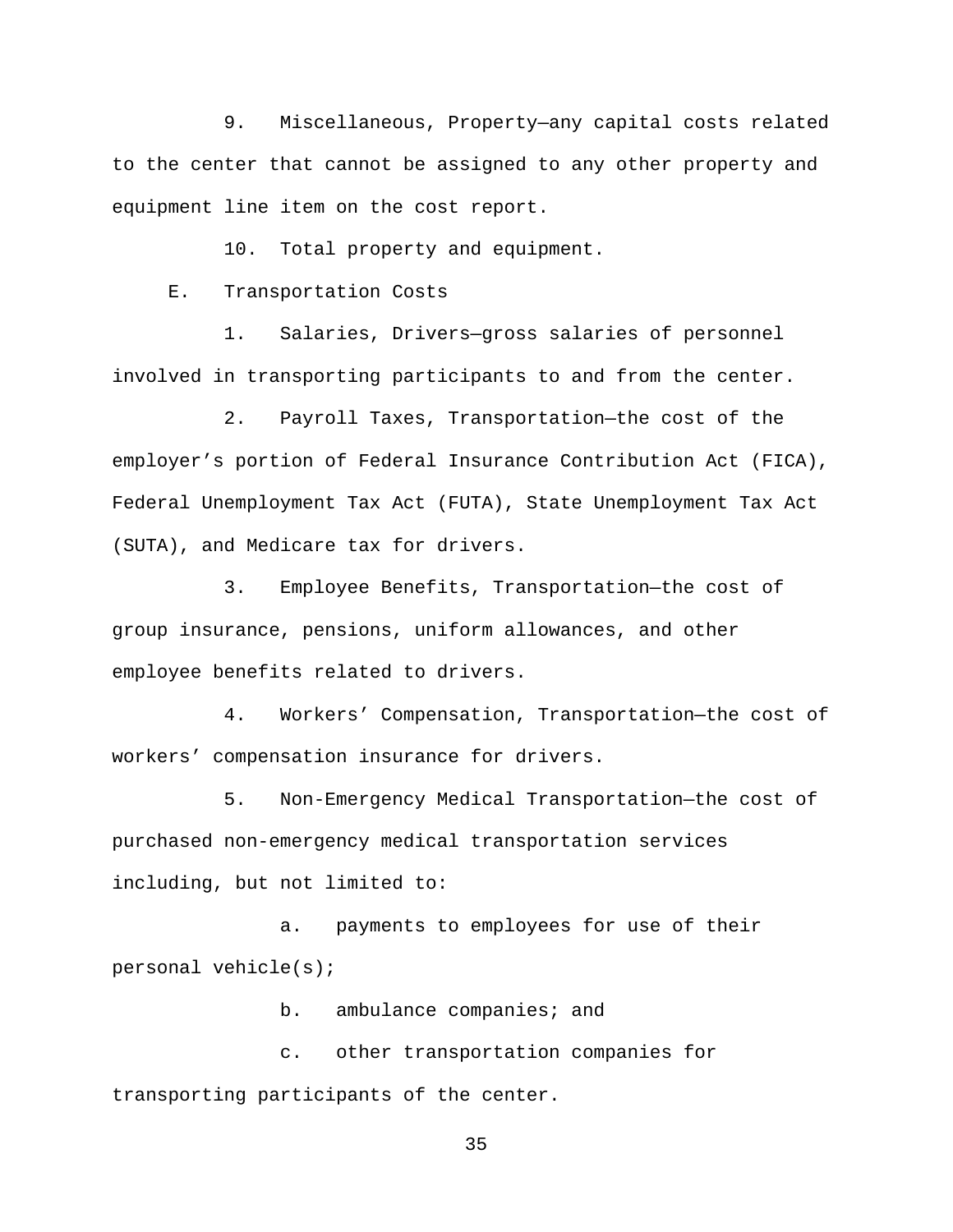6. Interest Expenses, Vehicles—interest paid or accrued on loans used to purchase vehicles.

7. Property Insurance, Vehicles—the cost of vehicle insurance.

8. Vehicle Expenses—vehicle maintenance and supplies, including gas and oil.

9. Lease, Automotive—the cost of leasing vehicles used for participant care. A mileage log must be maintained. If a leased vehicle is used for both participant care and personal purposes, cost must be allocated based on the mileage log.

10. Total Transportation Costs.

AUTHORITY NOTE: Promulgated in accordance with R.S. 36:254 and Title XIX of the Social Security Act.

HISTORICAL NOTE: Promulgated by the Department of Health, Bureau of Health Services Financing, the Office for Citizens with Developmental Disabilities and the Office of Aging and Adult Services, LR 47:

## **§715. Allowable Costs**

EDITOR'S NOTE: The provisions of this Section were previously located in LAC 50:XXI.2907.

A. Allowable costs include those costs incurred by providers to conform to state licensure and federal certification standards. General cost principles are applied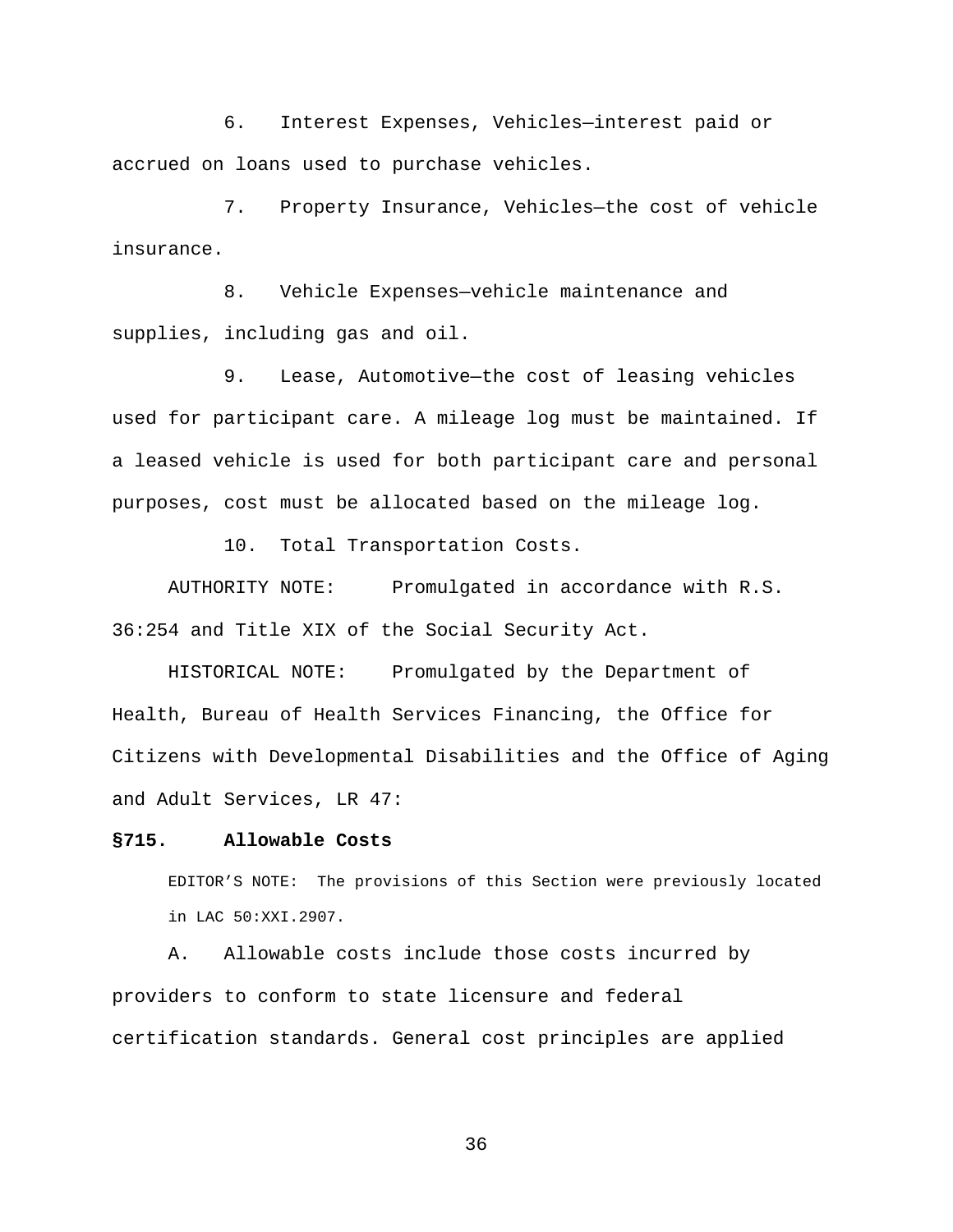during the desk review and audit process to determine allowable costs.

1. These general cost principles include determining whether the cost is:

a. ordinary, necessary, and related to the delivery of care;

b. what a prudent and cost conscious business person would pay for the specific goods or services in the open market or in an arm's length transaction; and

c. for goods or services actually provided to the center.

B. Through the desk review and/or audit process, adjustments and/or disallowances may be made to a provider's reported costs. The Medicare Provider Reimbursement Manual is the final authority for allowable costs unless the Department has set a more restrictive policy.

AUTHORITY NOTE: Promulgated in accordance with R.S. 36:254 and Title XIX of the Social Security Act.

HISTORICAL NOTE: Promulgated by the Department of Health, Bureau of Health Services Financing, the Office for Citizens with Developmental Disabilities and the Office of Aging and Adult Services, LR 47:

## **§717. Non-allowable Costs**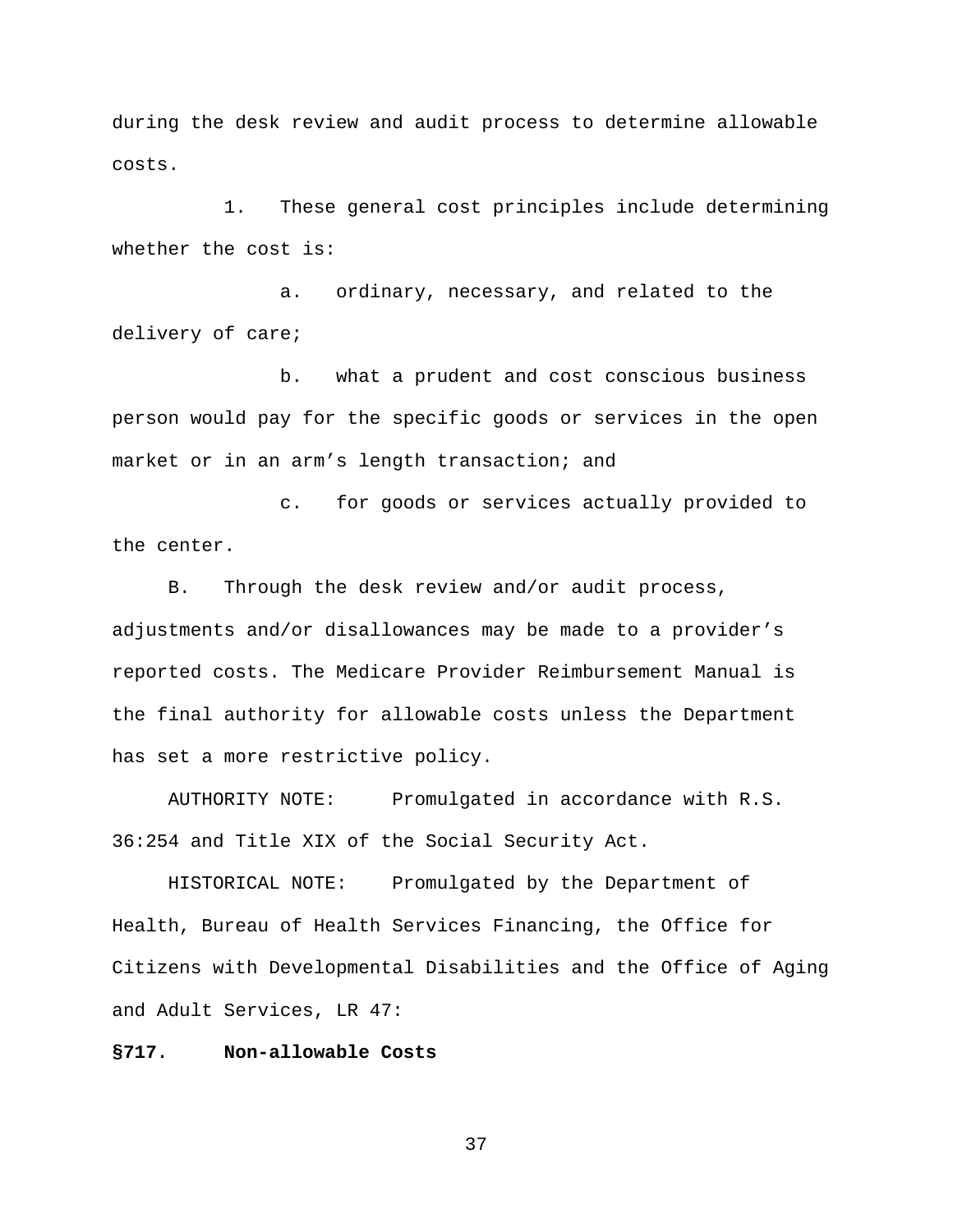EDITOR'S NOTE: The provisions of this Section were previously located in LAC 50:XXI.2909.

A. Costs that are not based on the reasonable cost of services covered under Medicare and are not related to the care of participants are considered non-allowable costs.

B. Reasonable cost does not include the following:

1. costs not related to participant care;

2. costs specifically not reimbursed under the program;

3. costs that flow from the provision of luxury items or services (items or services substantially in excess or more expensive than those generally considered necessary for the provision of the care);

4. costs that are found to be substantially out of line with other centers that are similar in size, scope of services, and other relevant factors;

5. costs exceeding what a prudent and cost-conscious buyer would incur to purchase the goods or services.

C. General non-allowable costs:

1. services for which Medicaid participants are charged a fee;

2. depreciation of non-participant care assets;

3. services that are reimbursable by other state or federally funded programs;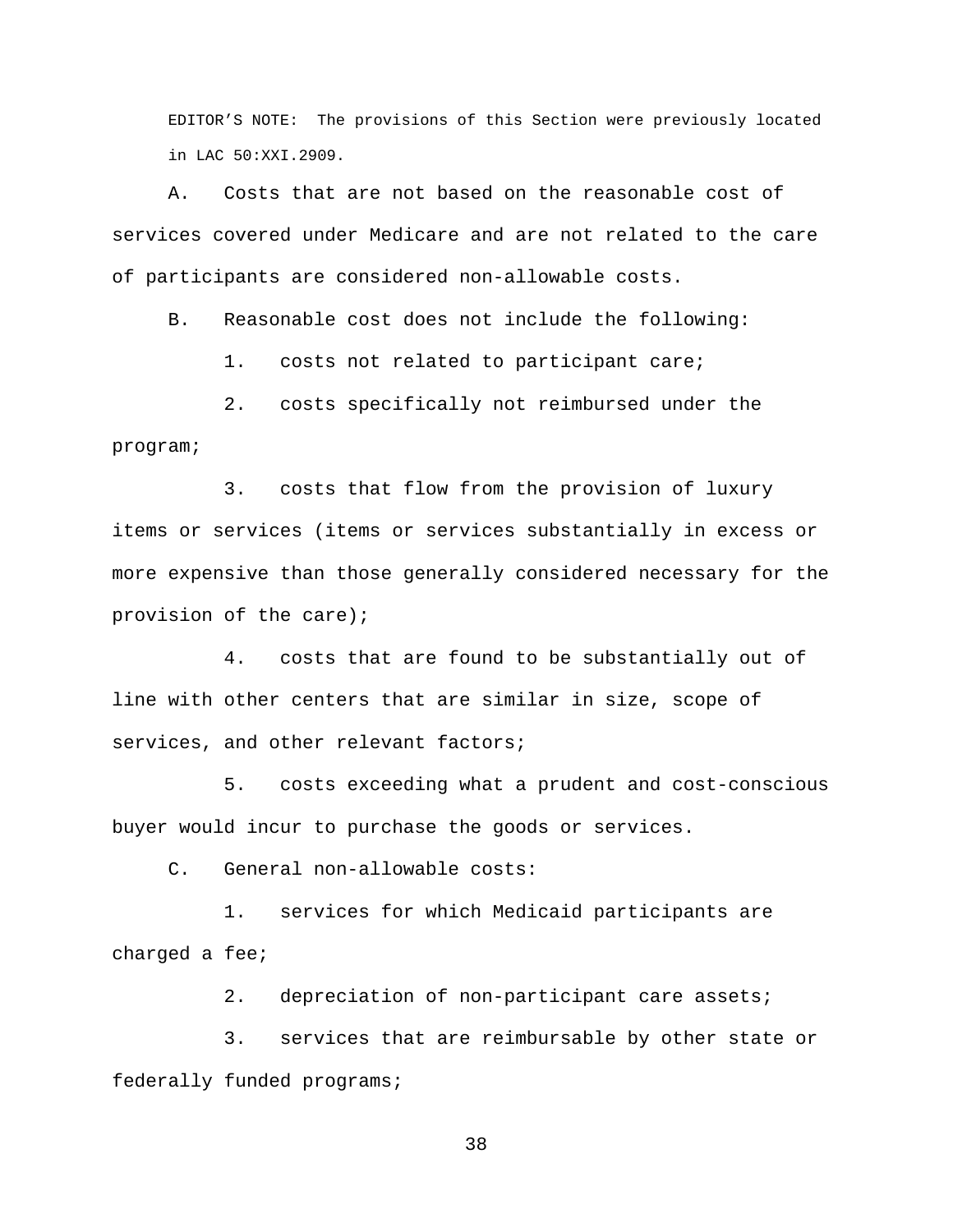4. goods or services unrelated to participant care;

5. unreasonable costs.

D. Specific non-allowable costs (this is not an allinclusive listing):

1. advertising—costs of advertising to the general public that seeks to increase participant utilization of the ADHC center;

2. bad debts—accounts receivable that are written off as not collectible;

3. contributions—amounts donated to charitable or other organizations;

- 4. courtesy allowances;
- 5. director's fees;
- 6. educational costs for participants;
- 7. gifts;
- 8. goodwill or interest (debt service) on goodwill;

9. costs of income producing items such as fund raising costs, promotional advertising, or public relations costs, and other income producing items;

10. income taxes, state, and federal taxes on net income levied or expected to be levied by the federal or state government;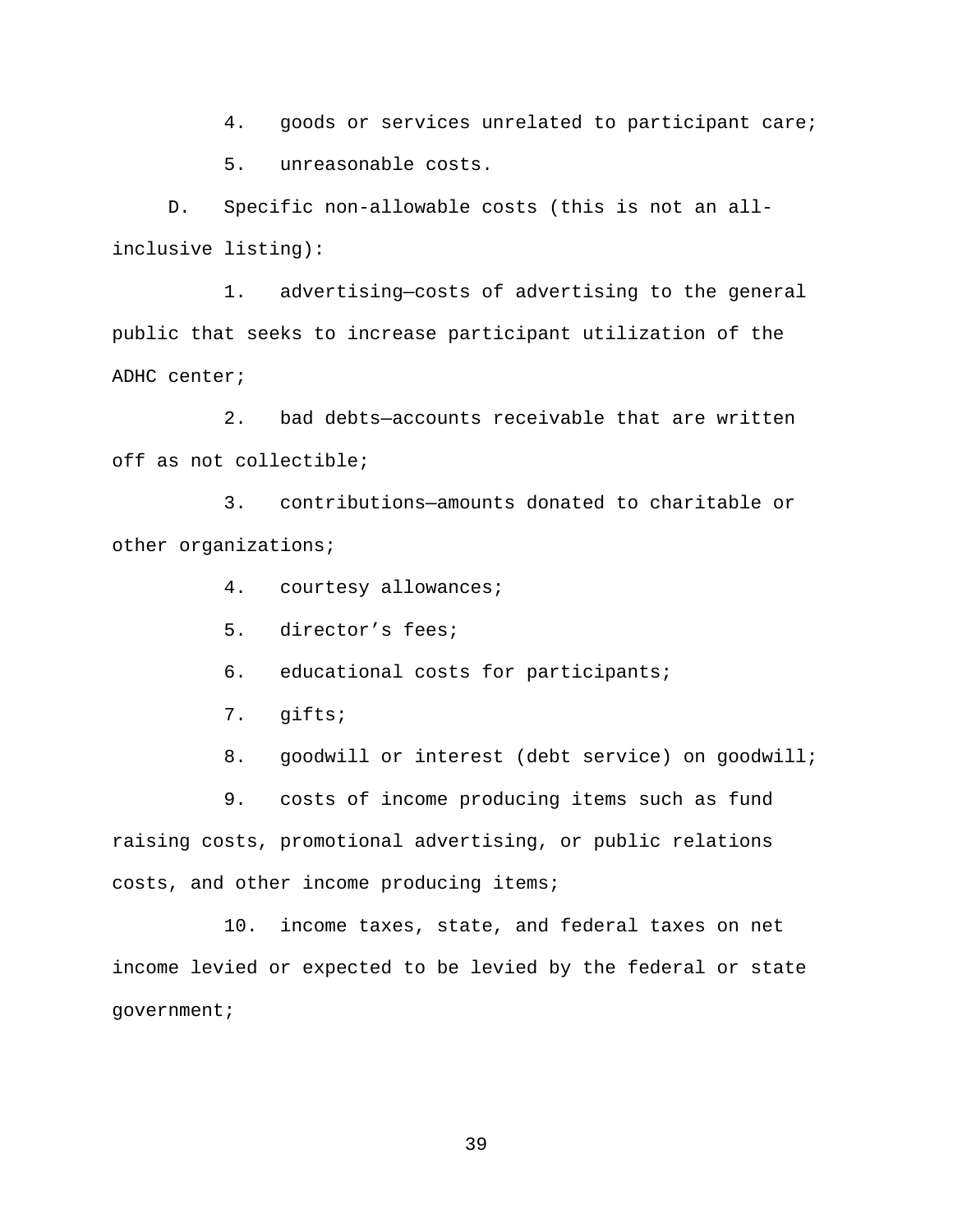11. insurance, officers—cost of insurance on officers, and key employees of the center when the insurance is not provided to all employees;

12. judgments or settlements of any kind;

13. lobbying costs or political contributions, either directly or through a trade organization;

14. non-participant entertainment;

15. non-Medicaid related care costs—costs allocated to portions of a center that are not licensed as the reporting ADHC or are not certified to participate in Title XIX;

16. officers' life insurance with the center or owner as beneficiary;

17. payments to the parent organization or other related party;

18. penalties and sanctions—penalties and sanctions assessed by the Centers for Medicare and Medicaid Services, LDH, the Internal Revenue Service or the state Tax Commission;

19. insufficient funds charges;

20. personal comfort items; and

21. personal use of vehicles.

AUTHORITY NOTE: Promulgated in accordance with R.S. 36:254 and Title XIX of the Social Security Act.

HISTORICAL NOTE: Promulgated by the Department of Health, Bureau of Health Services Financing, the Office for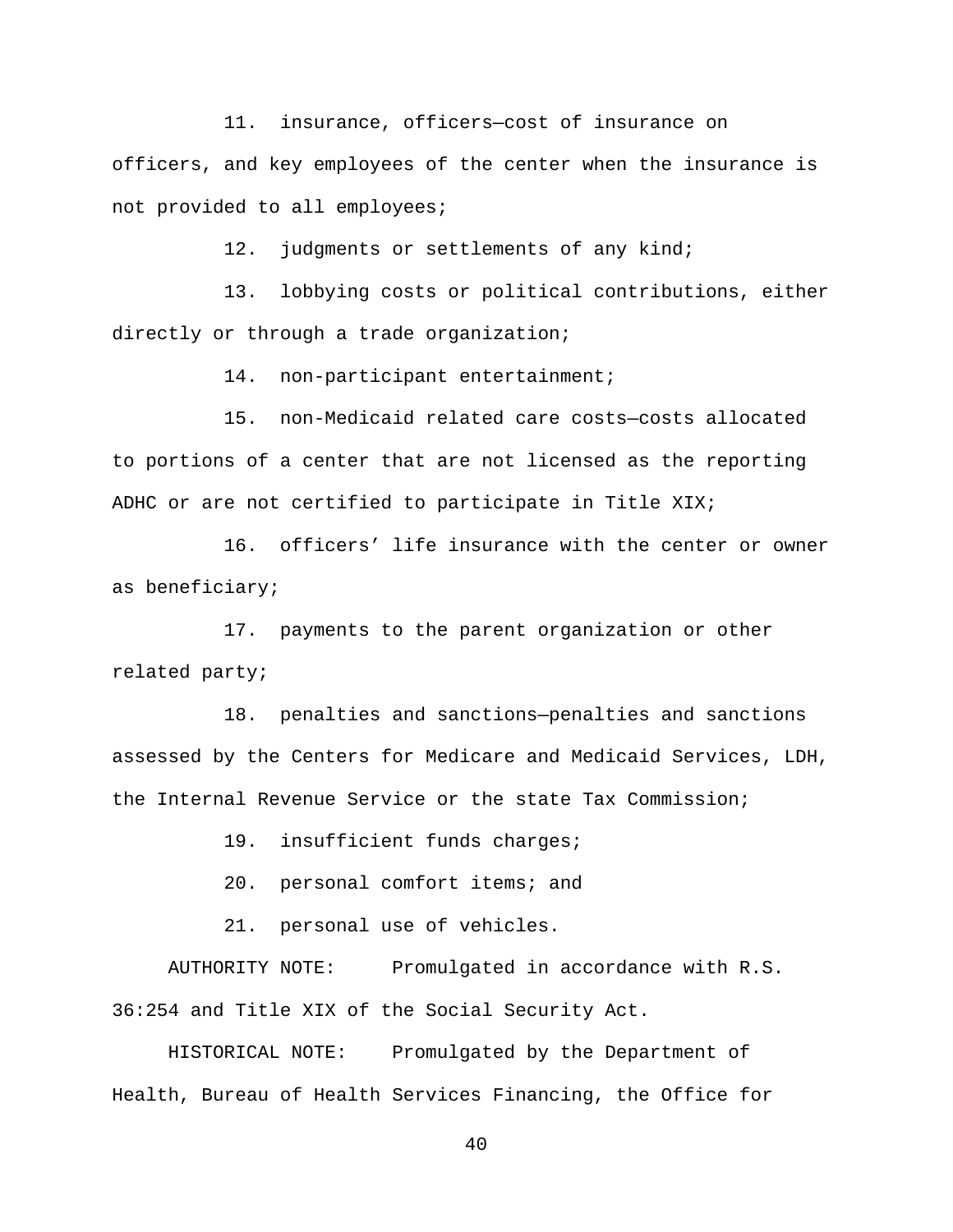Citizens with Developmental Disabilities and the Office of Aging and Adult Services, LR 47:

### **§719. Audits**

EDITOR'S NOTE: The provisions of this Section were previously located in LAC 50:XXI.2911.

A. Each provider shall file an annual center cost report and, if applicable, a central office cost report.

B. The provider shall be subject to financial and compliance audits.

C. All providers who elect to participate in the Medicaid program shall be subject to audit by state or federal regulators or their designees. Audit selection shall be at the discretion of the department.

1. The department conducts desk reviews of all of the cost reports received and also conducts on-site audits of provider cost reports.

2. The records necessary to verify information submitted to the department on Medicaid cost reports, including related-party transactions, and other business activities engaged in by the provider, must be accessible to the department's audit staff.

D. In addition to the adjustments made during desk reviews and on-site audits, the department may exclude or adjust certain expenses in the cost report data base in order to base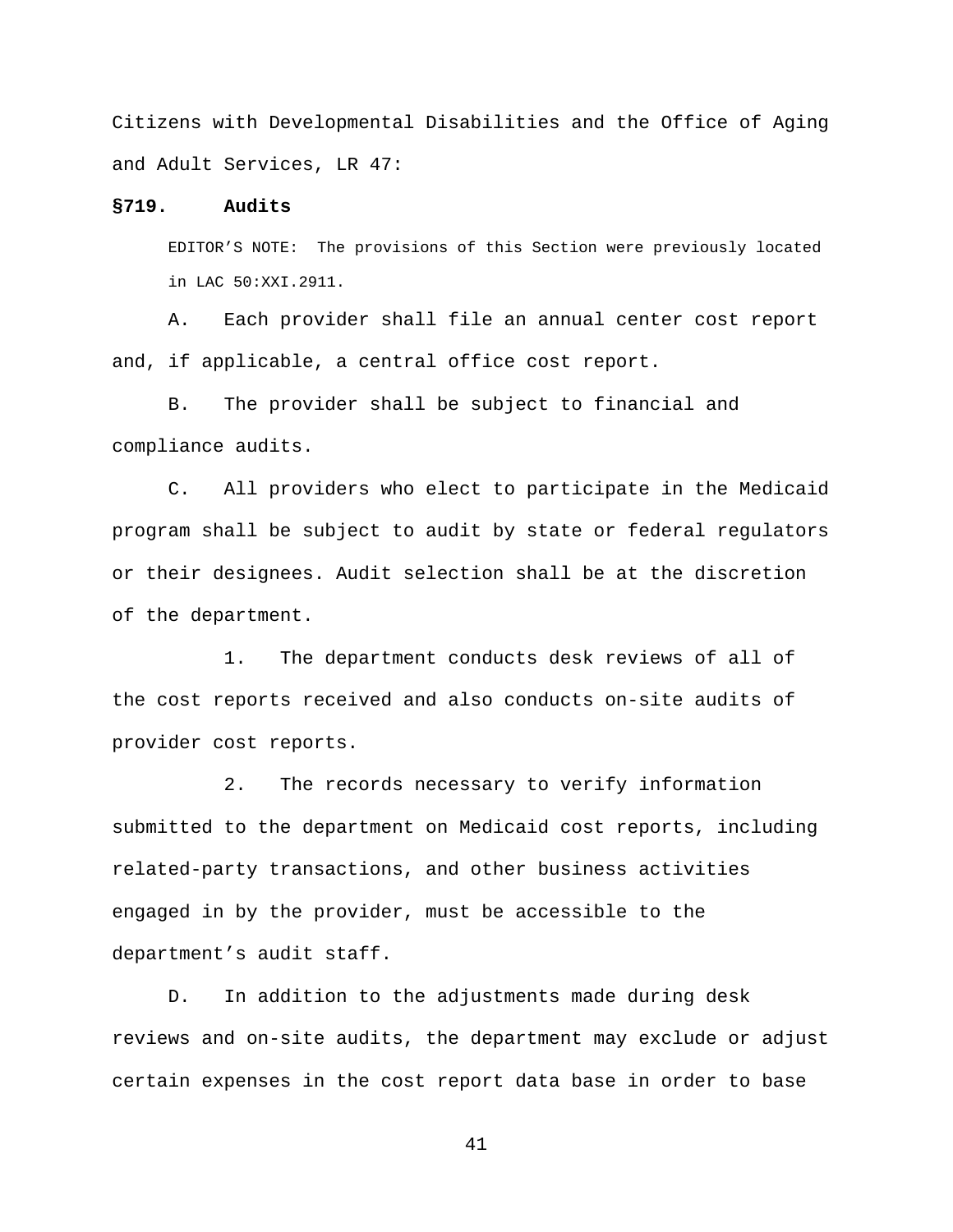rates on the reasonable and necessary costs that an economical and efficient provider must incur.

E. The center shall retain such records or files as required by the department and shall have them available for inspection for five years from the date of service or until all audit exceptions are resolved, whichever period is longer.

F. If a center's audit results in repeat findings and adjustments, the department may:

1. withhold provider's payments until the center submits documentation that the non-compliance has been resolved;

2. exclude the provider's cost from the database used for rate setting purposes; and

3. impose civil monetary penalties until the center submits documentation that the non-compliance has been resolved.

G. If the department's auditors determine that a center's financial and/or census records are unauditable, the provider's payments may be withheld until the center submits auditable records. The provider shall be responsible for costs incurred by the department's auditors when additional services or procedures are performed to complete the audit.

H. Provider payments may also be withheld under the following conditions:

1. a center fails to submit corrective action plans in response to financial and compliance audit findings within 15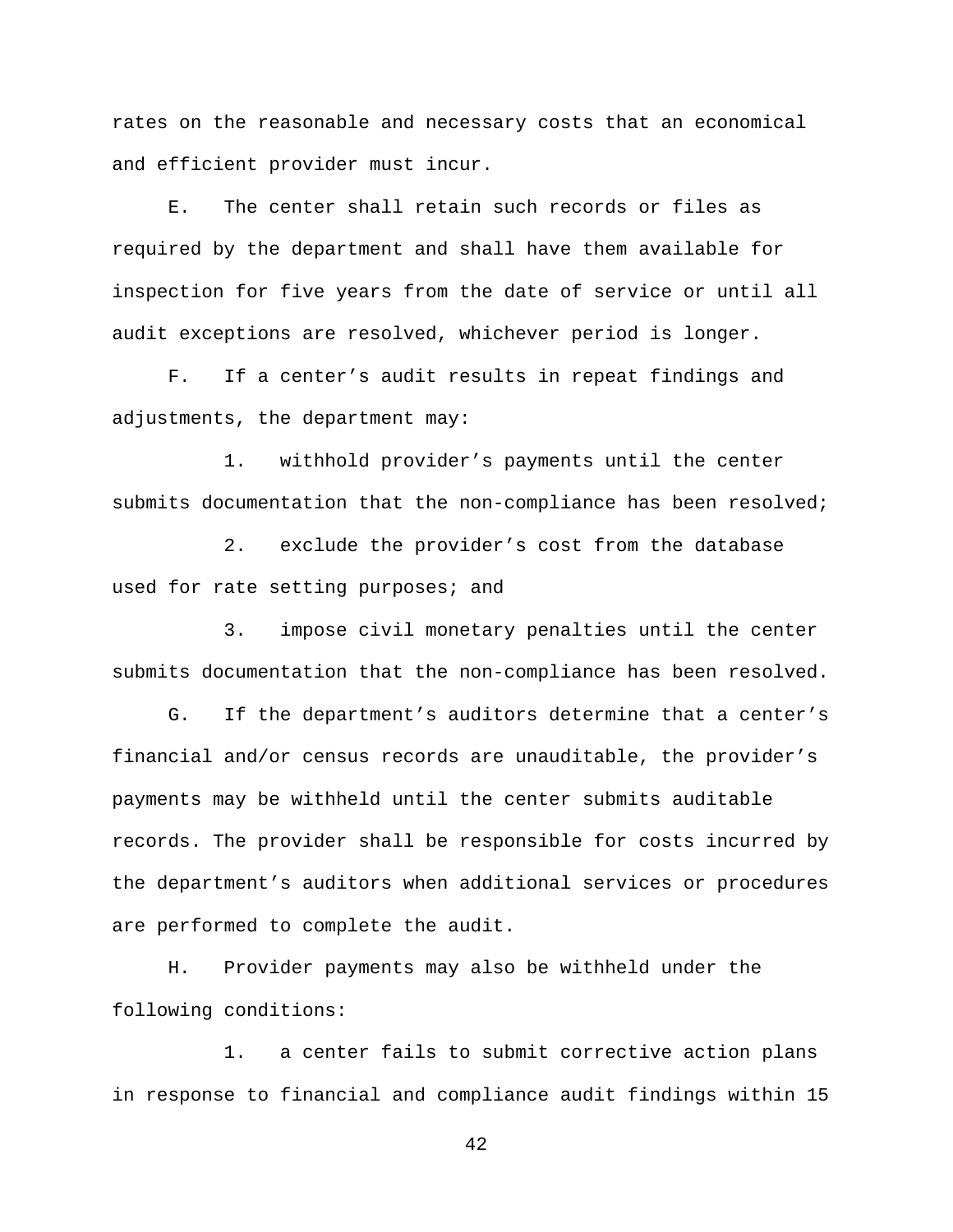days after receiving the notification letter from the department; or

2. a center fails to respond satisfactorily to the department's request for information within 15 days after receiving the department's notification letter.

I. The provider shall cooperate with the audit process by:

1. promptly providing all documents needed for review;

2. providing adequate space for uninterrupted review of records;

3. making persons responsible for center records and cost report preparation available during the audit;

4. arranging for all pertinent personnel to attend the closing conference;

5. insuring that complete information is maintained in participant's records;

6. developing a plan of correction for areas of noncompliance with state and federal regulations immediately after the exit conference time limit of 30 calendar days.

AUTHORITY NOTE: Promulgated in accordance with R.S. 36:254 and Title XIX of the Social Security Act.

HISTORICAL NOTE: Promulgated by the Department of Health, Bureau of Health Services Financing, the Office for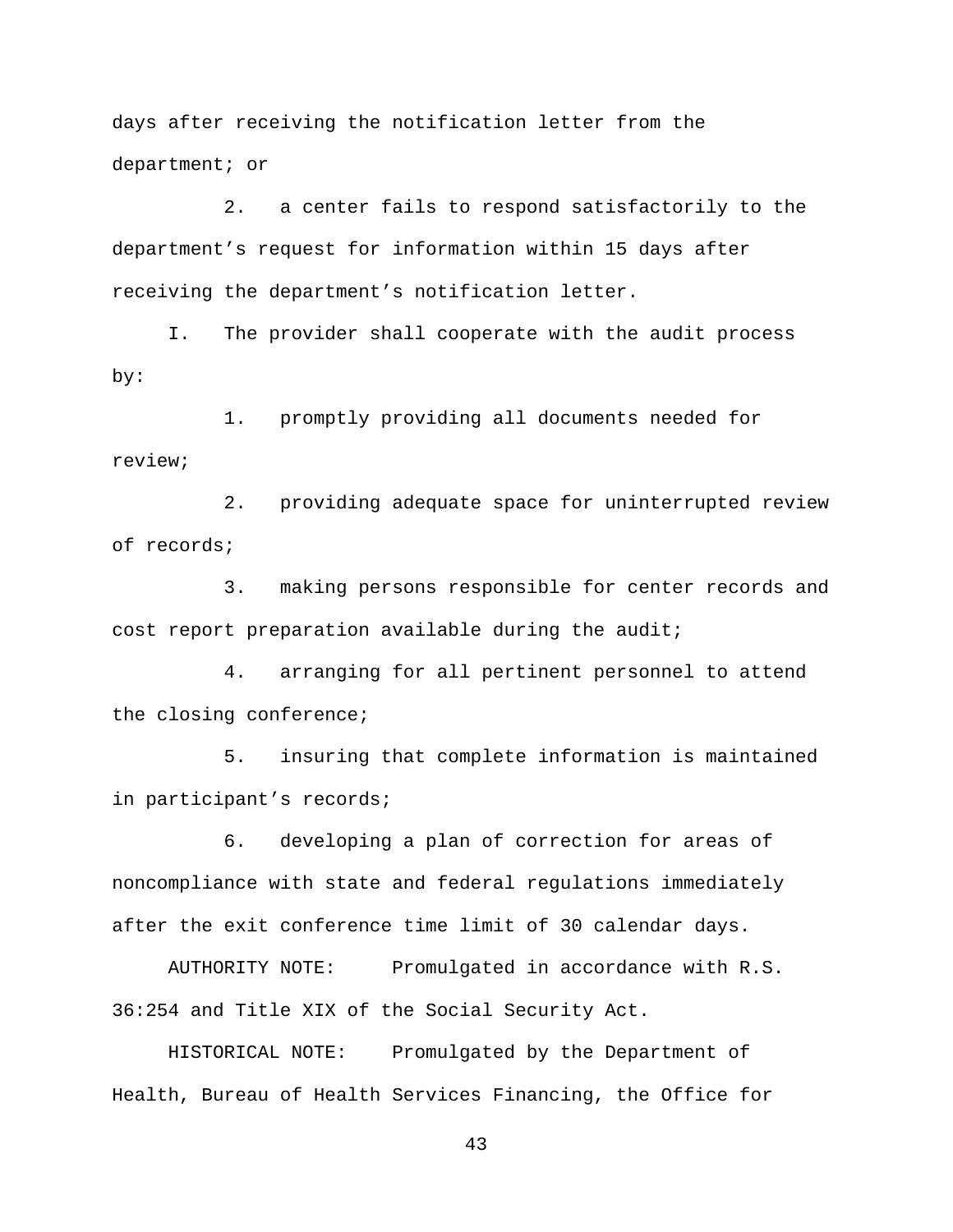Citizens with Developmental Disabilities and the Office of Aging and Adult Services, LR 47:

### **§721. Exclusions from the Database**

EDITOR'S NOTE: The provisions of this Section were previously located in LAC 50:XXI.2913.

A. The following providers shall be excluded from the database used to calculate the rates:

1. providers with disclaimed audits; and

2. providers with cost reports for periods other than a 12-month period.

AUTHORITY NOTE: Promulgated in accordance with R.S. 36:254 and Title XIX of the Social Security Act.

HISTORICAL NOTE: Promulgated by the Department of Health, Bureau of Health Services Financing, the Office for Citizens with Developmental Disabilities and the Office of Aging and Adult Services, LR 47:

#### **§723. Provider Reimbursement**

### A. Cost Determination Definitions

*Base Rate*—calculated in accordance with §723.B.5, plus any base rate adjustments granted in accordance with §723.B.7 which are in effect at the time of calculation of new rates or adjustments.

*Index Factor*—computed by dividing the value of the index for December of the year preceding the rate year by the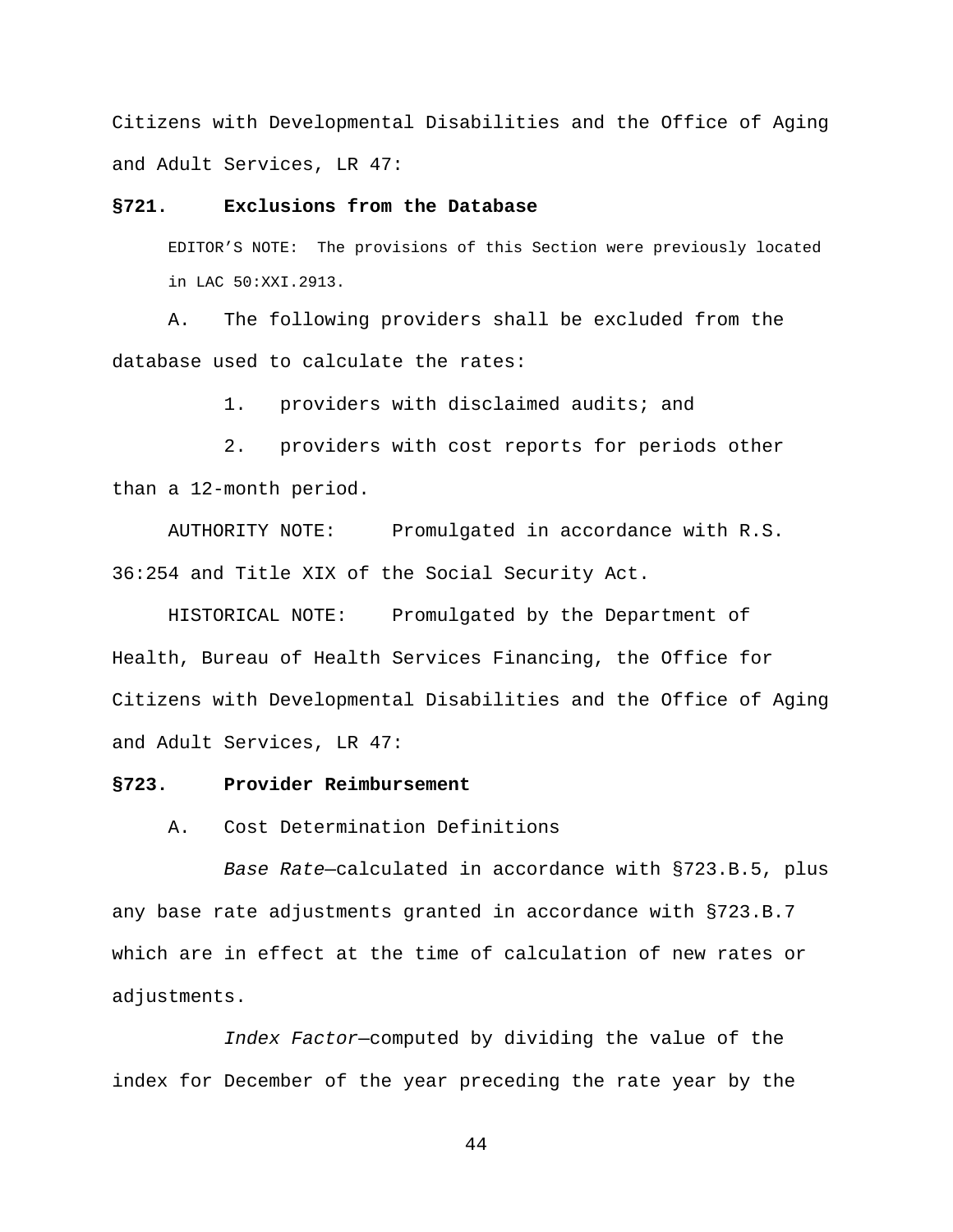value of the index one year earlier (December of the second preceding year).

*Indices*—

a. *CPI, All Items*—the Consumer Price Index for All Urban Consumers-South Region (all items line) as published by the United States Department of Labor.

b. *CPI, Medical Services*—the Consumer Price Index for All Urban Consumers-South Region (medical services line) as published by the United States Department of Labor.

*Rate Component*—the rate is the summation of the following:

- a. direct care;
- b. care related costs;
- c. administrative and operating costs;
- d. property costs; and
- e. transportation costs.
- B. Rate Determination

1. The base rate is calculated based on the most recent audited or desk reviewed cost for all ADHC providers filing acceptable full year cost reports. The rates are based on cost components appropriate for an economic and efficient ADHC providing quality service. The participant per quarter hour rates represent the best judgment of the state to provide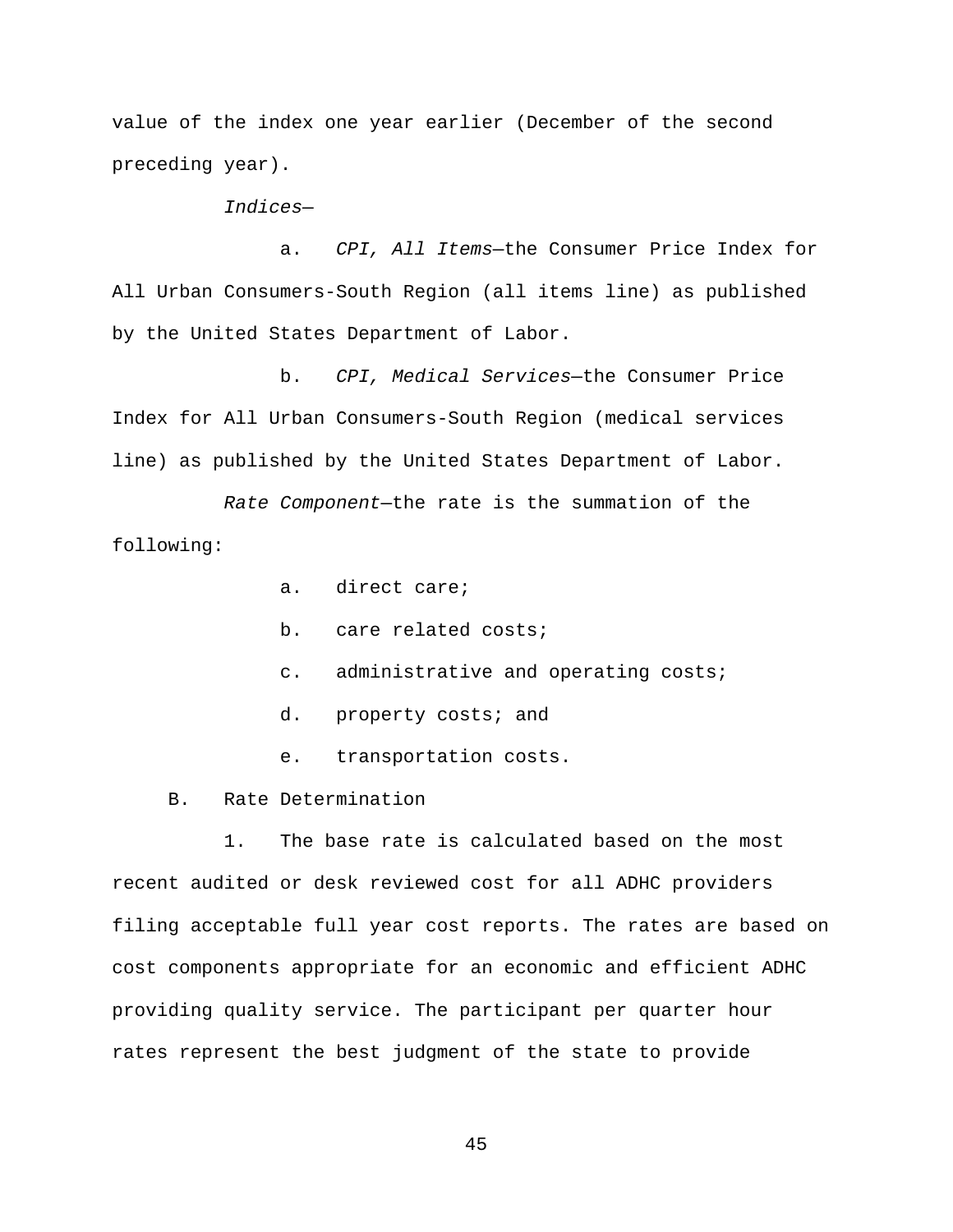reasonable and adequate reimbursement required to cover the costs of economic and efficient ADHC.

2. For rate periods between rebasing, the rates will be trended forward using the index factor contingent upon appropriation by the legislature.

3. The median costs for each component are multiplied in accordance with §723.B.4 then by the appropriate index factors for each successive year to determine base rate components. For subsequent years, the components thus computed become the base rate components to be multiplied by the appropriate index factors, unless they are adjusted as provided in §723.B.6 below. Application of an inflationary adjustment to reimbursement rates in non-rebasing years shall apply only when the state legislature allocates funds for this purpose. The inflationary adjustment shall be made prorating allocated funds based on the weight of the rate components.

4. The inflated median shall be increased to establish the base rate median component as follows.

a. The inflated direct care median shall be multiplied times 115 percent to establish the direct care base rate component.

b. The inflated care related median shall be multiplied times 105 percent to establish the care related base rate component.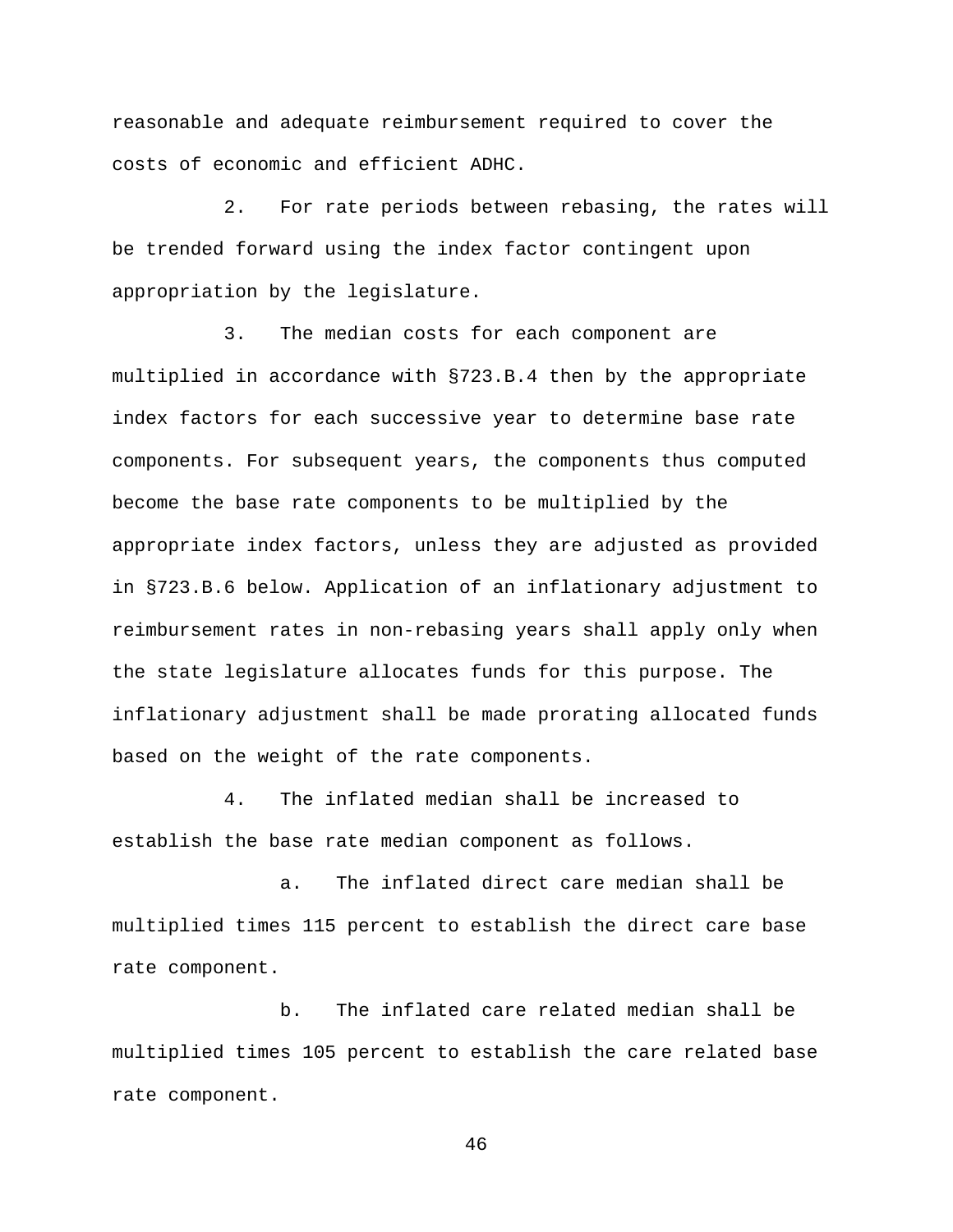c. The administrative and operating median shall be multiplied times 105 percent to establish the administrative and operating base rate component.

5. At least every three years, audited and desk reviewed cost report items will be compared to the rate components calculated for the cost report year to insure that the rates remain reasonably related to costs.

6. Formulae. Each median cost component shall be calculated as follows.

a. Direct Care Cost Component. Direct care allowable quarter hour costs from all acceptable full year cost reports, except those for which an audit disclaimer has been issued, shall be arrayed from lowest to highest. The cost at the midpoint of the array shall be the median cost. Should there be an even number of arrayed cost, an average of the two midpoint centers shall be the median cost. The median cost shall be trended forward by dividing the value of the consumer price index-medical services (south region) index for December of the year preceding the rate year by the value of the index for the December of the year preceding the cost report year. The direct care rate component shall be set at 115 percent of the inflated median.

b. Care Related Cost Component. Care related allowable quarter hour costs from all acceptable full year cost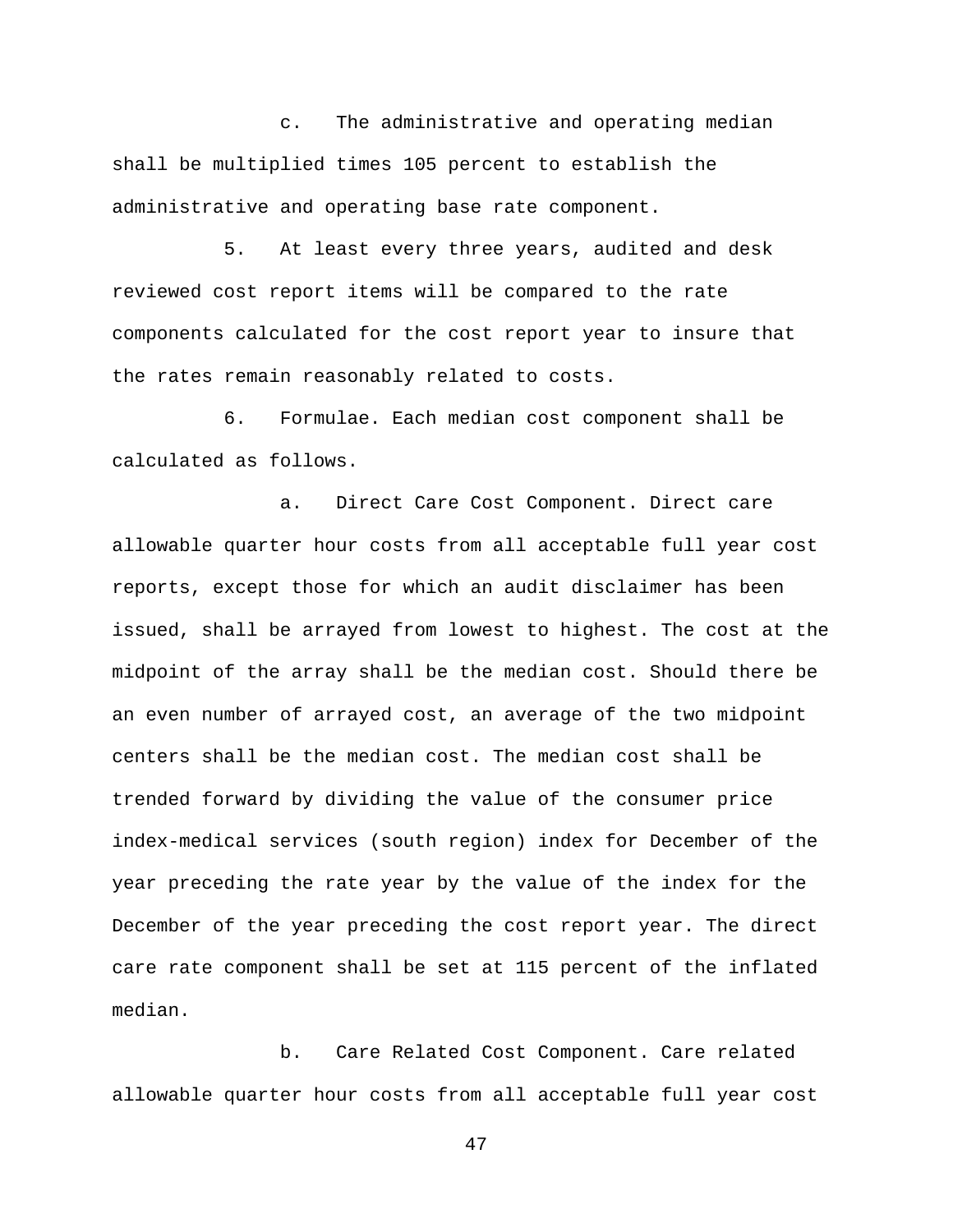reports, except those for which an audit disclaimer has been issued, shall be arrayed from lowest to highest. The cost of the center at the midpoint of the array shall be the median cost. Should there be an even number of arrayed cost, an average of the two midpoint centers shall be the median cost. The median cost shall be trended forward by the value of the consumer price index-all items (south region) index for December of the year preceding the rate year by the value of the index for the December of the year preceding the cost report year. The care related rate component shall be set at 105 percent of the inflated median.

c. Administrative and Operating Cost Component. Administrative and operating allowable quarter hour cost from all acceptable full year cost reports, except those for which an audit disclaimer has been issued, shall be arrayed from lowest to highest. The cost of the midpoint of the array shall be the median cost. Should there be an even number of arrayed cost, an average of the two midpoint centers shall be the median cost. The median cost shall be trended forward by dividing the value of the CPI-all items (south region) index for December of the year preceding the base rate year by the value of the index for the December of the year preceding the cost report year. The administrative and operating rate component shall be set at 105 percent of the inflated median.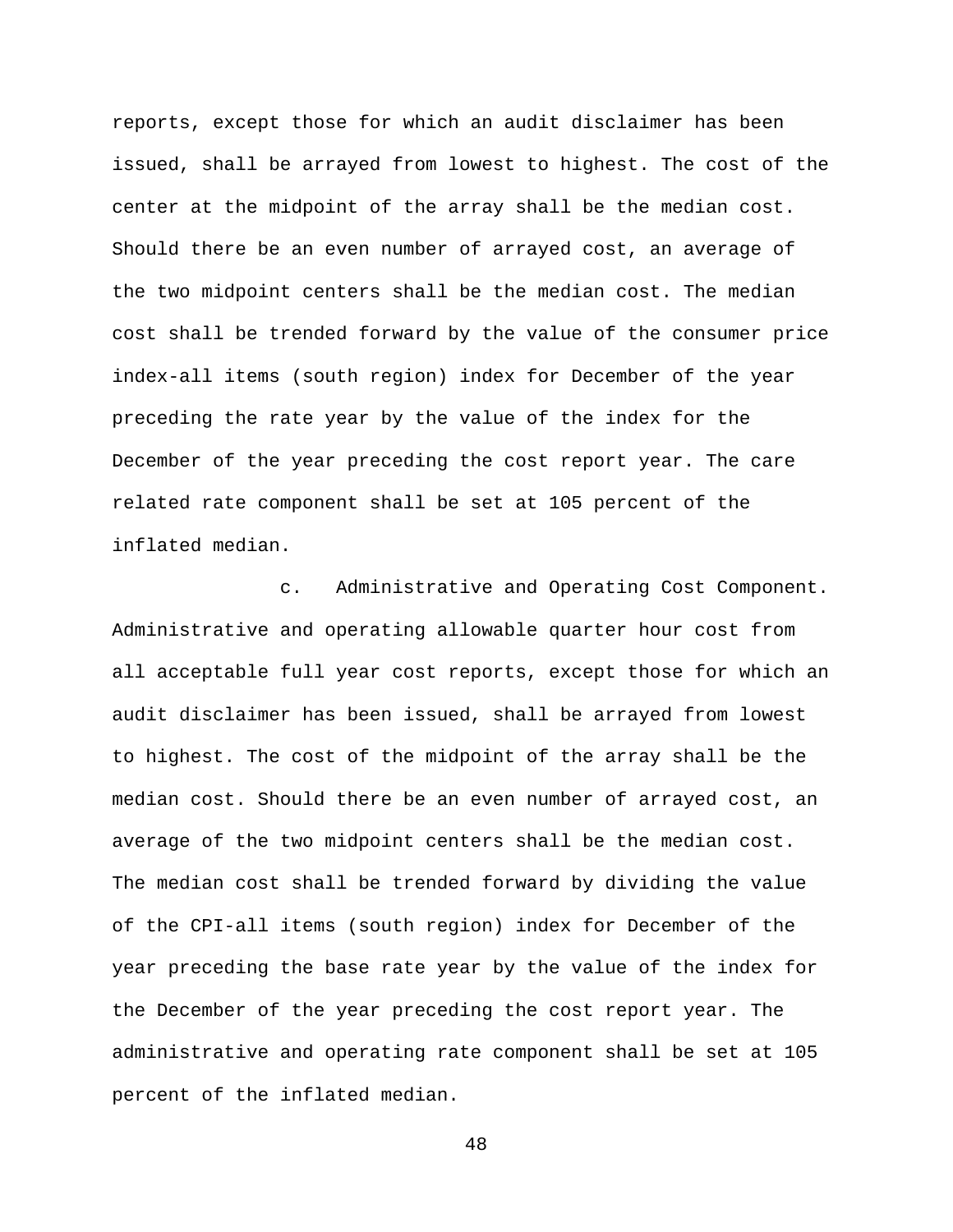d. Property Cost Component. The property allowable quarter hour costs from all acceptable full year cost reports, except those for which an audit disclaimer has been issued, shall be arrayed from lowest to highest. The cost at the midpoint of the array shall be the median cost. Should there be an even number of arrayed cost, an average of the two midpoint centers shall be the median cost. This will be the rate component. Inflation will not be added to property costs.

e. Transportation Cost Component. The transportation allowable quarter hour costs from all acceptable full year cost reports, except those for which an audit disclaimer has been issued, will be calculated on a provider by provider basis. Should a provider not have filed an acceptable full year cost report, the provider's transportation cost will be reimbursed as follows.

i. New provider, as described in §723.E.1, will be reimbursed in an amount equal to the statewide allowable quarter hour median transportation costs.

(a). In order to calculate the statewide allowable quarter hour median transportation costs, all acceptable full year cost reports, except those for which an audit disclaimer has been issued, shall be arrayed from lowest to highest. The cost at the midpoint of the array shall be the median cost. Should there be an even number of arrayed cost, an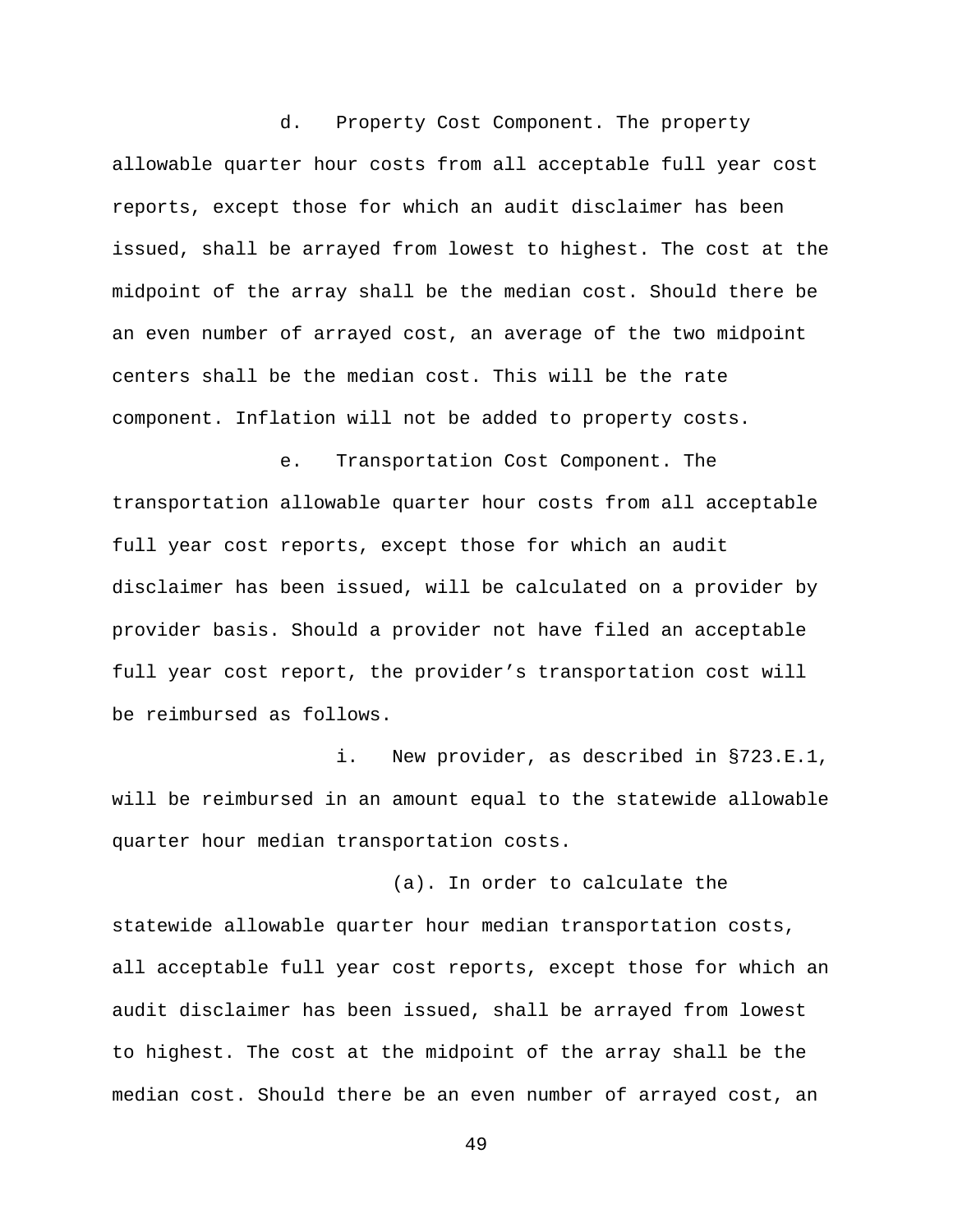average of the two midpoint centers shall be the median cost. This will be the rate component. Inflation will not be added to transportation costs.

 ii. Providers that have gone through a change of ownership (CHOW), as described in §723.E.2, will be reimbursed for transportation costs based upon the previous owner's specific allowable quarter hour transportation costs for the period of time between the effective date of the CHOW and the first succeeding base year in which the new owner could possibly file an allowable 12-month cost report. Thereafter, the new owner's data will be used to determine the provider's rate following the procedures specified in this Rule.

 iii. Providers that have been issued an audit disclaimer, or have a non-filer status, as described in §723.E.3, will be reimbursed for transportation costs at a rate equal to the lowest allowable quarter hour transportation cost (excluding providers with no transportation costs) in the state as of the most recent audited and/or desk reviewed rate database.

 iv. For rate periods between rebasing years, if a provider discontinues transportation services and reported no transportation costs on the most recently audited or desk reviewed cost report, no center specific transportation rate will be added to the center's total rate for the rate year.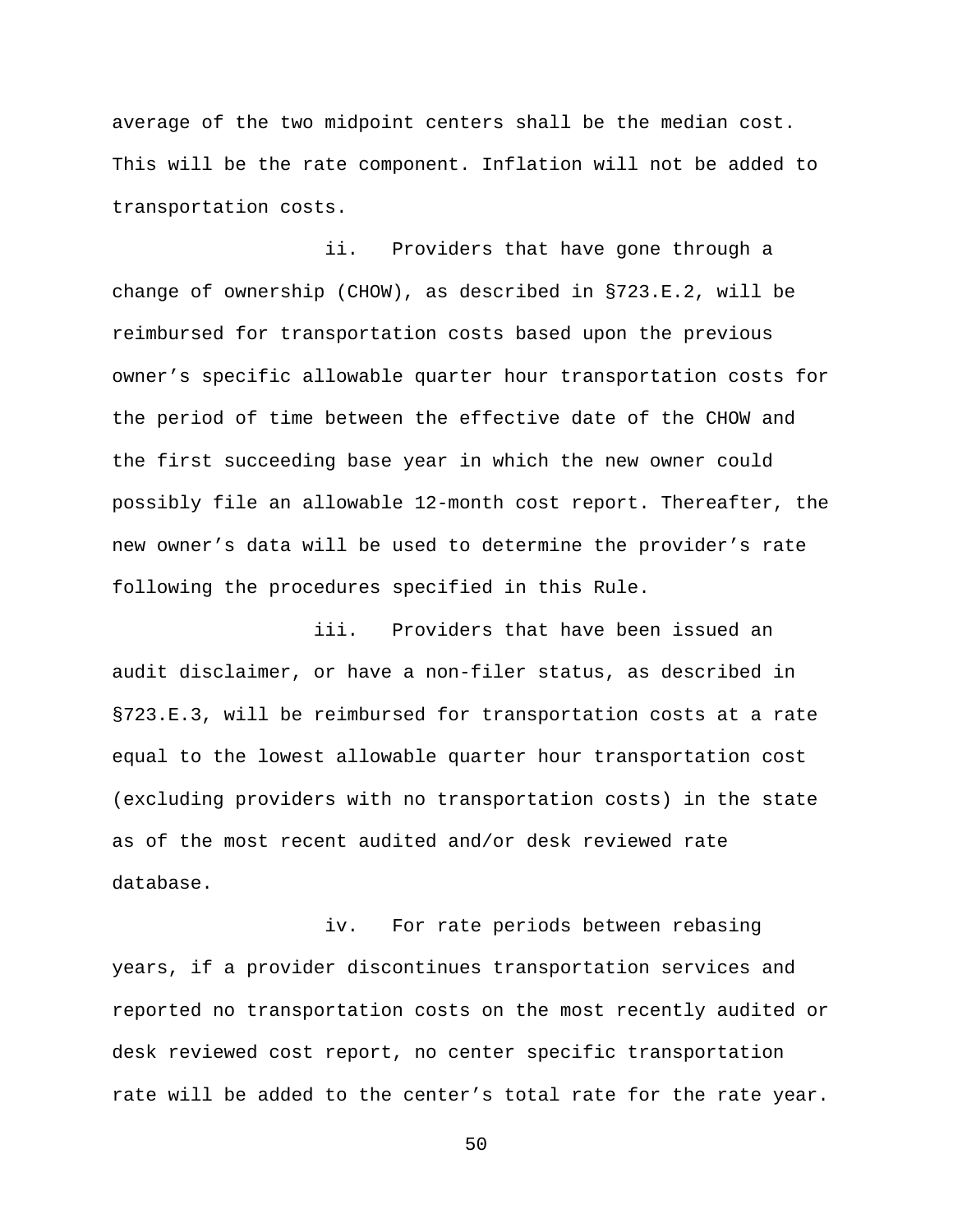7. Budgetary Constraint Rate Adjustment. Effective for the rate period July 1, 2011 to July 1, 2012, the allowable quarter hour rate components for direct care, care related, administrative and operating, property, and transportation shall be reduced by 10.8563 percent.

8. Interim Adjustments to Rates. If an unanticipated change in conditions occurs that affects the cost of at least 50 percent of the enrolled ADHC providers by an average of 5 percent or more, the rate may be changed. The department will determine whether or not the rates should be changed when requested to do so by 25 percent or more of the enrolled providers, or an organization representing at least 25 percent of the enrolled providers. The burden of proof as to the extent and cost effect of the unanticipated change will rest with the entities requesting the change. The department may initiate a rate change without a request to do so. Changes to the rates may be temporary adjustments or base rate adjustments as described below.

a. Temporary Adjustments. Temporary adjustments do not affect the base rate used to calculate new rates.

i. Changes Reflected in the Economic Indices. Temporary adjustments may be made when changes which will eventually be reflected in the economic indices, such as a change in the minimum wage, a change in FICA or a utility rate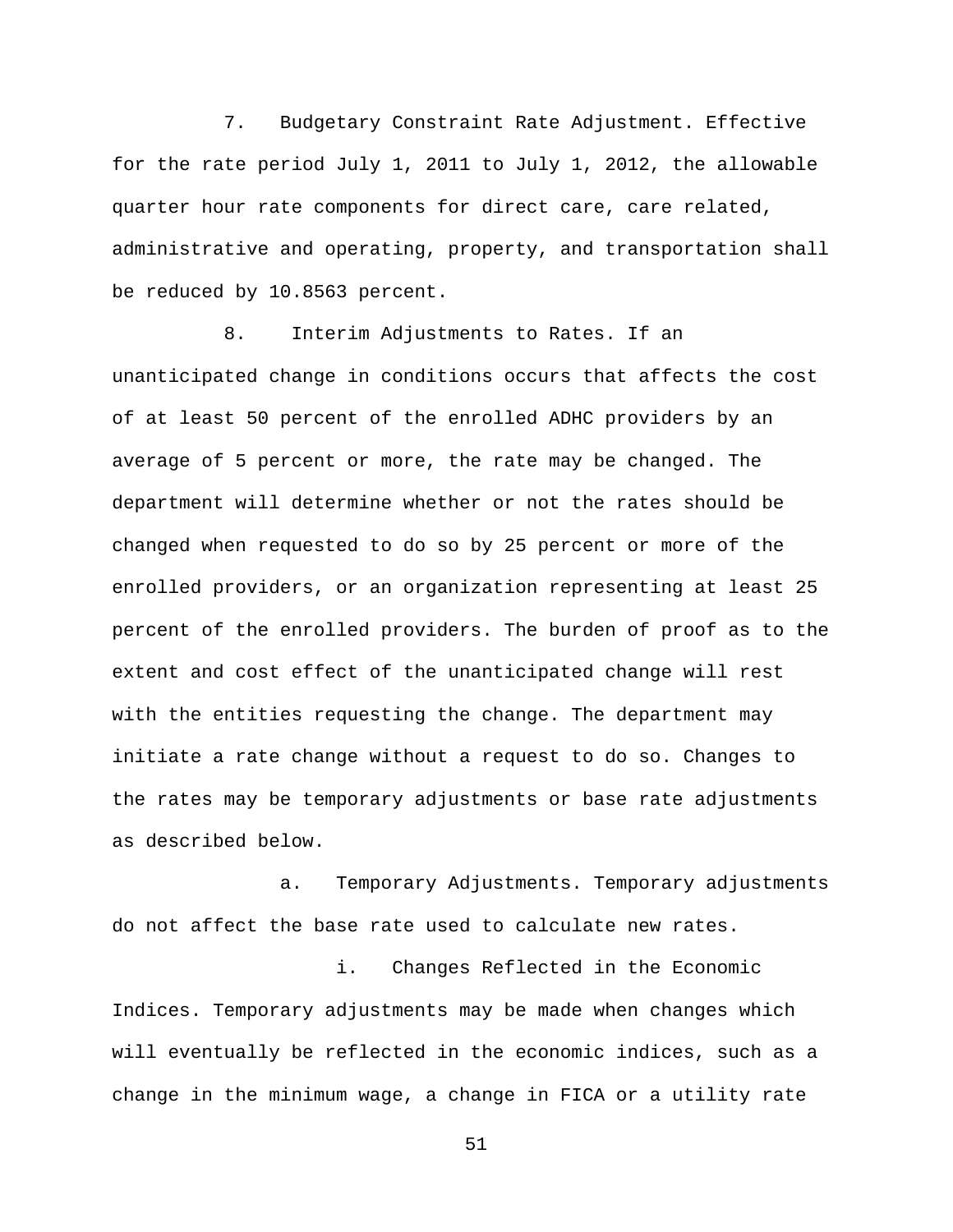change, occur after the end of the period covered by the indices(i.e., after the December preceding the rate calculation). Temporary adjustments are effective only until the next annual base rate calculation.

 ii. Lump Sum Adjustments. Lump sum adjustments may be made when the event causing the adjustment requires a substantial financial outlay, such as a change in certification standards mandating additional equipment or furnishings. Such adjustments shall be subject to the bureau's review and approval of costs prior to reimbursement.

b. Base Rate Adjustment. A base rate adjustment will result in a new base rate component value that will be used to calculate the new rate for the next fiscal year. A base rate adjustment may be made when the event causing the adjustment is not one that would be reflected in the indices.

9. Provider Specific Adjustment. When services required by these provisions are not made available to the participant by the provider, the department may adjust the prospective payment rate of that specific provider by an amount that is proportional to the cost of providing the service. This adjustment to the rate will be retroactive to the date that is determined by the department that the provider last provided the service and shall remain in effect until the department validates, and accepts in writing, an affidavit that the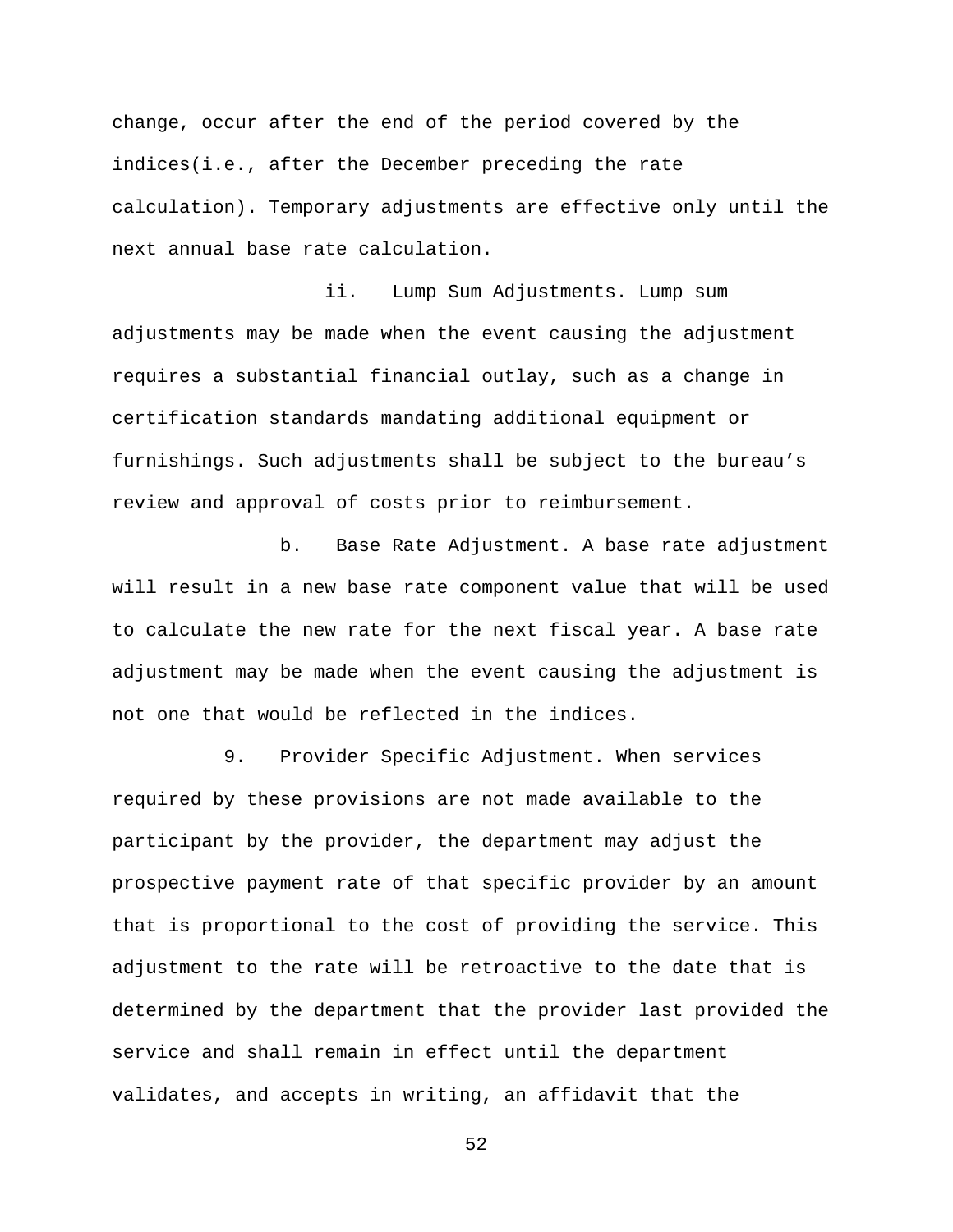provider is then providing the service and will continue to provide that service.

C. Cost Settlement. The direct care cost component shall be subject to cost settlement. The direct care floor shall be equal to 70 percent of the median direct care rate component trended forward for direct care services (plus 70 percent of any direct care incentive added to the rate). The Medicaid Program will recover the difference between the direct care floor and the actual direct care amount expended. If a provider receives an audit disclaimer, the cost settlement for that year will be based on the difference between the direct care floor and the lowest direct care per diem of all centers in the most recent audited and/or desk reviewed database. If the lowest direct care per diem of all centers in the most recent audited and/or desk reviewed database is lower than 50 percent of the direct care rate paid for that year, 50 percent of the direct care rate paid will be used as the provider's direct care per diem for settlement purposes.

D. Support Coordination Services Reimbursement. Support coordination services previously provided by ADHC providers and included in the rate, including the interRAI Home Care assessment, the social assessment, the nursing assessment, the plan of care (POC) and home visits are no longer the responsibility of the ADHC provider. Support coordination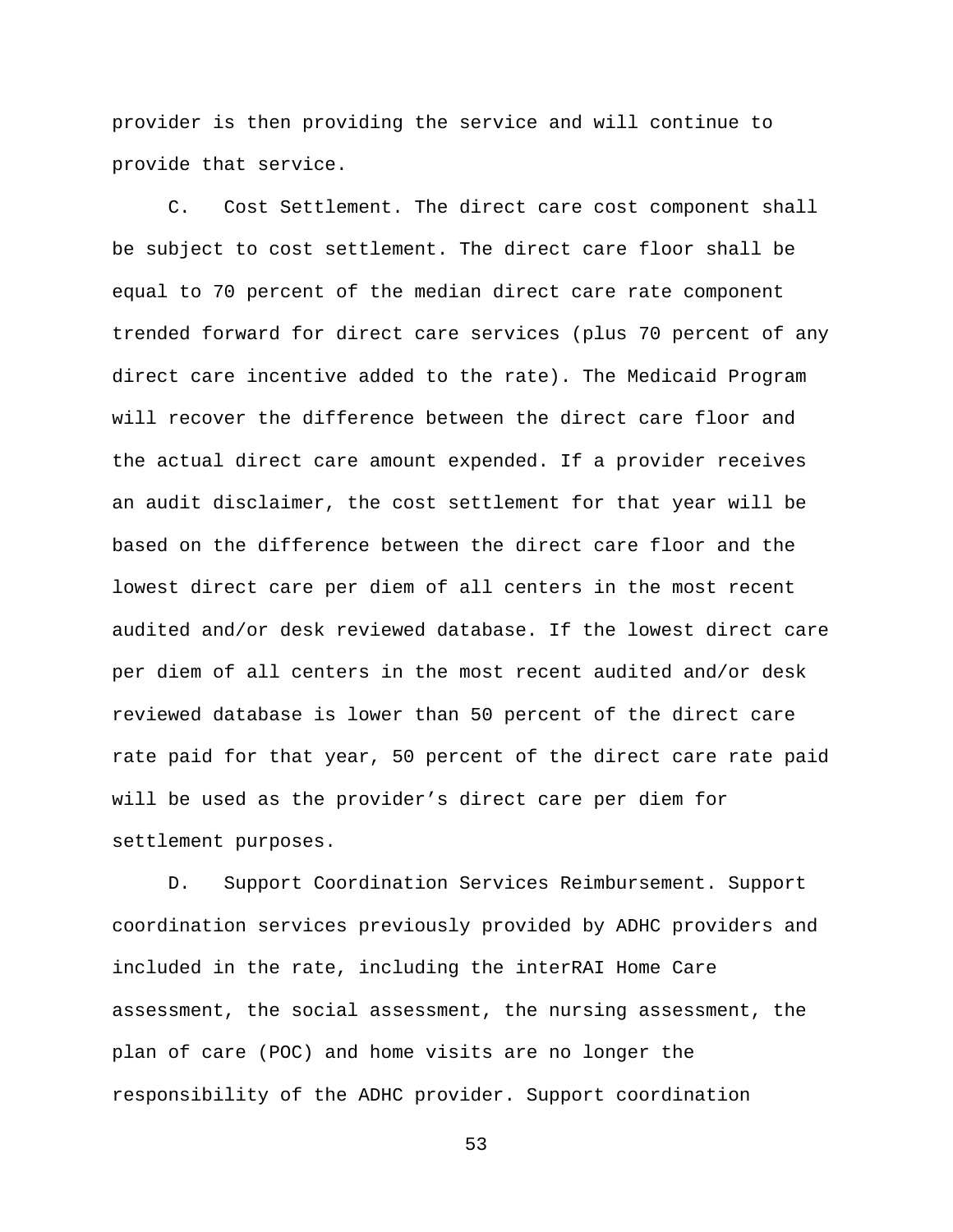services shall be provided as a separate service covered in the waiver programs. As a result of the change in responsibilities, the rate paid to ADHC providers was adjusted accordingly.

E. New Centers, Changes of Ownership of Existing Centers, and Existing Centers with Disclaimer or Non-Filer Status.

1. New centers are those entities whose beds have not previously been certified to participate, or otherwise have participated, in the Medicaid program. New centers will be reimbursed in accordance with this Rule and receiving the direct care, care related, administrative and operating, property rate components as determined in §723.B.1-6. These new centers will also receive the state-wide average transportation rate component, as calculated in §723.B.6.e.i.(a), effective the preceding July 1.

2. A change of ownership exists if the beds of the new owner have previously been certified to participate, or otherwise have participated, in the Medicaid program under the previous owner's provider agreement. Rates paid to centers that have undergone a change in ownership will be based upon the rate paid to the previous owner for all rate components. Thereafter, the new owner's data will be used to determine the center's rate following the procedures in this Rule.

3. Existing providers that have been issued an audit disclaimer, or are a provider who has failed to file a complete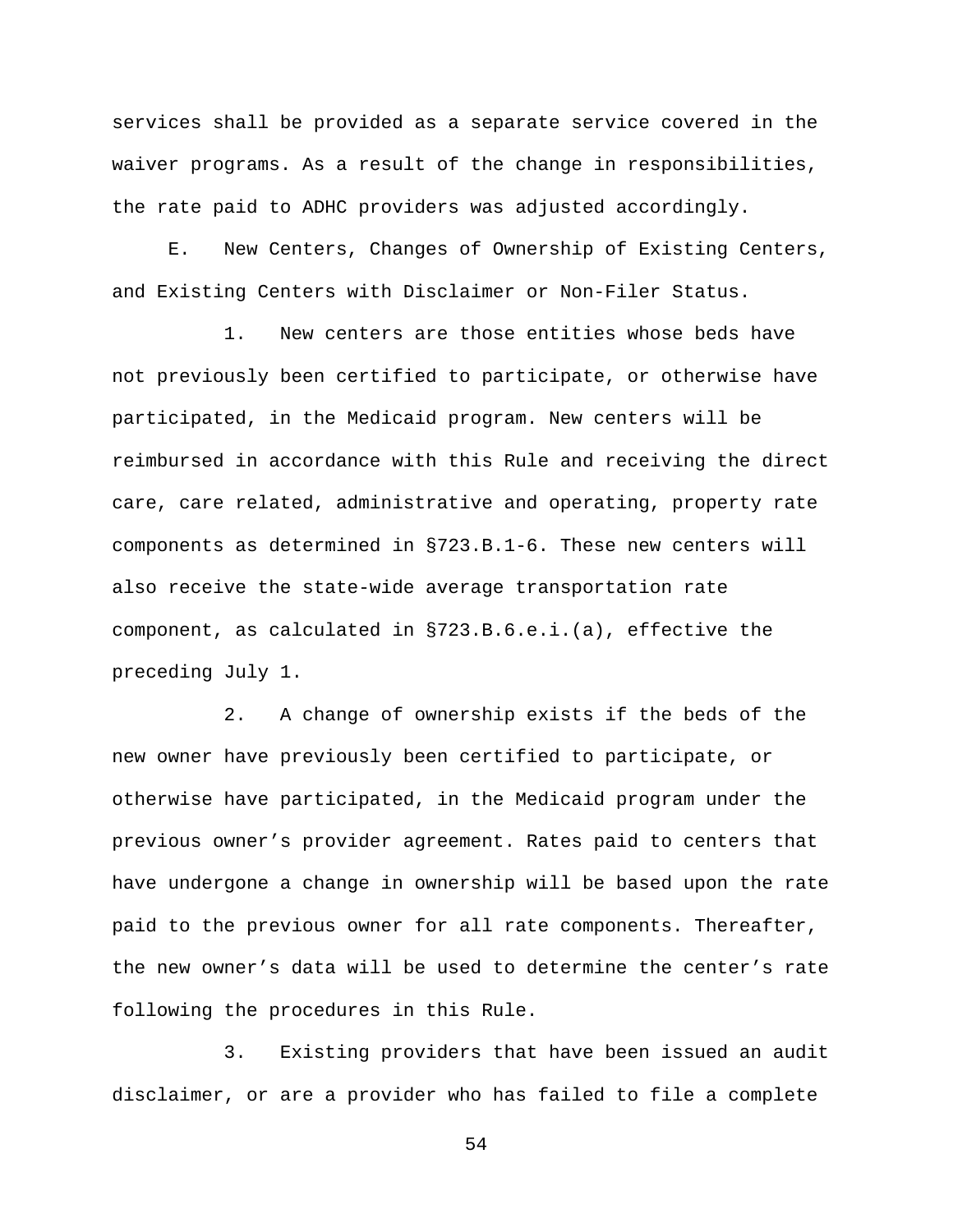cost report in accordance with §711, will be reimbursed based upon the statewide allowable quarter hour median costs for the direct care, care related, administrative and operating, and property rate components as determined in §723.B.1-7. No inflation or median adjustment factor will be included in these components. The transportation component will be reimbursed as described in §723.B.6.e.iii.

AUTHORITY NOTE: Promulgated in accordance with R.S. 36:254 and Title XIX of the Social Security Act.

HISTORICAL NOTE: Promulgated by the Department of Health, Bureau of Health Services Financing, the Office for Citizens with Developmental Disabilities and the Office of Aging and Adult Services, LR 47:

### **Title 50**

# **PUBLIC HEALTH─MEDICAL ASSISTANCE Part XXI. Home and Community Based Services Waivers Subpart 3. Adult Day Health Care**

#### **Chapter 29. Reimbursement**

### **§2901. General Provisions**

Repealed.

AUTHORITY NOTE: Promulgated in accordance with R.S.

36:254 and Title XIX of the Social Security Act.

HISTORICAL NOTE: Promulgated by the Department of Health and Human Resources, Office of Family Security, LR 11:626 (June 1985), amended LR 13:181 (March 1987), amended by the Department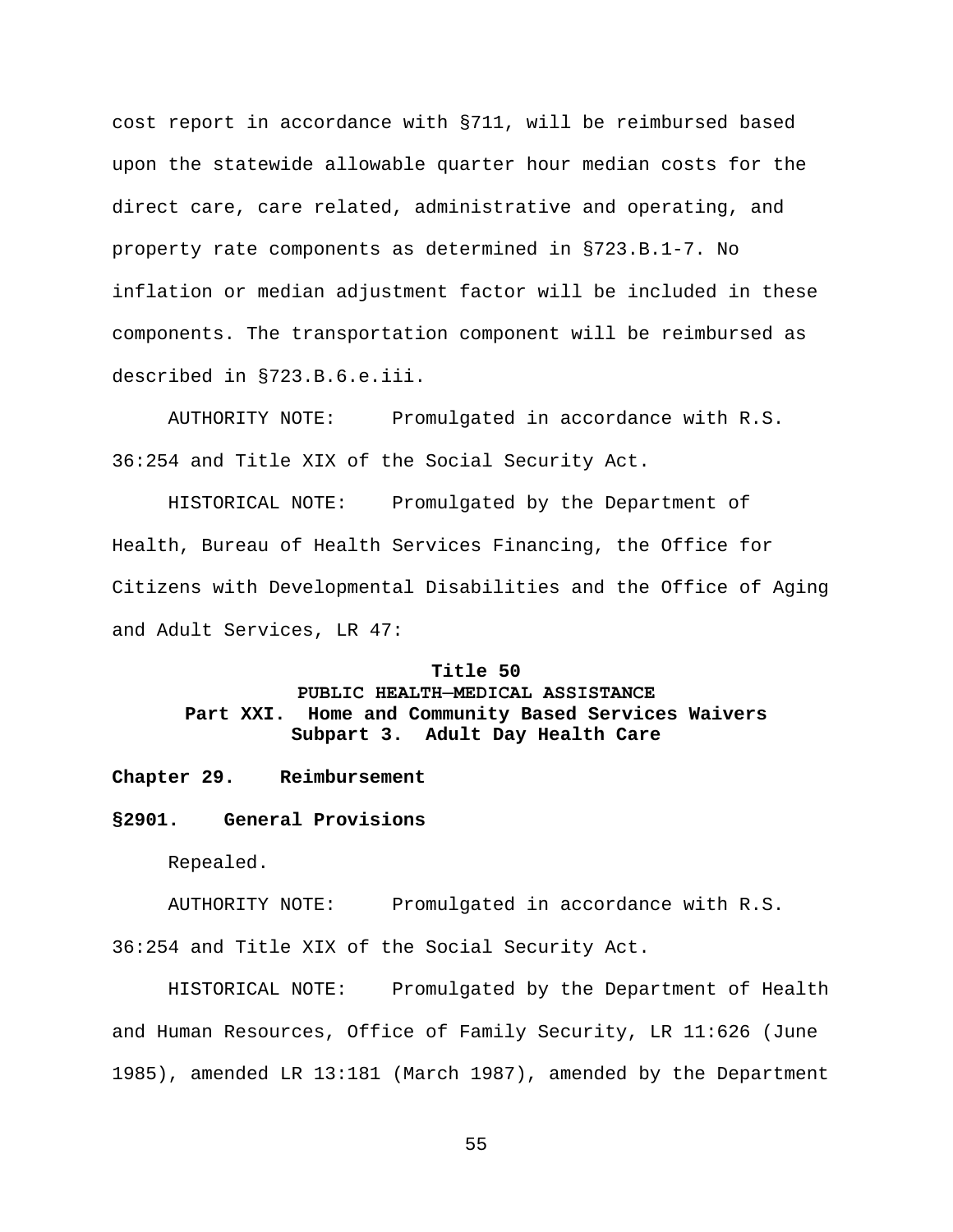of Health and Hospitals, Office of the Secretary, Bureau of Health Services Financing, LR 23:1154 (September 1997), repromulgated LR 30:2041 (September 2004), amended by the Department of Health and Hospitals, Office of the Secretary, Office of Aging and Adult Services, LR 32:2257 (December 2006), LR 34:2164 (October 2008), repromulgated LR 34:2569 (December 2008), amended by the Department of Health and Hospitals, Bureau of Health Services Financing and the Office of Aging and Adult Services, LR 37:2625 (September 2011), LR 39:2497 (September 2013), repealed by the Department of Health, Bureau of Health Services Financing, the Office for Citizens with Developmental Disabilities and the Office of Aging and Adult Services, LR 47:

### **§2903. Cost Reporting**

Repealed.

AUTHORITY NOTE: Promulgated in accordance with R.S. 36:254 and Title XIX of the Social Security Act.

HISTORICAL NOTE: Promulgated by the Department of Health and Hospitals, Office of Aging and Adult Services, LR 34:2164 (October 2008), repromulgated LR 34:2569 (December 2008), amended by the Department of Health and Hospitals, Bureau of Health Services Financing and the Office of Aging and Adult Services, LR 37:2626 (September 2011), LR 41:379 (February 2015), repealed by the Department of Health, Bureau of Health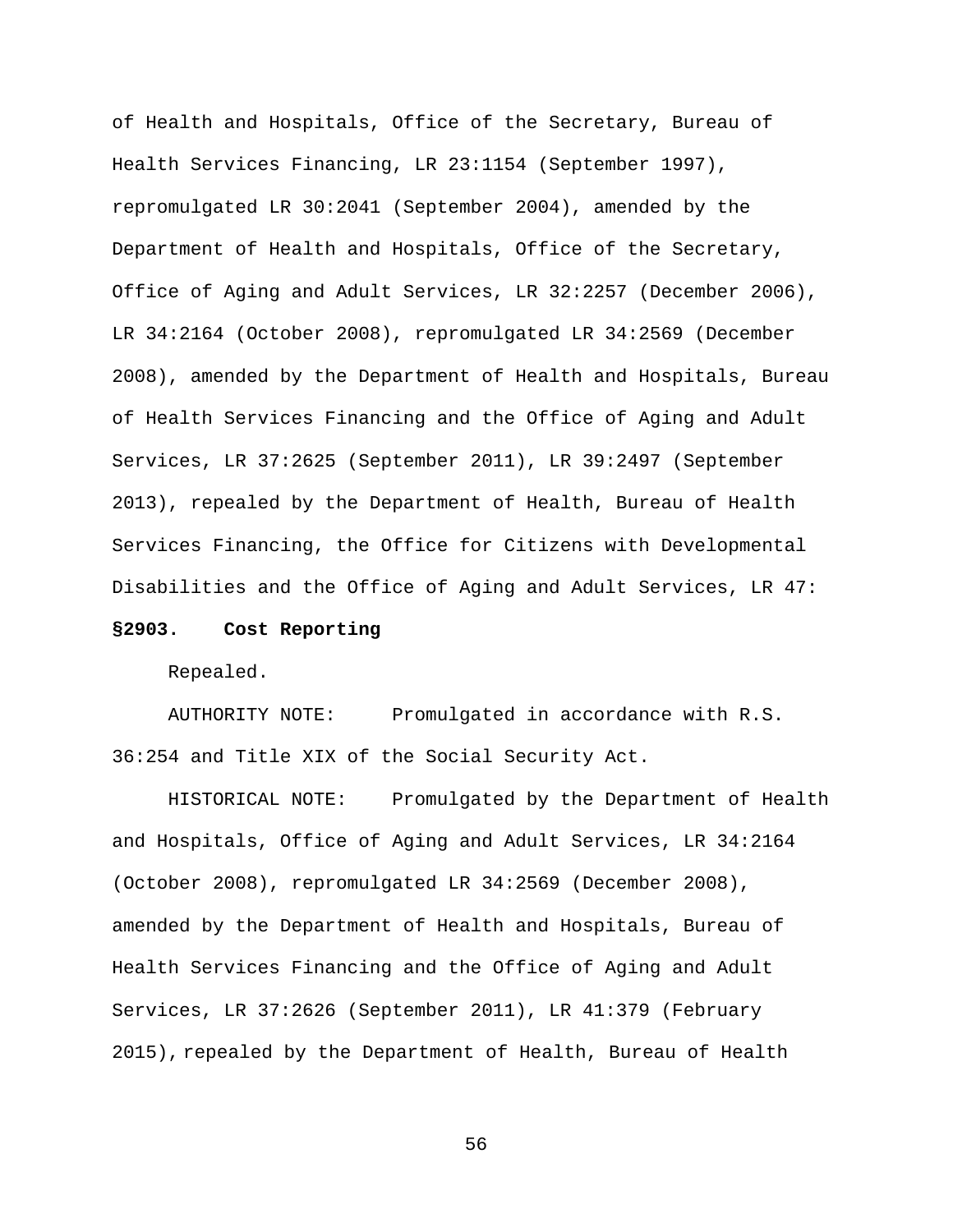Services Financing, the Office for Citizens with Developmental Disabilities and the Office of Aging and Adult Services, LR 47:

### **§2905. Cost Categories Included in the Cost Report**

Repealed.

AUTHORITY NOTE: Promulgated in accordance with R.S. 36:254 and Title XIX of the Social Security Act.

HISTORICAL NOTE: Promulgated by the Department of Health and Hospitals, Office of Aging and Adult Services, LR 34:2166 (October 2008), repromulgated LR 34:2571 (December 2008), amended by the Department of Health and Hospitals, Bureau of Health Services Financing and the Office of Aging and Adult Services, LR 37:2626 (September 2011), amended LR 41:381 (February 2015), amended by the Department of Health, Bureau of Health Services Financing and the Office of Aging and Adult Services, LR 43:324 (February 2017), repealed by the Department of Health, Bureau of Health Services Financing, the Office for Citizens with Developmental Disabilities and the Office of Aging and Adult Services, LR 47:

#### **§2907. Allowable Costs**

Repealed.

AUTHORITY NOTE: Promulgated in accordance with R.S. 36:254 and Title XIX of the Social Security Act.

HISTORICAL NOTE: Promulgated by the Department of Health and Hospitals, the Office of Aging and Adult Services, LR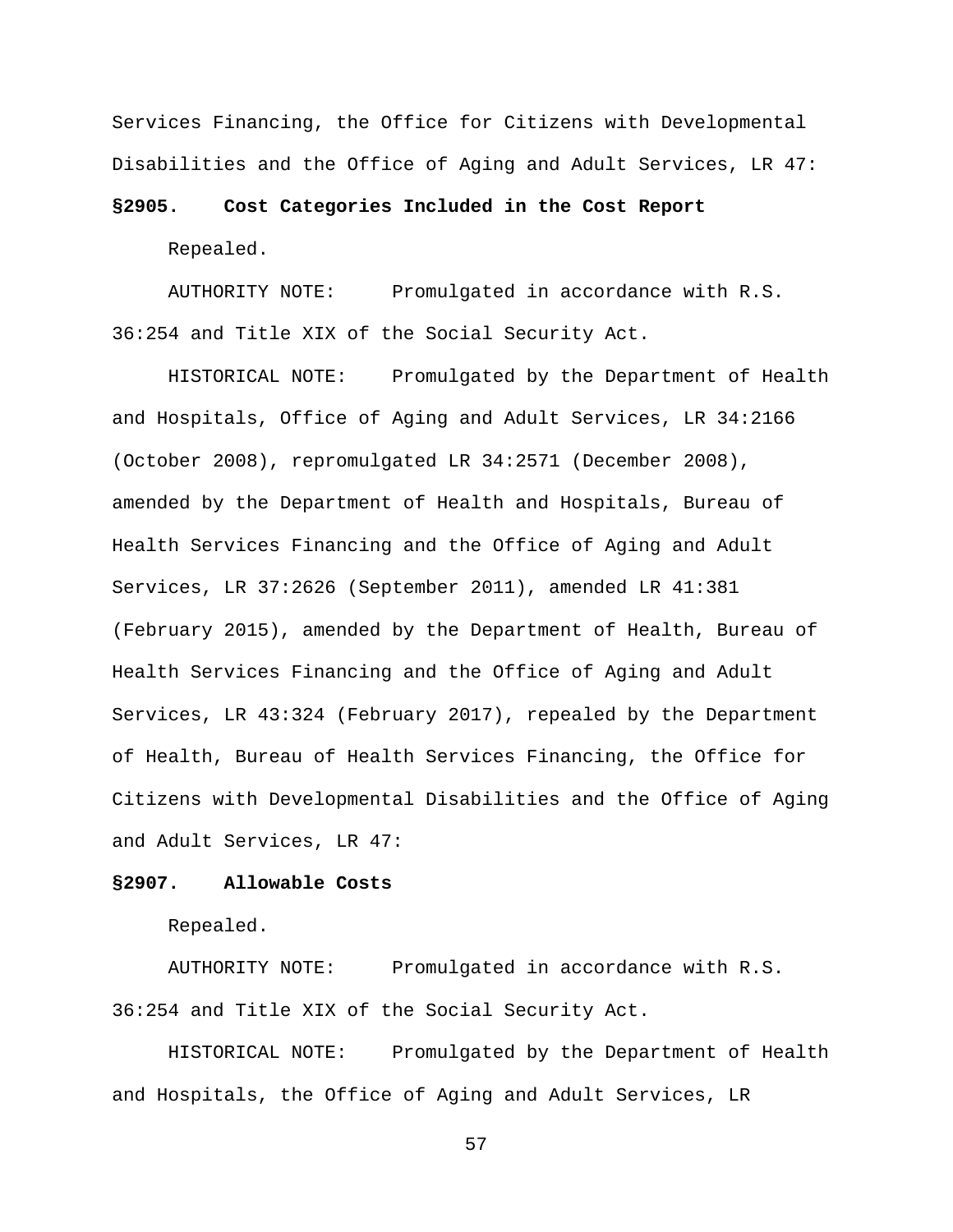34:2168 (October 2008), repromulgated LR 34:2573 (December 2008), repealed by the Department of Health, Bureau of Health Services Financing, the Office for Citizens with Developmental Disabilities and the Office of Aging and Adult Services, LR 47:

### **§2909. Non-allowable Costs**

Repealed.

AUTHORITY NOTE: Promulgated in accordance with R.S. 36:254 and Title XIX of the Social Security Act.

HISTORICAL NOTE: Promulgated by the Department of Health and Hospitals, the Office of Aging and Adult Services, LR 34:2169 (October 2008), repromulgated LR 34:2573 (December 2008), amended by the Department of Health and Hospitals, Bureau of Health Services Financing and the Office of Aging and Adult Services, LR 41:382 (February 2015), repealed by the Department of Health, Bureau of Health Services Financing, the Office for Citizens with Developmental Disabilities and the Office of Aging and Adult Services, LR 47:

### **§2911. Audits**

Repealed.

AUTHORITY NOTE: Promulgated in accordance with R.S. 36:254 and Title XIX of the Social Security Act.

HISTORICAL NOTE: Promulgated by the Department of Health and Hospitals, the Office of Aging and Adult Services, LR 34:2169 (October 2008), repromulgated LR 34:2574 (December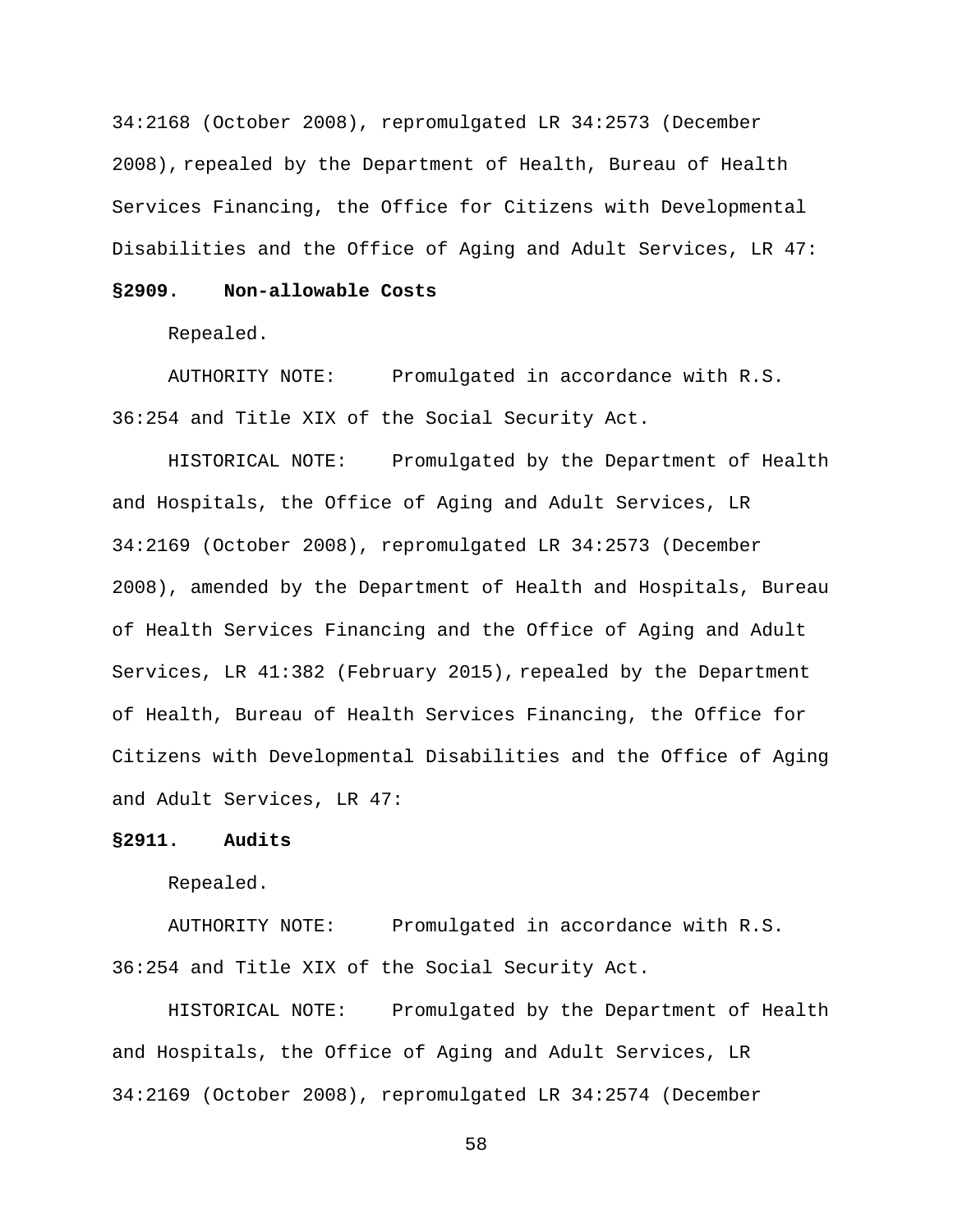2008), repealed by the Department of Health, Bureau of Health Services Financing, the Office for Citizens with Developmental Disabilities and the Office of Aging and Adult Services, LR 47:

## **§2913. Exclusions from the Database**

Repealed.

AUTHORITY NOTE: Promulgated in accordance with R.S. 36:254 and Title XIX of the Social Security Act.

HISTORICAL NOTE: Promulgated by the Department of Health and Hospitals, the Office of Aging and Adult Services, LR 34:2170 (October 2008), repromulgated LR 34:2574 (December 2008), repealed by the Department of Health, Bureau of Health Services Financing, the Office for Citizens with Developmental Disabilities and the Office of Aging and Adult Services, LR 47:

### **§2915. Provider Reimbursement**

Repealed.

AUTHORITY NOTE: Promulgated in accordance with R.S. 36:254 and Title XIX of the Social Security Act.

HISTORICAL NOTE: Promulgated by the Department of Health and Hospitals, the Office of Aging and Adult Services, LR 34:2170 (October 2008), repromulgated LR 34:2575 (December 2008), amended by the Department of Health and Hospitals, Bureau of Health Services Financing and the Office of Aging and Adult Services, LR 37:2157 (July 2011), LR 37:2627 (September 2011), repromulgated LR 38:1594 (July 2012), amended LR 39:507 (March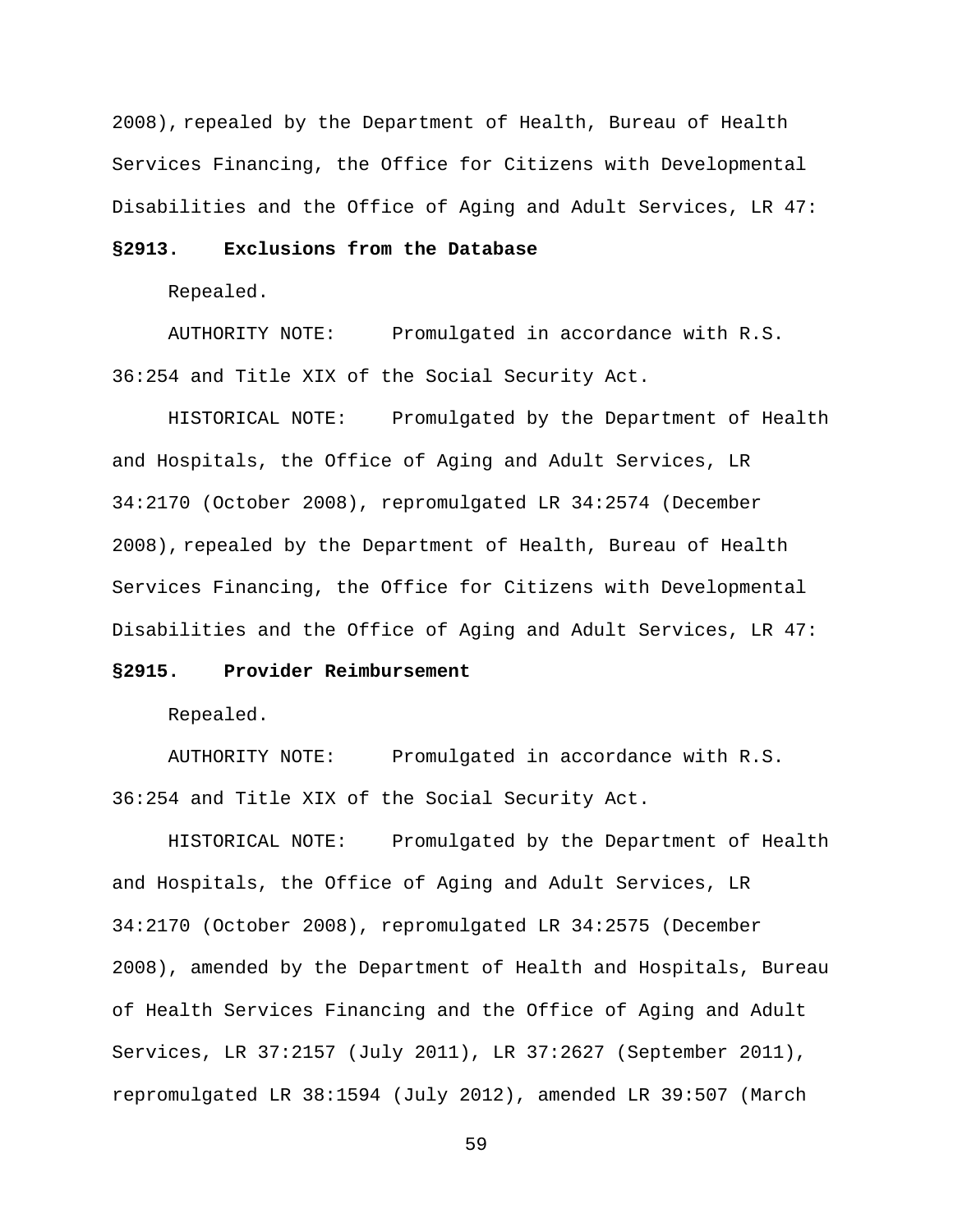2013), LR 41:382 (February 2015), repealed by the Department of Health, Bureau of Health Services Financing, the Office for Citizens with Developmental Disabilities and the Office of Aging and Adult Services, LR 47:

Implementation of the provisions of this Rule may be contingent upon the approval of the U.S. Department of Health and Human Services, Centers for Medicare and Medicaid Services (CMS), if it is determined that submission to CMS for review and approval is required.

Dr. Courtney N. Phillips

Secretary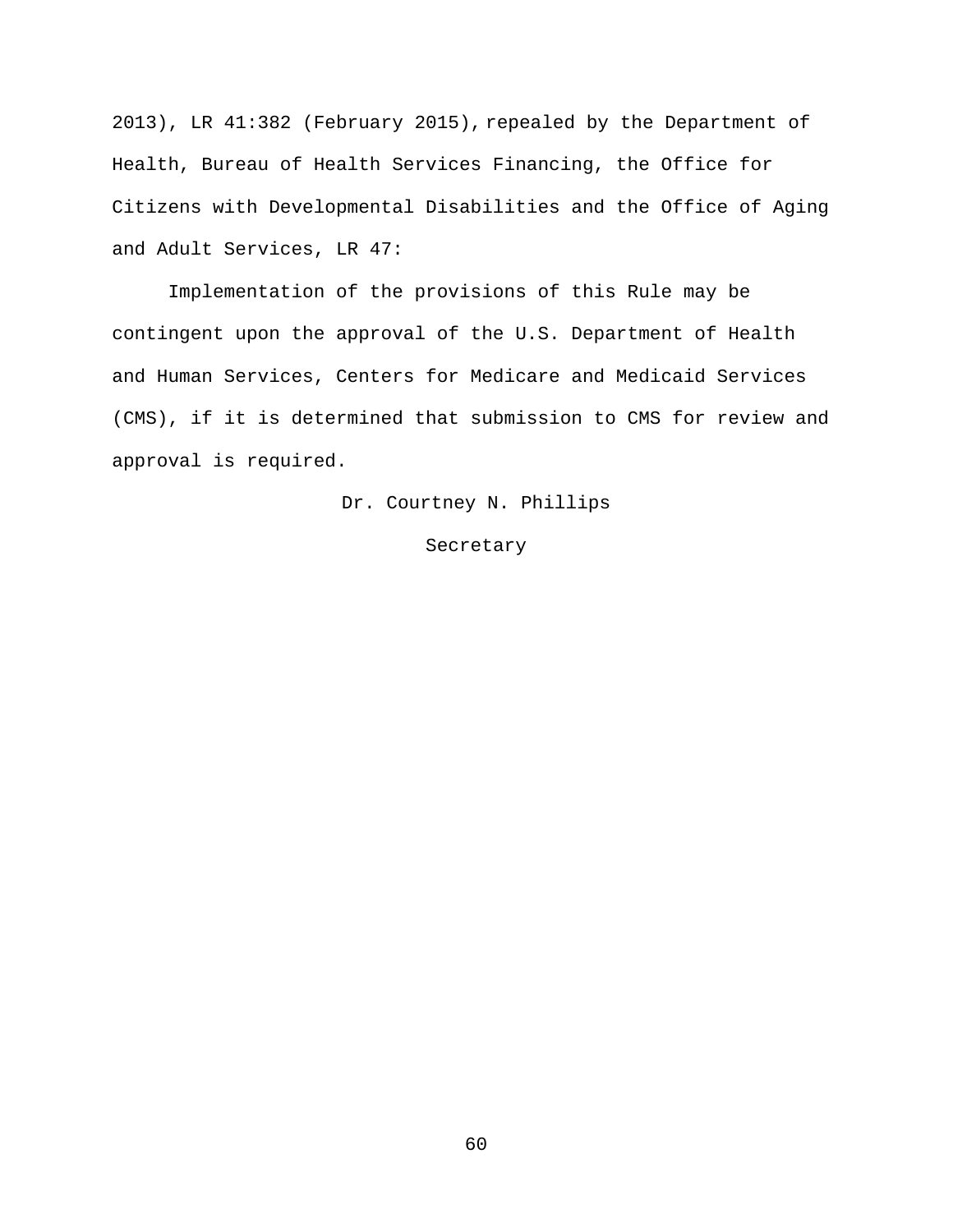#### **RULE**

# **Department of Health Bureau of Health Services Financing**

### **Home Health Program Durable Medical Equipment**

The Department of Health, Bureau of Health Services Financing has repealed the following uncodified Rules in the Medical Assistance Program as authorized by R.S. 36:254 and pursuant to Title XIX of the Social Security Act:

| Register Date    | Title                                                          | Register Volume,<br>Number | Page<br>Number |
|------------------|----------------------------------------------------------------|----------------------------|----------------|
| October 20, 1984 | Kangaroo Pump                                                  | Vol. 10, No. 10            | 802            |
| June 20, 2004    | Durable Medical<br>Equipment Program -<br>HIPAA Implementation | Vol. 30, No. 6             | 1210           |

This Rule is promulgated in accordance with the provisions of the Administrative Procedures Act, R.S. 49:950 et seq. This Rule is hereby adopted on the day of promulgation.

Implementation of the provisions of this Rule may be contingent upon the approval of the U.S. Department of Health and Human Services, Centers for Medicare and Medicaid Services (CMS), if it is determined that submission to CMS for review and approval is required.

Dr. Courtney N. Phillips

Secretary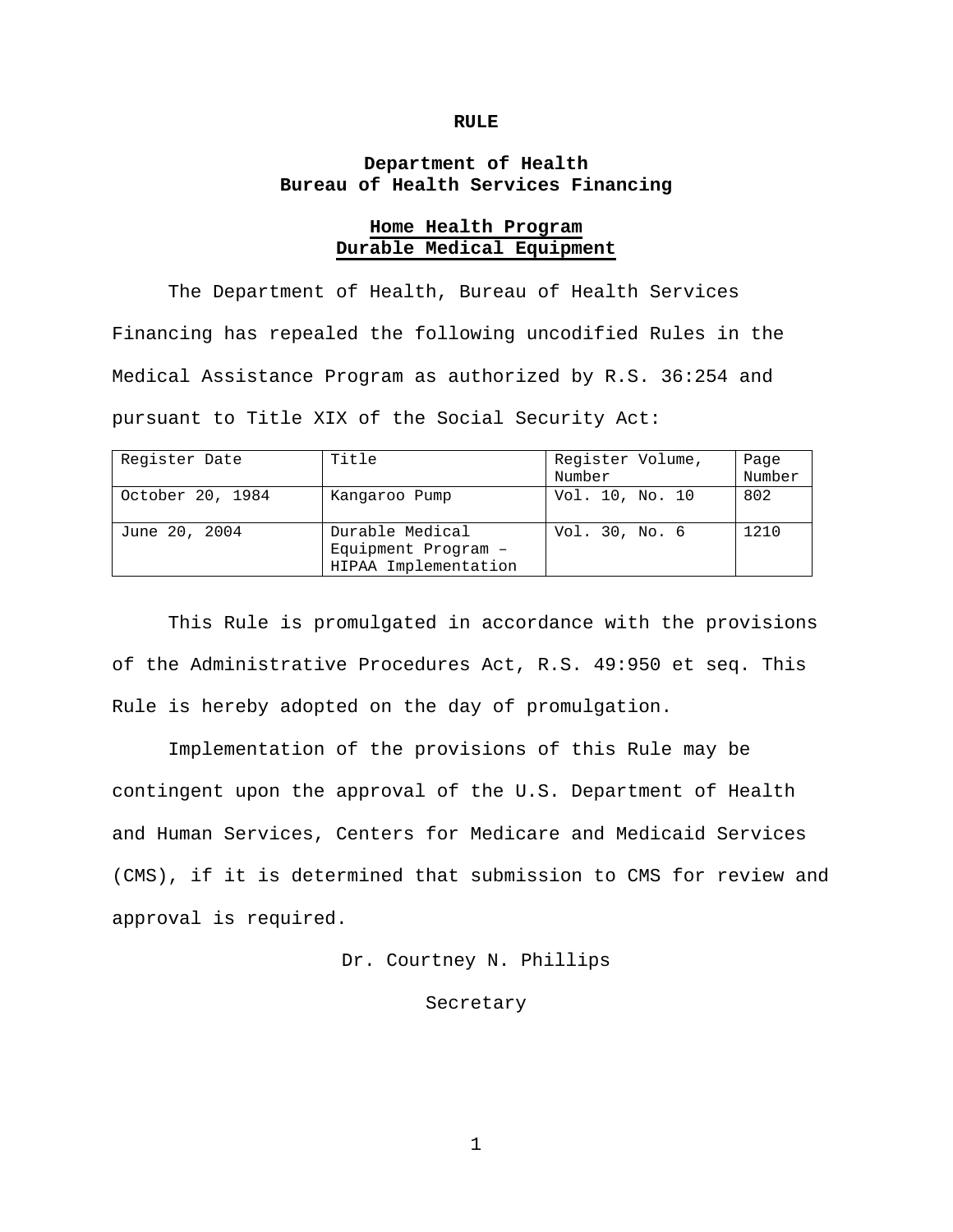#### **RULE**

# **Department of Health Bureau of Health Services Financing**

# **Intermediate Care Facilities for Persons with Intellectual Disabilities Reimbursement Methodology Direct Care Floor Recoupment (LAC 50:VII.32901)**

The Department of Health, Bureau of Health Services Financing has amended LAC 50:VII.32901 as authorized by R.S. 36:254 and pursuant to Title XIX of the Social Security Act. This Rule is promulgated in accordance with the provisions of the Administrative Procedure Act, R.S. 49:950 et seq. This Rule is hereby adopted on the day of promulgation.

#### **Title 50**

# **PUBLIC HEALTH——MEDICAL ASSISTANCE Part VII. Long Term Care Subpart 3. Intermediate Care Facilities for Persons with Intellectual Disabilities**

- **Chapter 329. Reimbursement Methodology**
- **Subchapter A. Non-State Facilities**

**§32901. Cost Reports**

 $A. - B.2. ...$ 

C. Direct Care Floor

- $1. 4.$  ...
- 5. Upon completion of desk reviews or audits,

facilities will be notified by the bureau of any changes in amounts due based on audit or desk review adjustments.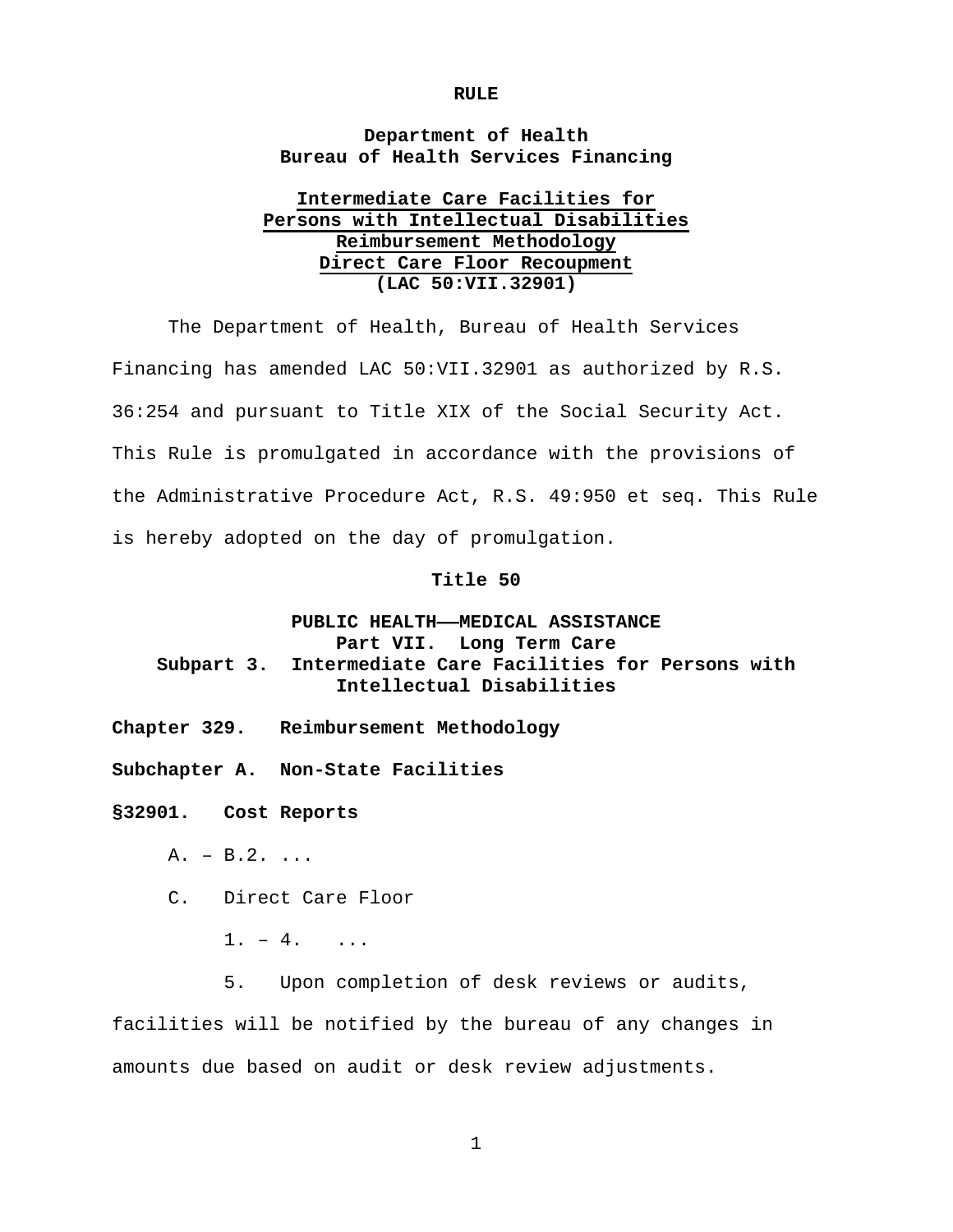a. Direct care floor recoupment as a result of a facility not meeting the required direct care per diem floor is considered effective 30 days from the issuance of the original notice of determination. Should an informal reconsideration be requested, the recoupment will be considered effective 30 days from the issuance of the results of an informal hearing. The filing of a timely and adequate notice of an administrative appeal does not suspend or delay the imposition of a recoupment(s).

AUTHORITY NOTE: Promulgated in accordance with R.S. 36:254 and Title XIX of the Social Security Act.

HISTORICAL NOTE: Promulgated by the Department of Health and Hospitals, Office of the Secretary, Bureau of Health Services Financing, LR 31:1592 (July 2005), repromulgated LR 31:2252 (September 2005), amended LR 33:461 (March 2007), amended by the Department of Health, Bureau of Health Services Financing, LR 44:1446 (August 2018), LR 46:28 (January 2020), LR 47:

Implementation of the provisions of this Rule may be contingent upon the approval of the U.S. Department of Health and Human Services, Centers for Medicare and Medicaid Services (CMS), if it is determined that submission to CMS for review and approval is required.

Dr. Courtney N. Phillips

Secretary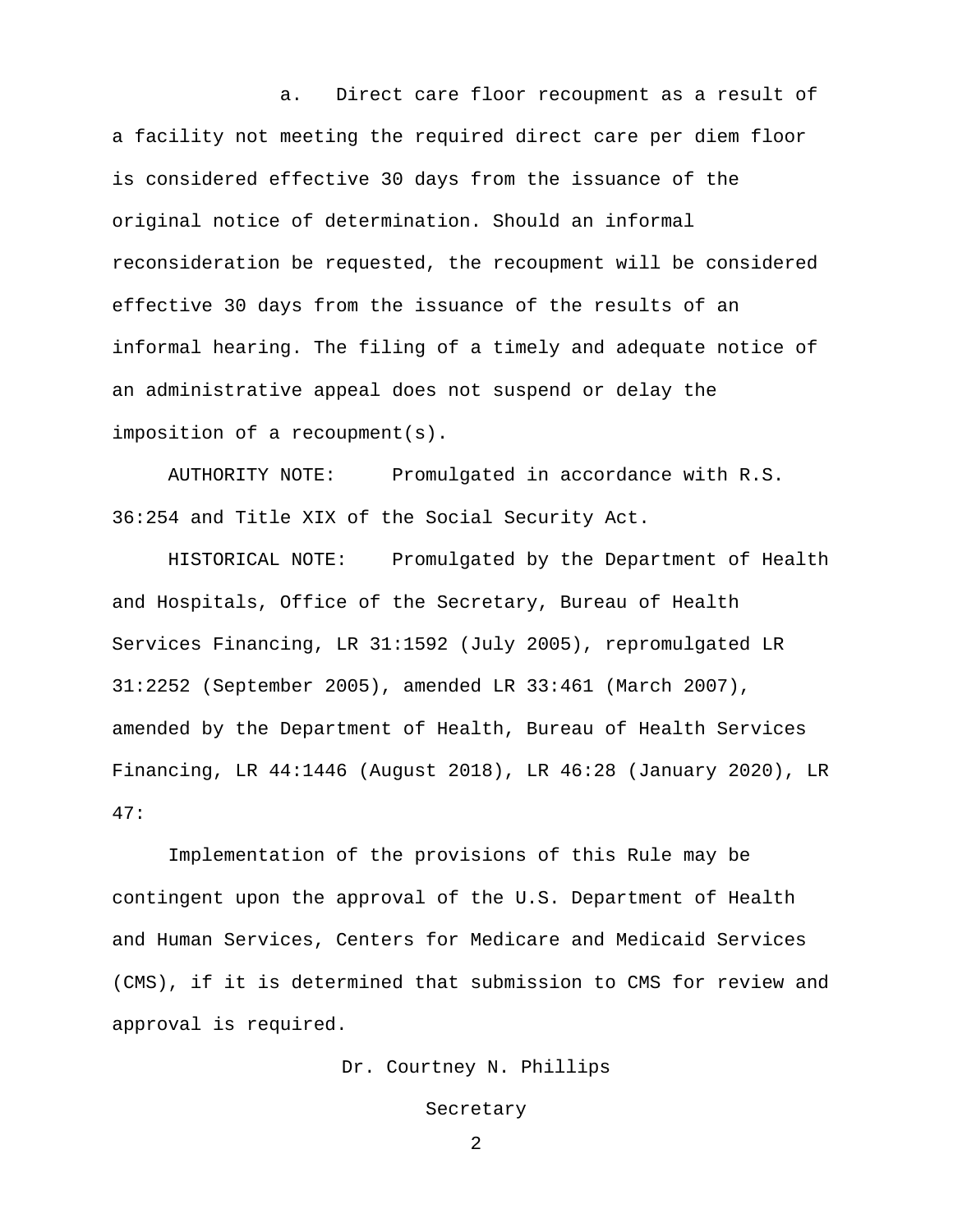#### **RULE**

# **Department of Health Bureau of Health Services Financing and Office for Citizens with Developmental Disabilities**

# **Targeted Case Management (LAC 50:XV.Chapters 101-117)**

The Department of Health, Bureau of Health Services Financing and the Office for Citizens with Developmental Disabilities have amended LAC 50:XV.Chapters 101-113 and 117, and repealed Chapter 115 in the Medical Assistance Program as authorized by R.S. 36:254 and pursuant to Title XIX of the Social Security Act. This Rule is promulgated in accordance with the provisions of the Administrative Procedure Act, R.S. 49:950 et seq. This Rule is hereby adopted on the day of promulgation.

### **Title 50**

# **PUBLIC HEALTH─MEDICAL ASSISTANCE Part XV. Services for Special Populations Subpart 7. Targeted Case Management**

**Chapter 101. General Provisions**

### **§10101. Program Description**

A. This Subpart 7 governs the provision of case management services to targeted population groups and certain home and community based services waiver groups. The primary objective of case management is the attainment of the personal outcomes identified in the recipient's comprehensive plan of care. All case management agencies shall be required to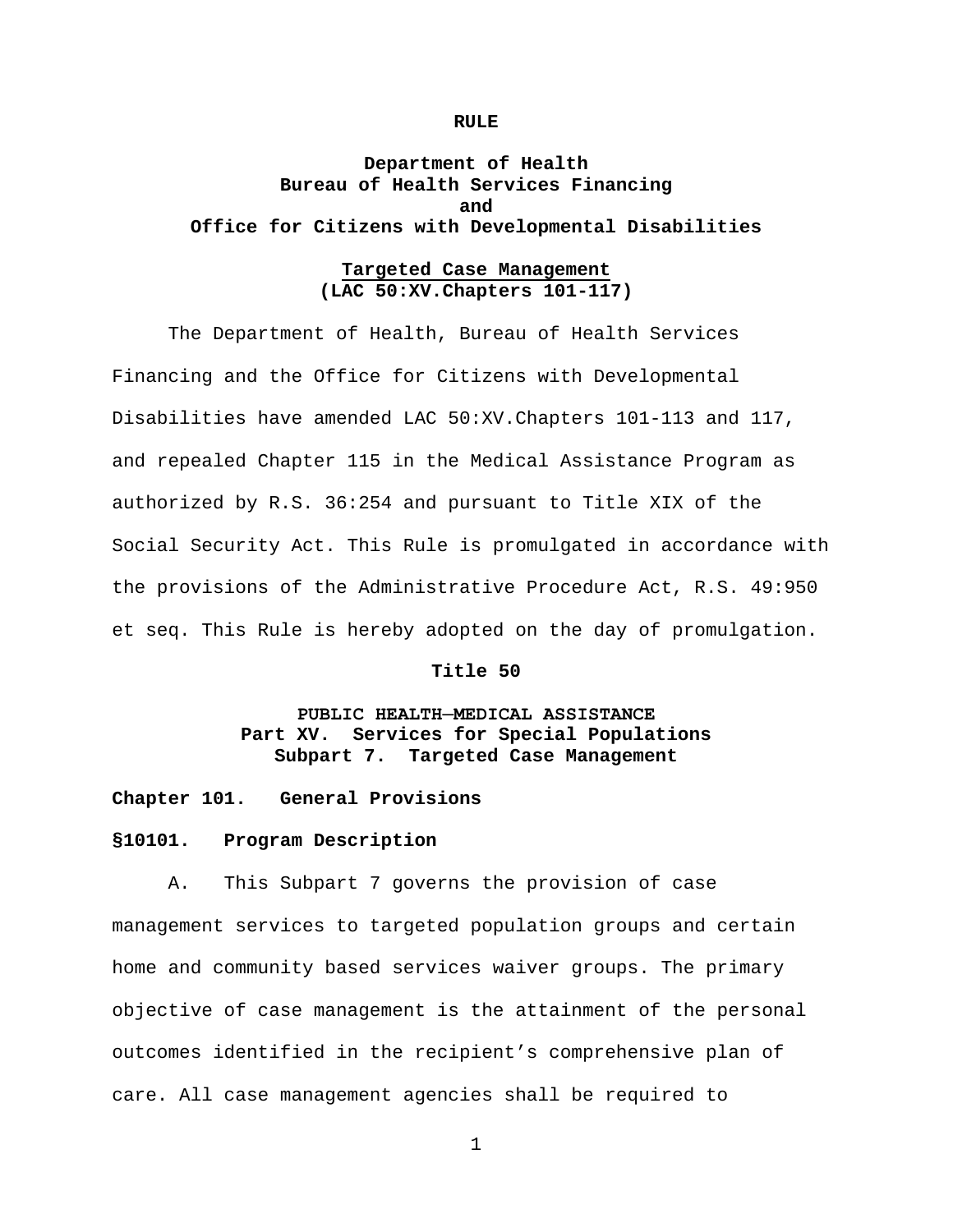incorporate personal outcome measures in the development of comprehensive plans of care and to implement procedures for self-evaluation of the agency. All case management agencies shall comply with the policies contained in this Subpart 7. Case management is defined as services provided to individuals to assist them in gaining access to the full range of needed services including:

 $1. - 4.$  ...

B. The department utilizes a broker model of case management in which recipients are referred to other agencies for the specific services they need. These services are determined by individualized planning with the recipient's family or legal guardian and other persons/professionals deemed appropriate. Services are provided in accordance with a written comprehensive plan of care which includes measurable personcentered outcomes.

C. Recipient Freedom of Choice. Recipients have the right to select the provider of their case management services from among those available agencies enrolled to participate in the program. If the recipient fails to respond the department shall automatically assign them to an available provider. Recipients who are auto-assigned may change once, after 30 days but before 45 days of auto assignment, to an available provider.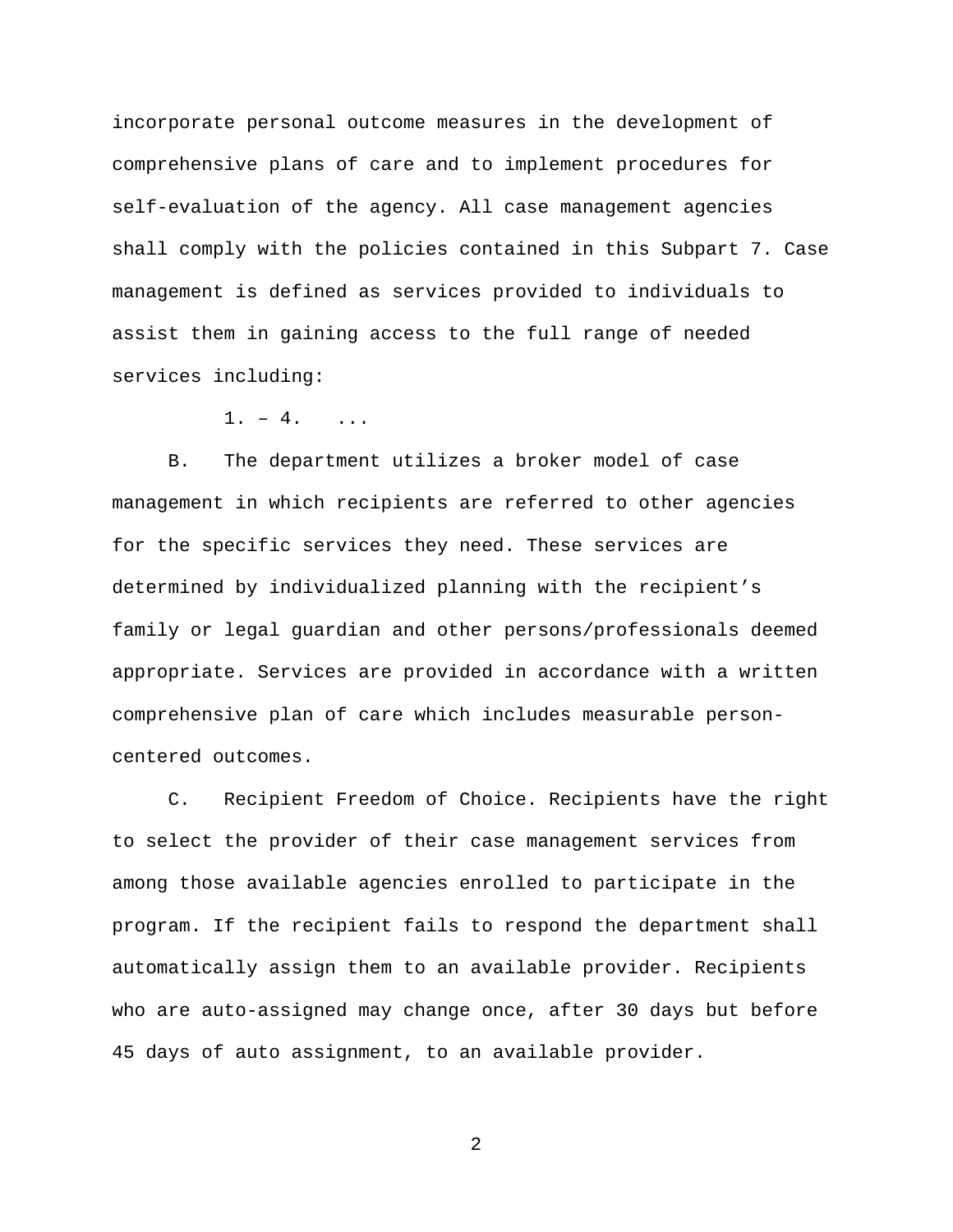D. Recipients shall be linked to a case management agency for a six-month period before they can transfer to another agency unless there is good cause for the transfer. Approval of good cause shall be made by the LDH case management administrator. Good cause is determined to exist under the following circumstances:

> 1. the recipient moves to another LDH region; or 2. ...

E. Recipients who are age 25 and under and require ventilator assisted care may receive their case management services through the Children's Hospital Ventilator Assisted Care Program.

F. Monitoring. The Department of Health and the Department of Health and Human Services have the authority to monitor and audit all case management agencies in order to determine continued compliance with the rules, policies, and procedures governing case management services.

G. Repealed.

AUTHORITY NOTE: Promulgated in accordance with R.S. 36:254 and Title XIX of the Social Security Act.

HISTORICAL NOTE: Promulgated by the Department of Health and Human Resources, Office of Family Security, LR 12:834 (December 1986), amended by the Department of Health and Hospitals, Office of the Secretary, Bureau of Health Services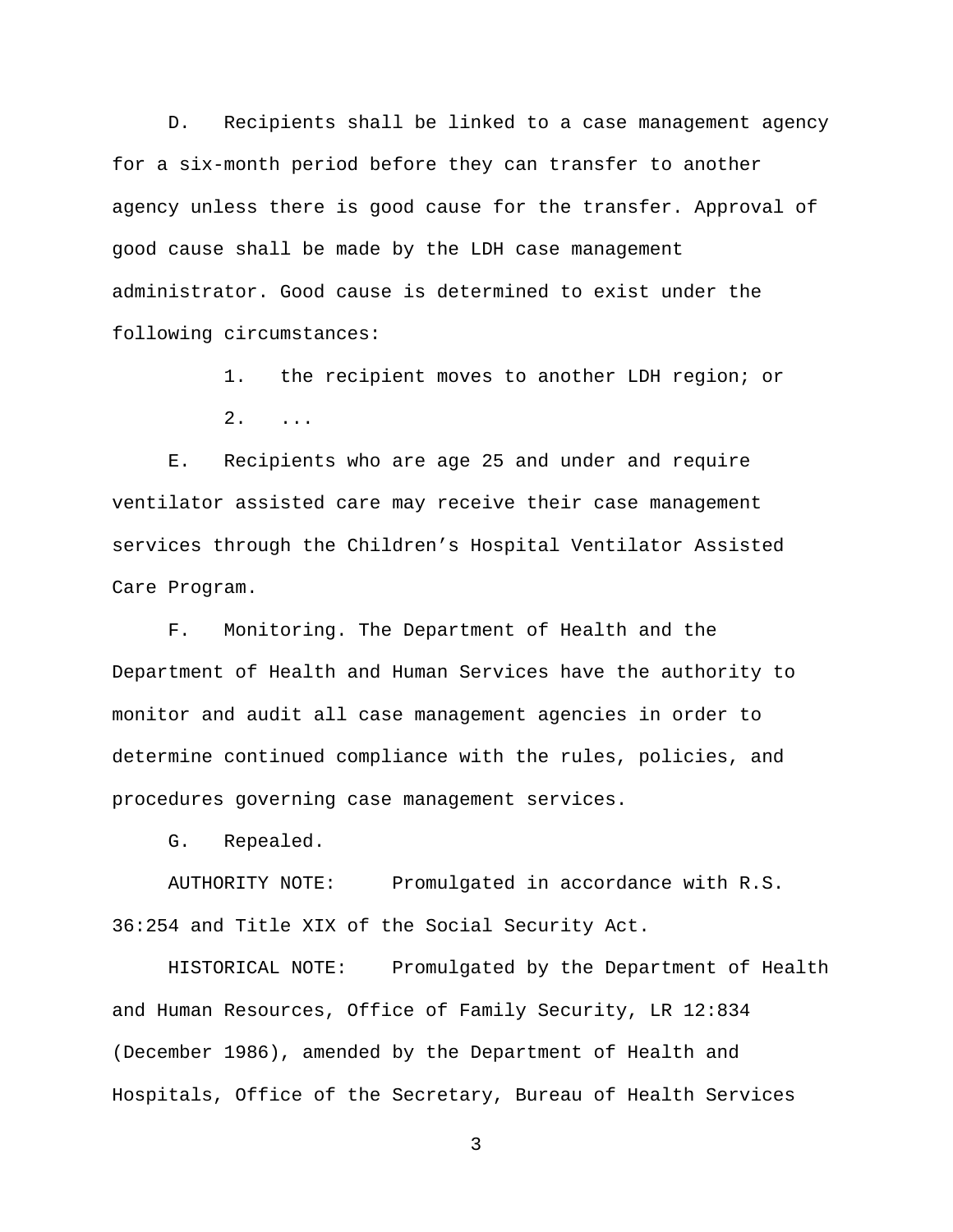Financing, LR 19:648 (May 1993), LR 23:732 (June 1997), repealed and promulgated LR 25:1251 (July 1999), repromulgated for inclusion in LAC, LR 30:1036 (May 2004), amended by the Department of Health and Hospitals, Office of the Secretary, Office for Citizens with Developmental Disabilities, LR 32:1607 (September 2006), amended by the Department of Health, Bureau of Health Services Financing and the Office for Citizens with Developmental Disabilities, LR 47:

## **Chapter 103. Core Elements**

#### **§10301. Services**

A. – A.1. ...

2. Case Management Assessment. Assessment is the process of gathering and integrating formal and informal information regarding a recipient's goals, strengths, and needs to assist in the development of a person centered comprehensive plan of care. The purpose of the assessment is to assess support needs of the recipient for the provision of supports. The assessment shall be performed in the recipient's home or another location that the recipient's family or legal guardian chooses.

3. Comprehensive Plan of Care Development. The comprehensive plan of care (CPOC) is a written plan based upon assessment data (which may be multidisciplinary), observations and other sources of information which reflect the recipient's needs, capacities and priorities. The CPOC attempts to identify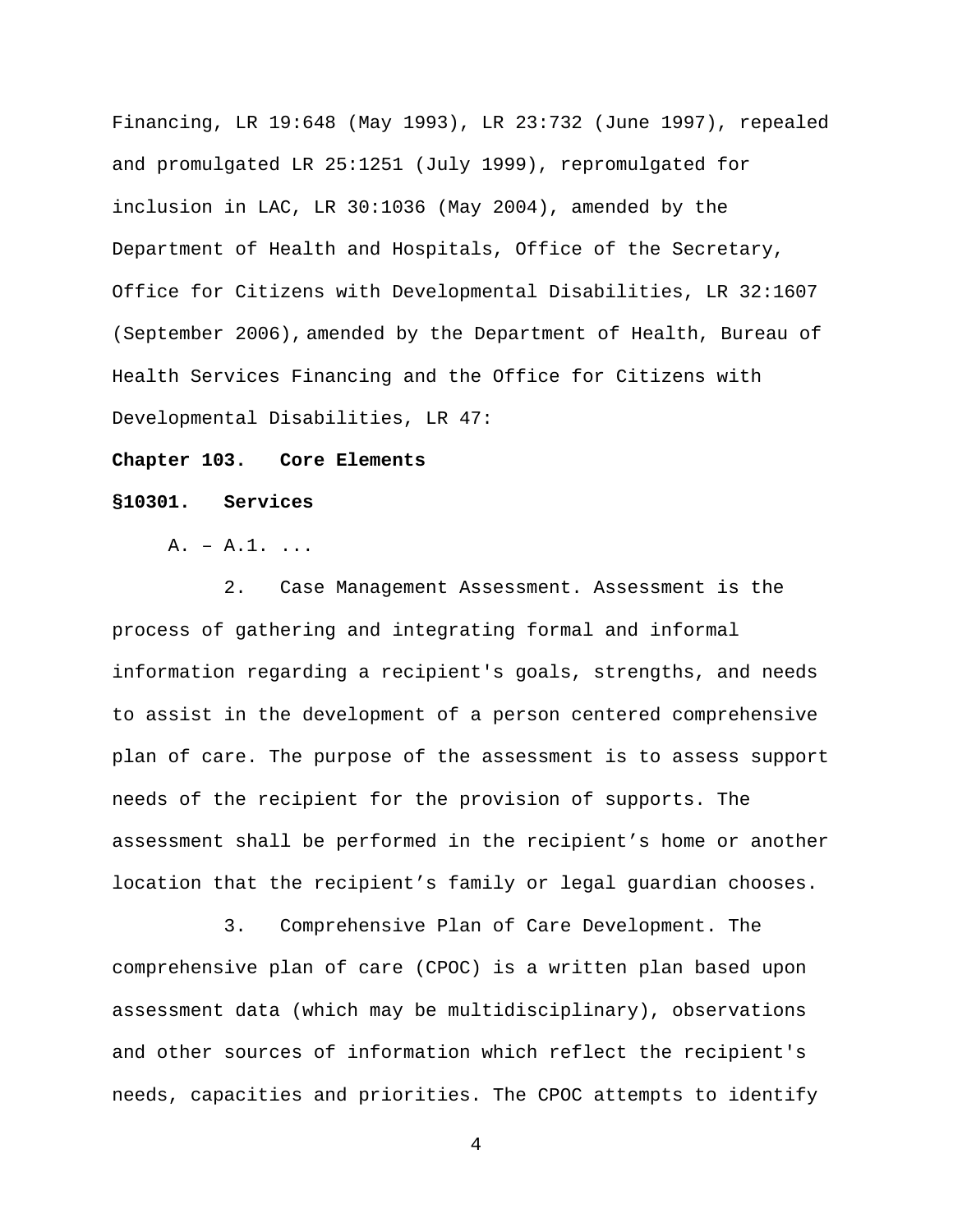the supports required and the resources available to meet these needs.

a. The CPOC shall be developed through a collaborative process involving the recipient, family or legal guardian, case manager, other support systems, appropriate professionals, and service providers. It shall be developed in the presence of the recipient; therefore, it cannot be completed prior to a meeting with the recipient. The recipient, family or legal guardian, case manager, support system and appropriate professional personnel shall be directly involved and agree to assume specific functions and responsibilities.

b. The CPOC shall be completed and submitted for approval within 60 calendar days of the referral for case management services for initial CPOCs.

4. Case Management Linkage. Linkage is assignment of the case management agency (CMA) to an individual. The CMA is responsible for the arranging of services agreed upon with the recipient and identified in the CPOC. Upon the request of the recipient or responsible party, attempts shall be made to meet service needs with informal resources as much as possible.

5. Case Management Follow-Up/Monitoring. Followup/monitoring is the mechanism used by the case manager to assure the appropriateness of the CPOC. Through followup/monitoring activity, the case manager not only determines the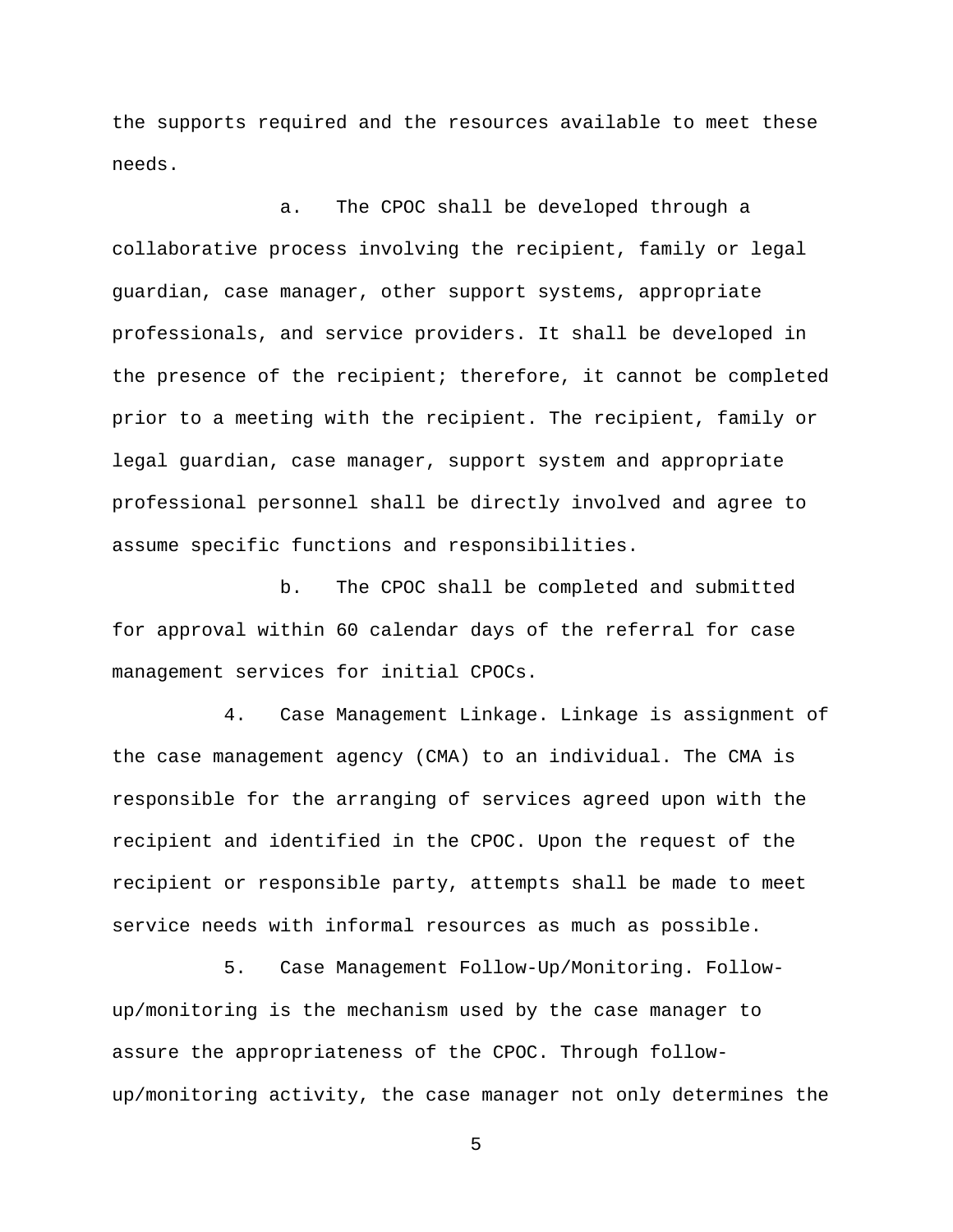effectiveness of the CPOC in meeting the recipient's needs, but identifies when changes in the recipient's status necessitate a revision in the CPOC. The purpose of follow-up/monitoring contacts is to determine:

a. if supports are being delivered as planned;

b. if supports are effective and adequate to meet the recipient's needs; and

c. whether the recipient is satisfied with the supports.

6. Case Management Reassessment. Reassessment is the process by which the baseline assessment is reviewed and information is gathered for evaluating and revising the overall CPOC. At least every quarter, a complete review of the CPOC shall be performed to assure that the goals and services are appropriate to the recipient's needs as identified in the assessment/reassessment process. A reassessment is also required when a major change occurs in the status of the recipient and/or his family or legal guardian.

7. Case Management Transition/Closure

a. Provided that the recipient has satisfied the requirements of linkage under §10301.A.4, discharge from a case management agency shall occur when the recipient:

i. – iv. ...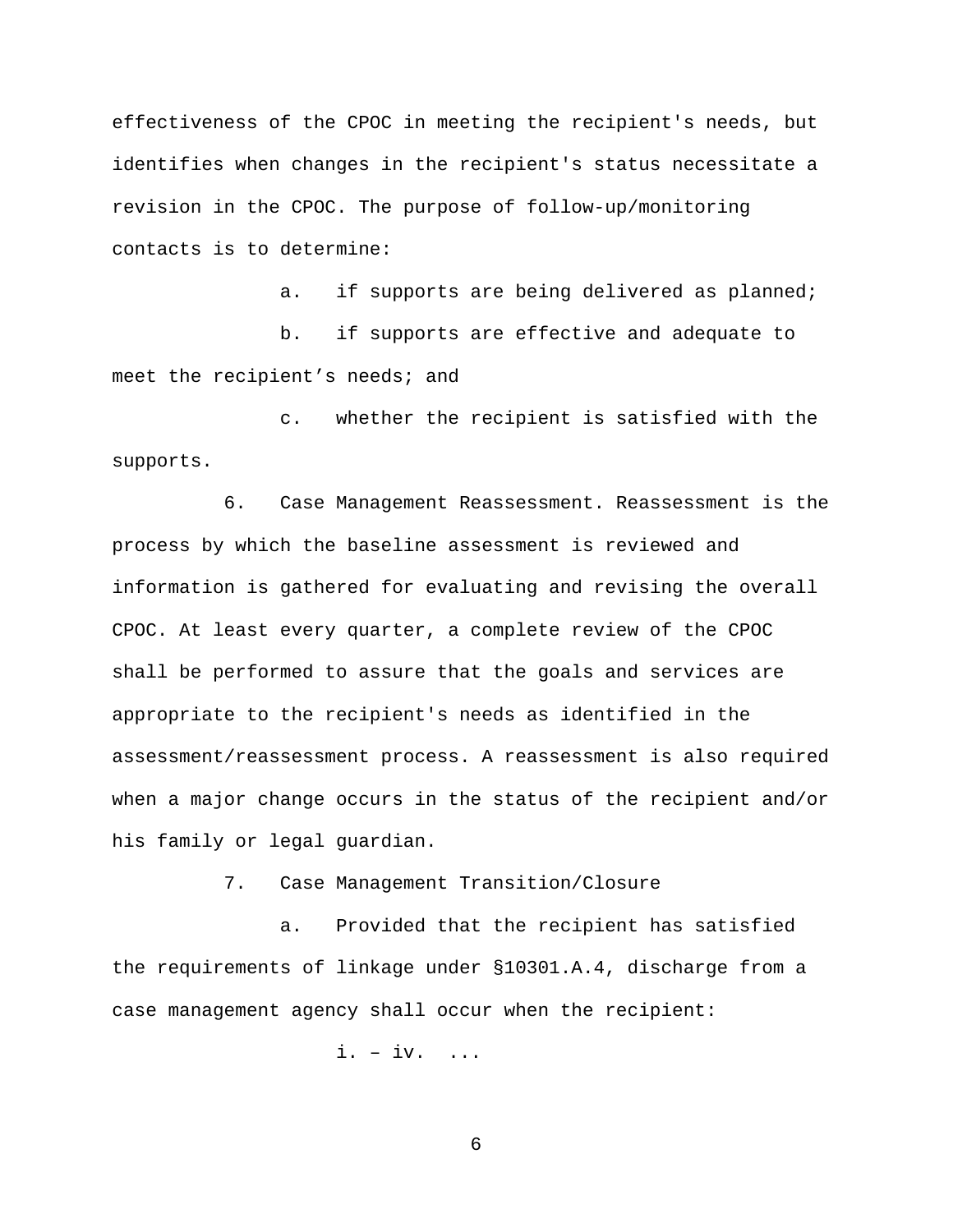b. The closure process shall ease the transition to other services or care systems. The agency shall not retaliate in any way against the recipient for terminating services or transferring to another agency for case management services.

B. In addition to the provision of the core elements, a minimum of one home visit per quarter is required for all recipients of optional targeted and waiver case management services with the exception of individuals participating in either the Children's Choice Waiver or the Supports Waiver. The Children's Choice Waiver requires an in-home visit within six to nine months of the start of a plan of care. Additionally, an inhome visit is required for the annual planning meeting. For Supports Waiver, the in-home visit is required once a year. The remaining quarterly visit may occur at the vocational agency's location. The agency shall ensure that more frequent home visits are performed if indicated in the recipient's CPOC. The purpose of the home visit, if it is determined necessary, is to:

 $1. - 3.$  ...

C. The case management agency shall monitor service providers quarterly through telephone monitoring, on-site observation of service visits and review of the service providers' records. The agency shall also ensure that the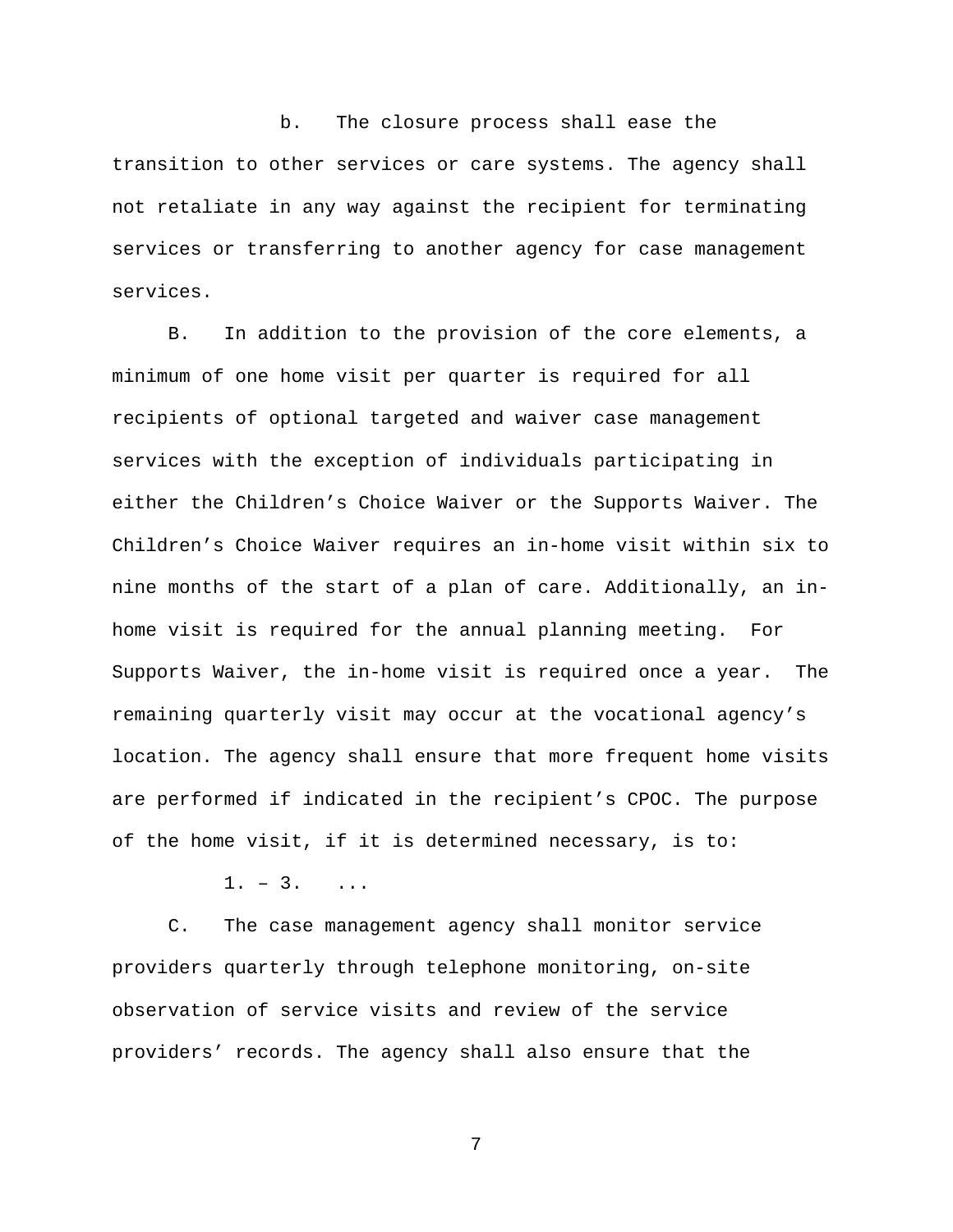service provider and recipient are given a copy of the recipient's most current CPOC and any subsequent updates.

AUTHORITY NOTE: Promulgated in accordance with R.S. 36:254 and Title XIX of the Social Security Act.

HISTORICAL NOTE: Promulgated by the Department of Health and Human Resources, Office of Family Security, LR 12:834 (December 1986) amended by the Department of Health and Hospitals, Office of the Secretary, Bureau of Health Services Financing, LR 19:648 (May 1993), LR 23:732 (June 1997), repealed and promulgated LR 25:1251 (July 1999), repromulgated LR 30:1036 (May 2004),amended by the Department of Health, Bureau of Health Services Financing, and the Office for Citizens with Developmental Disabilities, LR 47:

### **Chapter 105. Provider Participation**

### **§10501. Participation Requirements**

A. In order to participate as a case management services provider in the Medicaid Program, an agency shall comply with:

- 1. ...
- 2. provider enrollment;
- 3. ...

4. the specific terms of individual performance agreements.

B. The participation of case management agencies providing service to targeted and waiver populations shall be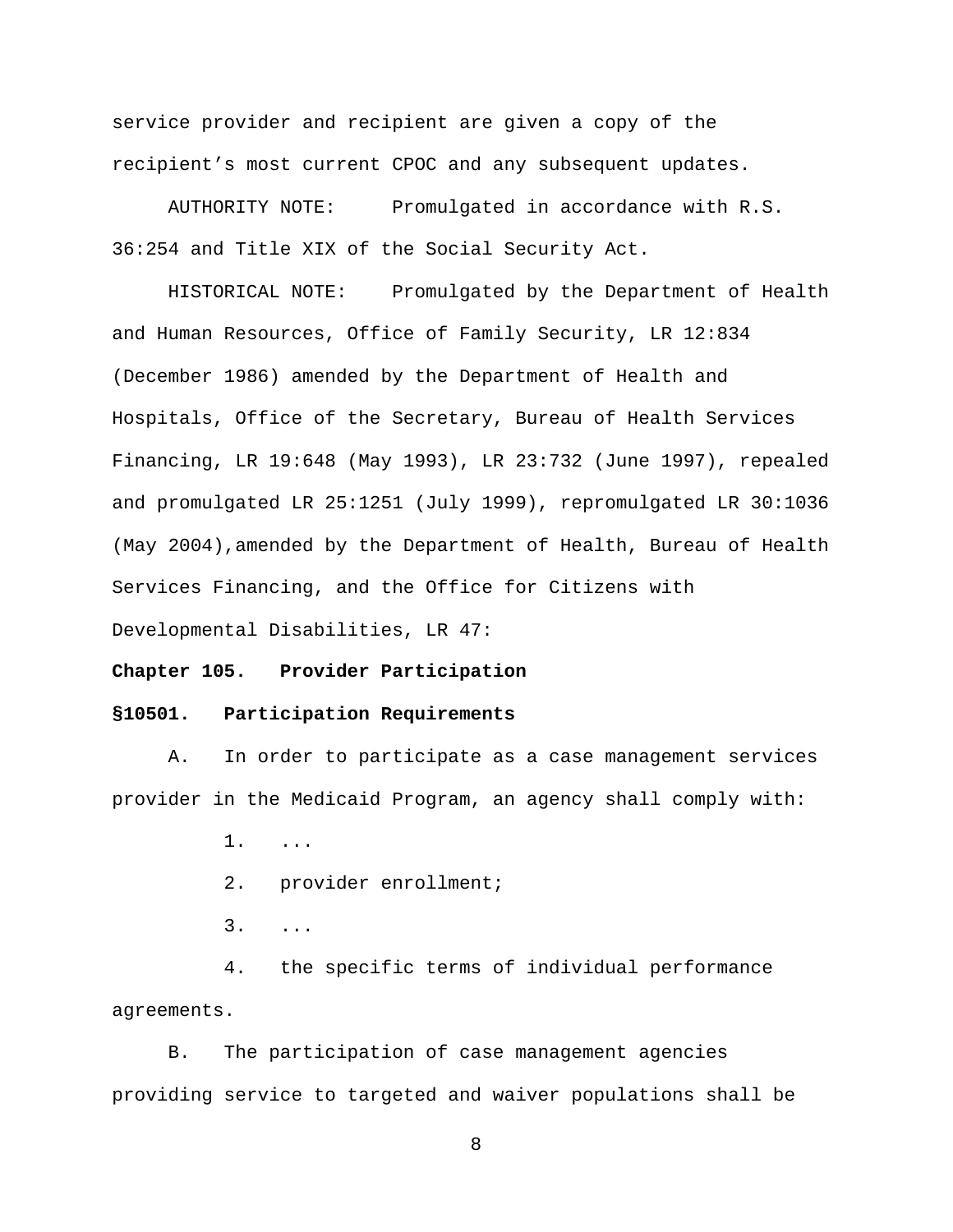limited contingent on the approval of a 1915(b)(4) waiver by the Centers for Medicare and Medicaid Service (CMS).

C. The following are enrollment requirements applicable to all case management agencies, regardless of the targeted or waiver group served. Failure to comply with these requirements may result in sanctions and/or recoupment and disenrollment. The agency shall:

1. demonstrate direct experience in successfully serving the target population and shall have demonstrated knowledge of available community services and methods for accessing them including:

a. the maintenance of a current file containing community resources available to the target population and established linkages with those resources;

b. demonstrating knowledge of the eligibility requirements and application procedures for federal, state, and local government assistance programs which are applicable to the target population served;

c. the employ of sufficient number of case manager and supervisory staff to comply with the staff coverage, staffing qualifications and maximum caseload size requirements described in §§10503, Provider Responsibilities and 10701, Reimbursement.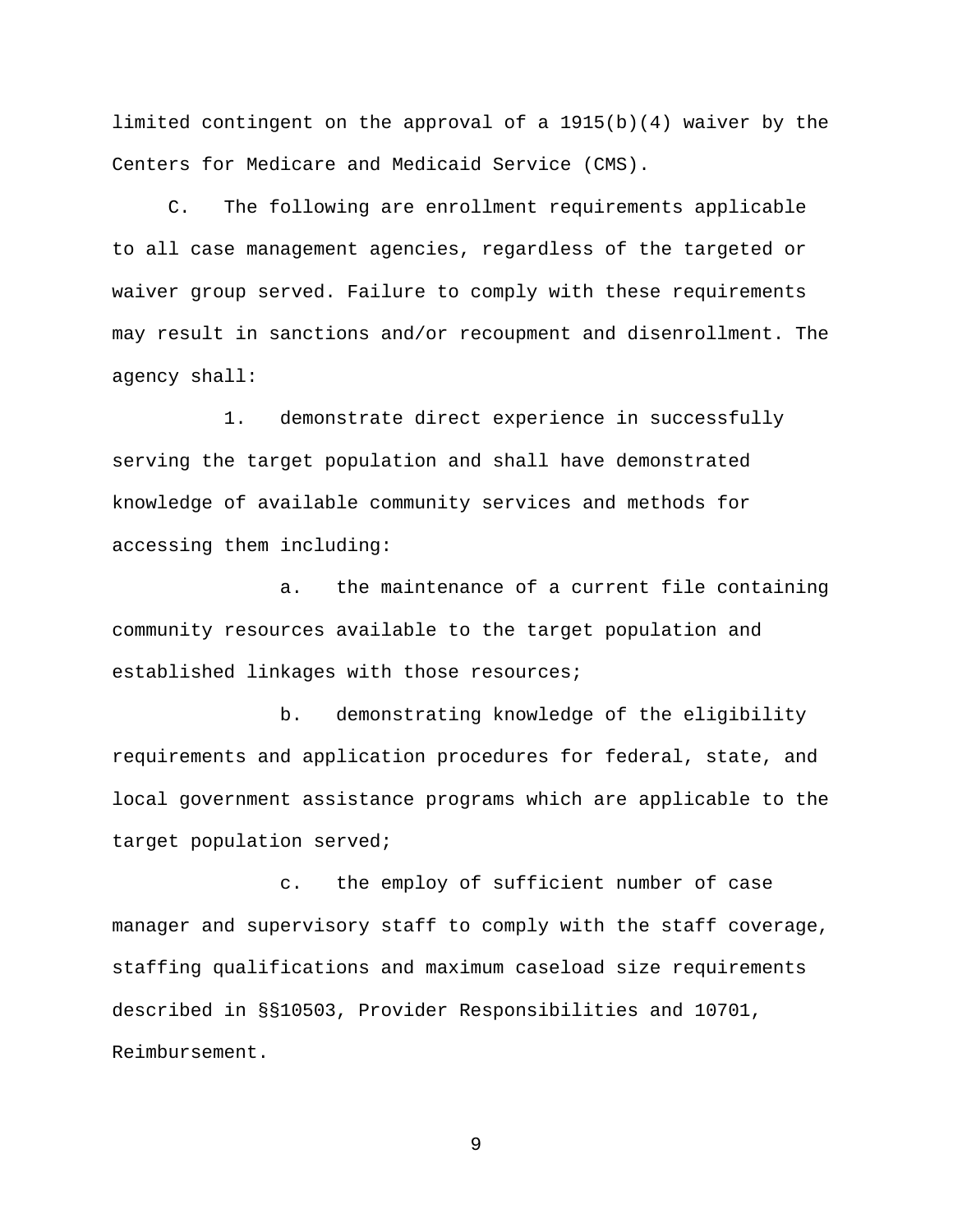2. demonstrate administrative capacity and financial resources to provide all core elements of case management services and ensure effective service delivery in accordance with LDH licensing and programmatic requirements;

3. submit a yearly audit of case management costs only and have no outstanding or unresolved audit disclaimer(s) with LDH;

4. assure that all agency staff is employed in accordance with Internal Revenue Service (IRS) and Department of Labor regulations. The subcontracting of individual case managers and/or supervisors is prohibited. However, those agencies who have Medicaid contracts/performance agreements for case management services may subcontract with another licensed case management agency for case manager and/or supervisory staff if prior approval has been obtained from the department;

5. assure that all new staff satisfactorily completes an orientation and training program in the first 90 days of employment. All case managers shall attend all training mandated by the department. Each case manager and supervisor shall satisfactorily complete case management related training annually to meet the minimum training requirements;

6. submit to the local governing entity (LGE) an agency quality assurance plan (QAP) for approval within 90 days of enrollment. Six months following approval of the QAP and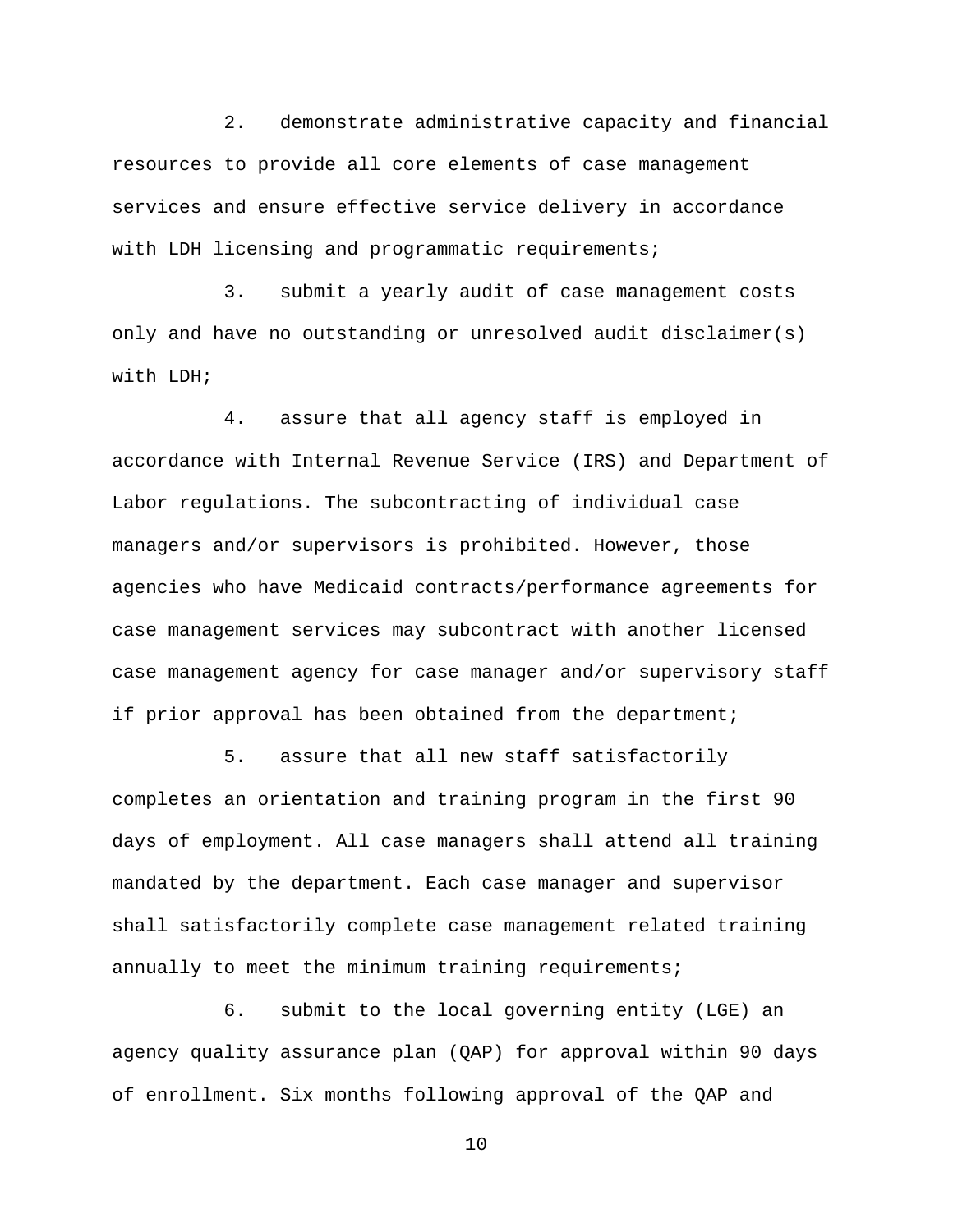annually thereafter, the agency shall submit an agency selfevaluation in accordance with departmental guidelines;

7. document and maintain recipient records in accordance with federal and state regulations governing confidentiality and licensing requirements;

8. assure the recipient's right to elect to receive or terminate case management services (except for recipients in any OCDD waiver). Assure that each recipient is offered freedom of choice in the selection of an available case management agency (per agency policy);

9. assure that the agency and case managers shall not provide case management and Medicaid reimbursed direct services to the same recipient(s) unless by an affiliate agency with a separate board of directors;

10. with the recipient's permission, agree to maintain regular contact, share relevant information and coordinate medical services with the recipient's qualified licensed physician or other licensed health care practitioner who is acting within the scope of practice of his/her respective licensing board(s) and/or certification(s);

11. demonstrate the capacity to participate in the department's electronic data gathering system(s). All requirements for data submittal shall be followed and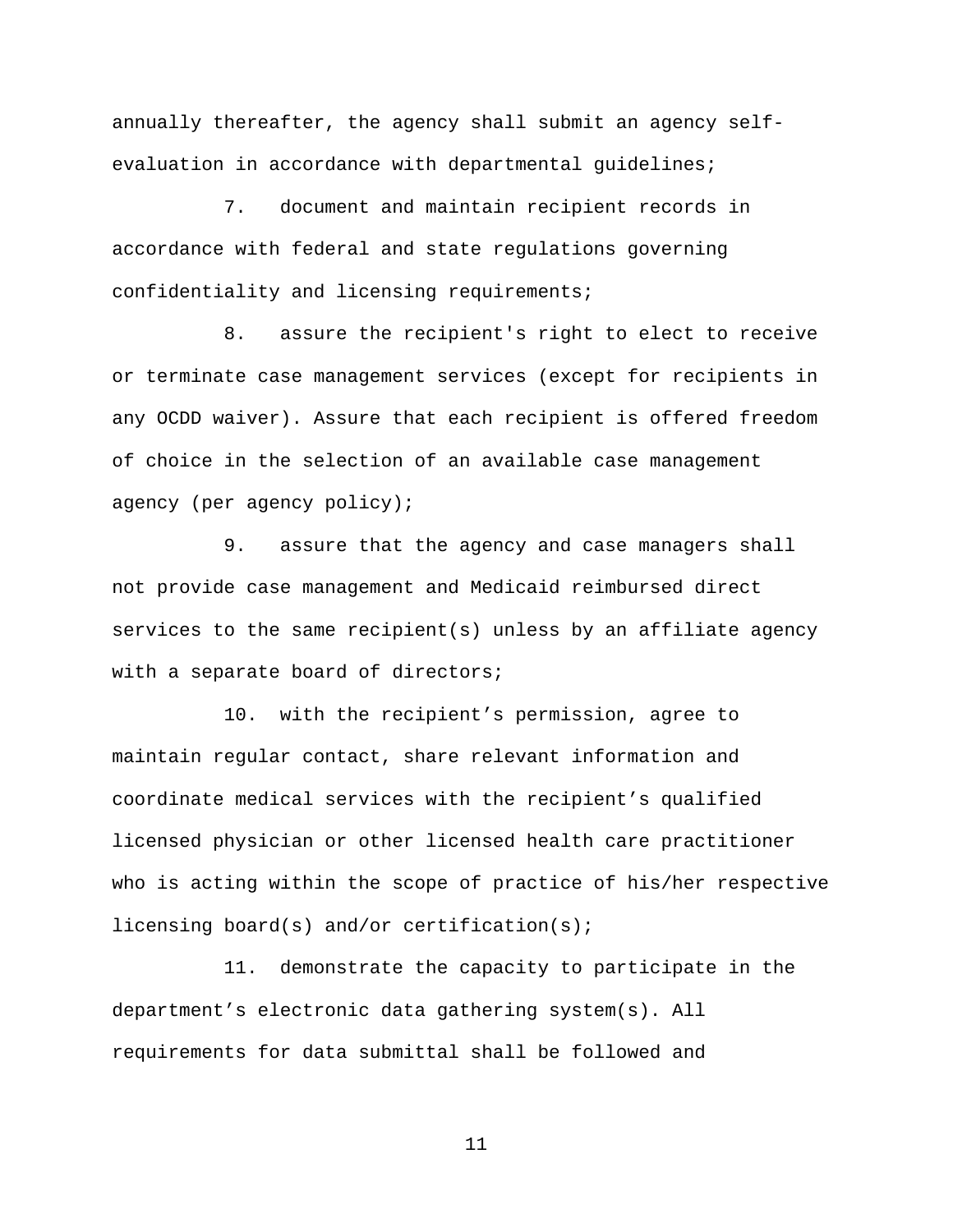participation is required for all enrolled case management agencies. The software is the property of the department;

12. complete management reports; and

13. assure that all current and potential employees, contractors and other agents and affiliates have not been excluded from participation in any federal health care program by checking the Department of Health and Human Services' Office of Inspector General website and the LDH Adverse Actions website upon hire and monthly thereafter. Potential employees must also have a satisfactory response to a criminal background check as required by the EarlySteps program.

D. – D.12. Repealed.

AUTHORITY NOTE: Promulgated in accordance with R.S. 36:254 and Title XIX of the Social Security Act.

HISTORICAL NOTE: Promulgated by the Department of Health and Human Resources, Office of Family Security, LR 12:834 (December 1986) amended by the Department of Health and Hospitals, Office of the Secretary, Bureau of Health Services Financing, LR 23:732 (June 1997) repealed and promulgated LR 25:1251 (July 1999), amended by the Department of Health and Hospitals, Office of the Secretary, Bureau of Community Supports and Services, LR 29:38 (January 2003), repromulgated for inclusion in LAC, LR 30:1037 (May 2004), amended by the Department of Health and Hospitals, Office of the Secretary,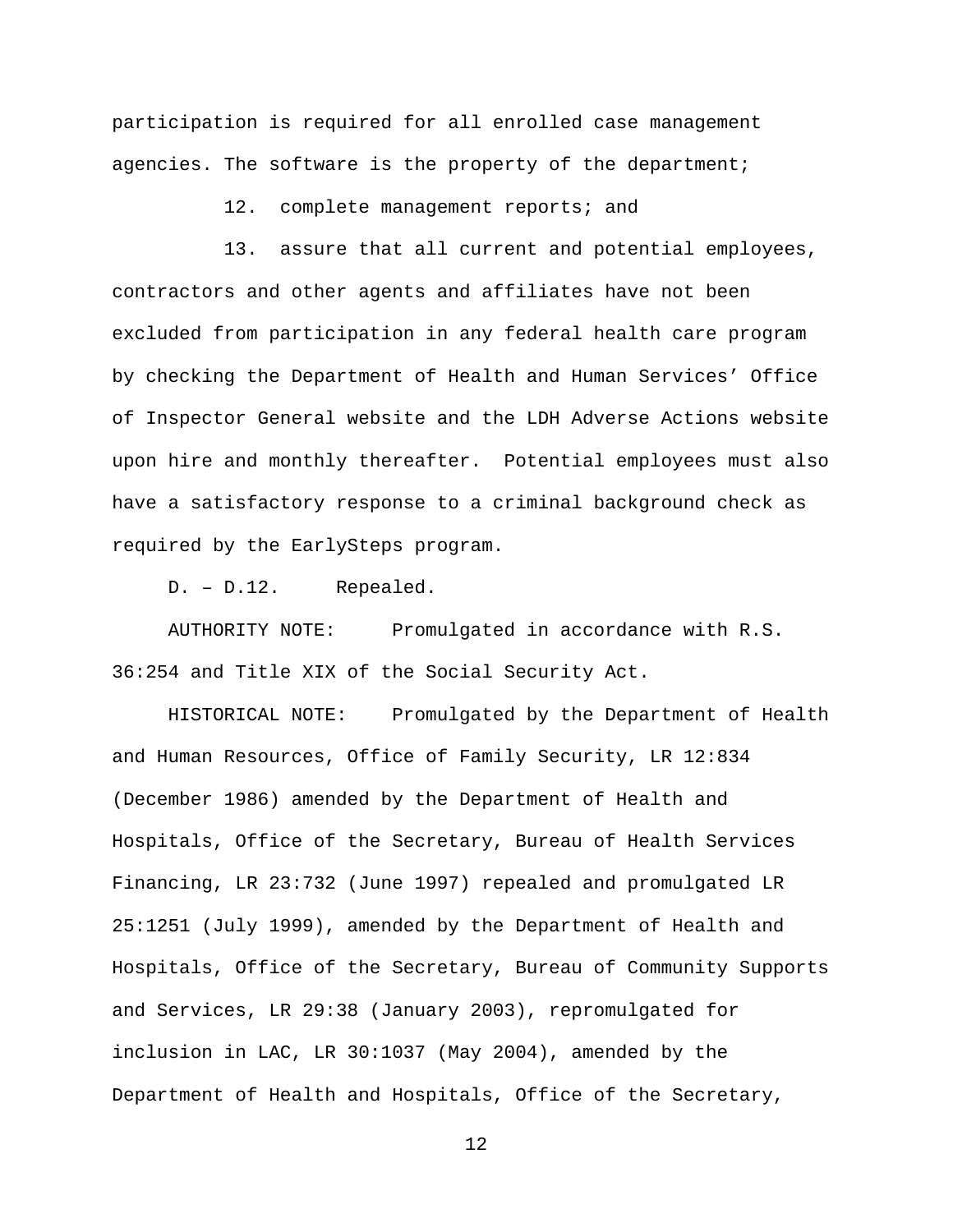Office of Citizens with Developmental Disabilities, LR 32:1608 (September 2006), amended LR 34:663 (April 2008), amended by the Department of Health, Bureau of Health Services Financing and the Office for Citizens with Developmental Disabilities, LR 47:

## **§10503. Provider Responsibilities**

A. In order to be reimbursed by the Medicaid Program, an enrolled provider of targeted or waiver case management service shall comply with all of the requirements listed in this §10503.

B. Case management agencies shall maintain sufficient staff to serve recipients within the mandated caseload size of 35 with a supervisor to staff ratio of no more than eight case managers per supervisor. Agencies have the option to submit a written request to OCDD if they would like to exceed the 35 recipient maximum caseload per case manager on a time-limited basis. All exceptions to the maximum caseload size or full-time employment of staff requirements shall be prior authorized by the OCDD State Office Waiver Director/designee. All case managers shall be employed by the agency at least 40 hours per week and work at least 50 percent of the time during normal business hours (8 a.m. to 5 p.m., Monday through Friday). Case management supervisors shall be full-time employees and shall be continuously available to case managers. The agency shall have a written policy to ensure service coverage for all recipients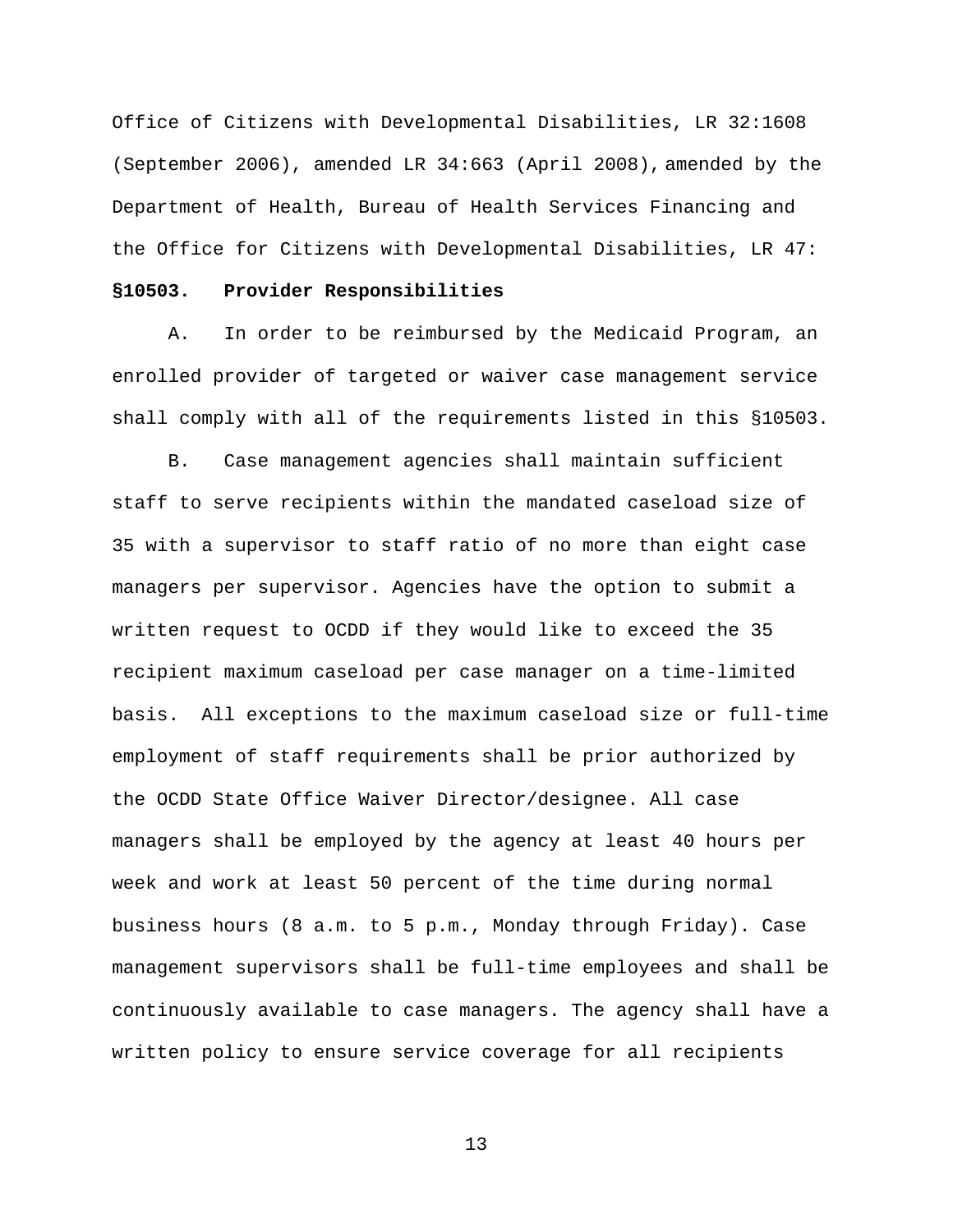during the normal absences of case managers and supervisors or prior to the filling of vacated staff positions.

C. The agency shall maintain a toll-free telephone number to ensure that recipients have access to case management services 24 hours a day, seven days a week. Recipients shall be able to reach an actual person in case of an emergency, not a recording.

D. ...

1. Each case management agency shall have a written job description and consultation plan that describes how the nurse consultant shall participate in the comprehensive plan of care (CPOC) development for medically complex individuals and others as indicated by the high risk indicators.

2. ...

3. The nurse consultant shall be available to the case management agency at least four hours per week.

E. Records. All agency records shall be maintained in an accessible, standardized order and format at the LDH enrolled office site. The agency shall have sufficient space, facilities, and supplies to ensure effective record keeping.

1. Administrative and recipient records shall be maintained in a manner to ensure confidentiality and security against loss, tampering, destruction, or unauthorized use.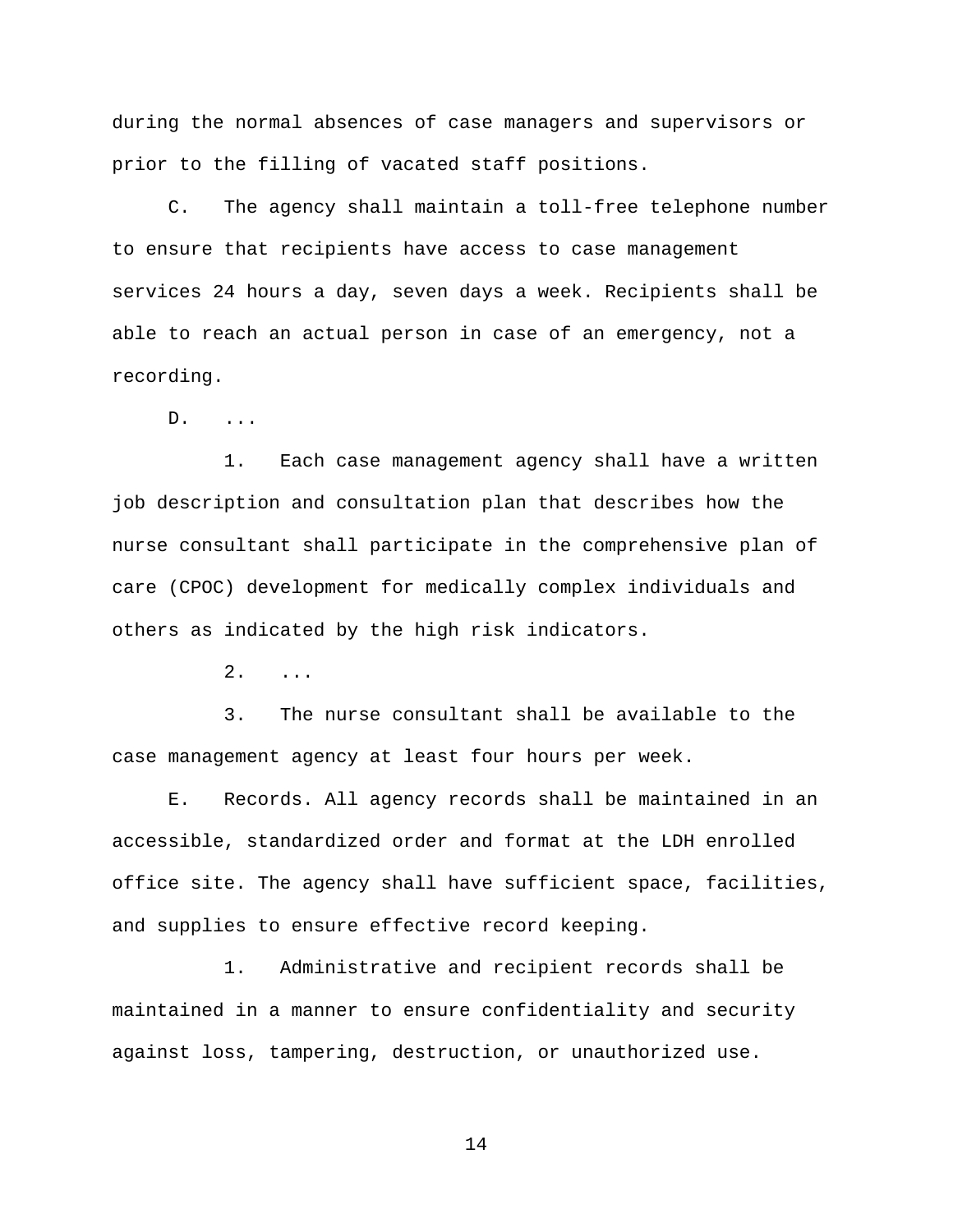2. The case management agency shall retain its records for the longer of the following time frames:

a. six years from the date of the last payment; or

b. until the records are audited and all audit questions are answered.

3. Agency records shall be available for review by the appropriate state and federal personnel at all reasonable times.

F. – F.3. Repealed.

AUTHORITY NOTE: Promulgated in accordance with R.S. 36:254 and Title XIX of the Social Security Act.

HISTORICAL NOTE: Promulgated by the Department of Health and Human Resources, Office of Family Security, LR 12:834 (December 1986) amended by the Department of Health and Hospitals, Office of the Secretary, Bureau of Health Services Financing, LR 23:732 (June 1997) repealed and promulgated LR 25:1251 (July 1999), amended by the Department of Health and Hospitals, Office of the Secretary, Bureau of Community Supports and Services, LR 29:38 (January 2003), repromulgated for inclusion in LAC, LR 30:1038 (May 2004), amended by the Department of Health, Bureau of Health Services Financing and the Office for Citizens with Developmental Disabilities, LR 47: **§10505. Staff Education and Experience**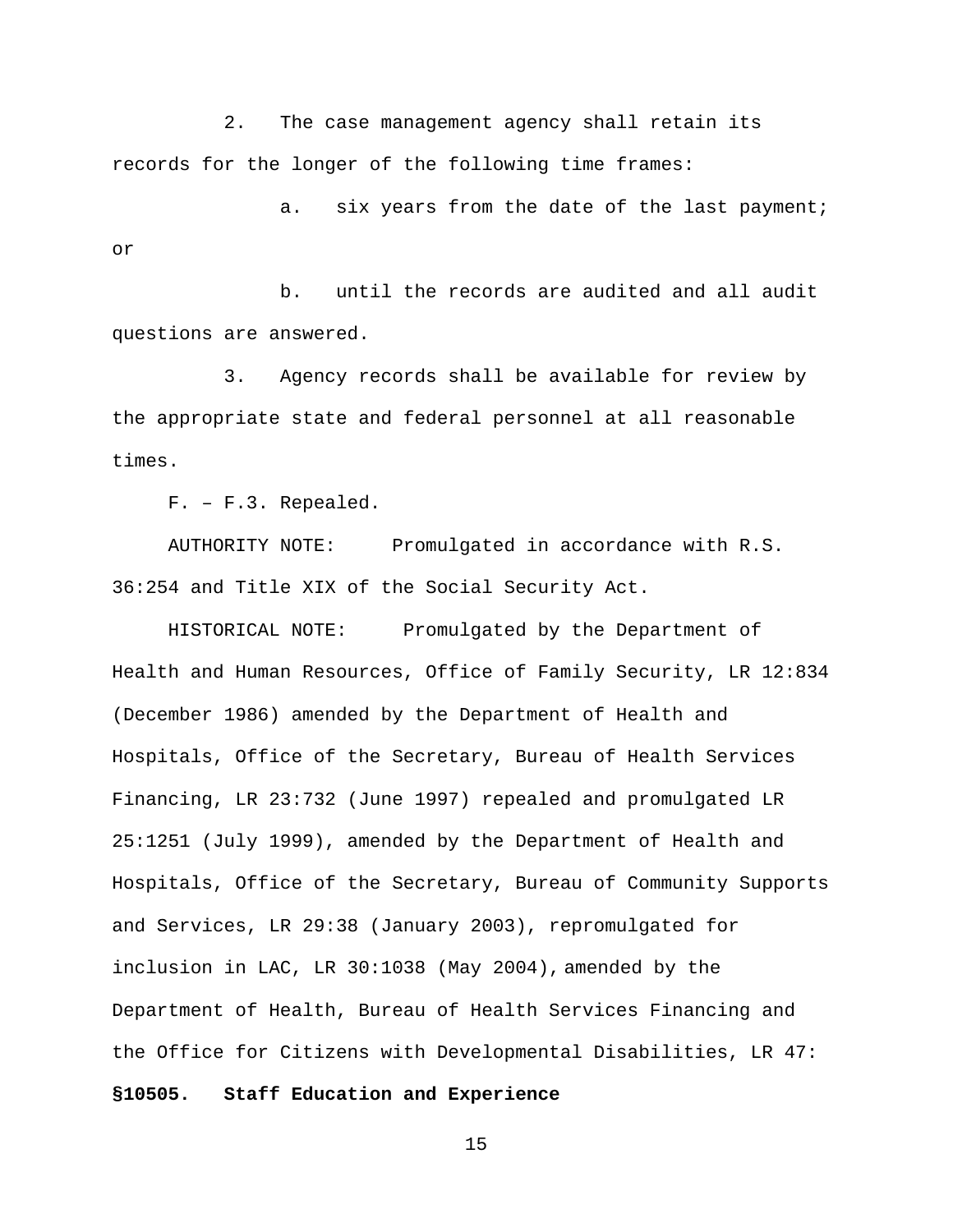A. Each Medicaid-enrolled agency shall ensure that all staff providing case management services meet the qualifications required in this §10701 prior to assuming any full caseload responsibilities.

B. Case managers hired or promoted on or after the effective date of this rule revision shall meet the following criteria for education and experience qualifications:

1. a bachelor's degree or master's degree in social work from a program accredited by the Council on Social Work Education; or

2. a currently licensed registered nurse (RN); or

3. a bachelor's or master's degree in a human service related field which includes psychology education, counseling, social services, sociology, philosophy, family and consumer sciences, criminal justice, rehabilitation services, child development, substance abuse, gerontology, and vocational rehabilitation; or

a. Repealed.

4. a bachelor's degree in liberal arts or general studies with a concentration of at least 16 hours in one of the fields listed in accordance with §10505.B.3.

C. Case management supervisors hired or promoted on or after the effective date of this rule revision, shall meet the following criteria for education and experience: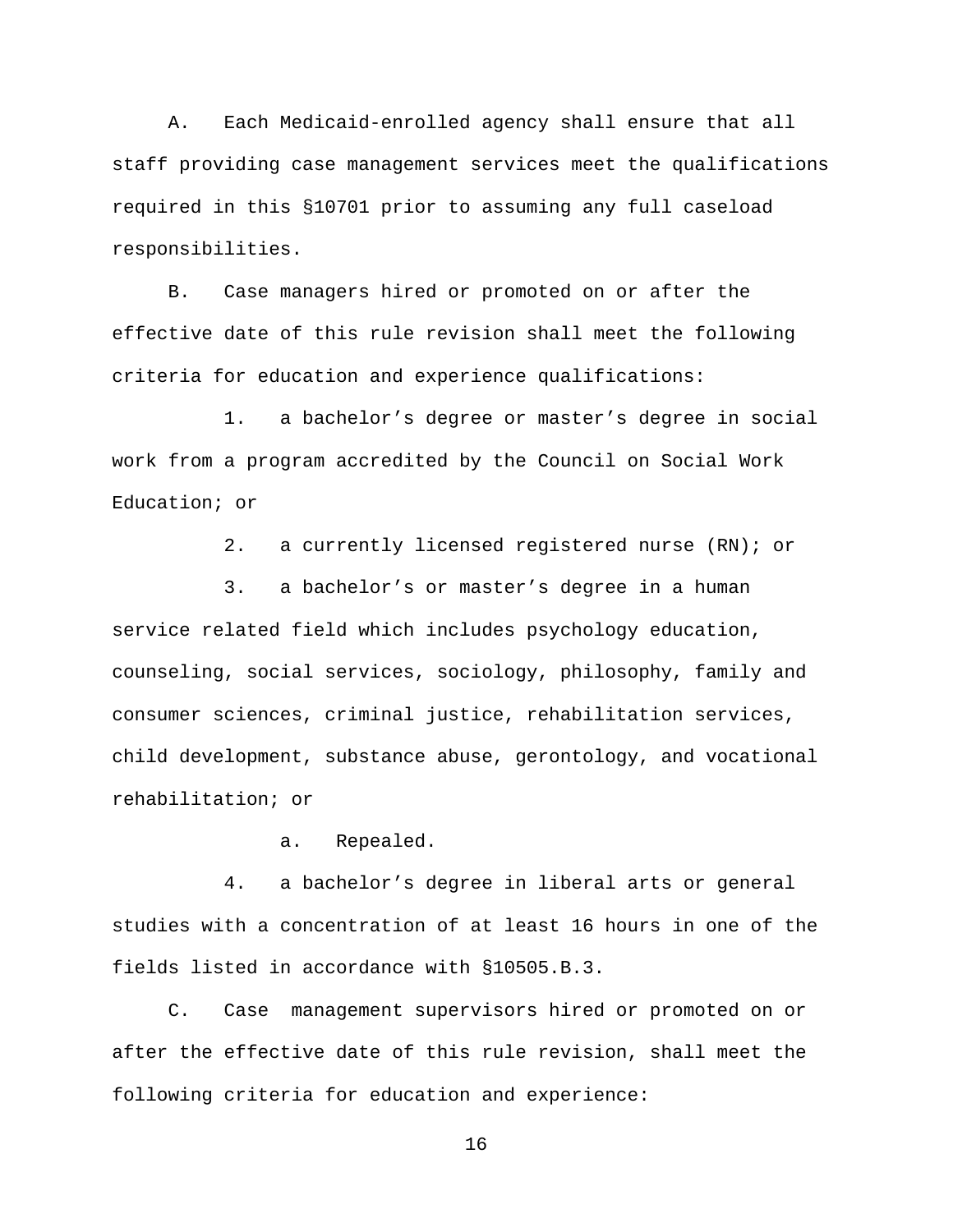1. a bachelor's or master's degree in social work from a program accredited by the Council on Social Work Education and two years of paid post degree experience in providing support coordination services; or

2. a currently licensed registered nurse with at least two years of paid nursing experience; or

3. a bachelor's or master's degree in a human service related field which includes psychology, education, counseling, social services, sociology, philosophy, family and consumer sciences, criminal justice, rehabilitation services, child development, substance abuse, gerontology, and vocational rehabilitation and two years of paid post degree experience in providing support coordination services; or

4. a bachelor's degree in liberal arts or general studies with a concentration of at least 16 hours in one of the fields listed in §10505.C.3 and two years of paid post degree experience in providing support coordination services.

a. Repealed.

D. Nurse Consultant. The nurse consultant shall meet the following educational qualifications:

 $1. - 2.$  ...

E. – E.2.e. Repealed.

AUTHORITY NOTE: Promulgated in accordance with R.S. 36:254 and Title XIX of the Social Security Act.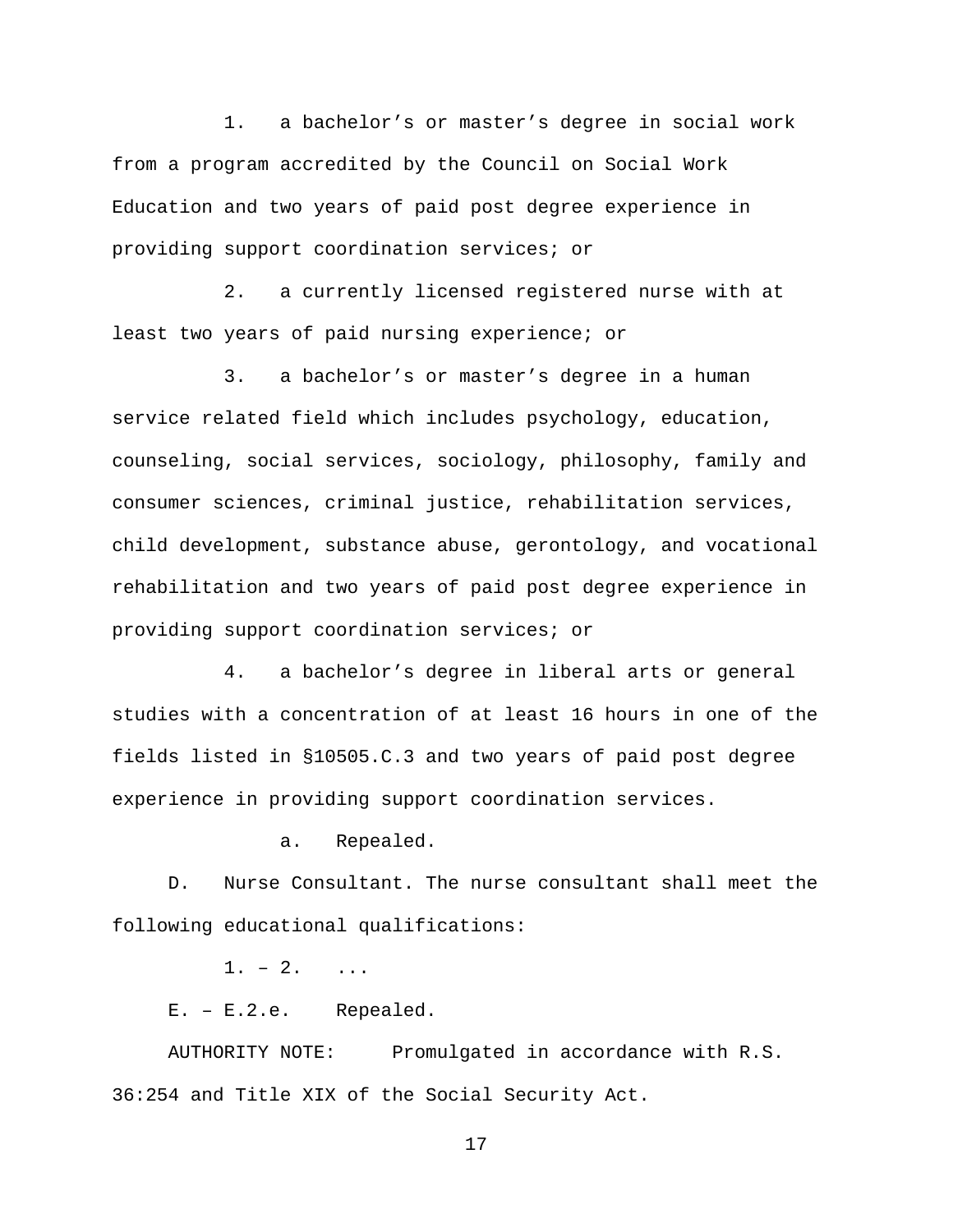HISTORICAL NOTE: Promulgated by the Department of Health and Human Resources, Office of Family Security, LR 12:834 (December 1986) amended by the Department of Health and Hospitals, Office of the Secretary, Bureau of Health Services Financing, LR 23:732 (June 1997) repealed and promulgated LR 25:1251 (July 1999), amended by the Department of Health and Hospitals, Office of the Secretary, Bureau of Community Supports and Services, LR 29:38 (January 2003), repromulgated for inclusion in LAC, LR 30:1038 (May 2004), amended by the Department of Health and Hospitals, Office of the Secretary, Office for Citizens with Developmental Disabilities, LR 32:1608 (September 2006), amended LR 34:663 (April 2008), amended by the Department of Health and Hospitals, Bureau of Health Services Financing, LR 40:1700, 1701 (September 2014), amended by the Department of Health, Bureau of Health Services Financing and the Office for Citizens with Developmental Disabilities, LR 47:

# **§10507. Staff Training**

A. Training for case managers and supervisors shall be provided or arranged for by the case management agency. Agencies shall send the appropriate staff to all training mandated by LDH.

B. Training for New Staff. A minimum of 16 hours of orientation shall be provided to all staff, volunteers, and students within one week of employment. A minimum of eight hours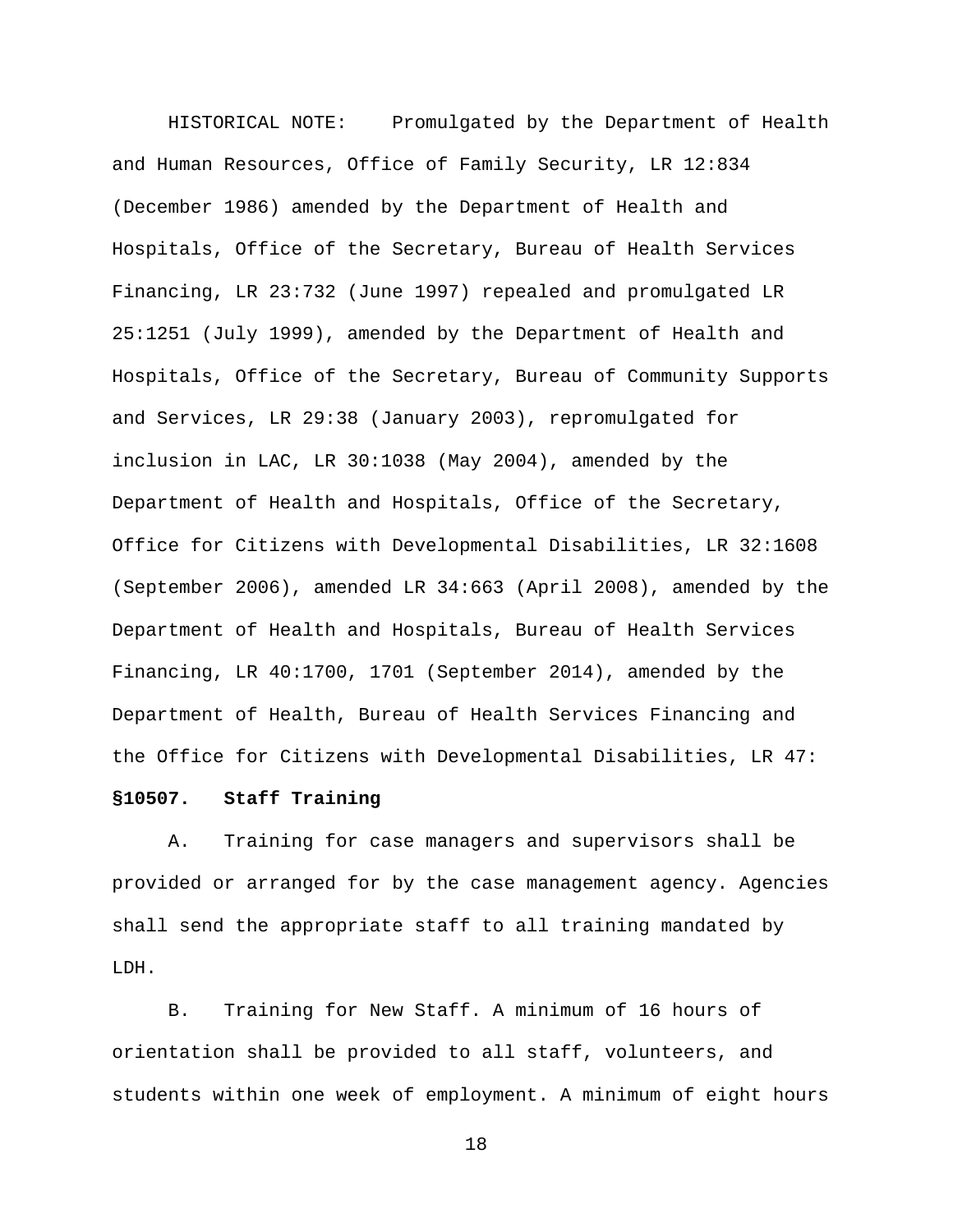of the orientation training shall address the target population including, but not limited to, specific service needs, available resources and other topics. In addition to the required 16 hours of orientation, all new employees who have no documentation of previous training shall receive a minimum of 16 hours of training during the first 90 calendar days of employment related to the target population and the skills and techniques needed to provide case management to that population.

C. Annual Training. Case managers and supervisors shall satisfactorily complete a minimum of 20 hours of case management-related training annually which may include updates on subjects covered in orientation and initial training. The 16 hours of orientation training required for new employees are not included in the annual training requirement of at least 20 hours.

D. Documentation. All training required in Subsections B and C above shall be evidenced by written documentation and provided to the department upon request.

 $E. - E.3.$ 

AUTHORITY NOTE: Promulgated in accordance with R.S. 36:254 and Title XIX of the Social Security Act.

HISTORICAL NOTE: Promulgated by the Department of Health and Human Resources, Office of Family Security, LR 12:834 (December 1986) amended by the Department of Health and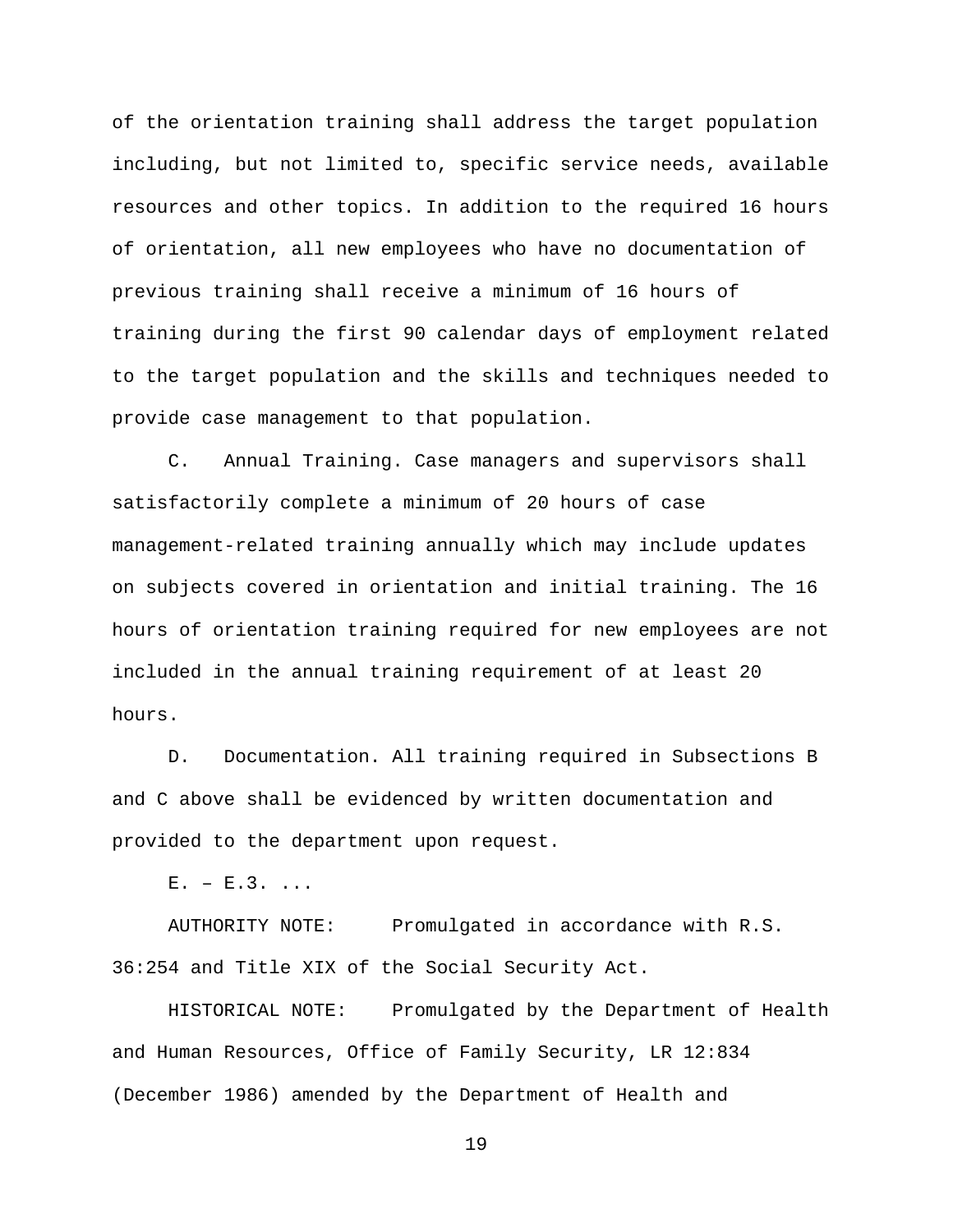Hospitals, Office of the Secretary, Bureau of Health Services Financing, LR 23:732 (June 1997), repealed and promulgated (LR 25:1251 (July 1999), amended LR 26:2796 (December 2000), LR 26:2797 (December 2000), amended by the Department of Health and Hospitals, Office of the Secretary, Bureau of Community Supports and Services, LR 29:39 (January 2003), repromulgated LR 30:1039 (May 2004), amended by the Department of Health, Bureau of Health Services Financing and the Office for Citizens with Developmental Disabilities, LR 47:

#### **Chapter 107. Reimbursement**

#### **§10701. Reimbursement**

A. Reimbursement for case management services for the Infant and Toddler Program (EarlySteps):

1. ...

2. All services shall be prior authorized. B. – B.2. ...

C. Effective for dates of service on or after July 1, 2012, the reimbursement rate for case management services provided to the following targeted populations shall be reduced by 1.5 percent of the rates on file as of June 30, 2012:

1. participants in the Early and Periodic Screening, Diagnosis, and Treatment Program; and

2. individuals with developmental disabilities who participate in the New Opportunities Waiver.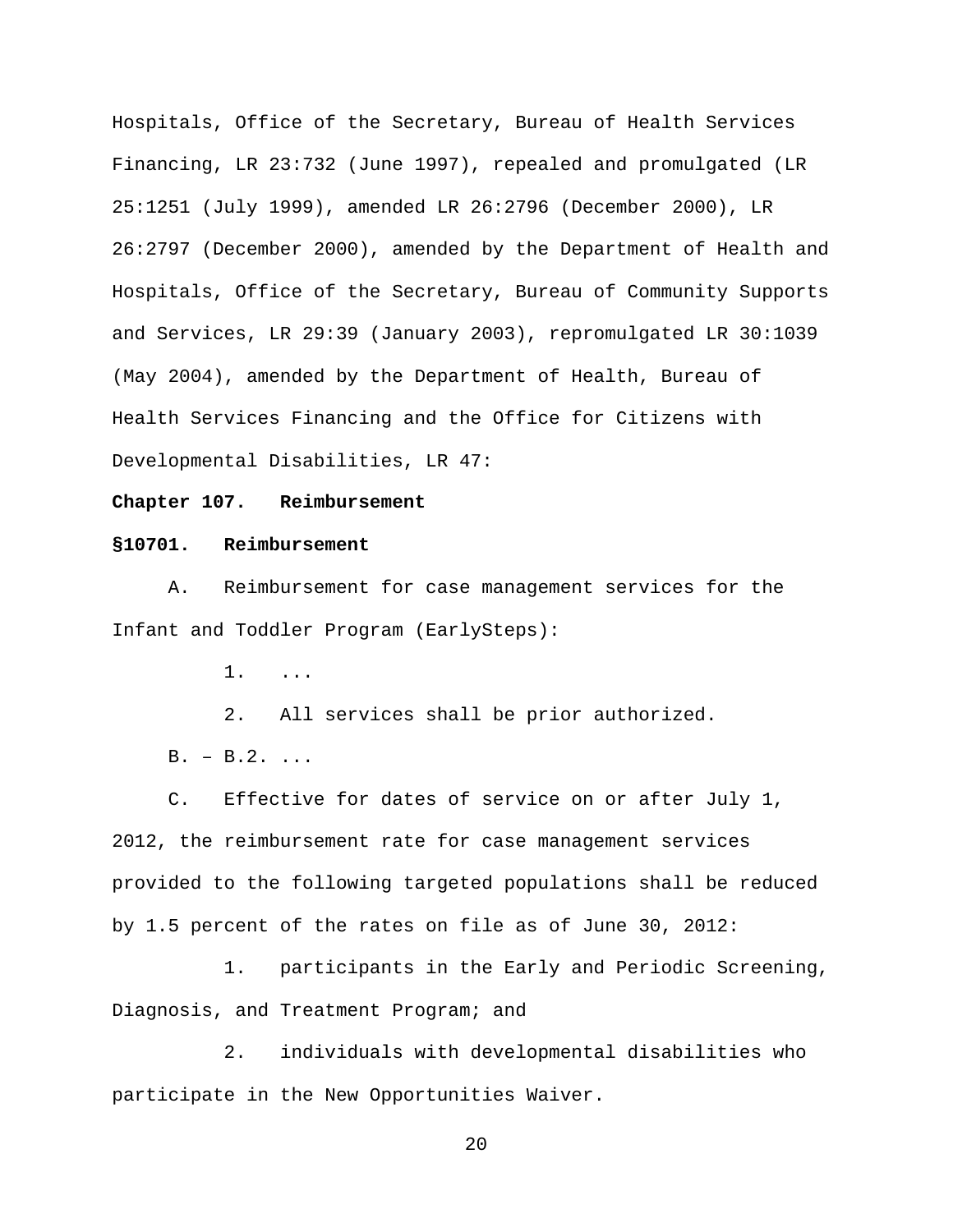D. Effective for dates of service on or after July 1, 2014, case management services provided to participants in the New Opportunities Waiver shall be reimbursed at a flat rate for each approved unit of service.

1. The standard unit of service is equivalent to one month and covers both service provision and administrative (overhead) costs.

a. Service provision includes the core elements in:

i. §10301 of this Chapter;

- ii. the case management manual; and
- iii. performance agreements.

2. All services shall be prior authorized.

E. Effective for dates of service on or after April 1, 2018, case management services provided to participants in the Early and Periodic Screening, Diagnosis and Treatment (EPSDT) Program shall be reimbursed at a flat rate for each approved unit of service. The standard of service is equivalent to one month.

E.1. – L. Repealed.

AUTHORITY NOTE: Promulgated in accordance with R.S. 36:254 and Title XIX of the Social Security Act.

HISTORICAL NOTE: Promulgated by the Department of Health and Hospitals, Office of the Secretary, Bureau of Health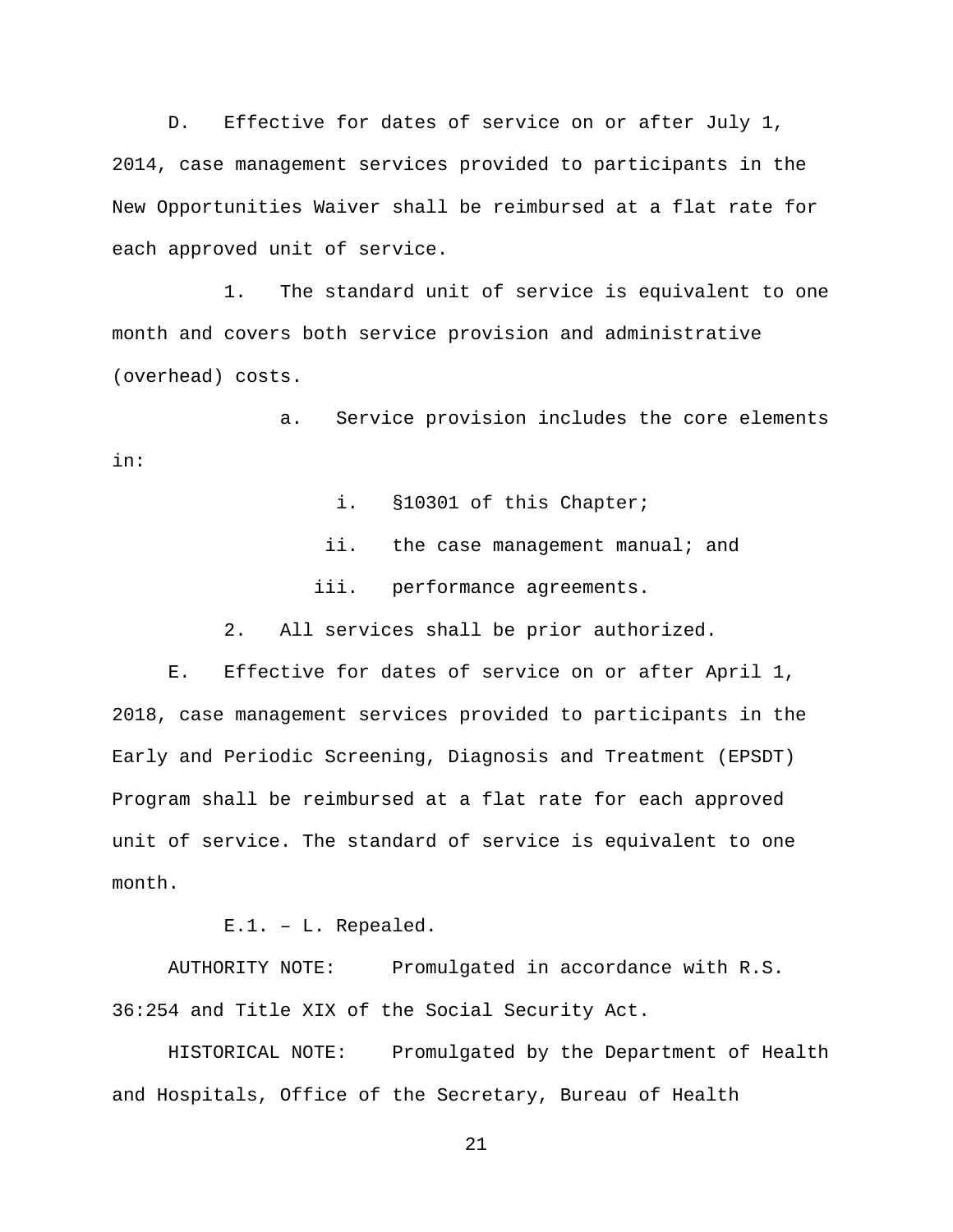Services Financing, LR 30:1040 (May 2004), amended LR 31:2032 (August 2005), LR 35:73 (January 2009), amended by the Department of Health and Hospitals, Bureau of Health Services Financing, LR 35:1903 (September 2009), LR 36:1783 (August 2010), amended by the Department of Health and Hospitals, Bureau of Health Services Financing and the Office of Public Health, LR 39:97 (January 2013), amended by the Department of Health and Hospitals, Bureau of Health Services Financing, LR 39:3302 (December 2013), LR 40:1700, 1701 (September 2014), LR 41:1490 (August 2015), amended by the Department of Health, Bureau of Health Services Financing, LR 44:63 (January 2018), LR 47:

#### **§10703. Cost Reports**

A. Case management agencies shall provide annual cost reports based on the state fiscal year, July 1 through June 30. Completed reports are due within 90 calendar days after the end of each state fiscal year or by September 28 of each calendar year.

AUTHORITY NOTE: Promulgated in accordance with R.S. 36:254 and Title XIX of the Social Security Act.

HISTORICAL NOTE: Promulgated by the Department of Health and Hospitals, Office of the Secretary, Bureau of Health Services Financing, LR 35:73 (January 2009), amended by the Department of Health, Bureau of Health Services Financing and the Office for Citizens with Developmental Disabilities, LR 47: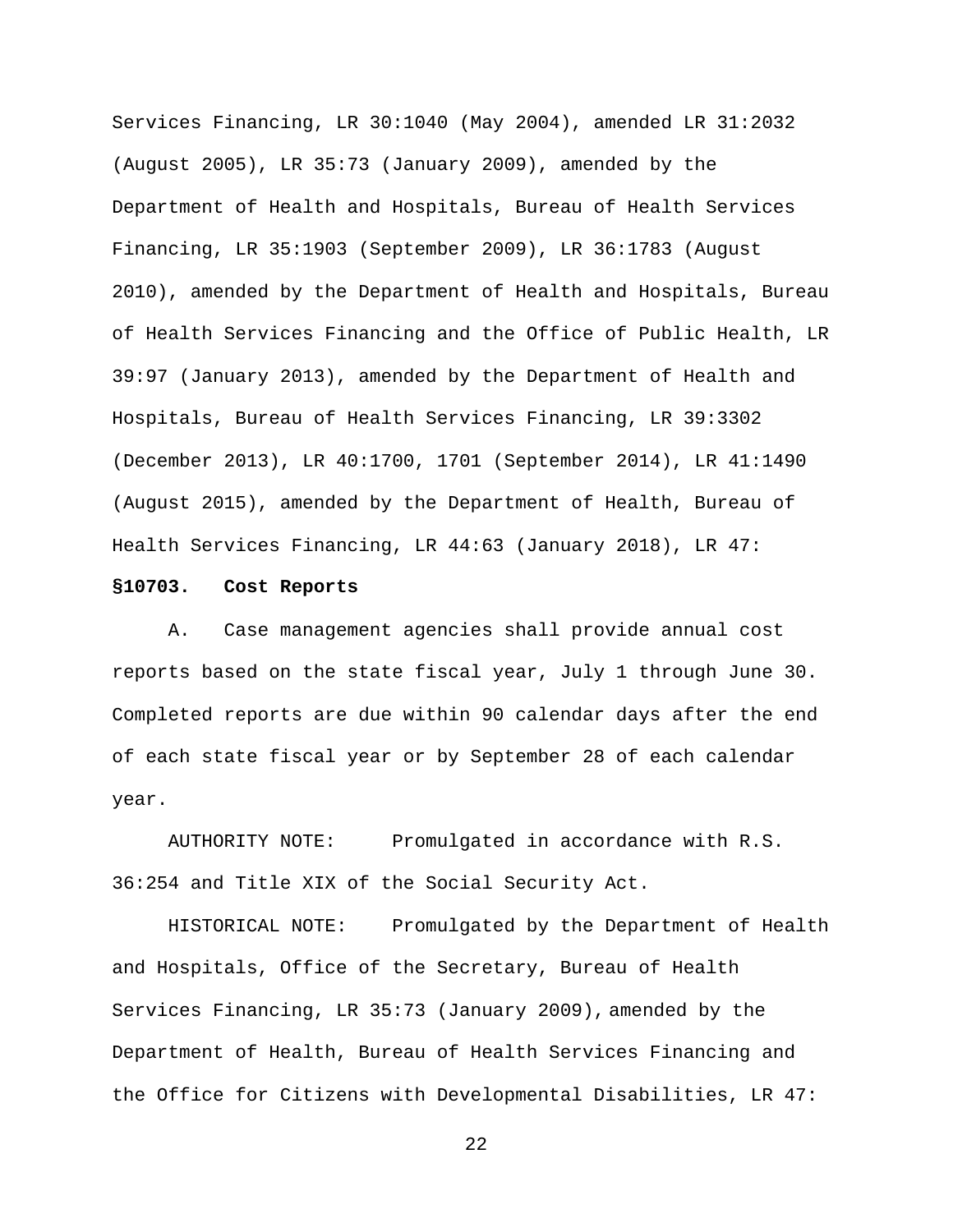## **Chapter 109. Infants and Toddlers**

## **§10901. Introduction**

A. This Chapter authorizes federal financial participation in the funding of optional targeted case management service for title XIX eligible infants and toddlers who are ages birth through 2 inclusive (0-36 months) who have a developmental delay or established medical condition associated with developmental delay according to the definition contained in part C of the Individuals with Disabilities Education Act, Sec.635(a)(1) [20 USC 1435 (a)(1)] and as further defined in Title 34 of the *Code of Federal Regulations*, Part 303, Section 21 (infant or toddler with a disability).

- $B. B.4. ...$
- C. Definitions

#### \*\*\*

*Individualized Family Service Plan (IFSP*)—a written plan that is developed jointly by the family and service providers which identifies the necessary services to enhance the development of the child as well as the family's capacity to meet the needs of their child. The IFSP shall be based on the multidisciplinary evaluation and assessment of the child and the family's identification of their strengths and needs. The initial IFSP shall be developed within 45 days following the referral to the regional system point of entry office with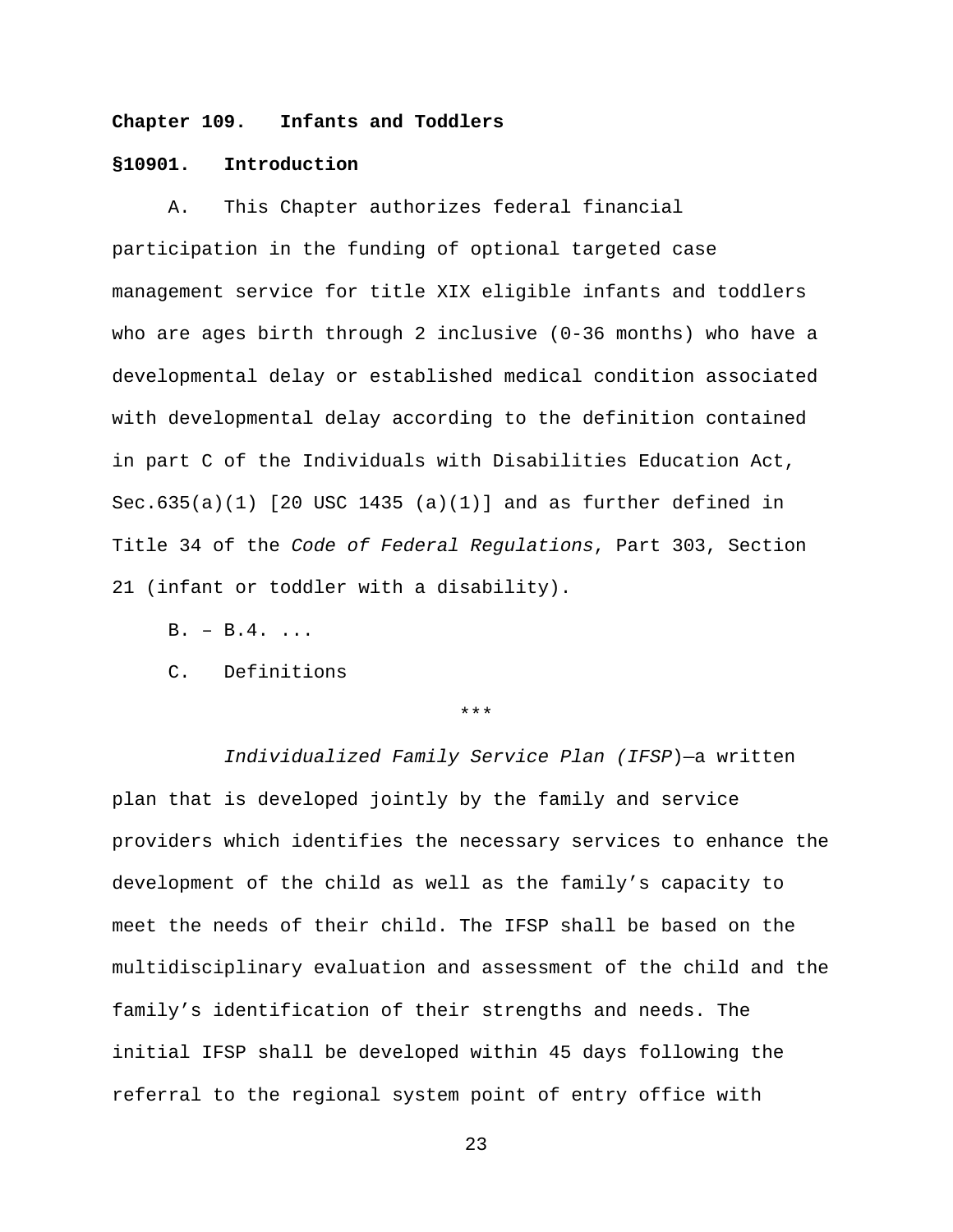periodic reviews conducted at least every six months and an annual evaluation to review and revise the IFSP as appropriate.

*Multidisciplinary Evaluation (MDE)*—the involvement of two or more disciplines or professions in the provision of integrated and coordinated diagnostic procedures to determine a child's eligibility for early intervention services. The evaluation shall include all major developmental areas including cognitive development, physical development including:

a. ...

- b. hearing and communication development;
- c. social-emotional development;
- d. f. ...

*Parent*—the term parent/legal guardian when used throughout this Subpart specifically in reference to parents or legal guardians of infants and toddlers aged birth through 2 inclusive (0-36 months) and having a developmental delay or an established medical condition associated with developmental delay refers to the definition of parent according to the Individuals with Disabilities Act, Part C and its accompanying regulations for Early Intervention Programs for Infants and Toddlers with Disabilities and therefore means the following: a. a biological or adoptive parent of a child;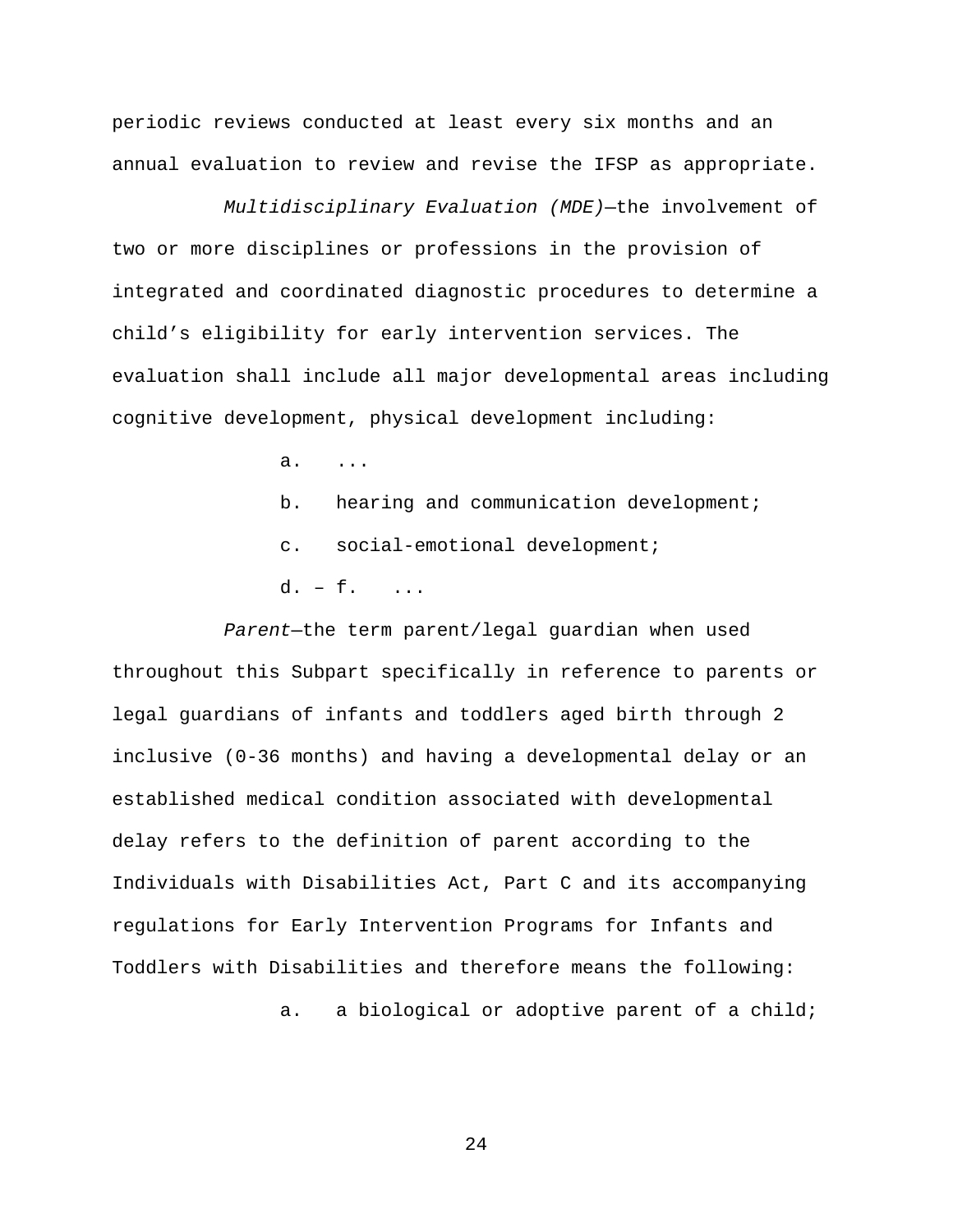b. a foster parent, unless State law, regulations, or contractual obligations with a State or local entity prohibit a foster parent from acting as a parent;

c. a guardian generally authorized to act as the child's parent or authorized to make early intervention, educational, health, or developmental decisions for the child (but not the State if the child is a ward of the State);

d. an individual acting in the place of a biological or adoptive parent (including grandparent, stepparent, or other relative) with whom the child lives, or an individual who is legally responsible for the child's welfare; or

e. a surrogate parent who has been appointed in accordance with 34 CFR 303.422 or with the Individuals with Disabilities Education Act, Sec. 639(a)(5) [20 USC 1439(a)(5)].

NOTE: When more than one party is qualified under the definition contained in this Subsection to act as the parent, the biological or adoptive parent must be presumed to be the parent for purposes of Part C of the Individuals with Disabilities Education Act, when attempting to act as the parent under this definition, unless the biological or adoptive does not have legal authority to make educational or early intervention services decisions for the child. If a judicial decree or order identifies a specific person or persons under this subsection to act as the parent of a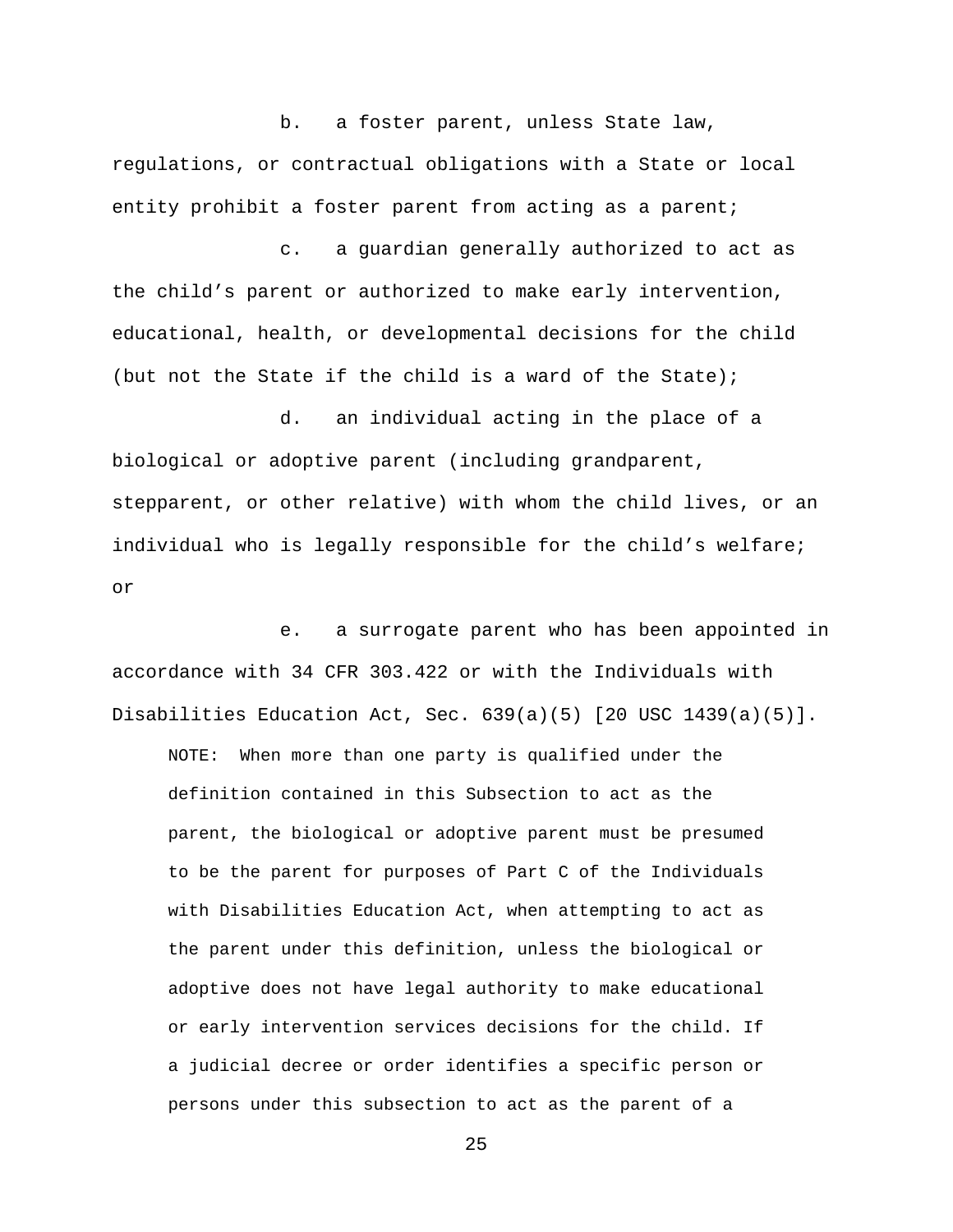child to make educational or early intervention service decisions on behalf of the child, then the person or persons must be determined to be the parent for purposes of Part C of the Individuals with Disabilities Education Act, except that if an early intervention services (EIS) provider or a public agency provides any services to a child or any family member of that child, that EIS provider or public agency may not act as a parent for that child. AUTHORITY NOTE: Promulgated in accordance with R.S. 36:254 and Title XIX of the Social Security Act.

HISTORICAL NOTE: Promulgated by the Department of Health and Hospitals, Office of the Secretary, Bureau of Health Services Financing, LR 18:849 (August 1992), amended LR 20:18 (January 1994), repromulgated for inclusion in LAC, LR 30:1040 (May 2004), amended by the Department of Health, Bureau of Health Services Financing and the Office for Citizens with Developmental Disabilities, LR 47:

# **§10903. Staff Qualifications**

Repealed.

AUTHORITY NOTE: Promulgated in accordance with R.S. 36:254 and Title XIX of the Social Security Act.

HISTORICAL NOTE: Promulgated by the Department of Health and Hospitals, Office of the Secretary, Bureau of Health Services Financing, LR 18:849 (August 1992), amended LR 20:18 (January 1994), repromulgated for inclusion in LAC, LR 30:1040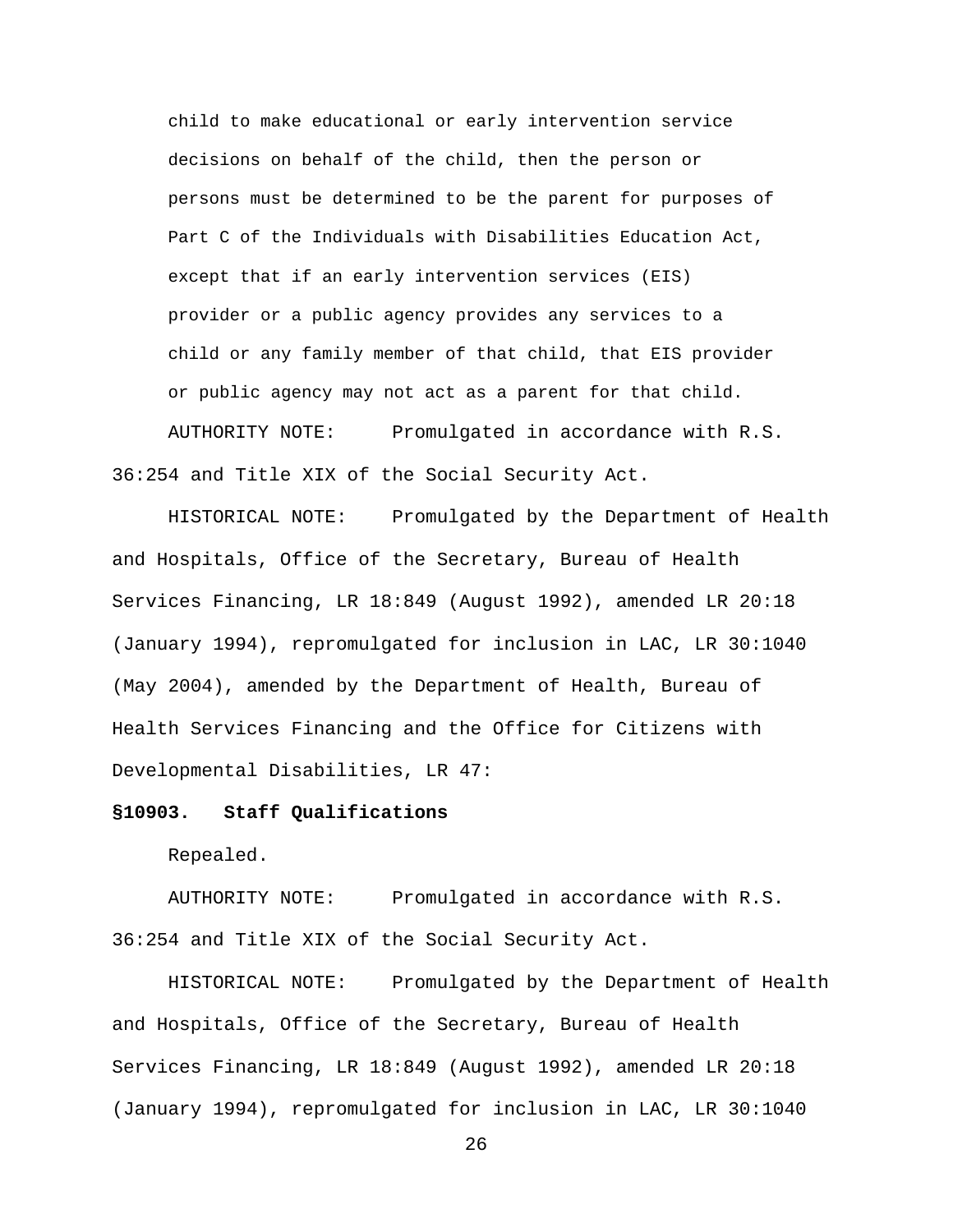(May 2004), repealed by the Department of Health, Bureau of Health Services Financing and the Office for Citizens with Developmental Disabilities, LR 47:

# **§10905. Staff Training**

A. The provider shall ensure that Medicaid-funded family service coordination services for eligible beneficiaries are provided by qualified individuals who meet the following training requirements:

1. satisfactory completion of at least 16 hours of orientation prior to performing any family service coordination tasks and an additional 24 hours of related training during the first 90 days of employment. The 16 hours of orientation cover the following subjects:

| Agency Specific Training-Eight Hours     |                                                                |
|------------------------------------------|----------------------------------------------------------------|
| 1 hour                                   | Child identification abuse reporting law, emergency and safety |
|                                          | procedures                                                     |
| 3 hours                                  | Facility personnel policy                                      |
| 4 hours                                  | Orientation to agency policy, including billing and            |
|                                          | documentation                                                  |
| EarlySteps Specific Training-Eight Hours |                                                                |
| 1 hour                                   | Components of the EarlySteps system                            |
| $1 \frac{1}{2}$ hours                    | Orientation to family needs and participation                  |
| 2 hours                                  | Interagency agreement/focus and team building                  |
| 1 hour                                   | Early intervention services (definition and resources)         |
| 1 hour                                   | Child search and family service coordinator roles and          |
|                                          | responsibilities                                               |
| $1\frac{1}{2}$ hours                     | Multidisciplinary evaluation (MDE) and individualized Family   |
|                                          | service plan (IFSP) overview.                                  |

2. The 24 hours of training to be completed within the first 90 days shall cover the following advanced subjects: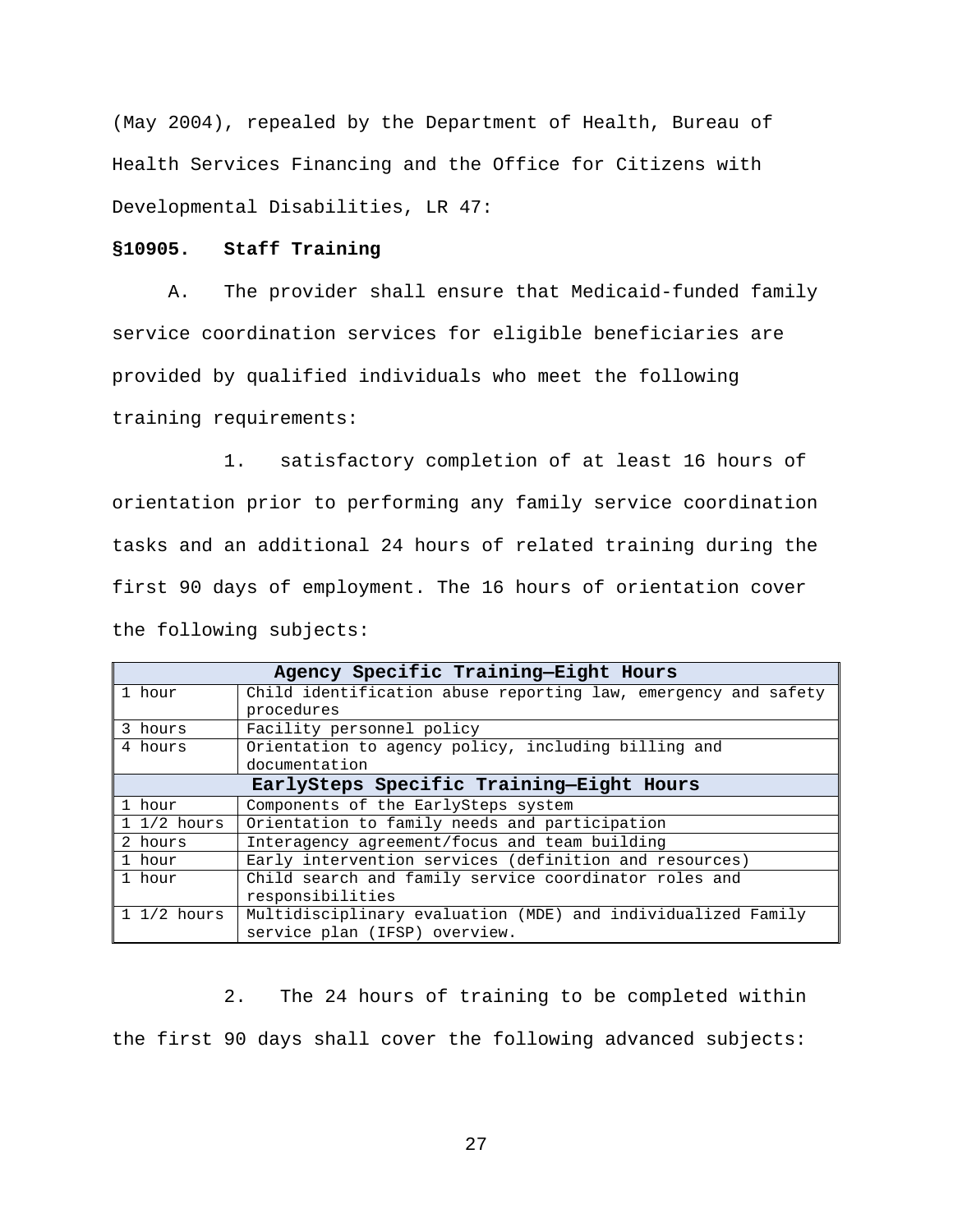a. state structure for EarlySteps, child search and early intervention service programs;

 $b. - i.$  ...

B. In-service training specific to EarlySteps is to be arranged and coordinated by the regional infant and toddler coordinator and specific training content shall be approved by a subcommittee of the state Interagency Coordinating Council, including members from at least the Medicaid agency and the Department of Education. Advanced training in specific subjects (i.e., multidisciplinary evaluations and individualized family service plans) shall be completed by the new family service coordinator prior to assuming those duties.

C. The provider shall ensure that each family service coordinator has completed the required orientation and advanced training during the first 90 days of employment and at least 20 hours of approved in-service education in family service coordination and related areas annually.

D. The provider shall ensure that family service coordinators are supervised by qualified individuals who meet the following licensure, education, experience, training, and other requirements:

1. satisfactorily completion of at least the 20 hours of family service coordination and related orientation required of family service coordinators during the first 90 days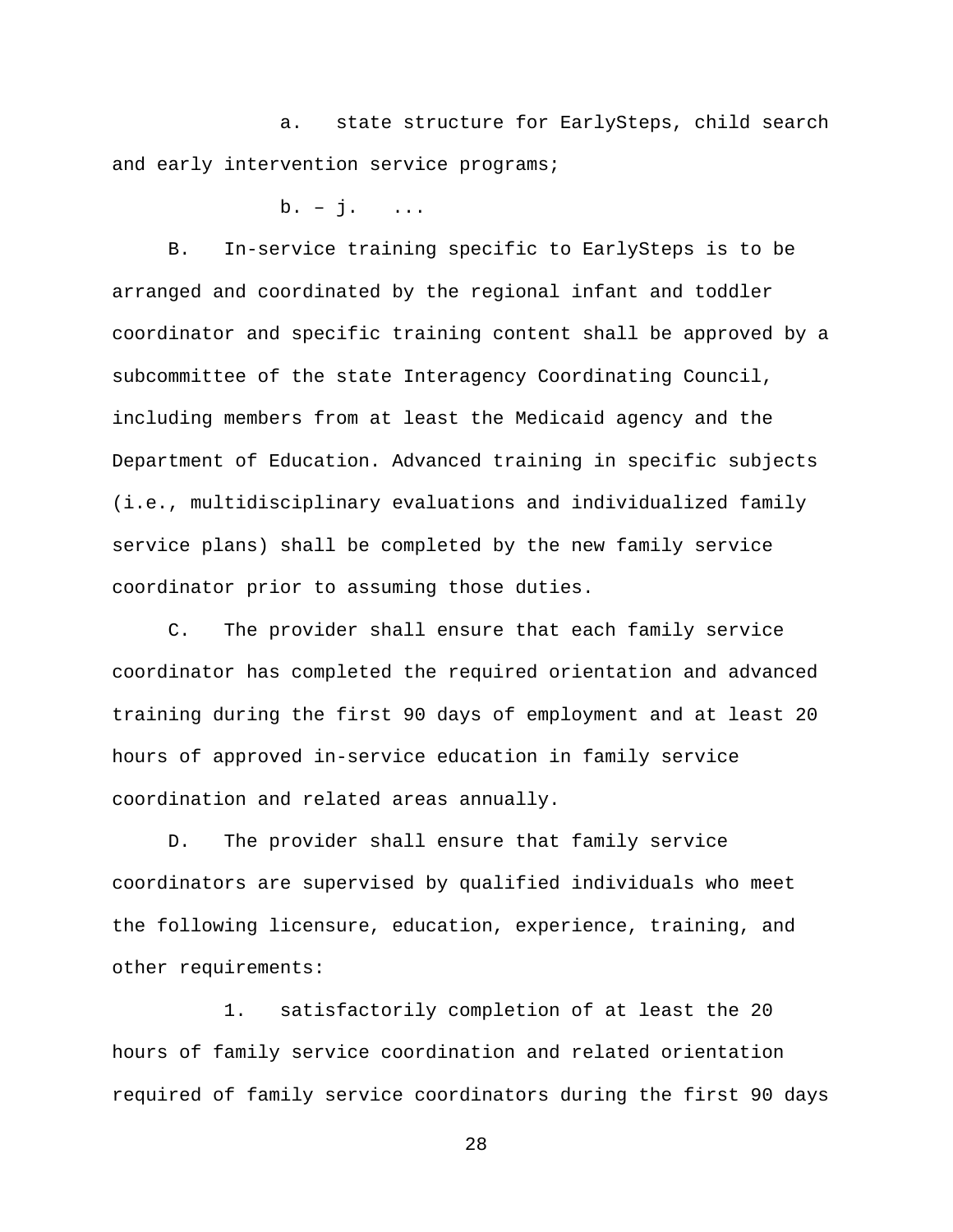of employment before assuming supervision of any family service coordination;

2. supervisors shall also complete 20 hours of inservice training each year on such subjects as:

 $a. - c.$  ...

E. The provider shall sign a notarized letter of assurance that the requirements of Louisiana Medicaid are met.

AUTHORITY NOTE: Promulgated in accordance with R.S. 36:254 and Title XIX of the Social Security Act.

HISTORICAL NOTE: Promulgated by the Department of Health and Hospitals, Office of the Secretary, Bureau of Health Services Financing, LR 18:849 (August 1992), amended LR 19:648 (May 1993), LR 20:18 (January 1994), repromulgated for inclusion in LAC, LR 30:1040 (May 2004), amended by the Department of Health, Bureau of Health Services Financing and the Office for Citizens with Developmental Disabilities, LR 47:

**Chapter 113. Early and Periodic Screening, Diagnosis and Treatment**

#### **§11301. Introduction**

A. This Early and Periodic Screening, Diagnosis and Treatment (EPSDT) targeted population shall consist of recipients who are between the ages of 0 and 21 years old, on the Request for Services Registry, and meet the specified eligibility criteria. The point of entry for targeted EPSDT case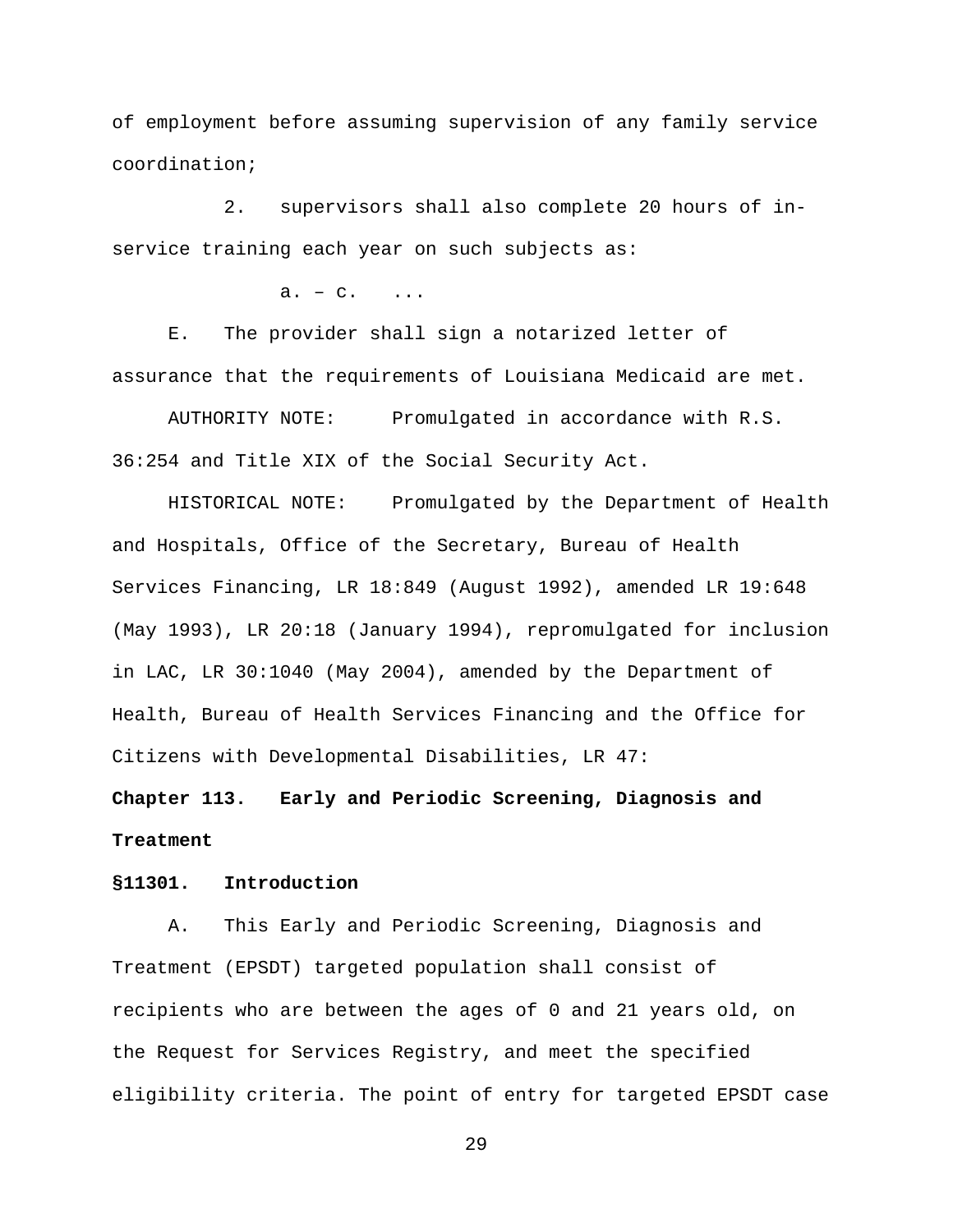management services shall be the state Medicaid data contractor for EPSDT case management services. However, for those recipients under 3 years of age, case management services shall continue to be provided through EarlySteps, for eligible children.

AUTHORITY NOTE: Promulgated in accordance with R.S. 36:254 and Title XIX of the Social Security Act.

HISTORICAL NOTE: Promulgated by the Department of Health and Hospitals, Office of the Secretary, Bureau of Health Services Financing, LR 26:2797 (December 2000), repromulgated for inclusion in LAC, LR 30:1042 (May 2004), amended by the Department of Health, Bureau of Health Services Financing and the Office for Citizens with Developmental Disabilities, LR 47:

#### **§11303. Recipient Qualifications**

A. In order to be eligible to receive case management services, the EPSDT recipient shall be between the age of 0 and 21 and meet one of the following criteria:

1. placement on the Request for Services Registry and determined to be eligible for OCDD services through the statement of approval process; or

2. for those who do not meet eligibility, or who are not undergoing eligibility determination, may still receive case management services if they meet the definition of a person with special needs.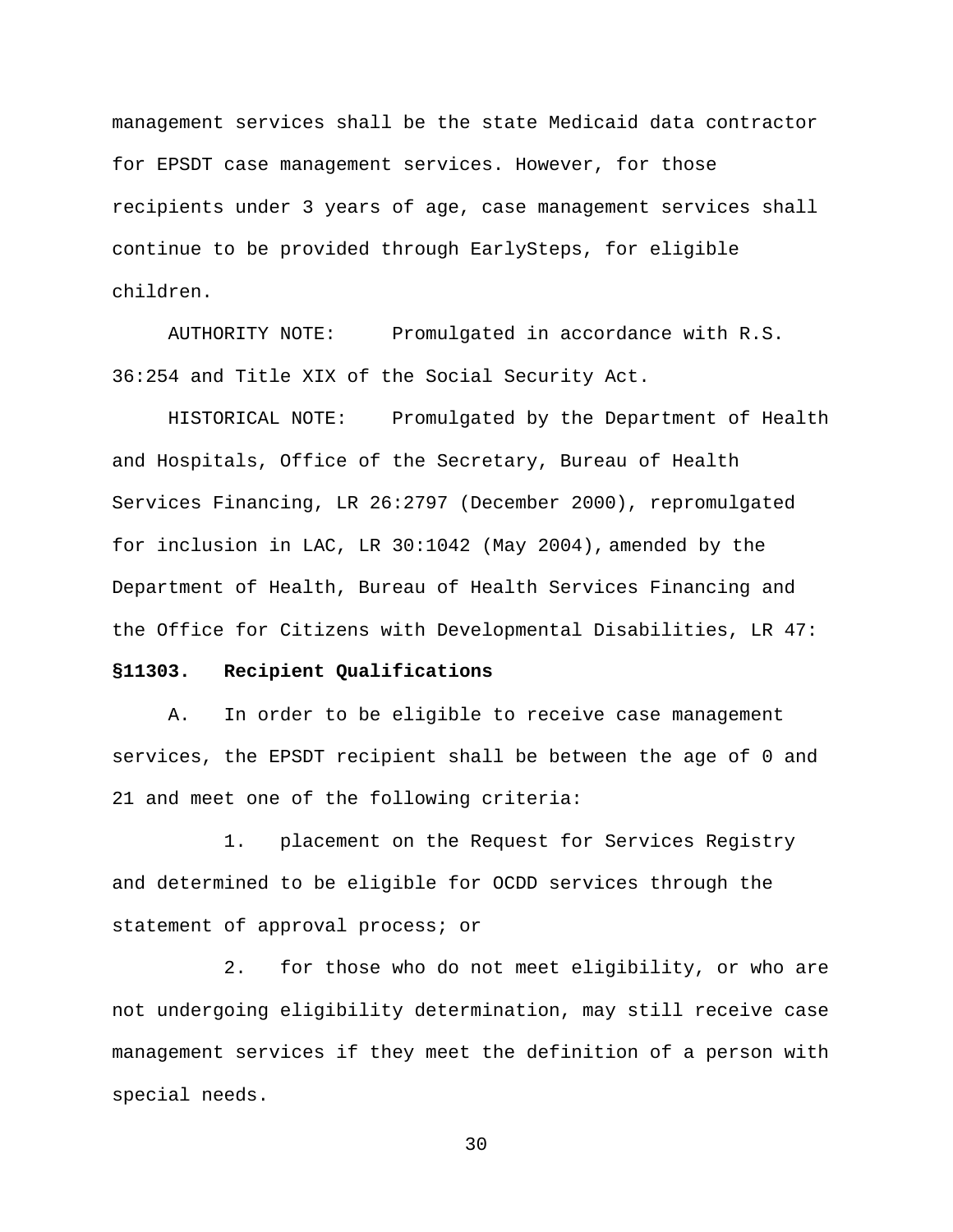a. *Special Needs*—a documented, established medical condition, as determined by a licensed physician or other qualified licensed health care practitioner in accordance with §10501.C.10, that has a high probability of resulting in a developmental delay or that gives rise to a need for multiple medical, social, educational, and other services. In the case of a hearing impairment, the determination of special needs must be made by a licensed audiologist or physician or other qualified licensed health care practitioner in accordance with §10501.C.10.

3. Documentation that substantiates that the EPSDT recipient meets the definition of special needs for case management services includes, but is not limited to:

a. ...

b. receipt of regular services from one or more physicians or other qualified licensed health care practitioner in accordance with §10501.C.10; or

 $C.$  ...

d. a report by the recipient's physician or other qualified licensed health care practitioner in accordance with §10501.C.10 of multiple health or family issues that impact the recipient's ongoing care; or

e. a determination of developmental delay based upon:

i. ...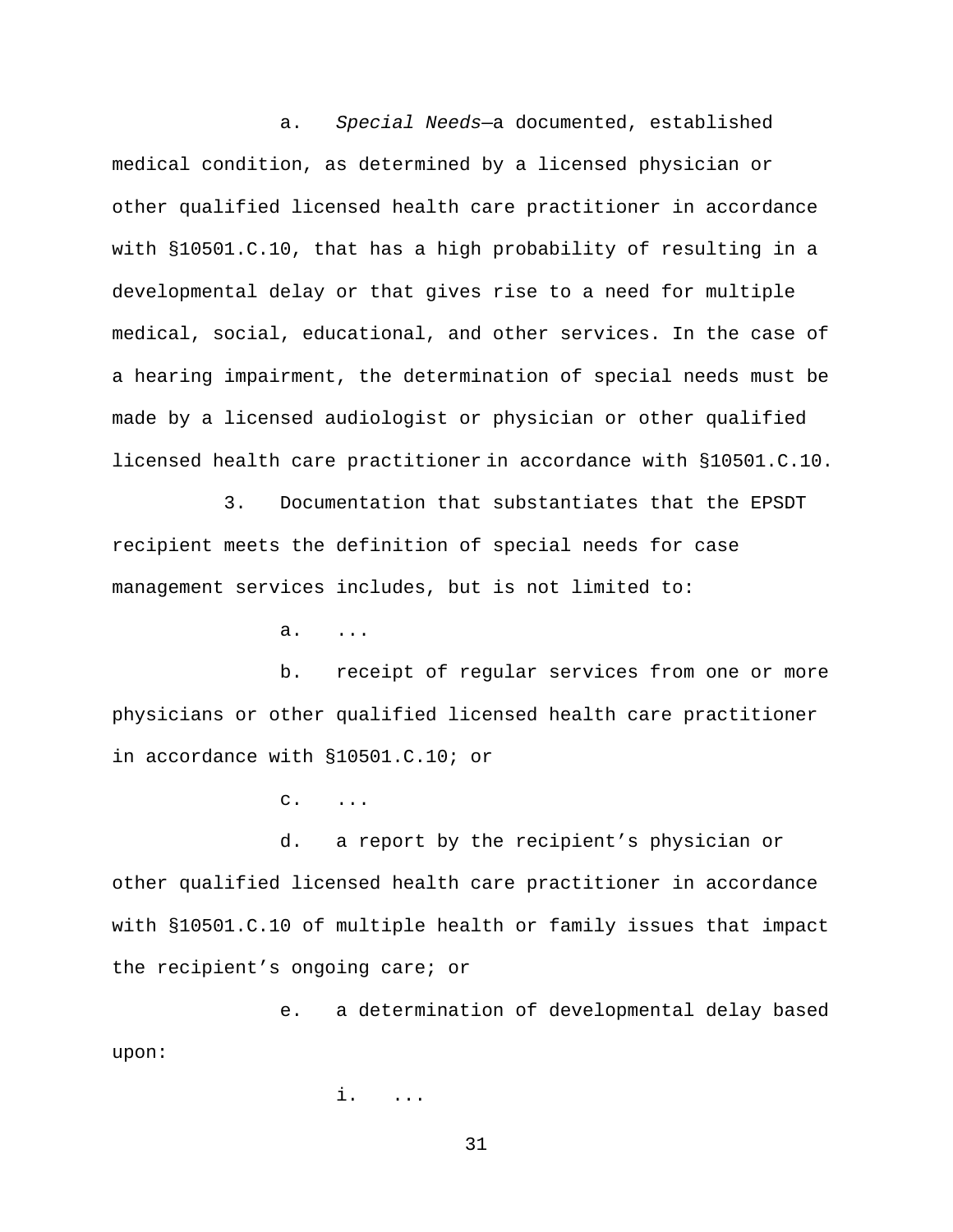ii. the Brigance Screens;

iii.  $-\mathbf{v}$ . ...

AUTHORITY NOTE: Promulgated in accordance with R.S. 36:254 and Title XIX of the Social Security Act.

HISTORICAL NOTE: Promulgated by the Department of Health and Hospitals, Office of the Secretary, Bureau of Health Services Financing, LR 26:2797 (December 2000) repromulgated for inclusion in LAC, LR 30:1042 (May 2004), amended by the Department of Health, Bureau of Health Services Financing and the Office for Citizens with Developmental Disabilities, LR 47: **Chapter 115. Foster Care and Family Support Worker Services §11501. Introduction**

Repealed.

AUTHORITY NOTE: Promulgated in accordance with R.S. 36:254 and Title XIX of the Social Security Act.

HISTORICAL NOTE: Promulgated by the Department of Health and Hospitals, Bureau of Health Services Financing, LR 41:1723 (September 2015), repealed by the Department of Health, Bureau of Health Services Financing and the Office for Citizens with Developmental Disabilities, LR 47:

# **§11503. Covered Services**

Repealed.

AUTHORITY NOTE: Promulgated in accordance with R.S. 36:254 and Title XIX of the Social Security Act.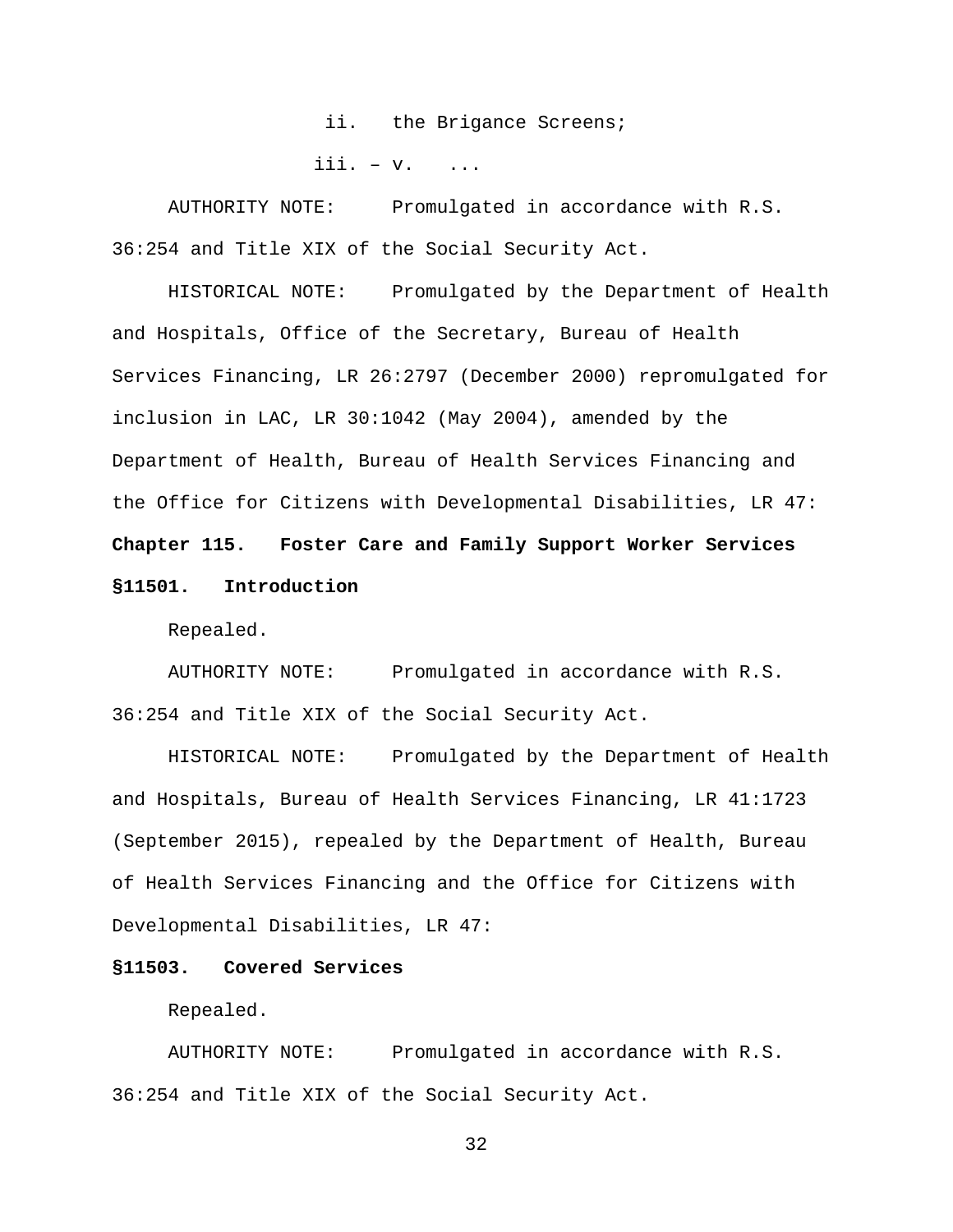HISTORICAL NOTE: Promulgated by the Department of Health and Hospitals, Bureau of Health Services Financing, LR 41:1723 (September 2015), repealed by the Department of Health, Bureau of Health Services Financing and the Office for Citizens with Developmental Disabilities, LR 47:

## **§11505. Reimbursement**

Repealed.

AUTHORITY NOTE: Promulgated in accordance with R.S. 36:254 and Title XIX of the Social Security Act.

HISTORICAL NOTE: Promulgated by the Department of Health and Hospitals, Bureau of Health Services Financing, LR 41:1724 (September 2015), repealed by the Department of Health, Bureau of Health Services Financing and the Office for Citizens with Developmental Disabilities, LR 47:

# **Chapter 117. Individuals with Intellectual Disabilities §11701. Introduction**

A. The targeted population for case management services shall consist of individuals with intellectual disabilities who are participants in the New Opportunities Waiver.

AUTHORITY NOTE: Promulgated in accordance with R.S. 36:254 and Title XIX of the Social Security Act.

HISTORICAL NOTE: Promulgated by the Department of Health and Hospitals, Office of the Secretary, Bureau of Health Services Financing, LR 16:312 (April 1990), amended LR 23:732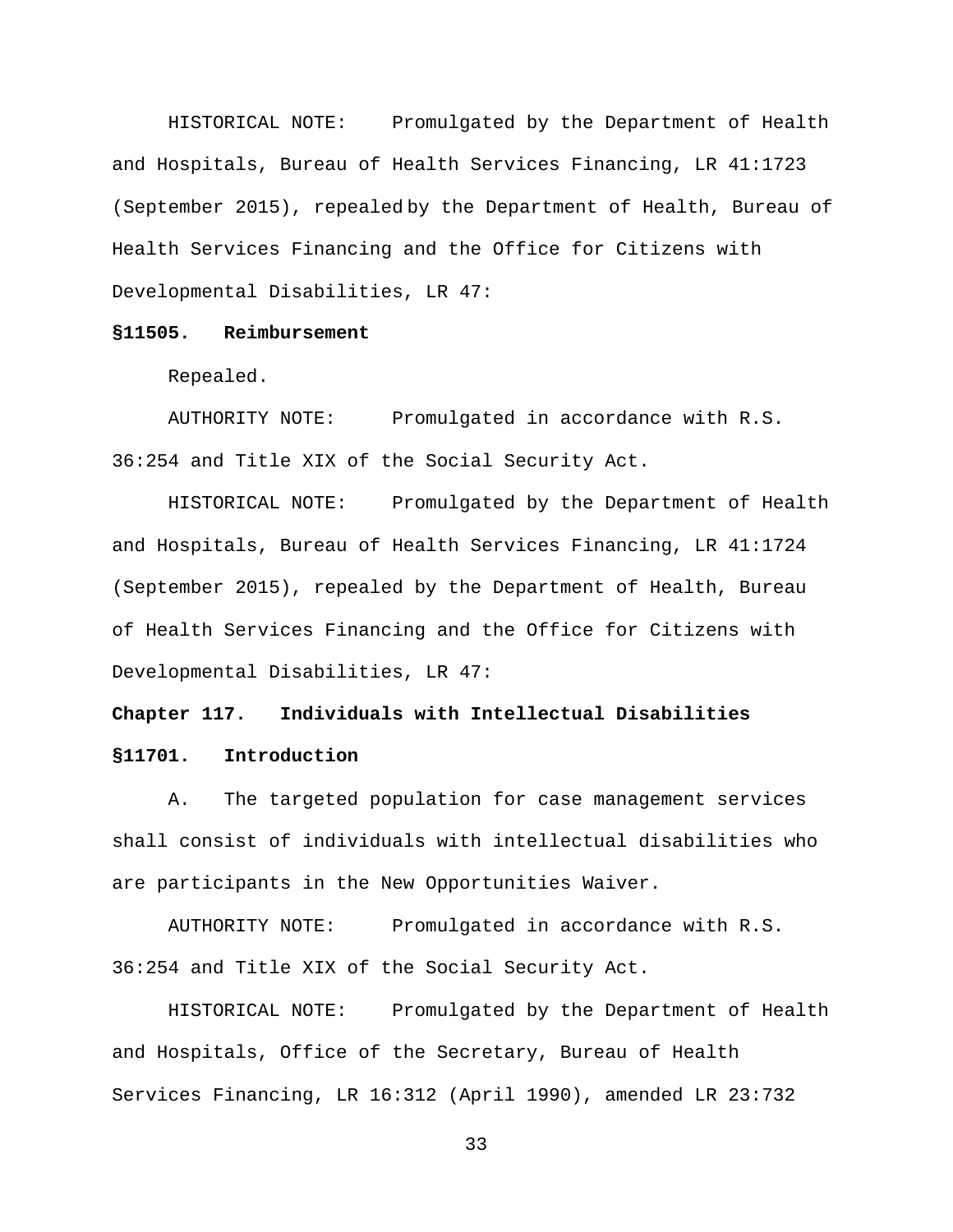(June 1997), repealed and promulgated LR 25:1251 (July 1999), repromulgated for inclusion in LAC, LR 30:1043 (May 2004), amended by the Department of Health and Hospitals, Office of the Secretary, Office for Citizens with Developmental Disabilities, LR 32:1608 (September 2006), amended LR 34:664 (April 2008, amended by the Department of Health, Bureau of Health Services Financing and the Office for Citizens with Developmental Disabilities, LR 47:

# **§11703. Electronic Visit Verification**

A. An electronic visit verification (EVV) system shall be used for verifying in-home or face-to-face visit requirements for case management services.

1. Case management providers identified by the department shall use the (EVV) system designated by the department;

2. Reimbursement for services may be withheld or denied if a provider:

a. fails to use the EVV system; or

b. uses the system not in compliance with Medicaid's policies and procedures for EVV.

3. Requirements for proper use of the EVV system are outlined in the respective program's guidelines.

AUTHORITY NOTE: Promulgated in accordance with R.S. 36:254 and Title XIX of the Social Security Act.